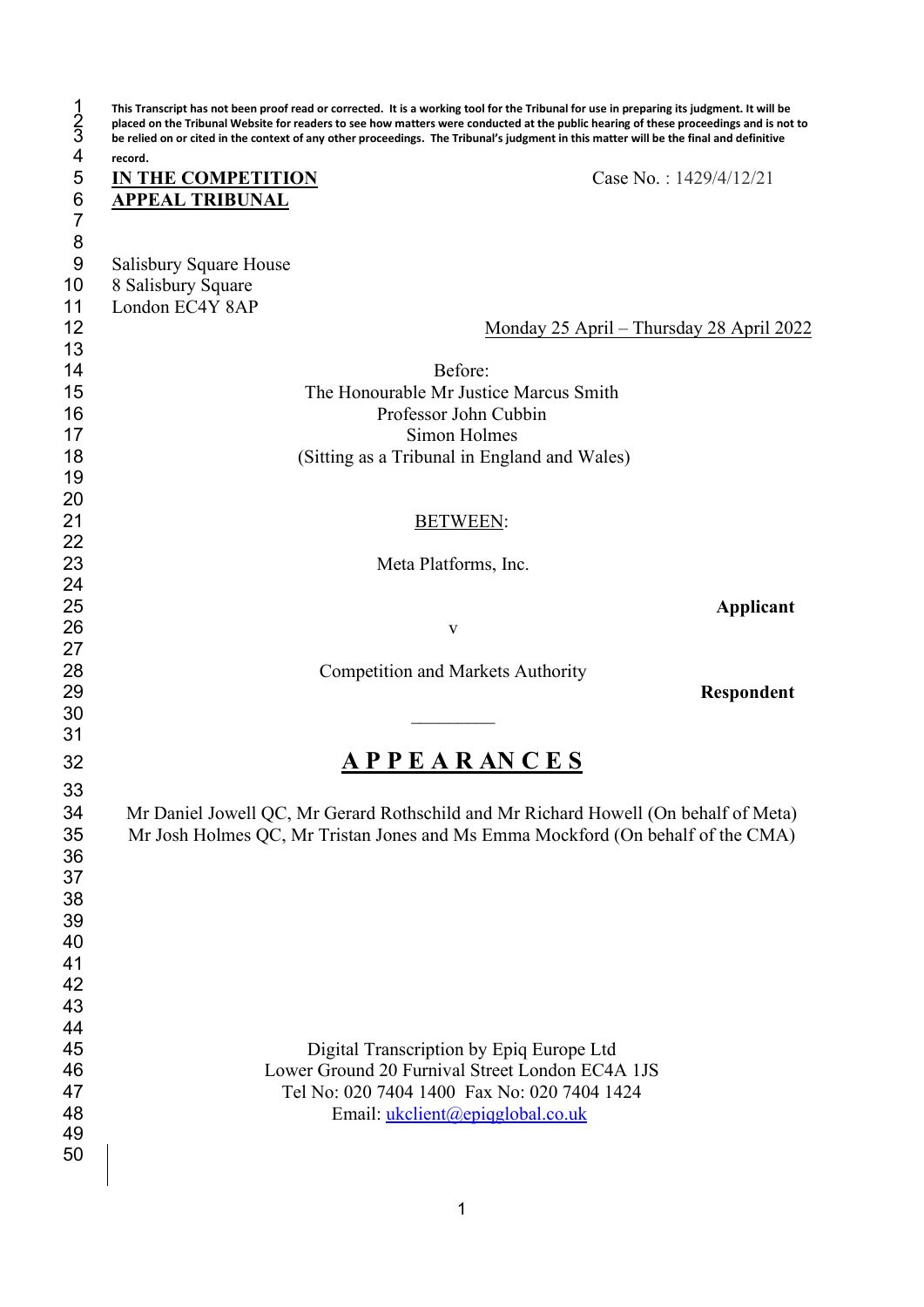| 1              | Monday, 25th April 2022                                                              |
|----------------|--------------------------------------------------------------------------------------|
| 2              | (10.00 am)                                                                           |
| 3              | (COURT IN OPEN SESSION)                                                              |
| 4              | MR JUSTICE MARCUS SMITH: Good morning, Mr Jowell. Before you begin just              |
| 5              | the customary warning that you all have heard many times before. These               |
| 6              | proceedings are in open court. They are also being live-streamed to the              |
| $\overline{7}$ | extent that they are not taking place in private. Those who are watching on          |
| 8              | the live stream are very welcome, but they should be aware that there should         |
| 9              | be no unauthorised recording, whether audio or visual, of the proceedings and        |
| 10             | breach of that would be potentially contempt of court.                               |
| 11             | Thank you, Mr Jowell. Do begin.                                                      |
| 12             |                                                                                      |
| 13             | <b>Submissions by APPLICANT</b>                                                      |
| 14             | MR JOWELL: Thank you, Mr Chairman. May it please the Tribunal, I appear for          |
| 15             | Meta Platforms with Mr Rothschild and Mr Howell. Mr Holmes, Mr Jones and             |
| 16             | Ms Mockford appear for the CMA.                                                      |
| 17             | This is, of course, the application of Meta Platforms under section 120 of the       |
| 18             | Enterprise Act for review of respondent's decisions contained in its report          |
| 19             | dated 30 November 2021.                                                              |
| 20             | As the Tribunal will have seen from correspondence, the parties have agreed,         |
| 21             | subject to the Tribunal's agreement, to group the submissions into three             |
| 22             | groupings.                                                                           |
| 23             | In the first group we will address grounds 1, 2 and 3. All three of those grounds go |
| 24             | largely at least to the validity of the horizontal SLC.                              |
| 25             | In the second group we intend to address grounds 4 and 4A, which mainly identify     |
| 26             | a number of procedural flaws, and amongst those flaws is the fact that the<br>2      |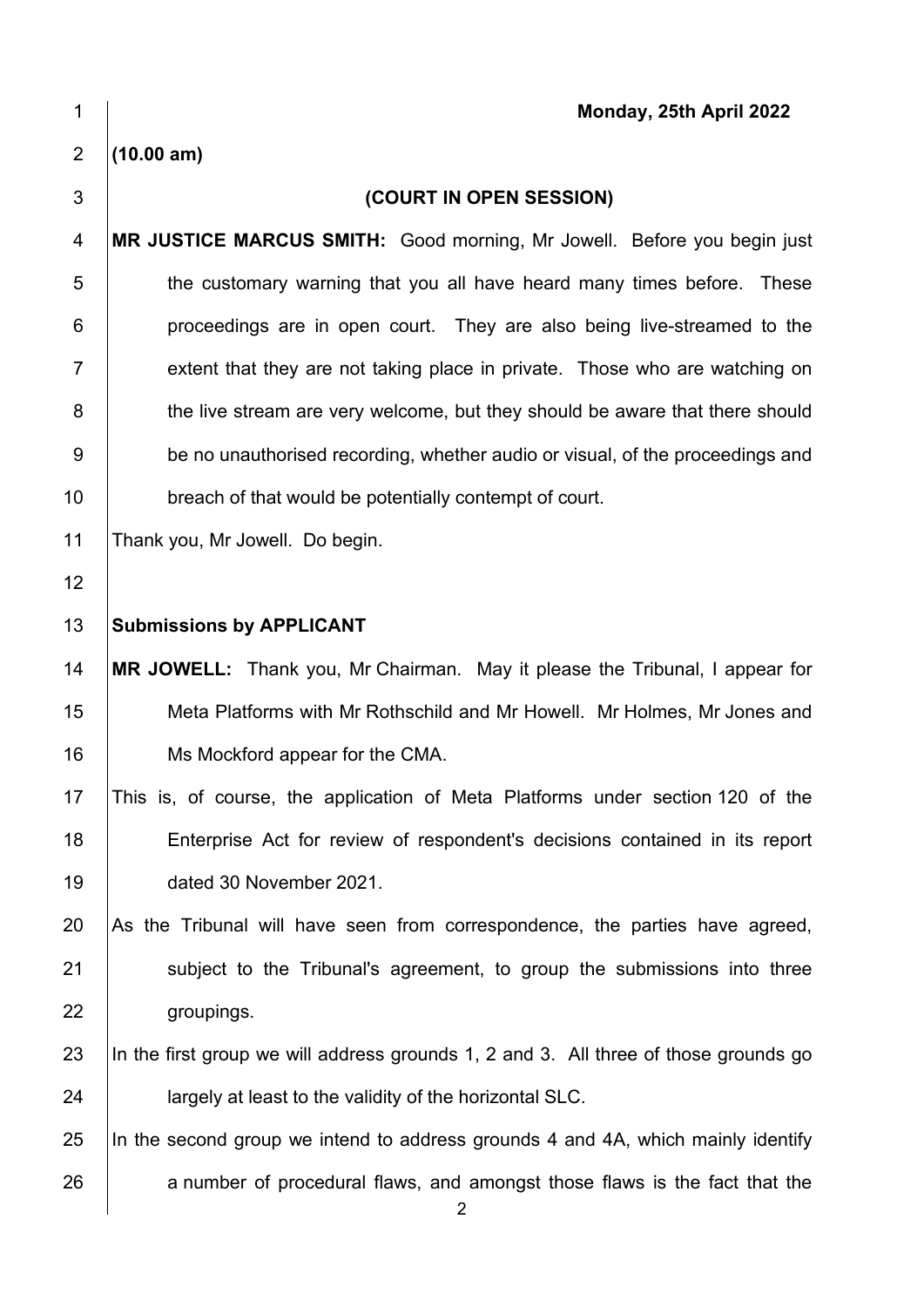1 CMA withheld, in our submission, important information from Meta, directly **Fig.** relevant to the investigation, including withholding for some 14 months the **fact that Snap had purchased Gfycat and the fact that Snap had been i** interested in purchasing GIPHY, but only at a much lower valuation. So those **are grounds 4 and 4A.** 

6 Third and finally, we have grounds 5 and 6, which both concern the remedy. As you 7 | will have seen from the proposed timetable, the parties have, subject to the 8 Tribunal's views again of course, provisionally at least, agreed to spend a day  $9 \mid$  and a half on each of the first groupings and then a day on the third grouping.

 There are two provisos I should mention to that. The one is that whilst we have 11 given a breakdown of the timetable, it may be that I will need to spend a little **letch** longer in opening than anticipated on both the first two groupings, in which **case I accept, of course, that that will have to come out of my reply.** 

14 The other proviso I should mention is that when it comes to grounds 4 and 4A, 15 | I intend to deal with convenience, also with one part of what is the second part 16  $\parallel$  of ground 5, and therefore I think it is likely that we will be spending rather 17 **I** longer on grounds 4 and 4A and that part of 5, and therefore we will probably 18 spill into the last day, but I think we will still comfortably complete grounds 5 19  $\parallel$  and 6 in that final day, even if we need to spend the first hour on the other 20 grounds.

21 Subject to that, those are our proposals for timetable. Of course, we are very much  $22$  in the Tribunal's hands if you wish to deal with things differently.

23 **MR JUSTICE MARCUS SMITH:** No, Mr Jowell. We are very happy with that. We 24 will obviously intervene as little as possible, but we will intervene when we 25 **have questions that need answering.** We will endeavour to be as 26 accommodating as possible if you do need more time. I mean we are starting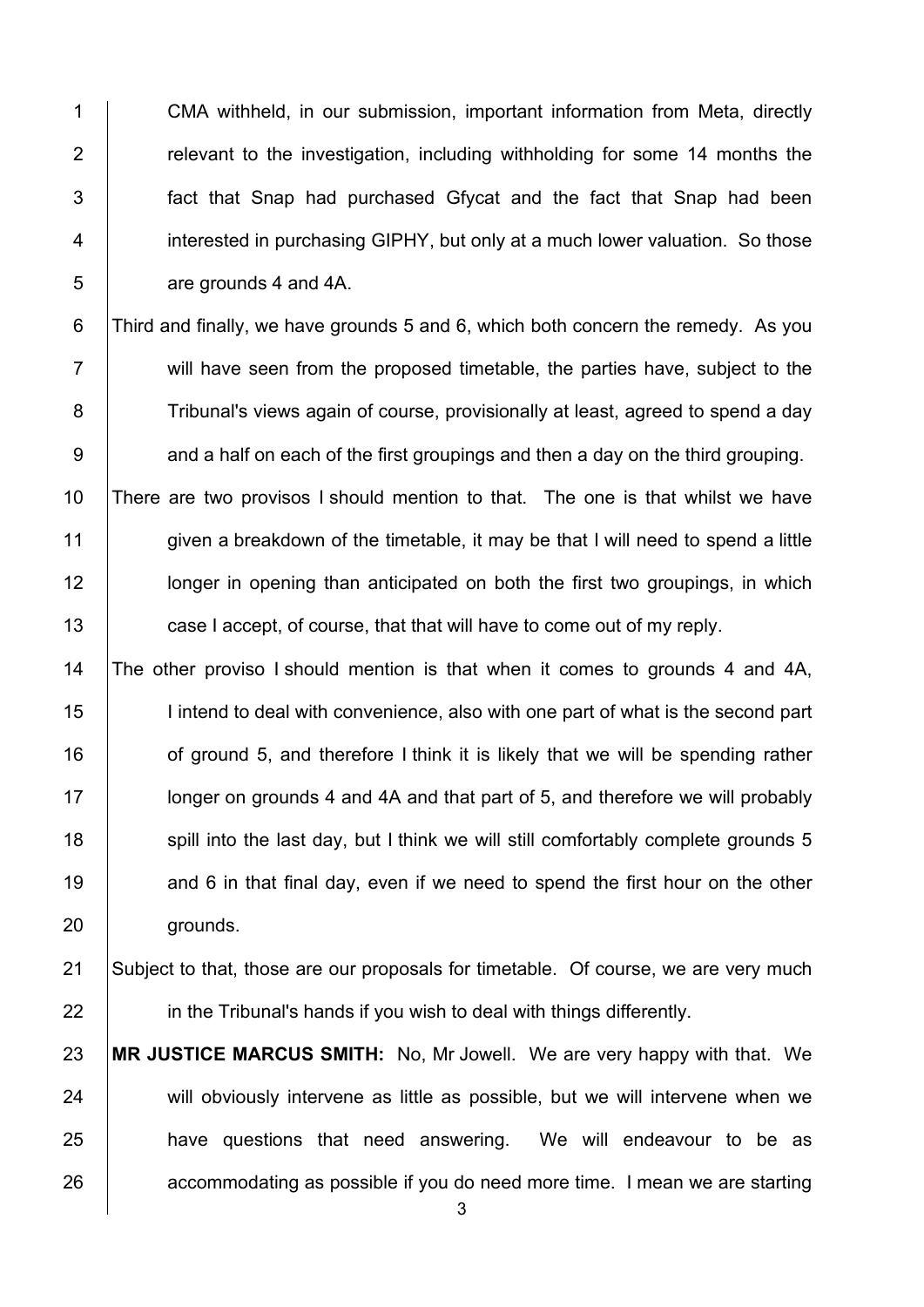1 at 10.00 today, but we can also do that at other times because I wouldn't want  $2$  any of the parties to feel cramped in terms of making points that need to be 3 made. We do value the oral advocacy.

**MR JOWELL:** We are very grateful for that indication. I should mention that although we have agreed to parcel things up in these three sections, there are some grounds where there's an interaction between, in particular, the | procedural grounds and the substantive grounds, and when there is such 8 an interaction, obviously, I will seek to highlight that and draw it to the 9 Tribunal's attention in the course of my submissions.

10 If I may, I thought it would assist if I was also briefly to set out at the outset, at least 11 at a high level, how the various grounds fit in with the overall relief that we are 12 **Seeking, and indeed with the validity of the decision as a whole.** 

13 | I do so in particular in light of the Tribunal's letter, in which it enquired in particular **about the consequences of a finding that the horizontal SLC is vitiated in Fig.** circumstances where the procedural grounds are rejected, and essentially the letter asks whether, in those circumstances, the question of the appropriate **Fig. 7** remedy must be remitted to the CMA.

18 So I will try to answer that question in the course of explaining how we see at least 19 **the various grounds fitting together.** 

 Starting off with grounds 1 to 3, these are, as I have said, largely relevant only to the **finding of the horizontal SLC.** Ground 2, I should mention, which relates to 22 market definition, also has the potential to have relevance to the vertical SLC, **although the respondent disputes that.** 

24  $\parallel$  In any event, as regards grounds 1 and 3 at least, it is common ground that they go 25 **only to the horizontal SLC.** 

26 It is also common ground I think that if we are right on any of grounds 1, 2A or 3,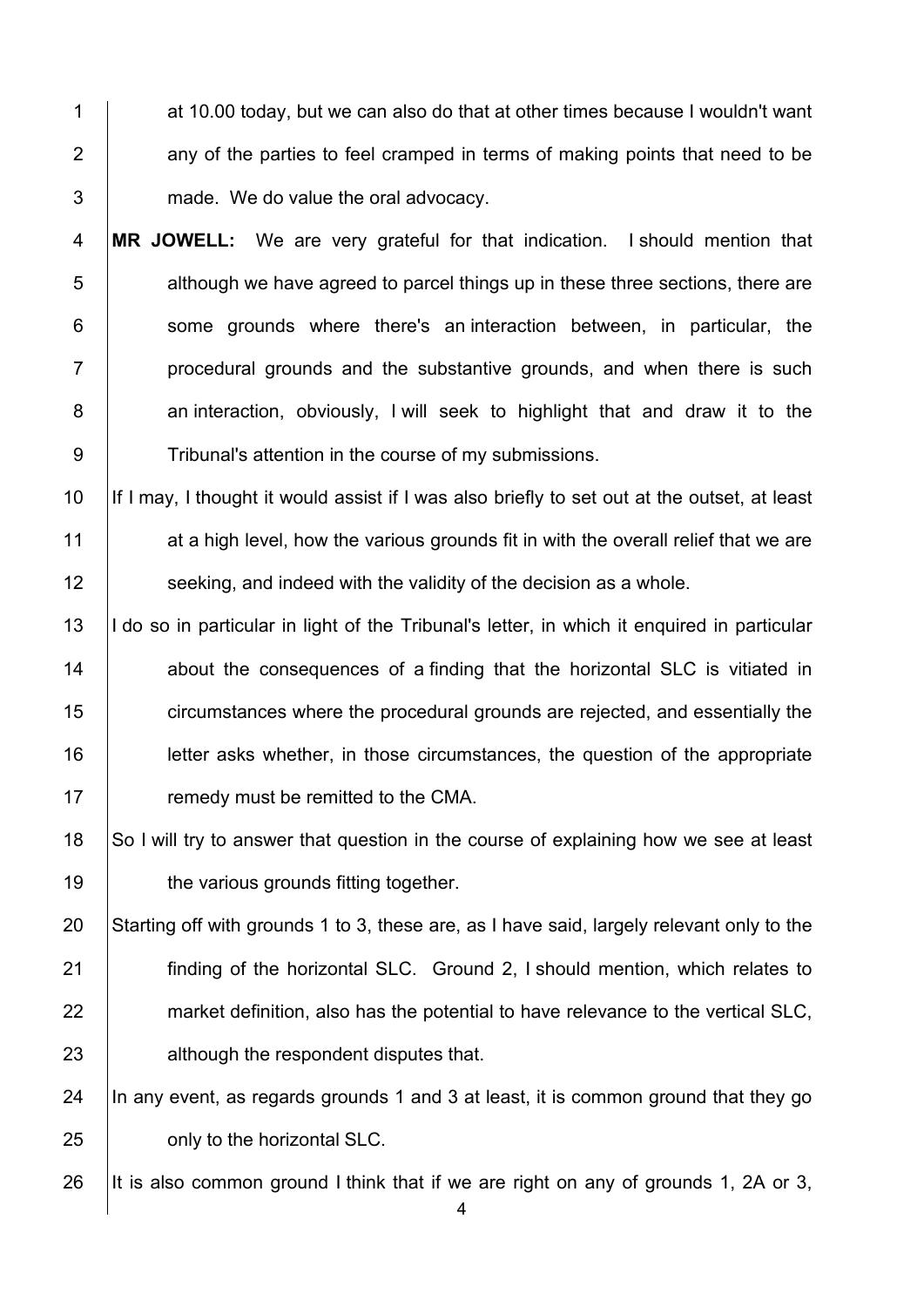| $\mathbf 1$      | then the horizontal SLC finding cannot stand, because each of those grounds            |
|------------------|----------------------------------------------------------------------------------------|
| $\overline{2}$   | are independently sufficient to undermine the horizontal SLC.                          |
| $\mathfrak{S}$   | MR HOLMES: In case it assists, just to say we don't dispute that ground 2B is of       |
| 4                | relevance to the vertical SLC.                                                         |
| $\sqrt{5}$       | MR JOWELL: I think there is a dispute as to whether 2A is relevant, but yes, it is     |
| $\,6$            | common ground in relation to 2B.                                                       |
| $\overline{7}$   | If the Tribunal is with us on any of ground 1, 2A or 3, then certainly, on any one of  |
| $\bf 8$          | them, then the horizontal SLC fall away.                                               |
| $\boldsymbol{9}$ | But, that said, we recognise that based on the conclusions on the face of the report   |
| 10               | at least, the fact that the horizontal SLC falls away might not, without more,         |
| 11               | affect the overall outcome. That is because the report at least superficially          |
| 12               | seems to conclude that all of the same remedies that it seeks to impose would          |
| 13               | be necessary for either the vertical SLC or the horizontal SLC.                        |
| 14               | So in order to effect the overall outcome it will seem that we need to persuade you of |
| 15               | one of two things. Either we will need to also persuade you that we are right          |
| 16               | on one of our procedural grounds in ground 4, such as the failure to consult or        |
| 17               | unlawful derogation, and those grounds are clearly also relevant to the vertical       |
| 18               | SLC.                                                                                   |
| 19               | Alternatively, we will need to persuade you of one of the matters in ground 5.         |
| 20               | Now, ground 5 falls into two parts. The first part of ground 5 is our contention that  |
| 21               | a number of the remedies that the report seeks to impose, those that relate in         |
| 22               | particular to the reconstitution of GIPHY's revenue arm, as opposed to the             |
| 23               | mere sale of GIPHY, are plainly unnecessary and disproportionate if all that           |
| 24               | needs to be remedied is the vertical SLC.                                              |
| 25               | In fact, we find it rather surprising that the CMA even disputes that. We think it is  |
| 26               | blindingly obvious that the remedies relating to reconstitution of GIPHY's             |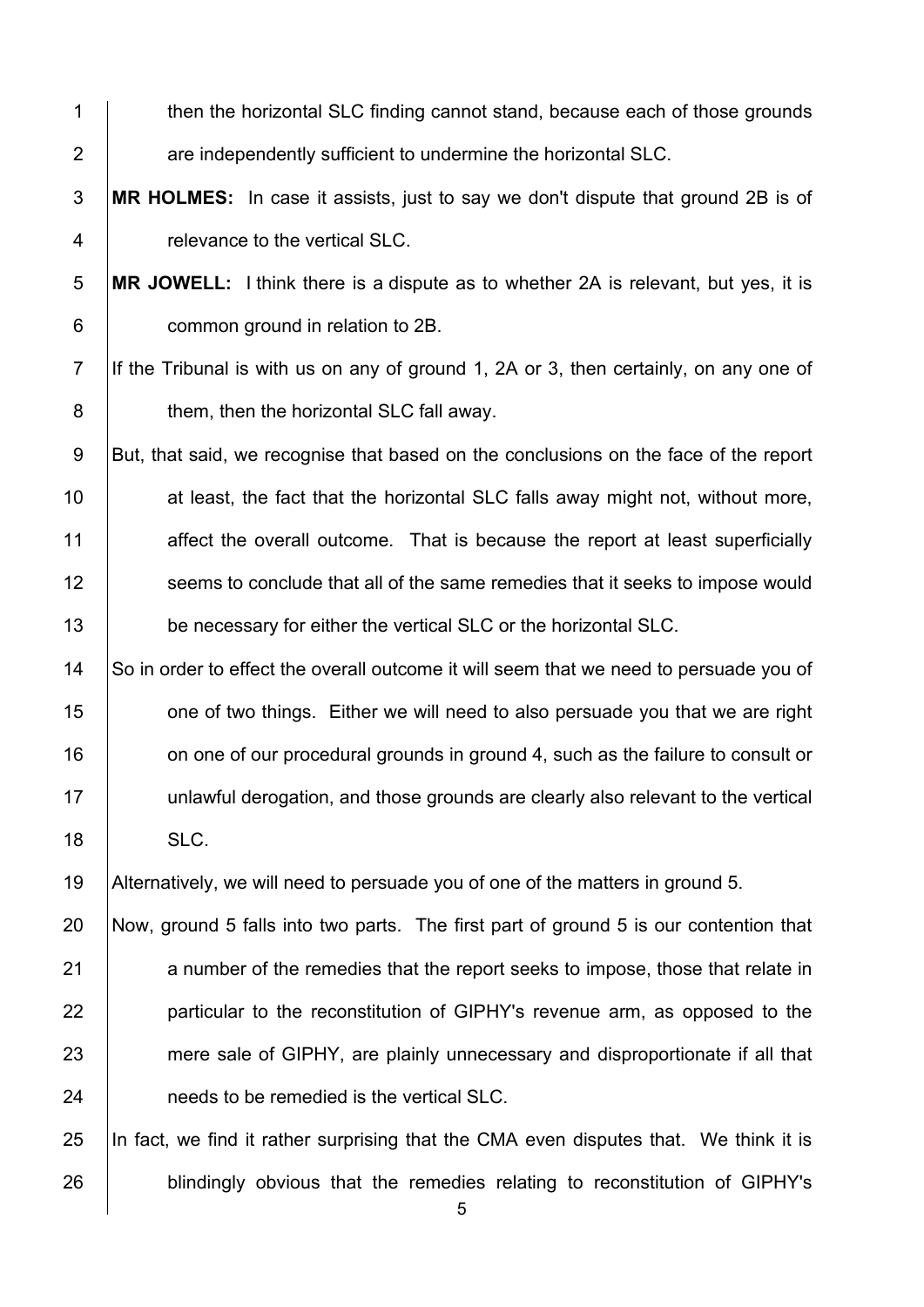**Fig. 2** revenue arm would not be necessary if all one was concerned with was the 2 vertical SLC on its own. So that is ground 5. We accept that we would have  $\vert$  to succeed on it, but, as I said, we think it is a very clear and powerful ground. 4 There is also then the second part of ground 5. That relates to the part of the 5 T remedy that concerns only the sale of GIPHY, not its reconstitution. That **concerns the question of whether the additional information relating to Snap's**  $7 \mid$  purchase of Gfycat has been properly taken into account in the report when it **comes to the duration of the vertical SLC.** Hence the need for even a sale **9** remedy in relation to the vertical SLC.

 That's a separate issue but constitutes a further independent ground of remittal, why **Fig. 2** remittal would be necessary.

12 | I hope that broadly answers your question in the letter.

13 If I can then turn back to the grounds generally and how they fit together, if we don't **persuade the Tribunal on any of grounds 1, 2A or 3, then we can't overturn the horizontal SLC** on that basis, but it is important to appreciate that the **procedural grounds 4 and 4A, or certainly some of them, also remain an independently sufficient basis to quash the decisions or purported**  decisions in the report as a whole on both the vertical and the horizontal 19 | SLCs.

 $\parallel$  1 am not going to go into all the various permutations under 4 and 4A, because there 21 are many of them, but certainly certain of those permutations would also **clearly vitiate the horizontal SLC.** 

 Finally, even if we don't succeed on any of grounds 1 to 3 or grounds 4 and 4A, there 24 would still remain the points on the specific aspects of the remedies that are **contained in ground 6, and those are all effectively independent grounds of Property** charge vertex of the remedies.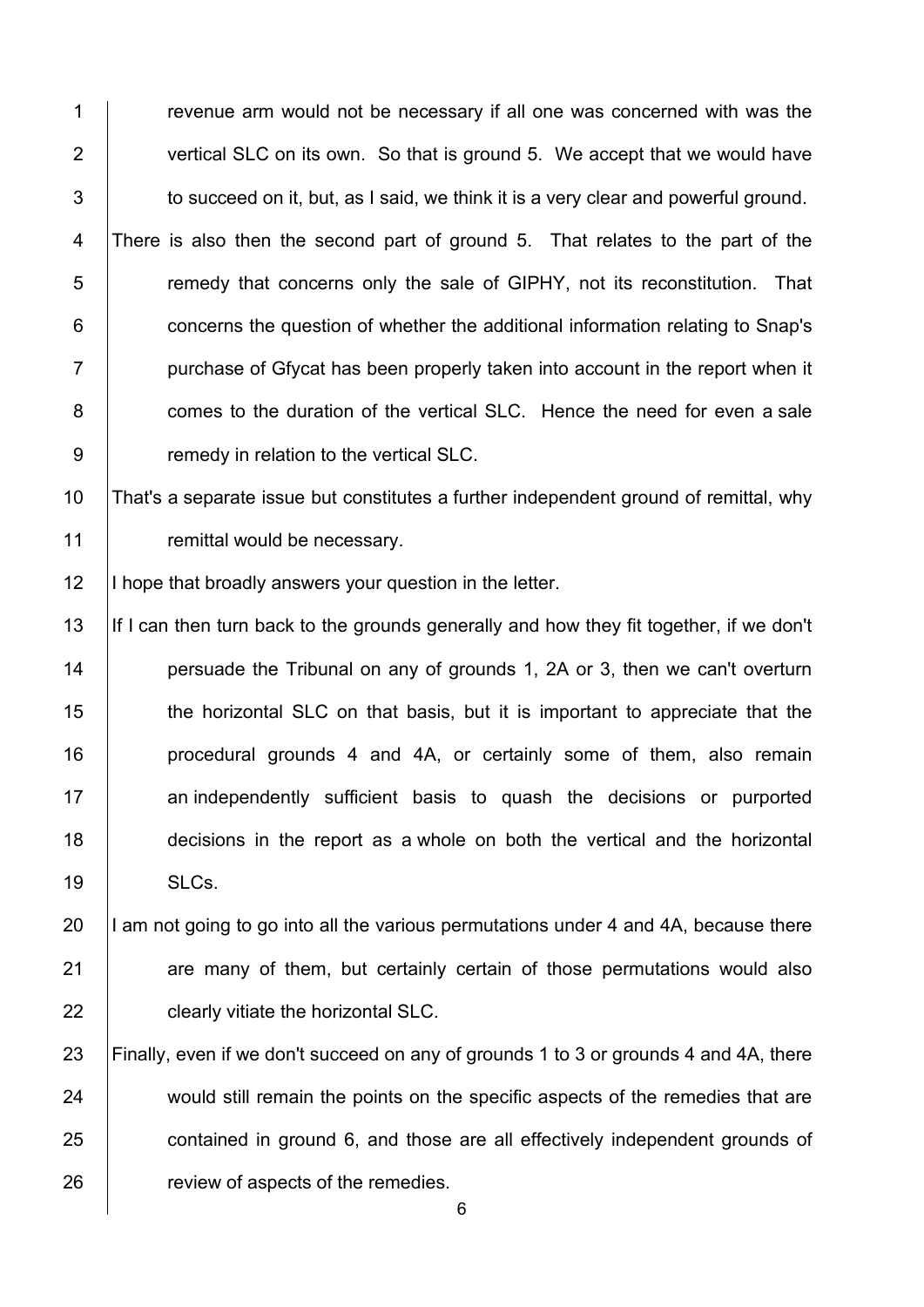1 That's the broad structure of our application.

2  $\vert$  As I say, I have not sought to go into every permutation. It may be that, depending 3 I upon the precise result, particularly on the procedural grounds, it will be 4 **1** necessary to have a further hearing in due course to resolve questions of 5 appropriate relief.

6 In that regard, subject to the Tribunal's view, CMA's counsel have proposed to us,  $7$   $\parallel$  and we have agreed in principle, that assuming unlawfulness is established 8 | under any ground, it would be sensible to reserve questions as to the 9 | appropriate relief, including the question of whether relief can or should be 10 **The Fritan II** refused in the Tribunal's discretion, for a subsequent hearing. That does 11 seem sensible to us, certainly in light of the time constraints and the number 12 **or** issues that we need to get through in this hearing, and also in light of the 13 many different permutations of unlawfulness that the Tribunal might find 14 **particularly on the procedural side, but, of course, again we are, of course, in** 15 **the Tribunal's hands.** 

16 **MR JUSTICE MARCUS SMITH:** Yes. Well, Mr Jowell, that's an interesting and 17 | I think helpful suggestion. What we will do is we will take that away and 18 discuss that amongst ourselves and come back with a pretty clear direction to 19 both parties, because it would I think affect the tail end of the judgment we 20 have to write.

## 21 **MR JOWELL:** Indeed, it would. It would also affect what I intend to address you on. 22 At the moment I am going to largely hold back on addressing you on those 23 **points that go to the exercise of discretion on remedies.**

24 **MR JUSTICE MARCUS SMITH:** Well, I think for the moment proceed on that basis, 25 **because I can certainly see the attractions of both you and Mr Holmes being** 26 spared the burden of having to parse the different combinations of where we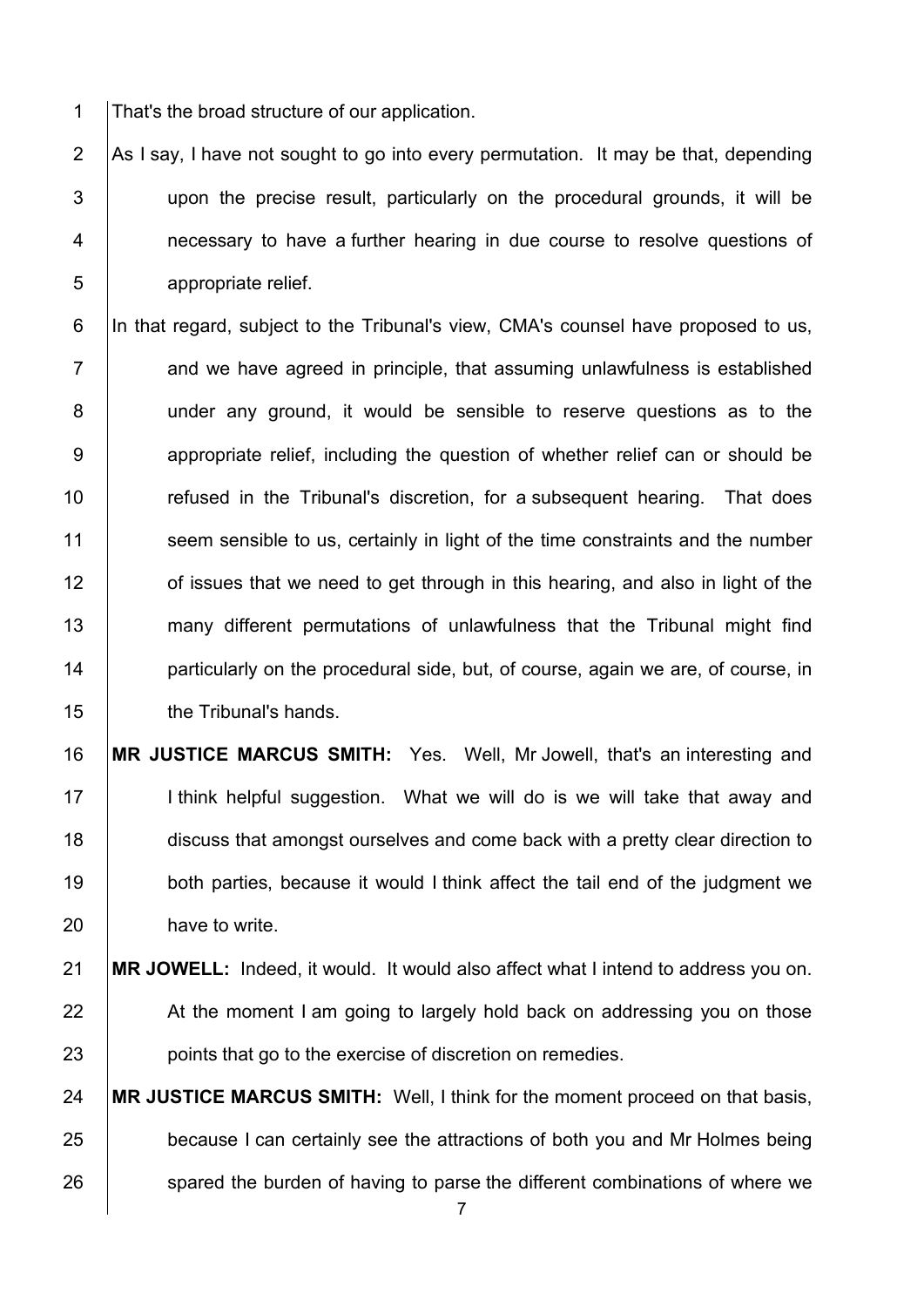1 might end up, because I think that is a recipe for confusion and disaster rather 2  $\parallel$  than clarity, but equally it means that we would cut short the judgment that we  $\parallel$  would hand down in quite a significant way, but again I think a helpful way, but 4 | I think we do need to be very clear that that's what we are tilting at.

 So we will take that away and think about it, but we will get back to you in the course **b** of today.

**MR JOWELL:** I am very grateful. Of course, we are entirely in your hands as to 8 | where you wish to end up on that.

**MR JUSTICE MARCUS SMITH:** Mr Holmes, are you broadly sympathetic to 10 | Mr Jowell's suggestion?

**MR HOLMES:** Yes, we are, sir, yes.

 **MR JUSTICE MARCUS SMITH:** Good. If there was clear blue water between the 13 two of you, then we would obviously want to hear a little bit more, but it does seem sensible, and if both of you are saying there's merit in it, then we will **treat it in that way.** 

**MR JOWELL:** Indeed, I have to confess it was their suggestion, not ours.

May I turn then to the parties, who will by now be familiar to you.

 Meta, the company that was formerly called Facebook, offers a large line of familiar **19** online products and services worldwide. It also sells advertising globally, 20 including in the United Kingdom, and there is no doubt that Meta is a large **and successful company.** 

 May I mention I have handed up a sheet that looks like this, which contains 23 confidential passages that are from the decision that I intend to refer to, but **houral** and read out, because they are confidential, as I go through.

25  $\vert$  So to give you an idea of the scale of Meta's revenues in the UK, could I just draw 26 vour attention to the second confidential passage, where you will see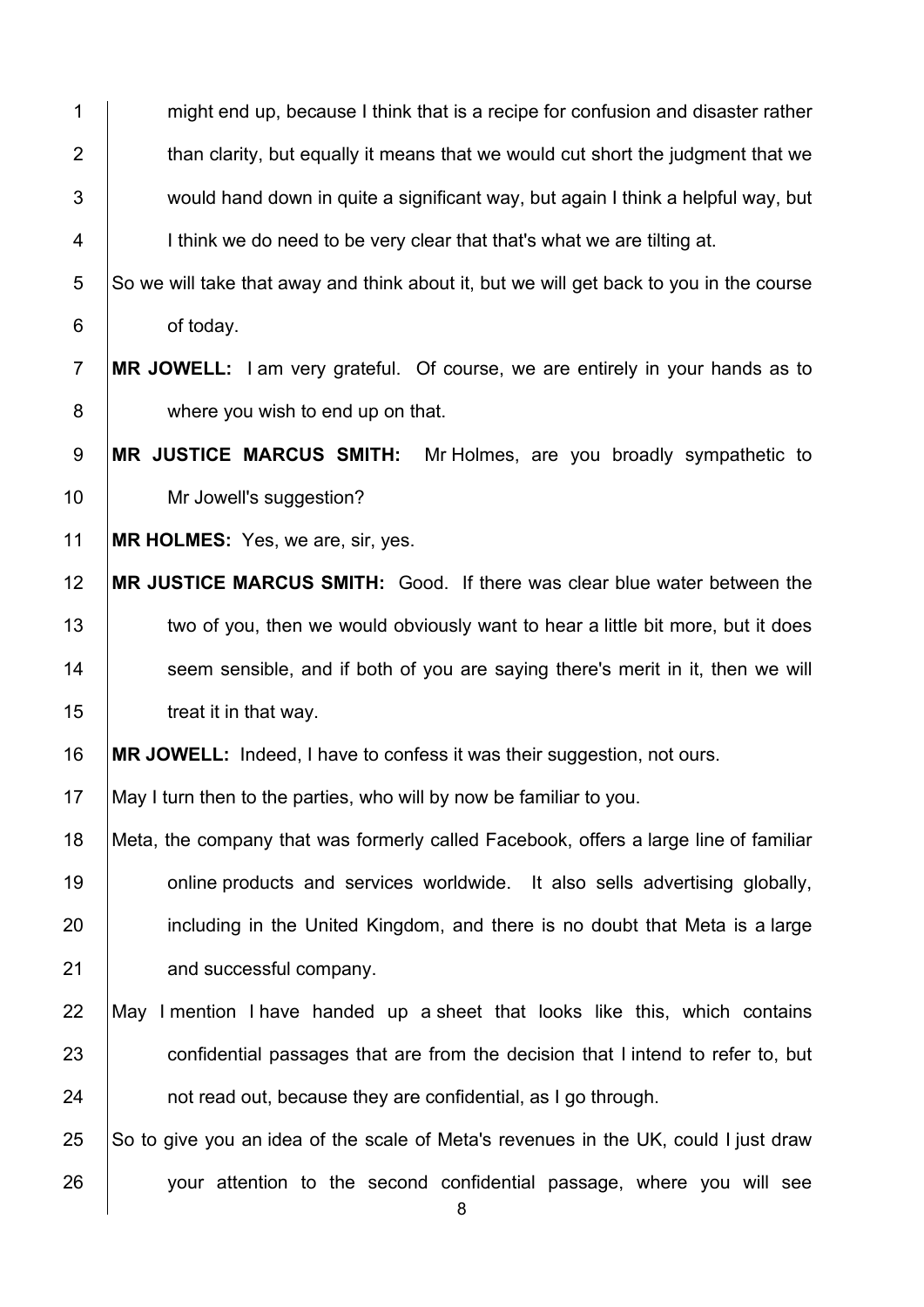1 **paragraph 2.19 of the decision is quoted.** You will see the figures there for 2 two of its main services in the United Kingdom, generating a total revenue in 3 the United Kingdom of several billion, so several thousands of millions of 4 **dollars, and the precise figures there are confidential but are on the sheet.** 5 **That is, of course, just in the UK.** 

6 GIPHY is by comparison a small United States company, founded in 2013, which 7 was largely owned and funded by venture capitalists. It operates 8 **an online database and search engine, which allows users to search for GIFs,** 9 which stands for graphic interchange format image files, which are essentially 10 very short videos designed to express a particularly emotion or a particular 11 concept. It also supplies GIF stickers, which are also videos, but they are 12 **Somi-transparent, so you can sort of see through them.** 

 GIPHY supplies its GIFs and GIF stickers to users, largely via third party apps 14 worldwide. It supplies them and has always supplied them for free. It can be **compared to a number of other companies that also have a database of GIFs that they supply for free, such as Tenor and Gfycat.** 

17 People in the UK can and do access GIPHY's GIFs, usually via a third party app, just 18 **18** as they can and do access GIFs from other online sources, but no-one in the 19 | United Kingdom has ever bought a GIF from GIPHY. In fact, no-one in the 20 | United Kingdom has ever bought anything from GIPHY.

21 It is important to appreciate also that, as I have said, very few of GIPHY's GIFs are 22 **accessed by consumers from GIPHY's own website. That's what's referred to** 23 in the decision as the O&O, owned and operated channel. If fact, the vast 24 majority of GIPHY's GIFs are accessed via third party platforms, in particular 25 **those of Meta, Snap, TikTok and others, other social media platforms** 26 vpically.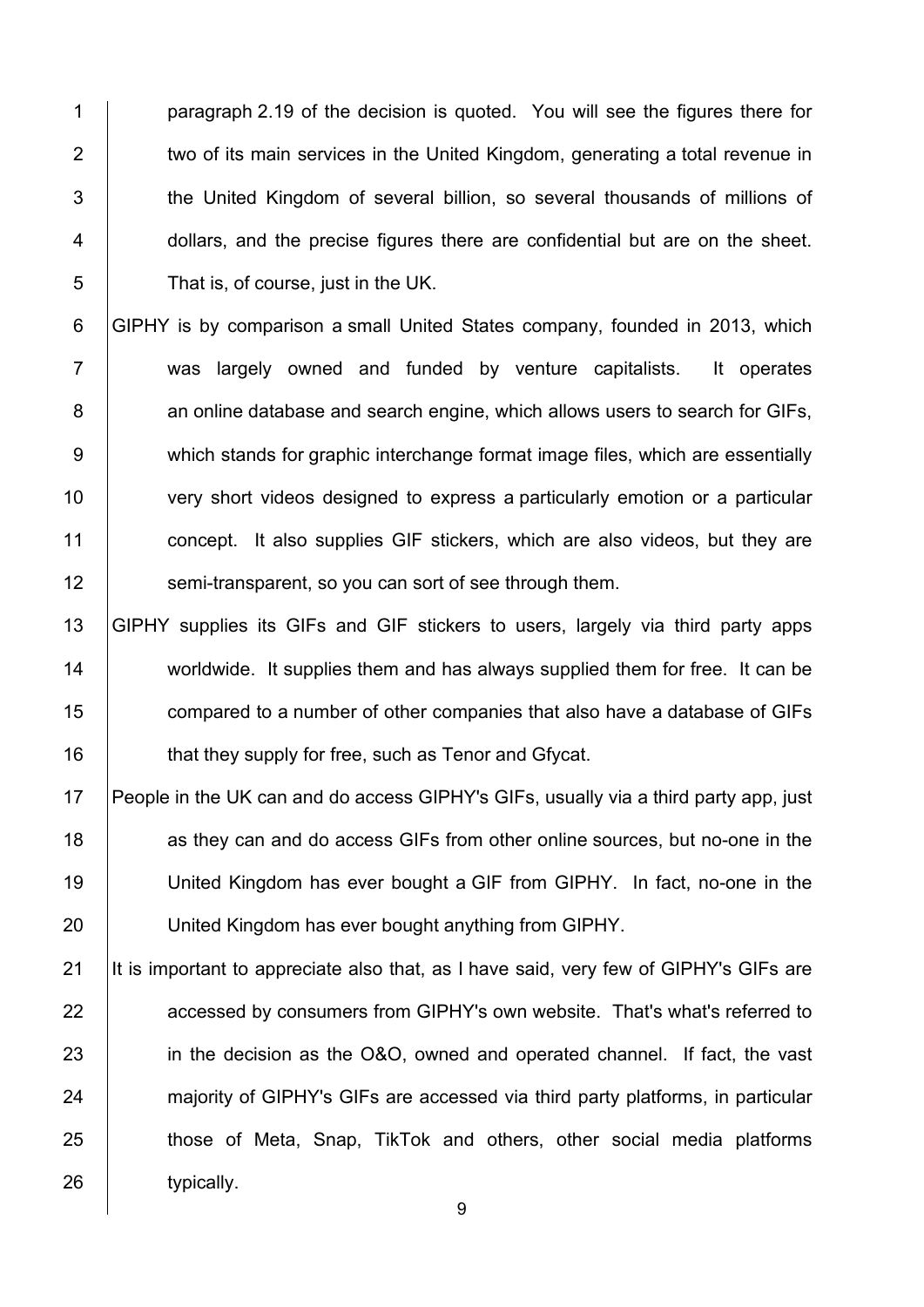**MR JUSTICE MARCUS SMITH:** It may not matter, but I am keen that we don't  $\parallel$  commit a technical faux pas in understanding how this works. If I am using  $\vert$  a WhatsApp message, let us say, and I refer to that because it is one of the 4 limited kinds of social media interaction I engage in, I can't automatically find 5 a GIF to attach to my message. As I understand it. I need to have some sort | of additional app which enables that functionality on WhatsApp. Is that  $7 \mid$  generally true or if I am using Messenger or some other form of social media, **it is, as it were, built in functionality for attaching GIFs?** 

**MR JOWELL:** I will take instructions so I don't get it wrong. I think I know the 10 answer, but I want to confer. I am told that it is, in fact, built in in WhatsApp 11 and in others.

**MR JUSTICE MARCUS SMITH:** That shows my incompetence rather than --

 **MR JOWELL:** The way it works is that GIPHY supplies to third party platforms, such 14 as Meta's platforms, what are called APIs, application programming interfaces, or SDKs, which are software development kits. That enables the **platforms to integrate the GIFs into their platform services and then supply** 17 GIFs to their own customers. The result is that GIPHY has a fairly limited **Fig. 7** relationship with the end customers. It is essentially through the platforms.

 Coming back then to GIPHY and to where it operates, it has never had any physical **presence in the United Kingdom.** It has never had any subsidiaries **incorporated in the UK.** It has never had any office or workplace here. It employs no staff in this jurisdiction and it has never sold any advertising in the 23 | UK. In fact, as I said, it has never sold anything here.

24 Now, given that GIPHY, like its main GIF competitors, Tenor and Gfycat, supplies its 25 GIFs to platforms and to users for free, you might ask how does it survive **financially?** The principal answer is that it has survived financially from its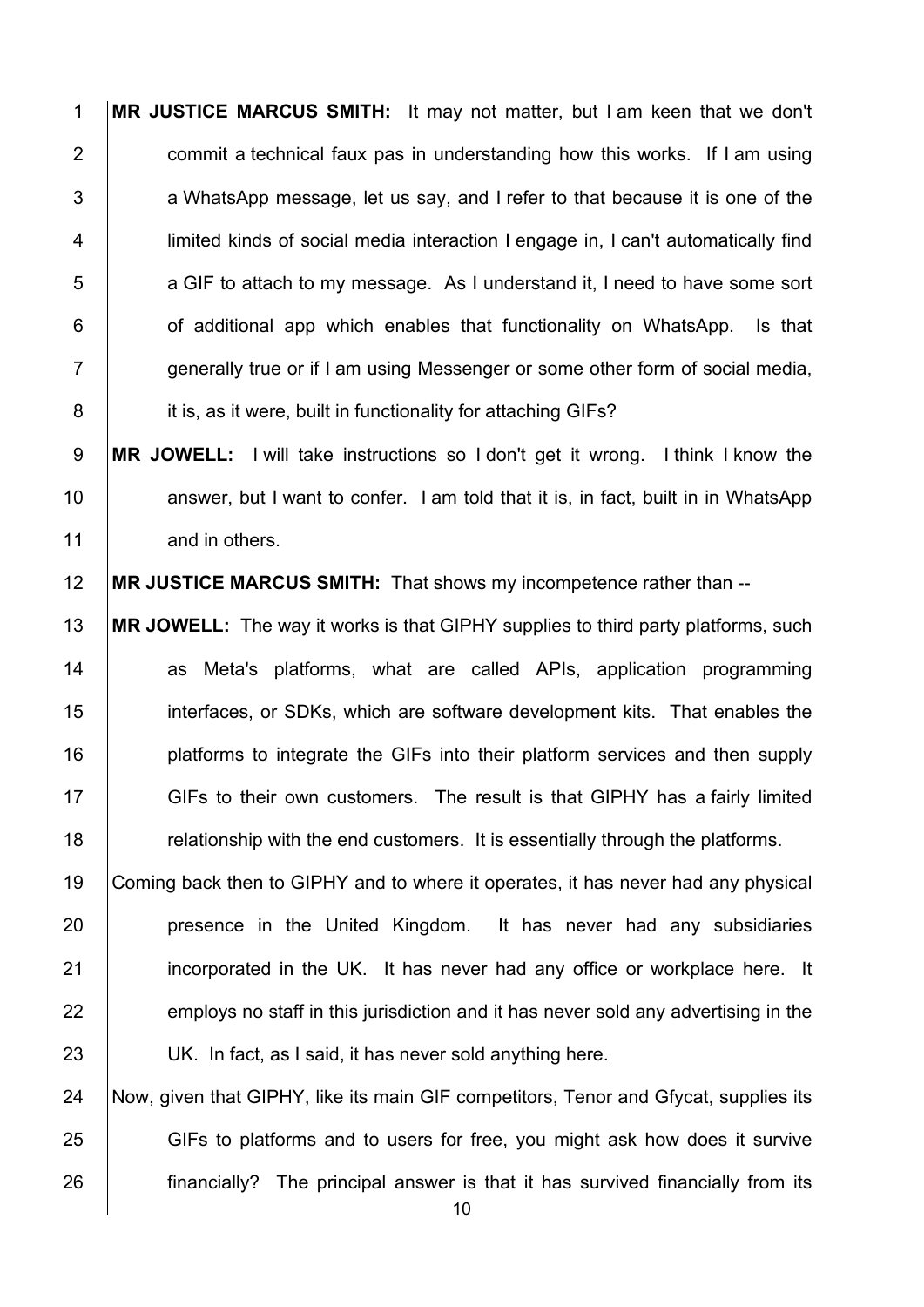1 **i** inception by successive rounds of fundraising. The last fundraising took place  $2 \mid$  at the beginning of 2019. I will come back to that in a moment. It is important. 3 Subset But it has always survived through these essentially, largely, by these rounds 4 **1** of financing, and, of course, since it has been bought by Meta, in May 2020, it 5 **i** is Meta that has supported GIPHY financially. In the same way Tenor, its 6 **6** main competitor, is supported financially by its owner, Google. And Gfycat, as 7 We now know has been bought by Snap, is supported by Snap.

8 Now, GIPHY did also historically have another small source of funds from which it 9 generated some income. It generated a modest amount of revenue in the 10 | United States alone through a service called Paid Alignment Advertising. 11 Paid Alignment gave advertisers the ability to align their GIFs with popular 12 **Search terms or to insert their GIFs into a trending feed in exchange for a fee.** 

13 Now, GIPHY started selling Paid Alignment Advertising in the United States in 2017. 14 To give you an idea of the absolute and relative size of the paid alignment 15 **business, one can take its performance at its annual high point of the year** 16 2019. You will see the figure for its revenue in that year, which is the first of 17 **the confidential passages in your sheet.** 

18 Now, without revealing that confidential information, to give you an idea of the 19 **comparative scale of the advertising revenue of Meta, as compared to GIPHY,** 20 the revenues of GIPHY in the United States were less than 0.05%, so less 21 | than 1/20th of 1% of Meta's advertising income in the United States. It is 22 **literally miniscule.** 

23 As for sales of advertising in the UK or indeed anywhere outside the US, as I have 24 Said, GIPHY sold no advertising whatsoever and, as I said, Meta sold several 25 **billions in advertising in the United Kingdom.** 

26 Those are the parties. If I could then turn to the background to the merger. Now, as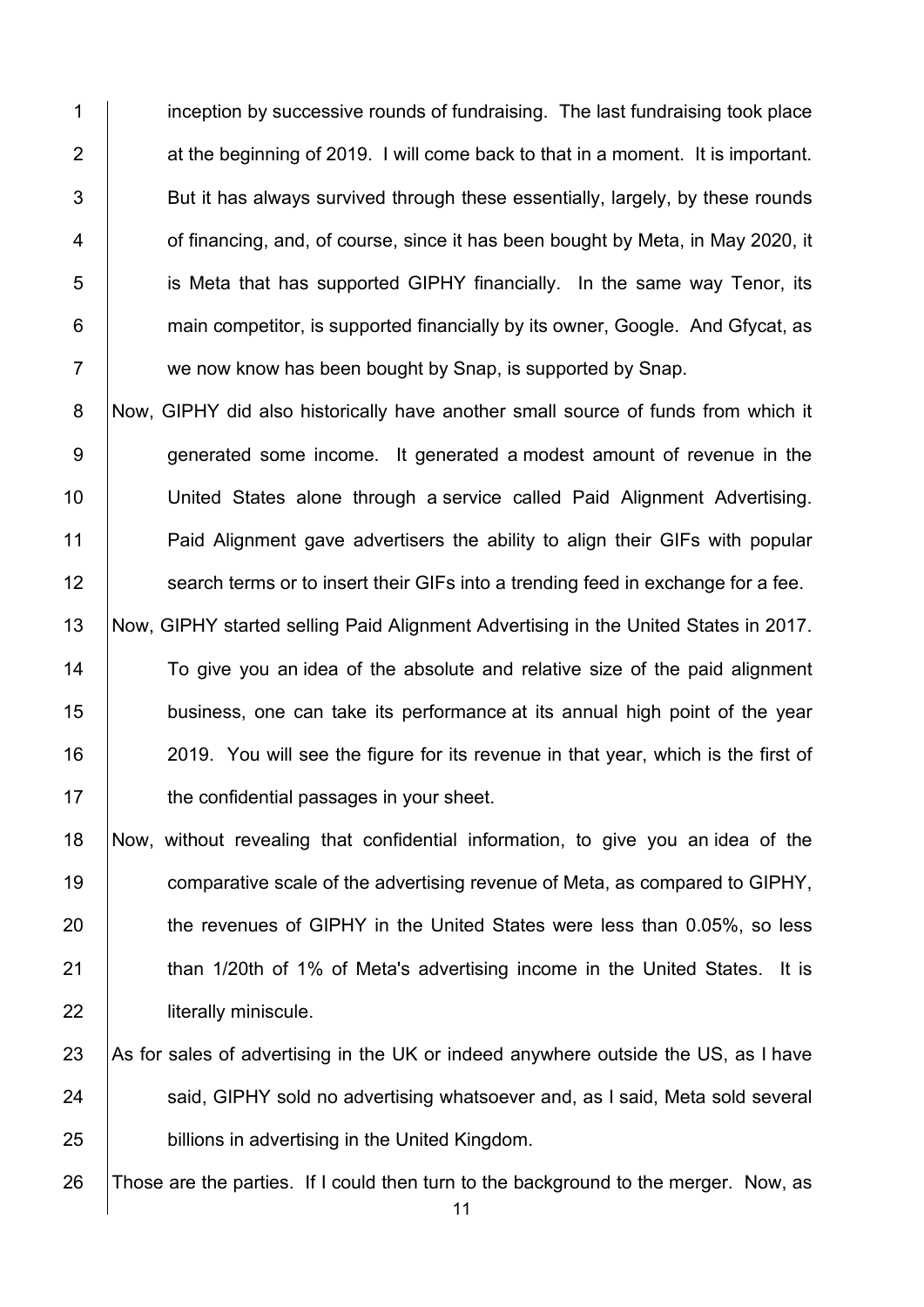1 I inave said, given its small revenues, the main source of income to GIPHY **came from its investors.** The early fundraising in 2019 fell short of  $\vert$  expectations as to the amount raised. Nevertheless, the fundraising was still  $4 \mid$  made on a basis that valued the company at its highest point to that date, and 5 you will see that value, as calculated by the CMA, in the third confidential | paragraph on your sheet. It is the figure on the third line. It indicates a value **Fig. 2018** of circa and then you will see US dollars in early 2019. That's the CMA's **6 Calculation of the valuation at which that early 2019 fundraising was made.** 

9 That was the high point of valuation. Unfortunately, after that 2019 fundraising, 10 **things didn't go to plan for GIPHY.** Whilst there was some growth in revenue 11 after that from Paid Alignment, it fell significantly short of GIPHY's internal 12 **projections, and its operating expenditure was very considerable.** You will 13 See what its annual operating expenditure was in the figures that are on the  $14$  sheet in front of you, which is over the page at number 6. You will see the 15 **15** annual operating costs in 2019. If you look at number 4 on your sheet, you 16 will see the monthly average loss at which GIPHY was running.

 Now, because of this, revenue growth was not rising as fast as had been projected, **and it is losing money at a considerable average monthly rate. One sees that, not surprisingly, notwithstanding its fundraising at the beginning of 2019, its** 20 cash runway was anticipated to come to an end and come to an end quite 21 Soon. You will see that again in CMA's estimate of when that was in the **fourth passage, again on the final line, the fourth confidential passage.** 

23 To put it in a nutshell, GIPHY was very rapidly running out of money. Not 24 | unsurprisingly, in those circumstances, in October 2019, GIPHY and its 25 investors engaged a global merchant bank, JP Morgan, to explore options for 26 a sale or a fundraising.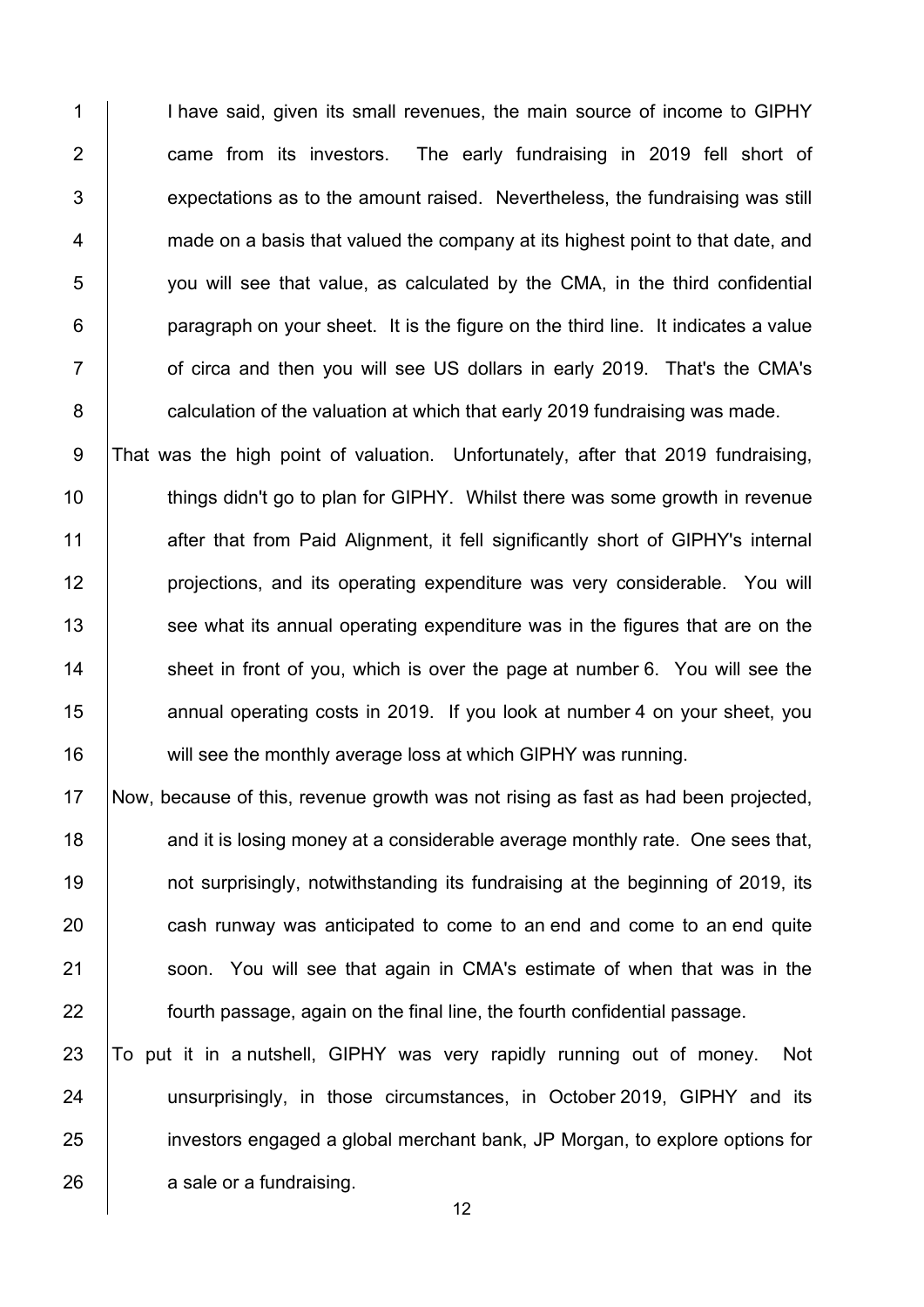1 As one would expect, JP Morgan, being a skilled and efficient banker, approached 2 a large number of digital and other companies globally in November 2019. 3 You will see those various companies listed in the confidential version of the 4 decision at paragraphs 6.129 to 6.130 and also in footnote 729. they are, as 5 you would expect, very large companies indeed.

6 Now, Meta was one of those approached. That's not very surprising at all, because 7 1 mot only is it a large digital tech company, it also had a very close commercial 8 **8** relationship with GIPHY. First of all, it was a major user of GIPHY's GIFs, 9 | alongside GIFs from GIPHY's main competitor, Tenor. It used them by 10 **integrating them, as I have explained, in the supply of its own services.** 

11 Secondly, and also importantly, GIPHY's Paid Alignment offering was very largely 12 | run on Meta's platforms, on Facebook and Instagram. So GIPHY was 13 | significantly dependent on Meta. So it was a natural fit.

14 |In March 2020, having been approached by JP Morgan, Meta made an offer for 15 **GIPHY** of some \$300 million for the business.

 Pausing there, it is important to note that not a single one of the numerous other **companies approached by JP Morgan made a formal offer for GIPHY at any point between November 2019**, when the discussions opened, and March 2020, or indeed at any point after March 2020.

20 It is right to say, and we now know and can reveal, that one other company, Snap, 21 was contemplating a bid and made an informal verbal offer, but Snap was  $22$  | planning to offer at a level well below the amount offered by Meta, and its 23 internal valuation in an internal term sheet valued GIPHY at just \$142 million.

24 The CMA's report concludes that the investors would not have been prepared to 25 **accept an offer at that sort of level.** 

26 I will come on to that. It is important that the respondent never actually asked the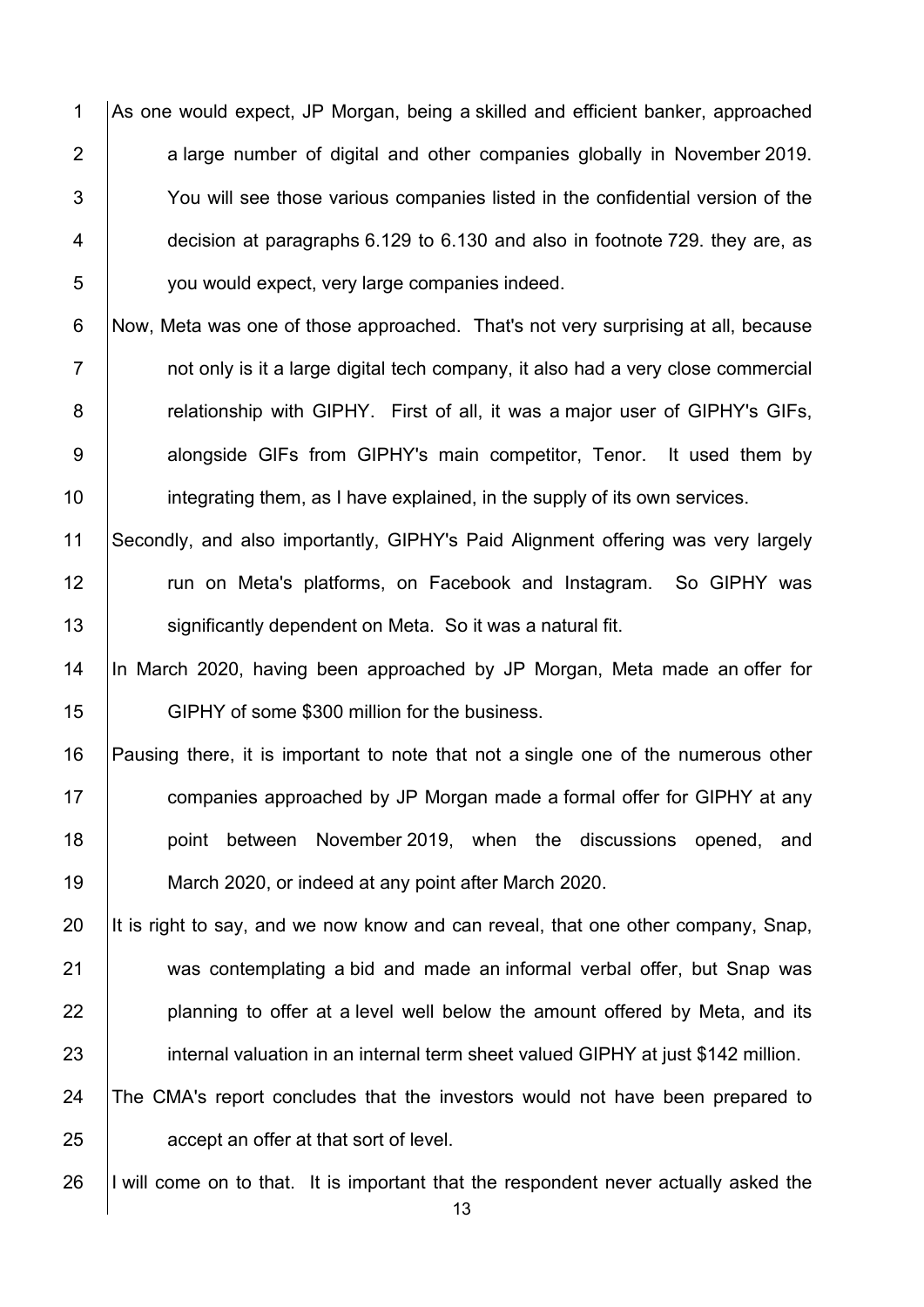1 **1 company in question. Snap, whether its valuation of 142 million included any** 2 | value for the Paid Alignment business, and that's one of the procedural 3 failings that we complain about.

4 What is clear is that the Paid Alignment business was certainly not the motivation for 5 Snap in having an interest in purchasing GIPHY. When we come to address  $6$   $\vert$  the counterfactual, I will show you from the evidence that it is most unlikely  $7$   $\parallel$  that if Snap had been asked, it would have said that it put any value or any 8 **material value on the revenue aspect, on the Paid Alignment aspect, of** 9 | GIPHY's business.

10 Now, the reason that the fact that there were no other bidders, other than this 11 **possible interest of Snap at a low level, is of importance in at least two ways.** 

 First of all, if GIPHY's Paid Alignment business truly had significant promise, if it was **likely that it would have expanded internationally and profitably at any scale, 14** one would rationally expect that at least some of these numerous large tech **companies and media companies would have recognised that potential and** 16 made a bid. But none of them did. That is a point that is relevant to the first **ground of review.** 

18 The fact that no other bids were made, bar that of Meta, is a matter that one would 19 expect any rational regulator to give considerable importance to if the 20 **Figure 20** regulator was seeking to evaluate the likelihood that the business would grow 21 Successfully, but as we will see and as I will come on to, the regulator in this 22 case, the CMA, apparently thinks that it doesn't have to make any such 23 evaluation. We will say that that is a mistake of law or a misapplication of the 24 **Statutory test.** 

25 The other reason why the absence of any alternative bid is significant is that it affects 26 **the third ground of review, the counterfactual.**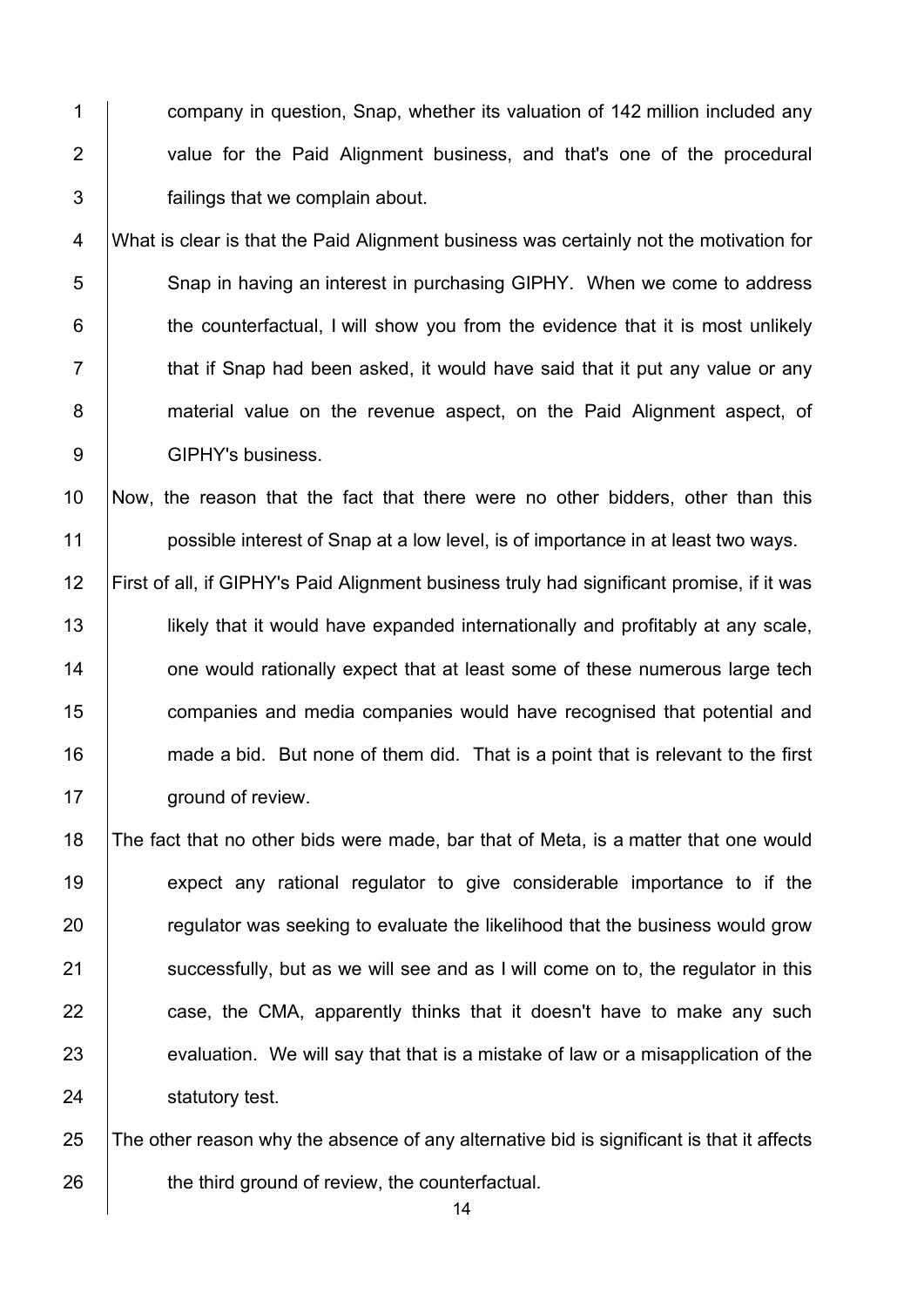1 The respondent suggests that in the counterfactual world in which Meta had not 2 | bought GIPHY, nevertheless another purchaser might have done. In 3 **particular, it advances two propositions.** 

4 First, it suggests that one of the counterfactual possibilities was that another bidder  $5$  may have made a bid for the company at a sufficient level that may have been 6 **c** accepted by the investors.

7 Secondly, the report suggests that any such buyer would have had an incentive, in 8 Summary, to aggressively pursue or vigorously pursue and expand GIPHY's 9 | Paid Alignment revenue business.

10 The first of those propositions, when a bid may have been made high enough that it 11 would have been acceptable to the investors, and therefore significantly 12 | higher than what Snap was contemplating, is, with respect, pure 13 | unadulterated speculation. There is simply nothing to support it.

14  $\vert$  As to the second proposition, that had such an alternative purchaser bought the 15 **company, it would have necessarily somehow had been incentive vigorously** 16 to pursue paid alignment, well, that is completely unexplained, and it is to 17 build speculation upon speculation. What's worse than that, it is not even 18 speculation that was made by the group that was entrusted with 19 decision-making authority because, as I will show you, that bit of the decision 20 is something that was inserted into the report at the very last minute, 21 **presumably by a CMA staff member, and certainly without the approval of the**  $22$   $\parallel$  aroup as a whole.

23 So returning from that speculation to the real world, a term sheet between Meta and 24 GIPHY was signed on 7th April 2020, and in May 2020 Meta acquired GIPHY 25 **for \$315 million, plus an amount that was set aside in restricted stock units for** 26 GIPHY employees. You will have seen the value of that amount from the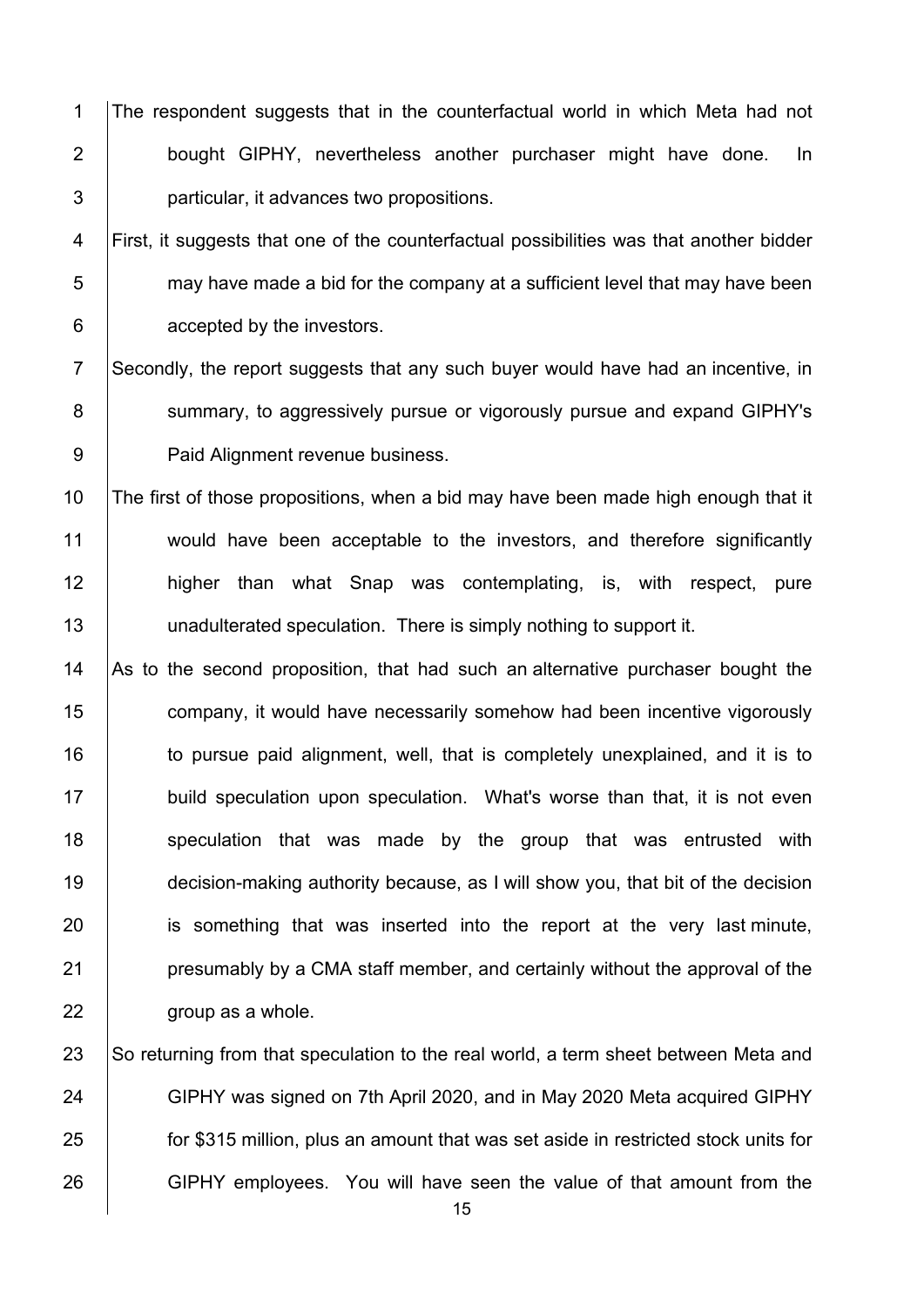1 decision. That was a figure that was significantly below the valuation of the 2 **2** company at the last investment round in early 2019, which I've shown you 3 **from the sheet in the third passage.** 

4 For avoidance of doubt, it is significantly below that previous valuation, whether one 5 **includes the restricted stock units for employees or not.** 

6 May I come next then to why Meta, having been approached by JP Morgan, did 7 decide to purchase GIPHY? I would like to start, if I may, with what was not 8 Meta's motivation.

9 In the course of the merger enquiry, the CMA has reviewed about 280,000 internal 10 **documents from the parties, and you will see that recorded in the decision in** 11 the summary at paragraph 20. That was a pretty comprehensive internal 12 **trawl by any measure, and for the avoidance of doubt a very substantial part** 13 of that 280,000 came from Meta and included documents produced to the 14 **FTC** and produced pursuant to successive compulsory section 109 requests 15 from the CMA.

 That trawl of documents included not just e-mails. It included all sorts of internal messages and chats of practically every description you can imagine. The **custodians, whose e-mails and chats and messages were searched, included a** swathe of effectively all of the senior managers and directors within Meta.

20 Now, despite this impressive trawl through all of the internal documents, the CMA 21 **has not found a single one, not a single one, in which Meta indicates that it** 22 | regarded GIPHY as a potential competitive threat, and the report also 23 acknowledges that it has found no evidence at all of any response by Meta to 24 entry or expansion by GIPHY, whether in the United States or anywhere in the 25 world.

26 Now, these acknowledgments are tucked away and downplayed, but they are there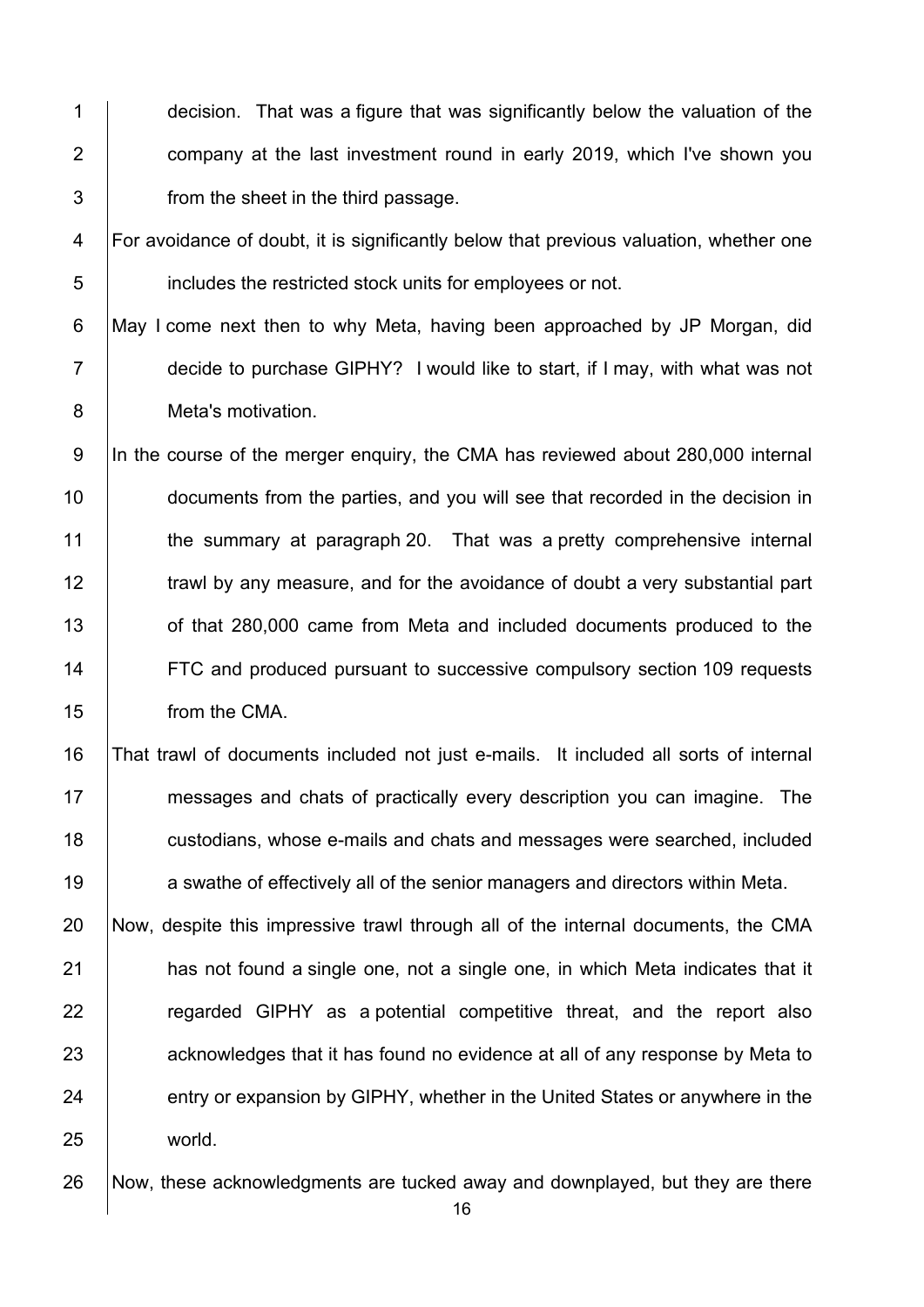| 1               | in the report. If I could just show you them, given their importance. If you              |
|-----------------|-------------------------------------------------------------------------------------------|
| $\overline{2}$  | could take volume 2, please, where the full version of the report is, and if you          |
| 3               | could go to page 746, you will see there paragraph 7.197:                                 |
| 4               | "While we have not seen internal Facebook documents describing GIPHY as                   |
| 5               | a threat, or evidence of any direct response to a threat of entry or expansion            |
| $6\phantom{1}6$ | by GIPHY, which was removed as a result of the merger "                                   |
| $\overline{7}$  | Then it goes on to say:                                                                   |
| 8               | " we have found evidence of Facebook's interest in monetizing GIFs and incentives         |
| $9\,$           | to respond to potential competition."                                                     |
| 10              | It is the first three lines -- I will come back to the remainder of the paragraph -- that |
| 11              | I emphasise for present purposes.                                                         |
| 12              | If you go forward, please, to page 760, you see at paragraph 7.242:                       |
| 13              | "We have not identified evidence from Facebook's internal documents that it               |
| 14              | perceived GIPHY as a potential competitive threat in display advertising,                 |
| 15              | despite its close relationship with GIPHY."                                               |
| 16              | Then it goes on again to talk about however, it is GIPHY's monetisation plan that         |
| 17              | there would be an increasing prospect, and so on.                                         |
| 18              | To put it crudely, the report acknowledges that the notion that GIPHY was                 |
| 19              | a competitive threat to Meta was not something that at the time of the merger             |
| 20              | even featured on Meta's radar.                                                            |
| 21              | Now, I acknowledge, of course, they go on to talk about an increasing prospect of it      |
| 22              | being seen as a material threat in the future and of incentives to respond to             |
| 23              | potential competition, and that's something I will come back to. But the point            |
| 24              | we would make for present purposes is at the time of the merger there is                  |
| 25              | a clear acknowledgment that GIPHY was not perceived by Meta as a potential                |
| 26              | competitive threat in display advertising, and that Meta had not reacted in any<br>17     |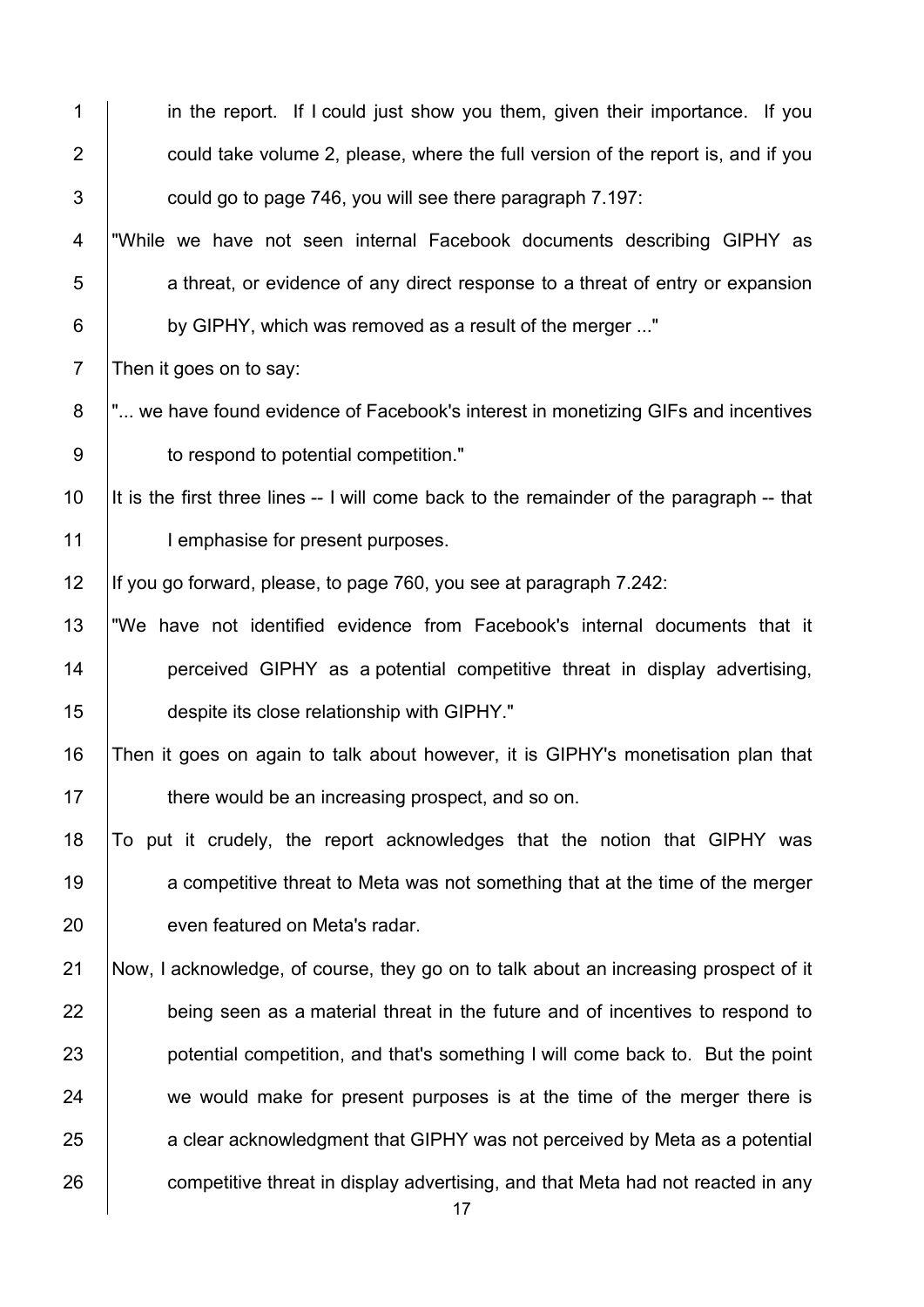1 way to GIPHY's presence in the market up to that point in time.

2 Now, the Tribunal will no doubt be familiar with the view that has become very  $\vert$  fashionable in certain anti-trust circles in the last few vears, which is that  $\vert$  certain big tech companies operate, in crude terms, it is said by deliberately 5 identifying potential competitors or competitive threats and then buying them **up when they're still small, in order to avoid competition.** 

7 Now, whether that hypothesis has any validity in other cases is not relevant for us, 8 but what I do submit is that based on the findings in the report itself, that was **clearly not the case here as regards GIPHY and Meta.** 

 When the report speaks, as it does, a little mischievously of Meta terminating the 11 | Paid Alignment revenue arm of GIPHY's business, that has to be read in its **proper context.** In reality, all Meta did was choose not to purchase that Paid 13 Alignment revenue arm, because it saw no value in it. It was not because it 14 Saw it as an actual or potential competitive threat. That would be contrary to **the findings that you have seen in the report.** 

 Now, the report also makes positive findings about what Meta's motivation was for **purchasing GIPHY, and one sees the rationale on the part of Meta identified**  in the decision at paragraph 2.49. I don't intend to take it up, but it's in 19 volume 2, page 514.

 In short, according to the report, Meta's motivation was to avoid a downside and also to gain a potential upside. The downside it wished to avoid was the risk of **lace is a losing the use of GIPHY's GIFs on its platforms, and the upside was the potential possible benefits of integrating GIPHY within Meta's own products** 24 and services.

 Just pausing there, it's important to appreciate the logical implications of those **findings.** First of all, it is consistent with the fact that the purpose of Meta was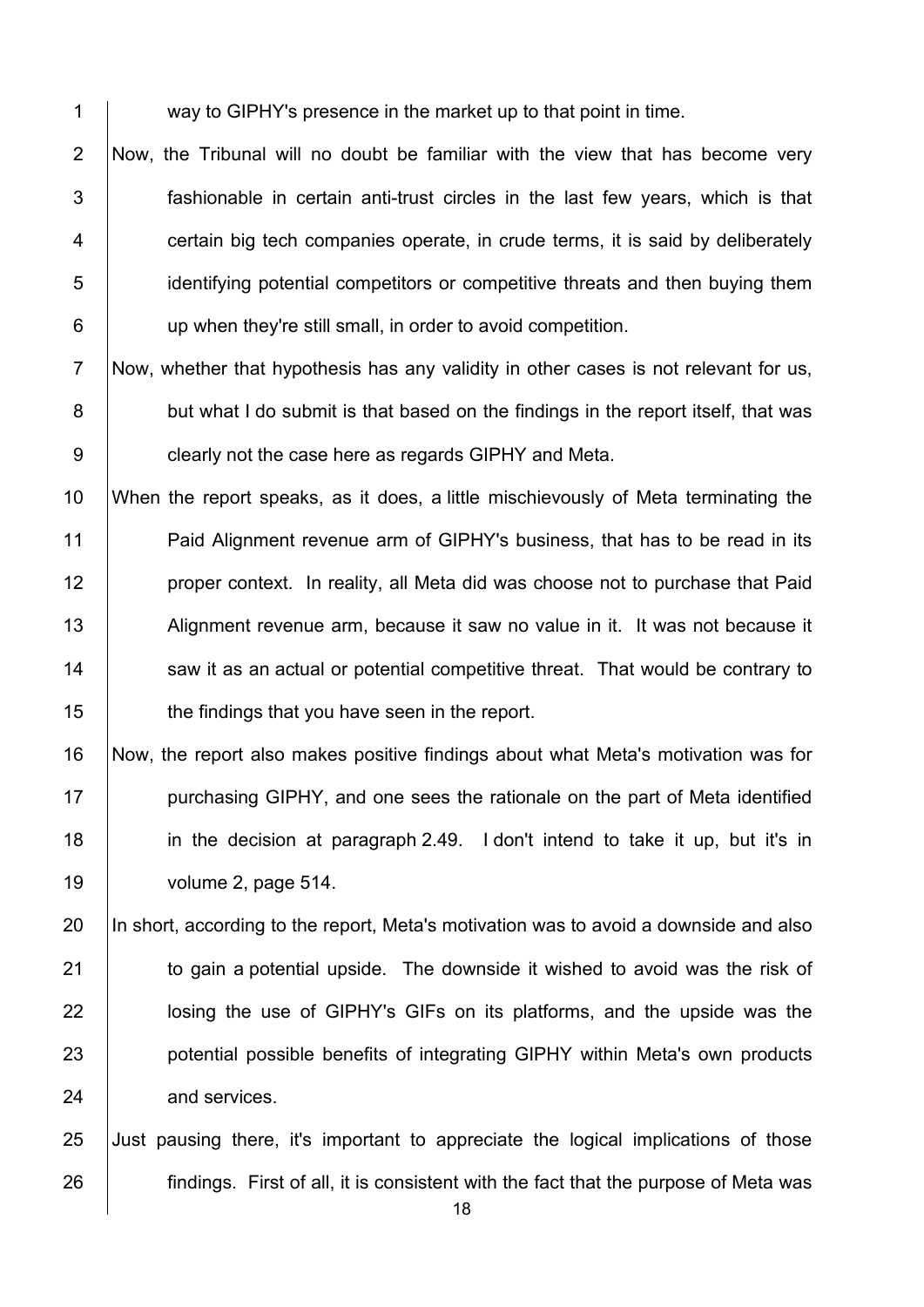1 not to eliminate a potential competitive threat in advertising, but, secondly, it | also entails that Meta's motivation was not, even according to the report, to 3 Somehow obtain GIPHY and then cut off social media competitors from the **provision of GIPHY's GIFs. Indeed, its conduct subsequent to that has shown**  that. It entered into, as you see the report notes, that it almost immediately **entered into a five year agreement with Snap for the provision of GIPHY's** 7 GIFs.

8 In fact, the position was the reverse. Meta wished to ensure against the possibility 9 that it would lose access to GIPHY's GIFs, in particular if GIPHY went out of 10 business.

 The report finds both that Meta's motives were not to eliminate a competitor, 12 because, as I say, there's no evidence that Meta even had GIPHY on its radar **Arror** as a competitive threat, and, secondly, the report also tacitly finds that Meta's **motive was not to foreclose competitors from GIPHY's services.** 

 So despite all of that, the report nevertheless concludes, in essence, that the merger 16 is likely to have both of those two effects, and that follows from the two forms **of substantial lessening of competition that it identifies.** The first, the **horizontal SLC, suggests that the merger will give rise to a substantial**  lessening of competition in the supply of display advertising in the UK, **because** it finds that Meta is eliminating an actual or potential dynamic **competitor in display advertising.** 

 The second, the vertical SLC, suggests the merger will give rise to a substantial **lessening of competition due to the likely foreclosure of supply of GIFs from** 24 GIPHY to Meta's social media competitors here in the UK.

 So there is a complete mismatch really between what the internal documents show 26 and the findings on motivation and the SLCs that have been found in the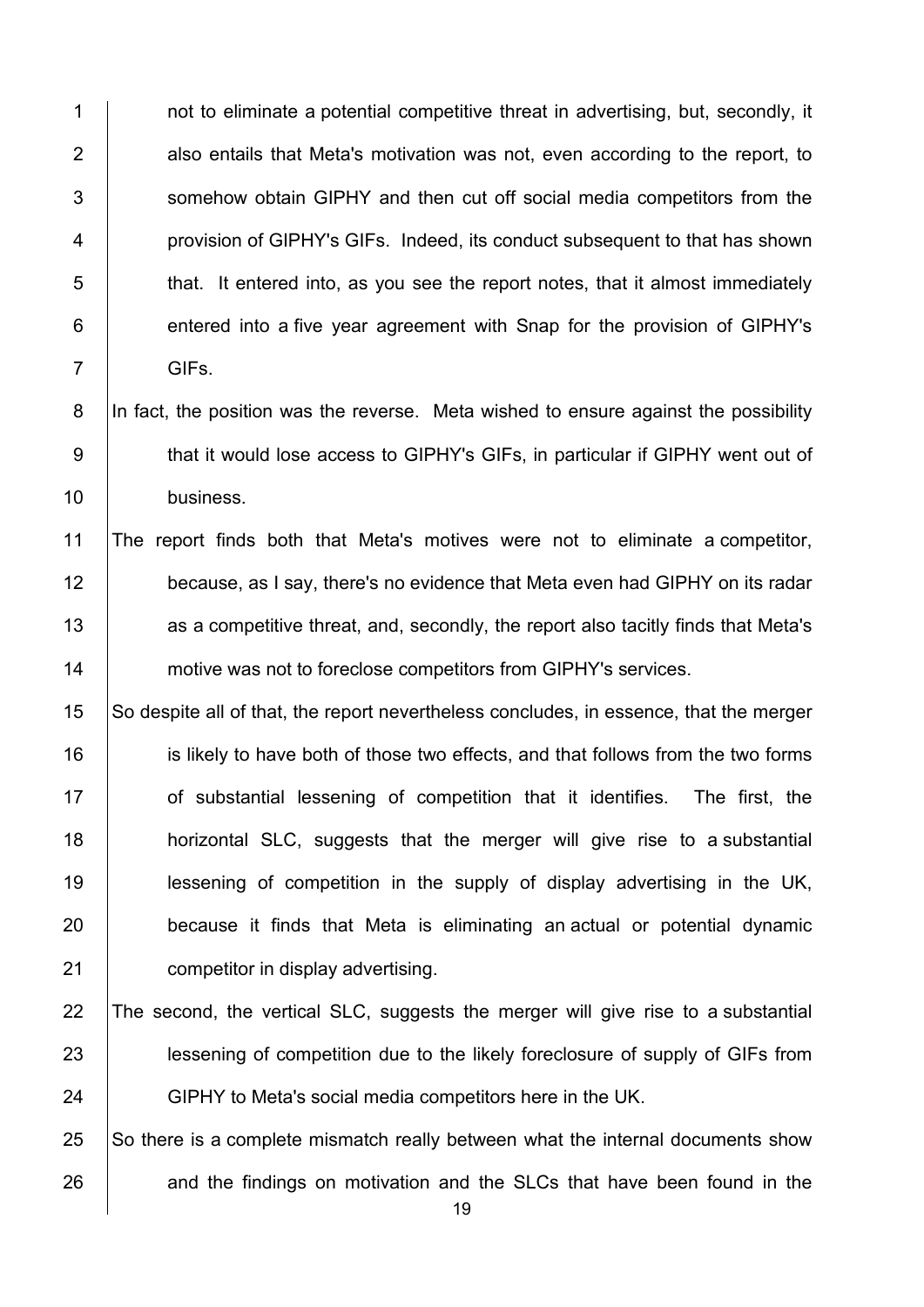1 report.

2 May I come on next by way of introduction to the law. The law consists in the  $3$  statutes and also in the general law. During the course of today, other than 4 Section 35 of the Enterprise Act, which I will turn to shortly, I don't intend to go 5 through the statute. I am afraid tomorrow I will forewarn you I will have to go 6 **through the statute in some detail when it comes to the procedural grounds.** 

7 The general law relevant to the first three grounds is to a certain degree at least 8 uncontentious.

9 Under section 120 (4) of the Enterprise Act, in determining an application of this 10 **10** nature, the Tribunal is to apply the same principles as would be applied by 11 a court on an application for judicial review. In selecting and formulating our 12 **grounds for review we have had that very well in mind and we are very** 13 **cognisant of the fact that this is not an appeal on the merits. Therefore, what** 14 we have sought to do is to identify a number of hard-edged legal errors on 15 **certain points where the respondent enjoys no margin of discretion, in** 16 | particular as regards misapplication or misinterpretation of the statute. 17 Seyond those errors of law, we have had to exercise considerable restraint.

18 It may not surprise the Tribunal to know that there are many, many factual findings in 19 **the report that Meta and its legal representatives take profound issue with.** 20 Some of those are central to the reasoning in the decision. Nevertheless, in 21 the case of the vast majority of those findings or evaluations, although it has 22 **taken Herculean restraint I have to say on the part of Meta and its legal** 23 advisers, no challenge has been brought. We would certainly have done, had  $24$   $\parallel$  there been an appeal on the merits available, but we accept that many of 25 these errors are not so manifestly wrong that they amount to an error of law.

26 The challenges that the respondent does make are limited to those instances where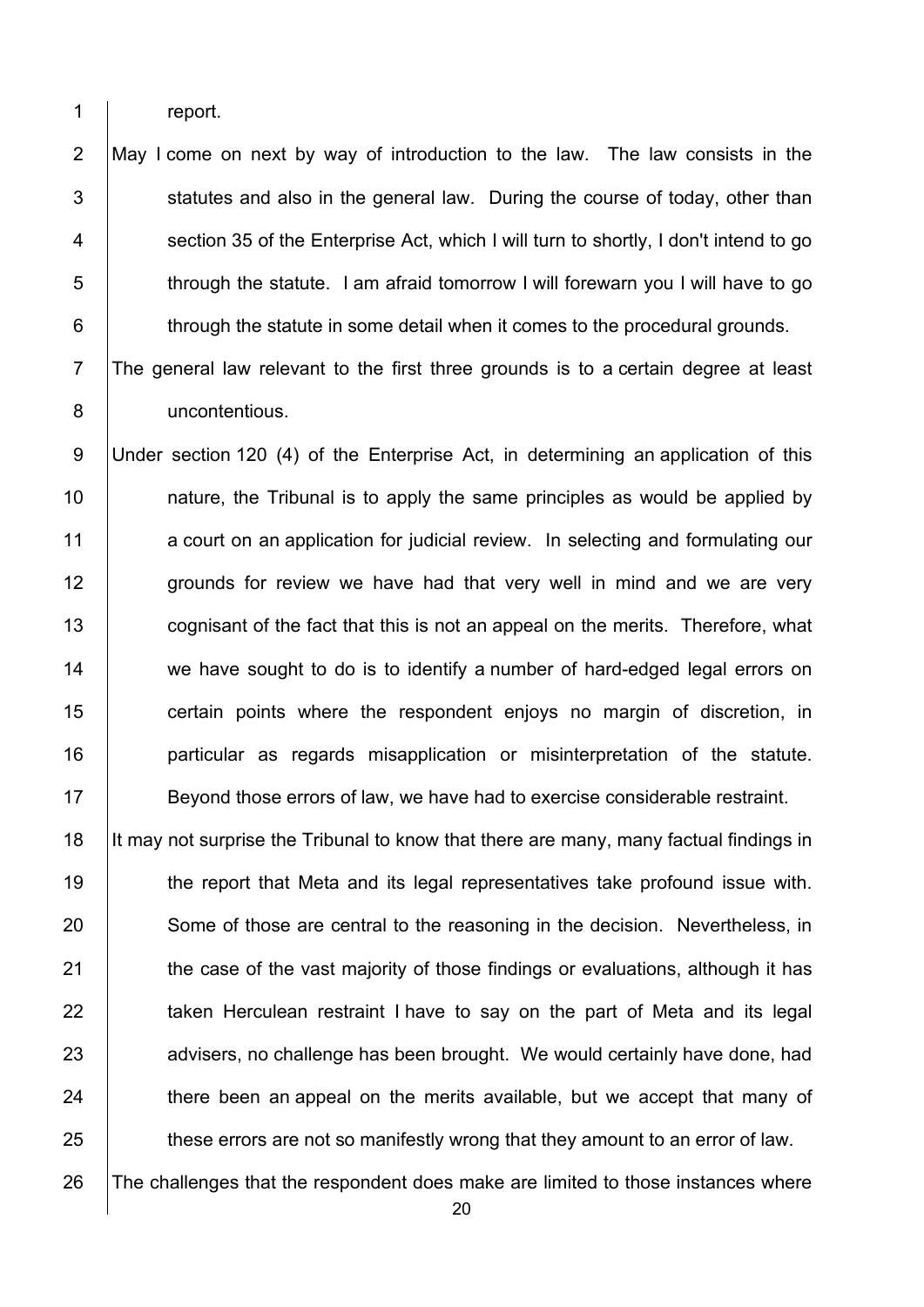- 1 | the assessments are so flawed, so outside the bounds of reasonable 2 **discretion, that they are unlawful.**
- $3$  It is important to bear in mind that even in a judicial review, the respondent's margin 4 **dividing 1** of discretion or appreciation is not limitless.
- 5 If I may just show you one fairly recent authority in that regard. It is the succinct but 6 | I would respectfully suggest profound summary of the irrationality ground of 7 **julicial review found in the judgment of the Divisional Court consisting of Lord** 8 **Justice Leggatt and Mrs Justice Carr, as she then was, in the Law Society v** 9 the Lord Chancellor case, which is in volume 4 of the authorities bundle at 10 | tab 75.

## 11 I just wish to draw your attention to one paragraph of this, which is in the bundle at 12 page 2573.

13 "The second ground on which the Lord Chancellor's decision is challenged 14 encompasses a number of arguments falling under the general head of 15 irrationality or, as it is more accurately described, unreasonableness. This 16 **legal basis for judicial review has two aspects.** The first is concerned with 17 whether the decision under review is capable of being justified or whether, in 18 the classic Wednesbury formulation, it is so unreasonable that no reasonable 19 **authority could ever have come to it. Another simpler formulation of the test** 20 which avoids tautology is whether the decision is outside the range of 21 **Figure 21** reasonable decisions open to the decision maker.

## 22 The second aspect of irrationality on reasonableness is concerned with the process 23 by which the decision was reached. A decision may be challenged on the  $24$  basis that there is a demonstrable flaw in the reasoning which led to it, for 25 example, that significant reliance was placed on an irrelevant consideration,  $26$  or that there was no evidence to support an important step in the reasoning,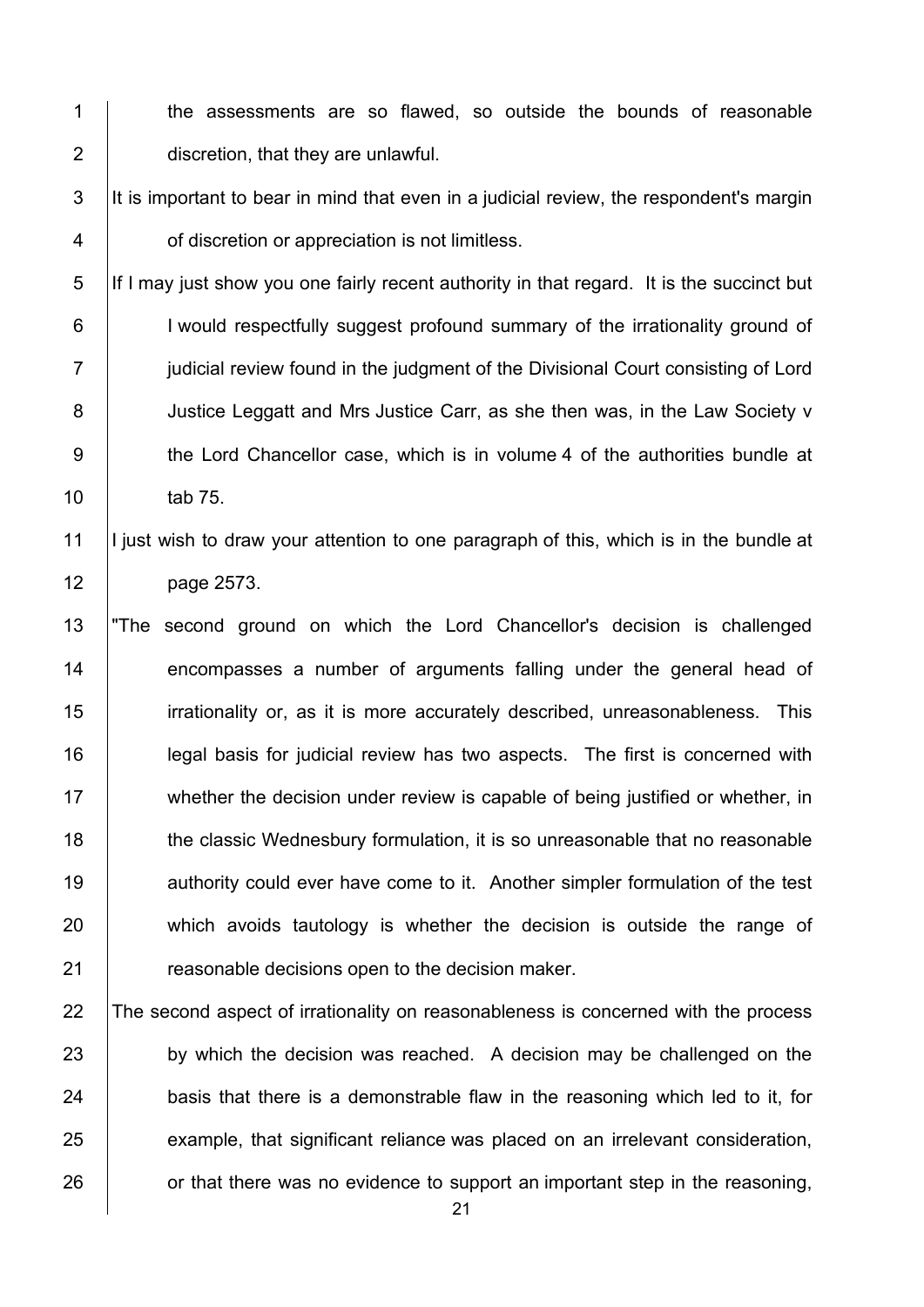1 or that the reasoning involved a serious logical or methodological error. 2 | Factual error, although it has been recognised as a separate principle, can  $3$   $\vert$  also be regarded as an example of flawed reasoning, the test being whether 4 a mistake as to fact which was uncontentious and objectively verifiable, 5 **b** played a material part in the decision maker's reasoning."

6 One of the approaches that the respondent seeks repeatedly to deploy in its defence  $7 \mid$  and indeed in its skeleton argument is to refer to the relevant facts on findings 8 in the decision, whether that be we consider that there is a substantial 9 lessening of competition or we consider that GIPHY would have continued to 10 **monetize its GIFs and pursue expansion, and then effectively they say: "Well,** 11 **in a judicial review, you can't possibly go behind that finding, unless perhaps it** 12 **is manifestly perverse or the decision maker has taken leave of their senses."** 

13 In our respectful submission, that ignores the second aspect of unreasonableness 14 That is identified in this passage. The mere fact that the report sets out 15 **a** factual assessment that is not obviously ridiculous does not suffice entirely 16 | to immunise that finding from scrutiny of the underlying reasoning leading to 17 **that conclusion.** 

18 Even within the confines of a judicial review, one is not precluded from considering 19 whether obviously irrelevant factors have been taken into account or whether 20 **b** obviously relevant factors have been left out or, indeed, that critical steps in 21 the reasoning are absent or findings necessary to support the conclusion are 22 absent.

23 As the Divisional Court observed in that case, the courts can and do and indeed 24 must scrutinise whether there are demonstrable flaws in a reasoning that led 25 to an assessment, in particular where there is no evidence to support 26 an important step in the reasoning or where the reasoning involves serious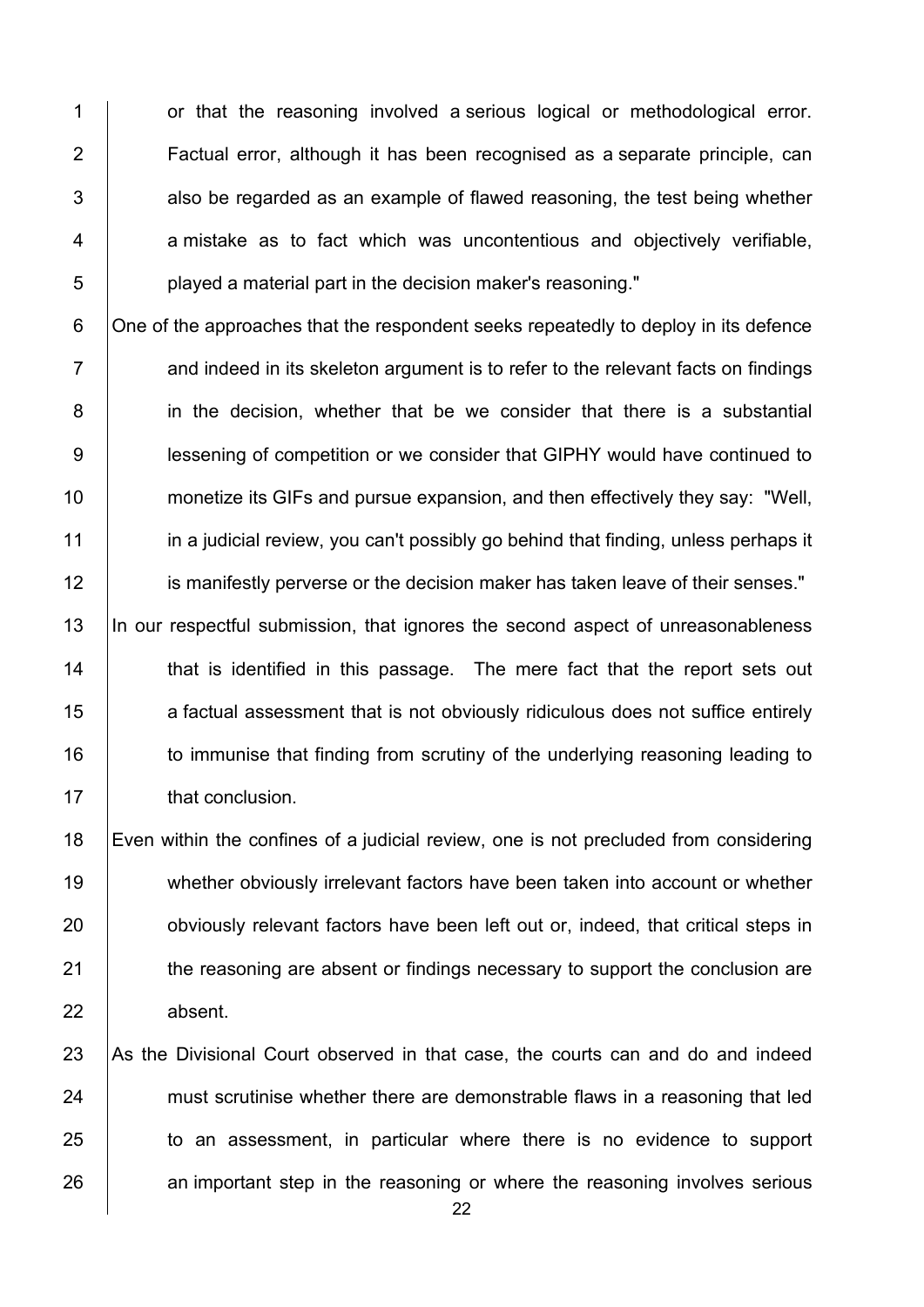1 | **logical or methodological error.** 

2 Against that background, may I then turn to ground 1, our first ground? What I would 3 **lick** like to do, if I may, is to briefly summarise it and then take you back in more 4 detail through it.

5 We put this ground in two ways in our application. The first way we formulate it is to say that the respondent has misremembered or misapplied the statutory  $\parallel$  request, which requires a substantial lessening of competition, on the balance **b** of probabilities, in the UK market.

9 The second way we put this ground is to say that there is, in summary, a void at the 10 **heart of the reasoning and the evidence relating to the horizontal SLC.** The 11 void consists in the report's total failure to make any assessment whatsoever 12 **of the likely degree of success or extent of expansion of GIPHY in the** 13 **counterfactual, whether in the UK market or in the US market.** 

14 Now, the CMA in their defence and skeleton argument also, it seems to us, put their **case in two ways.** Their principal argument is that GIPHY was an existing dynamic competitor, as they put it, and that its removal thereby constituted 17 a loss of existing and ongoing dynamic competition. You will see that in **paragraph 23 of their skeleton argument.** That they say, it being an existing **competitor**, is the basis for the horizontal SLC.

20 Now, the problem with that approach, as I will show you, is that it is contrary to two 21 Statutory constraints. The first statutory constraint is the requirement to show 22 a substantial lessening of competition. The second is the requirement to 23 Show a substantial lessening of competition on a UK market.

24 Given that there was no evidence or indeed there was no participation by GIPHY on 25 the UK display advertising market pre-merger, and given that there was, as 26 I have shown you, no evidence of any effect from GIPHY's existence on Meta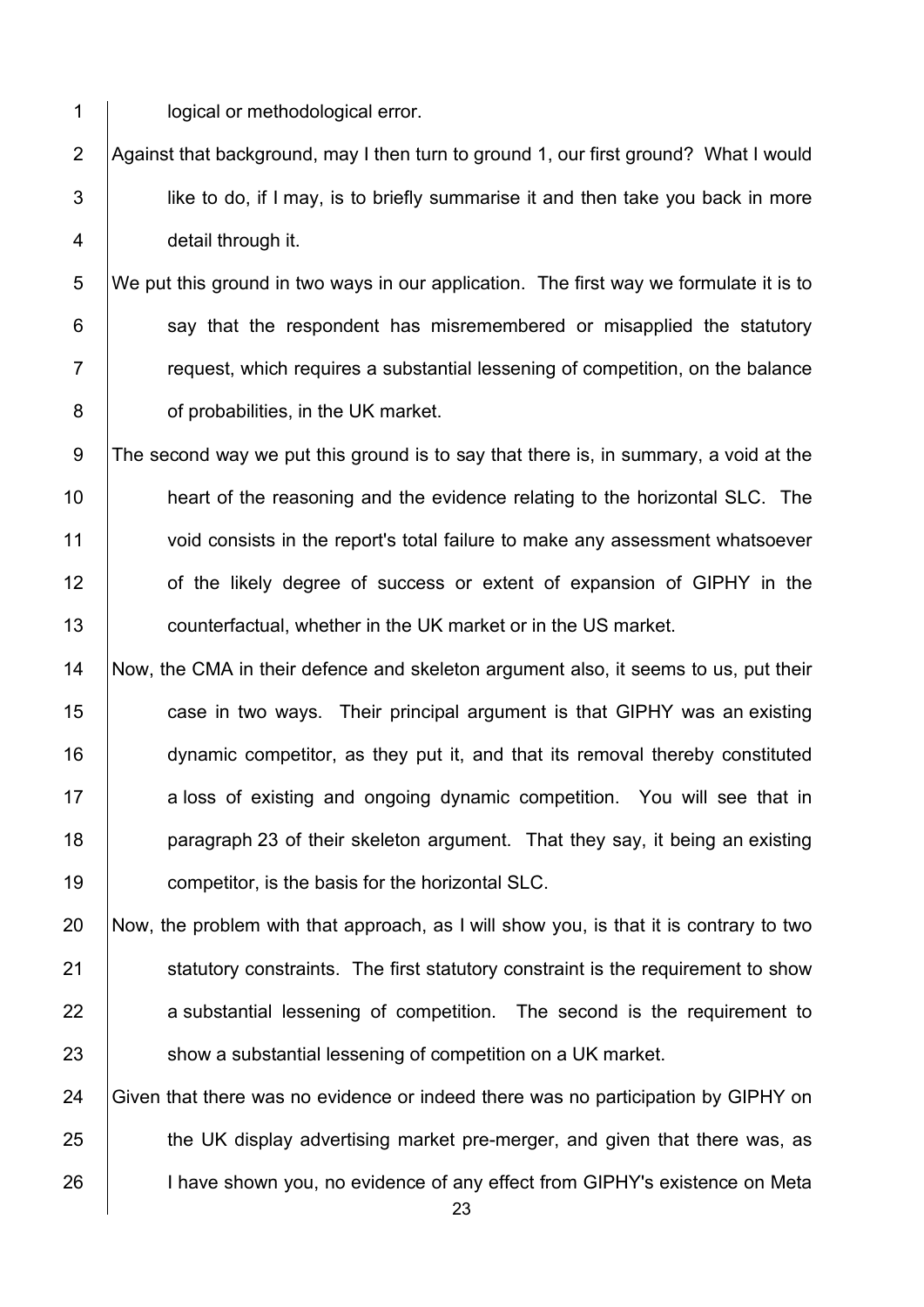1 that did participate in the relevant UK advertising market pre-merger, we say 2 **that the CMA's principal approach, based on supposed existing dynamic** 3 **Fig. 2** competition, must be contrary to those two requirements in the statute.

4 The other way the CMA put its case, and I think they still put it this way as well, and  $5$   $\vert$  this is certainly how we have always read the report, is that the merger will 6 lead to a substantial lessening of competition in the future, because of the 7 T Temoval of GIPHY as a potential competitor and what may in the future 8 happen.

9 That approach is flawed because, given the statutory requirements and the fact that 10 there was, as I have said, no existing substantial competition from GIPHY on 11 the relevant UK market, the CMA could only lawfully reach that finding if it 12 took into account a plainly relevant consideration or embarked upon 13 a manifestly essential line of enquiry that any rational regulator would have 14  $\parallel$  embarked on, given the statutory test, and that was an enquiry, as I have 15 **Solut** said, into the likely degree of success or the likely extent of expansion, future 16 **expansion, of GIPHY in the counterfactual.** 

17 Now, the CMA in its decision denies that any such enquiry had to be made. Again, 18 the way this is justified by the CMA, in its skeleton argument, is largely on the 19 **basis that it is because it considered that GIPHY was already, pre-merger,** 20 an important dynamic competitor. As is says in paragraph 31 of its skeleton, it 21 **claims that it had already found that GIPHY was a material competitive threat** 22 to Meta, by reason of being what it calls an important dynamic competitor 23 **pre-merger.** 

24  $\parallel$  We say that that premise is demonstrably wrong. There is no evidence in the report 25 that pre-merger GIPHY was either (a) present on the relevant UK market or 26 (b) having any impact, let alone any substantial impact on the relevant market.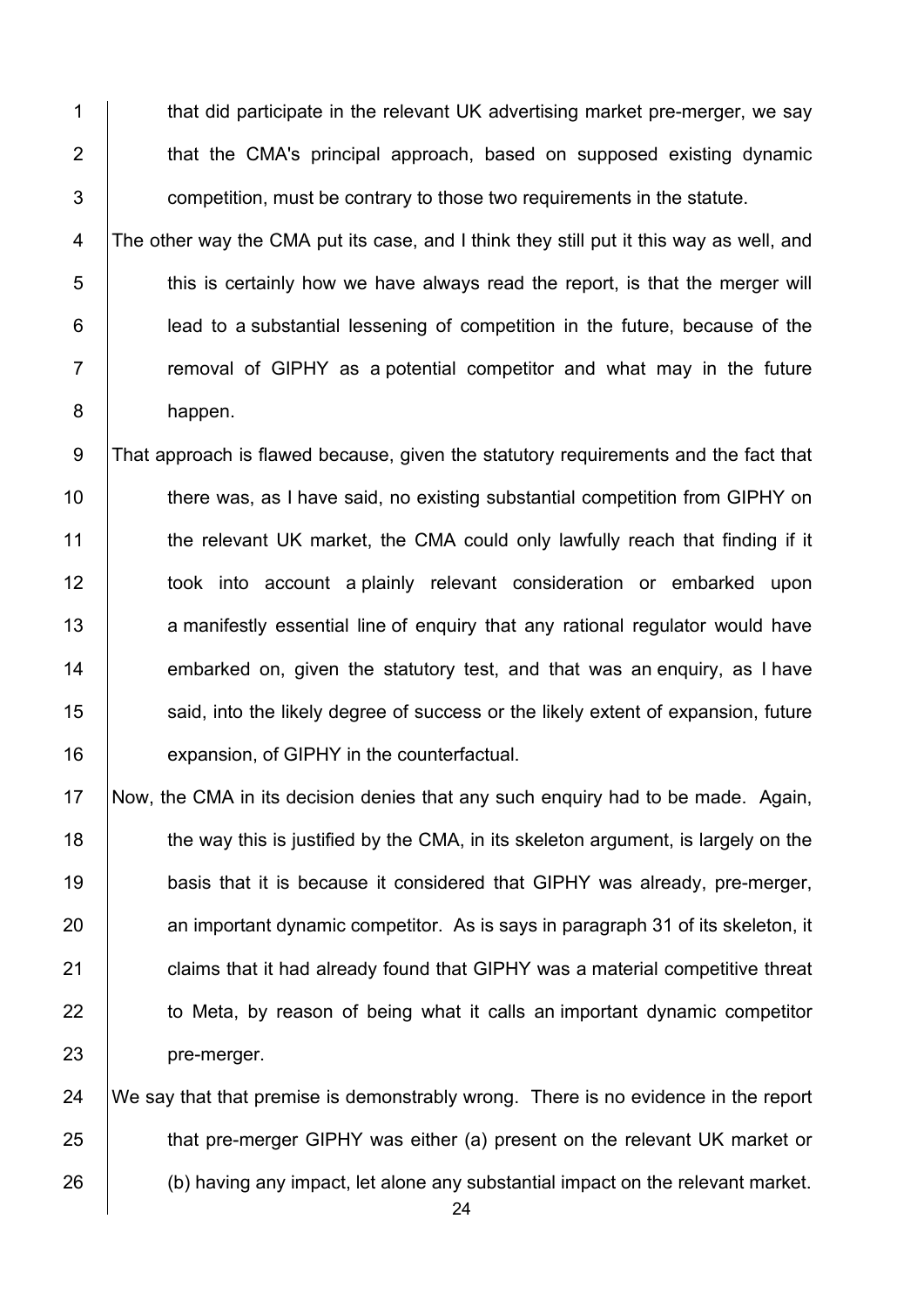1 It follows that consideration had rationally to been given to its future growth **prospects and the potential reaction by the incumbent.** The reasons that the  $\vert$  report gives for not carrying out that essential enguiry are manifestly 4 | inadequate, and in particular, insofar as it is alleged that GIPHY was **b** an important dynamic competitive in a market in the United States, not in the **UK, but in the United States, we say that that is legally irrelevant, and in any Fig. 2** event no such market in the United States has been properly analysed.

8 Those are the key legal issues between us on the first ground. If I may now just take 9 **you through that in more detail, step by step.** 

10 If I could start with the Act, and section 35 of it, which is in volume 1, tab 5 of the 11 authorities bundle. If I could invite you to go straight to section 35. You will 12 **See that the group must decide the two statutory questions in section 35 (1),** 13 | namely, whether a relevant merger situation has been created and, if so, 14 **The Step East Tendom** of that situation has resulted or may be expected to 15 The section in a substantial lessening of competition with any market or markets in 16 **the United Kingdom for goods for services".** 

17 If the group decides there is an anti-competitive outcome, in other words, both of 18 those conditions are satisfied, the group must decide what action should 19 **being taken by it under section 41.** 

20 We do not challenge the finding under section 35 (1) (a) that a relevant merger 21 | situation has been created.

22 What we do challenge is the finding under section 35 (1) (b) that the creation of that 23 Situation has resulted or may be expected to result in a substantial lessening 24 **of competition within any market or markets in the United Kingdom for goods** 25 **or services**.

26 You will observe that there are three elements to that test, each of which represents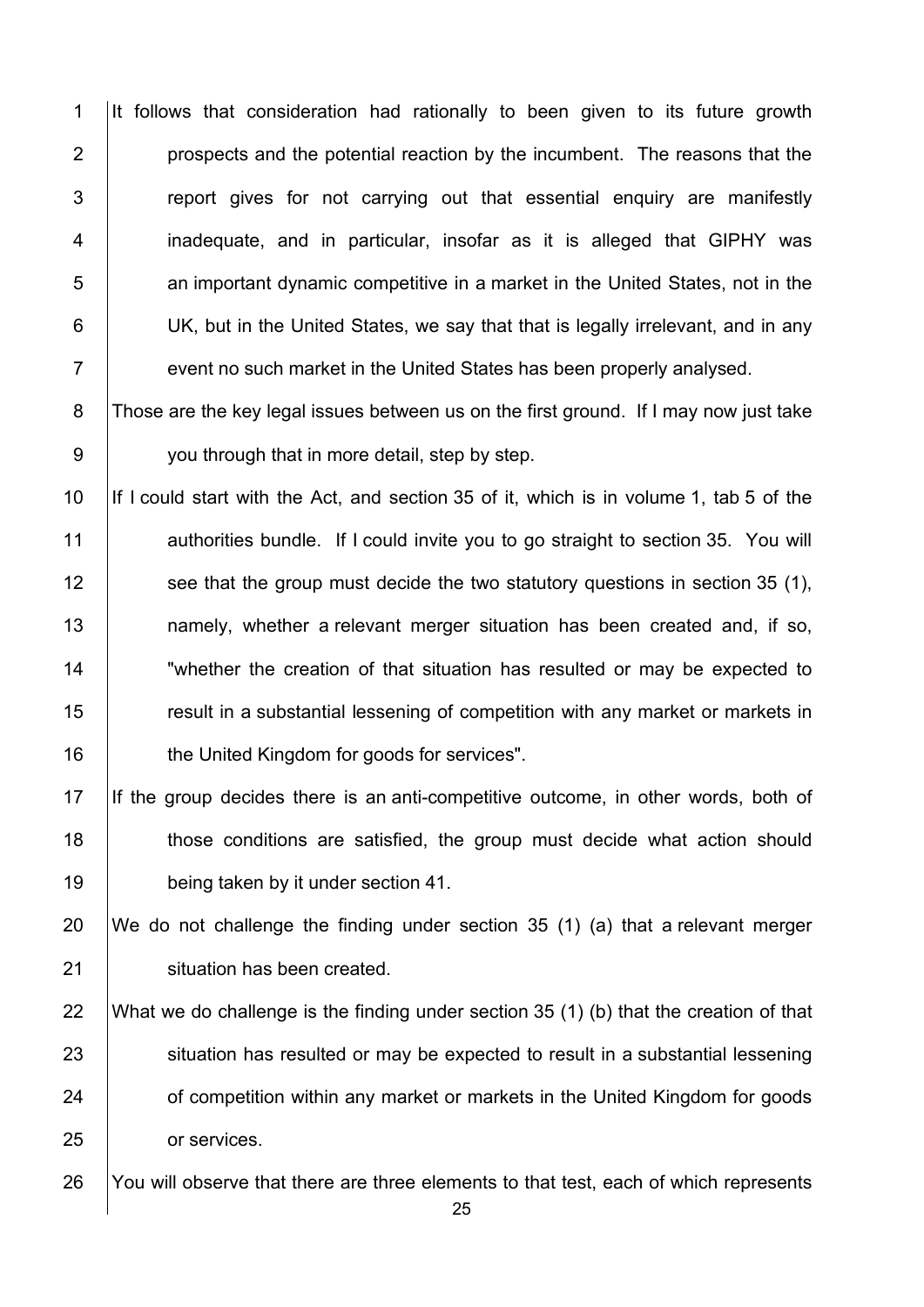- 1 a statutory constraint on the respondent's ability to make a finding under 2 Section 35 (1) (b).
- 3 The first of those constraints is the language of section 35 that refers to "either has 4 **Fig. 3** resulted or may be expected to result".
- 5 Now "has resulted" reflects that in some cases a completed merger has already 6 given rise to an SLC. Given the way the CMA puts its primary case, I think it  $7$  is saying that that is the case here. I will come back to that. The other 8 | possibility, "or may be expected to result", inherently requires a forward 9 **prediction or projection.**

10 As has been confirmed by the Court of Appeal in the IBA health case -- I don't think 11 I need ask you to take it up, because it is common ground, but it is in the 12 authorities bundle at tab 41 of volume 2 -- the Court of Appeal has confirmed 13 that the words "may be expected to result" involves a degree of likelihood 14 **14** amounting to an expectation or, crudely put, a more than 50% chance.

15 So it is common ground, and indeed it is stated in the report to be common ground, 16 **that the respondent must either be satisfied that a substantial lessening of** 17 **competition has already occurred as a result of the merger, or it must make** 18 a prediction or projection of a substantial lessening of competition in the 19 **future, on the balance of possibilities.** 

20  $\vert$  So it is not enough to establish that there is a possibility or a mere prospect of 21 a substantial lessening. The substantial lessening must be more probable 22 **than that.** So that is the first constraint, and obviously that is a real constraint. 23 The second constraint is that in order to prohibit a merger, the respondent has to 24 establish not just a lessening of competition, not just of any competition, but 25 a substantial lessening of competition, and the term "substantial" is 26 meaningful. It is a real qualification that must be respected.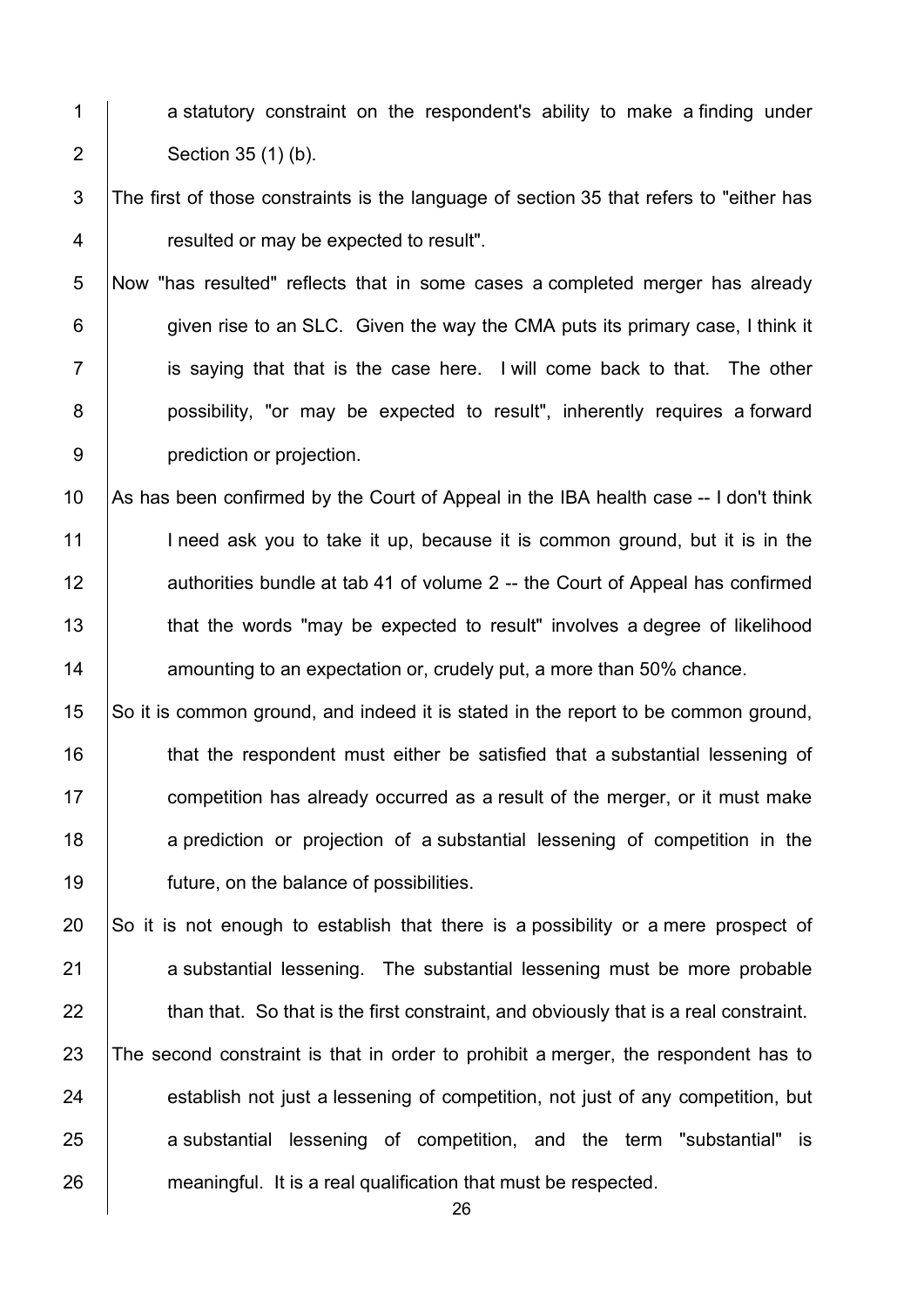1 My learned friend quotes in his skeleton argument from two cases, from the Global 2 **Audio Case that itself considers the meaning of "substantial" and also from the** 3 South Yorkshire Transport case, which is the House of Lords' judgment that 4 the Global Radio case follows. He notes that the Global Radio case confirms 5 that the criterion of substantiality does not necessarily mean large or very 6 **weighty.** He cites also from Lord Mustill's speech in South Yorkshire to the  $7 \mid$  effect that the word "substantial" is a protean concept, ranging from not trifling 8 **to nearly complete, and that the House of Lords eventually formulated the test** 9 **b** as "worthy of consideration for the purpose of the Act".

10 Now, it is important actually to read that judgment with a little care, because it's 11 easily misunderstood. It is correct that the House of Lords in that case did 12 | say that in general terms "substantial" is a protean concept ranging from not 13 Trifling to nearly complete, but it did not accept that for the purposes of this Act 14 it could have that full wide range of meaning, and, in fact, when one reads it 15 **carefully, as I will take you to in a moment, it makes it clear that if the decision** 16 **maker proceeded on the basis that "substantial" means no more than trifling**  $17$  or no more than de minimis, that would have been a clear error of law.

18 If I could show you that, it is in the first authorities bundle at tab 25. If I could invite 19 you to go to page 576 in Lord Mustill's speech. If I can take it from the top of 20 **the page:** 

21 "Approaching the first stage as a matter of common language, no recourse need be 22 made to dictionaries to determine that 'substantial' accommodates a large 23 Trange of meanings. At one extent there is 'not trifling'. At the other there is 24 **|** Thearly complete', as when someone says that he is in substantial agreement 25 with what has just been said. In between there exist many shades of 26 meaning, drawing colour from their context. That the protean nature of the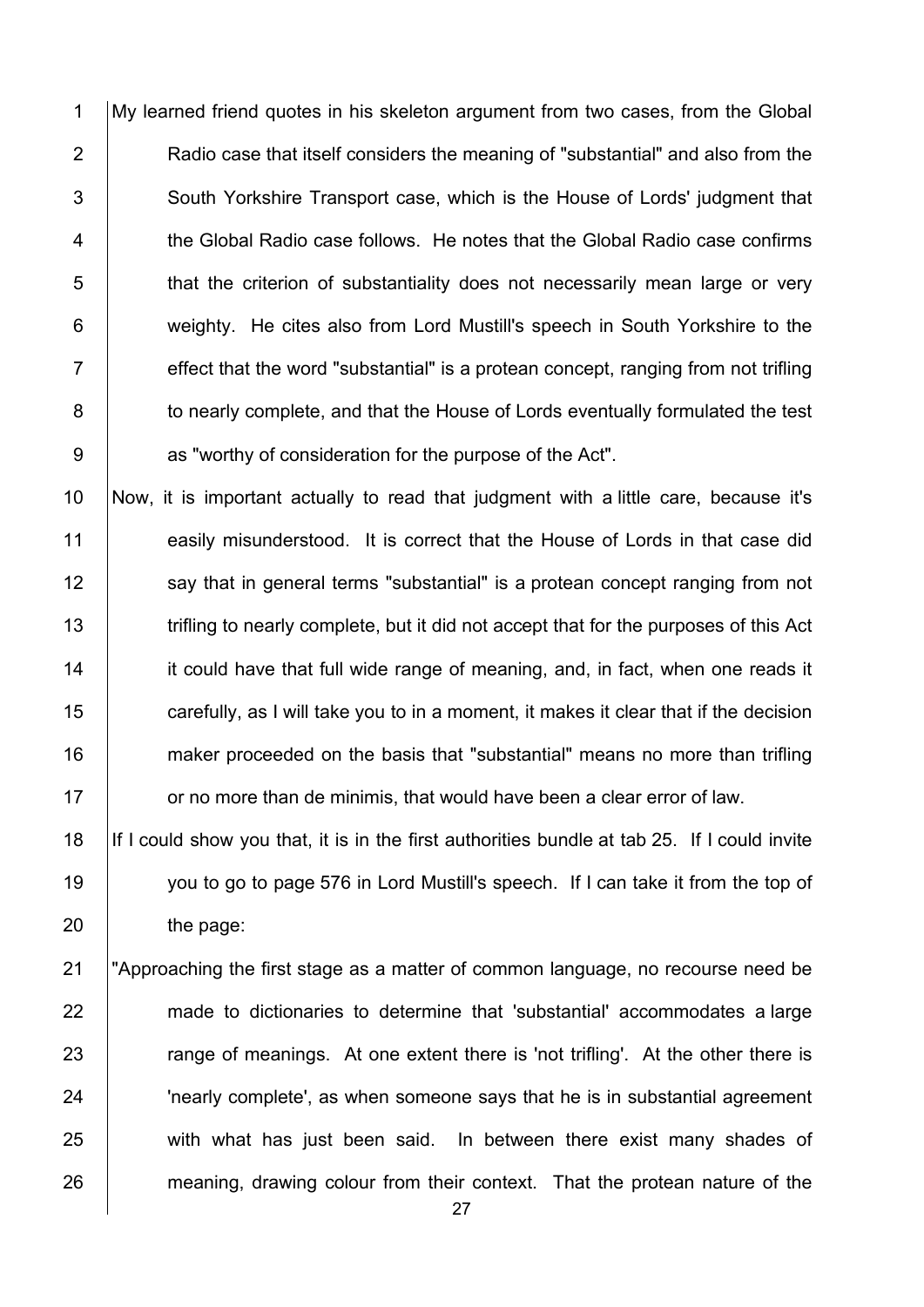1 word has been reflected in the decided cases is I believe made quite clear by  $2$   $\vert$  the judgment of Mr Justice Otton, in which the authorities are so thoroughly  $3$  discussed as to make it unnecessary to go through them again. It is sufficient 4 to say that although I do not accept that 'substantial' can never mean more 5 than de minimis or that in Palser v Grinling Viscount Simon was saying that  $6 \mid$  more than in the particular statutory context it did not have this meaning, I am  $7$  | satisfied that in section 64 (3) the word does indeed lie further up the 8 spectrum than that. To say how far up is another matter."

9 Now there are an awful lot of double negatives in that key sentence, but what Lord Mustill is recognising there are that there are limits to the extent to which the **protean concept of substantiality can be stretched.** You see that in particular **i**t does not mean in this context no more than more than de minimis.

13 | One see that he then goes on to adopt Lord Justice Norse's expression of "worthy of 14 **consideration for the purposes of the Act".** 

15 Then you will see that he confirms that in the first sentence of the next paragraph, 16 which is critical. He says this:

17 "Thus far, therefore, I accept the respondent's submission that if the Commission 18 **proceeded when examining its jurisdiction on the basis that it was enough for** 19 the reference area to be more than trifling, this was a radical misconception."

 $\vert$  So he is recognising that it would be an error of law to say that "substantial" in the **context of the Act means no more than more than de minimis or more than**   $\parallel$  trifling. If that had been the authority's understanding, and if it had applied 23 that understanding, that would have been wrong, as a matter of law, and the **court would have had to step in to correct it.** 

25 What Lord Mustill says later about his speech about the application of the 26 Wednesbury test to the application of the term is subject to that important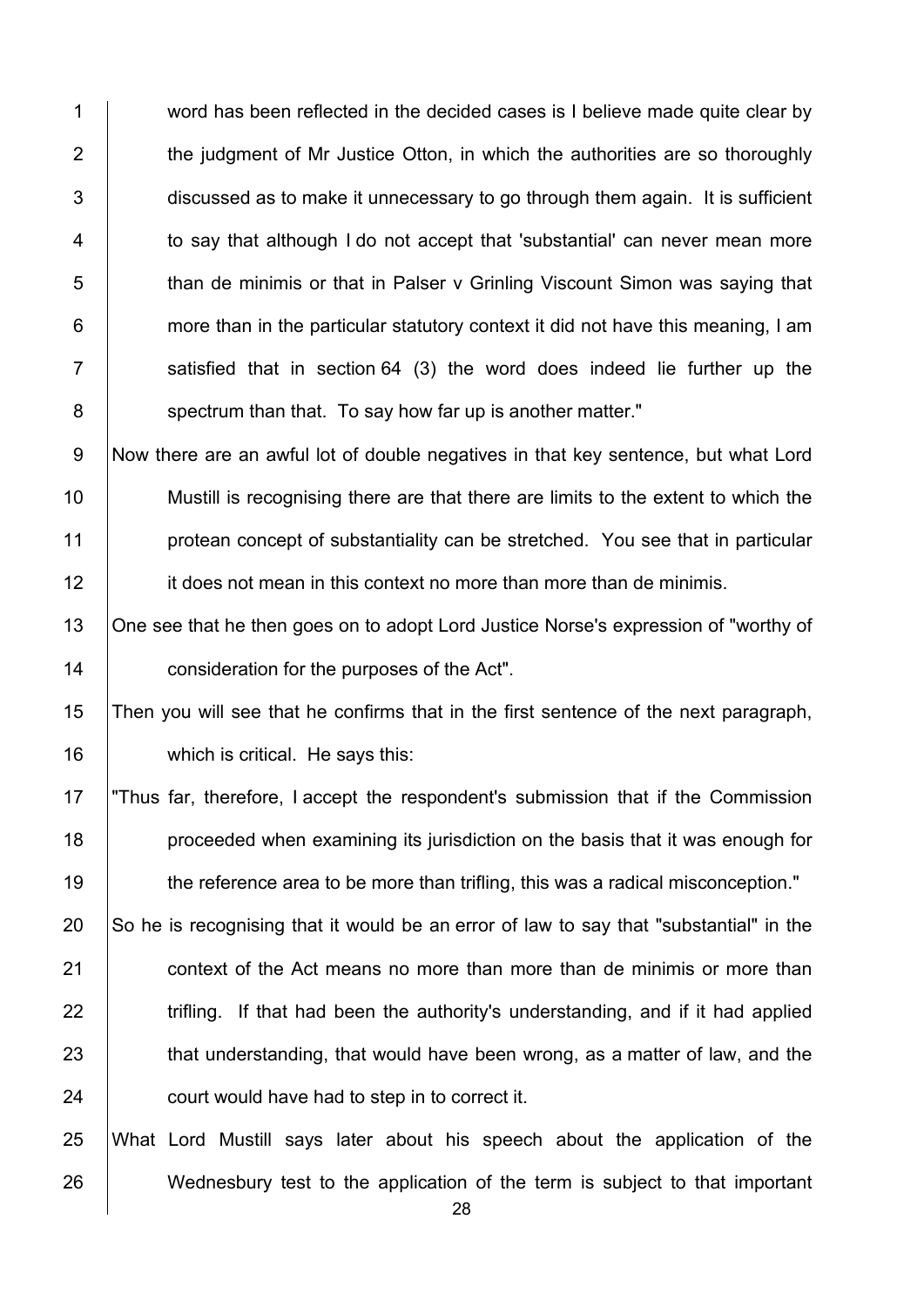1 qualification.

2  $\vert$  So the CMA is not Humpty-Dumpty. It is not able to say that "substantial" means 3 whatever it wants it to mean. It can't say that "substantial" means something 4 that is de minimis. In fact, it can't even say that something is substantial 5 **purely because it is more than de minimis or for that matter small or for that** 6 matter modest.

7 The Global Radio case, which you will see in volume 3, says nothing to contradict 8 **that.** If you go to volume 3, tab 61, please, you will see at page 1844, one 9 Sees in paragraph 15 it quotes from the Competition Commission's then 10 | guidelines. You see in the last -- where it gives its understanding of 11 a substantial lessening of competition. You will see the last sentence on the 12 page:

13 The merger gives rise to a substantial lessening of competition where it has 14 a significant effect on rivalry over time, and therefore on the competitive 15 **pressure on firms to improve their offer to customers or become more efficient** 16 **16** or innovative. A merger that gives rise to an SLC will be expected to lead to 17 an adverse effect for customers. Evidence on likely adverse effects will 18 **therefore play a key role in assessing mergers.**"

19 Well, those were the days. One then sees the submission of Global, which was 20 **quite an ambitious submission, that "substantial" means more than that.** It 21 **means large, considerable or weighty.** You see that in paragraph 18.

22  $\vert$  Over the page, at paragraph 21, one sees there that it refers to the Palser v Grinling 23 case and then refers to the case I have just taken you to, the South Yorkshire 24 case, where it notes that "substantial" was not held to mean large, substantial 25 **Fig. 25** or weighty in that case. It quotes, you see from the passage with the double 26 **hereoral interial intervalsished** already taken you to also in paragraph 21.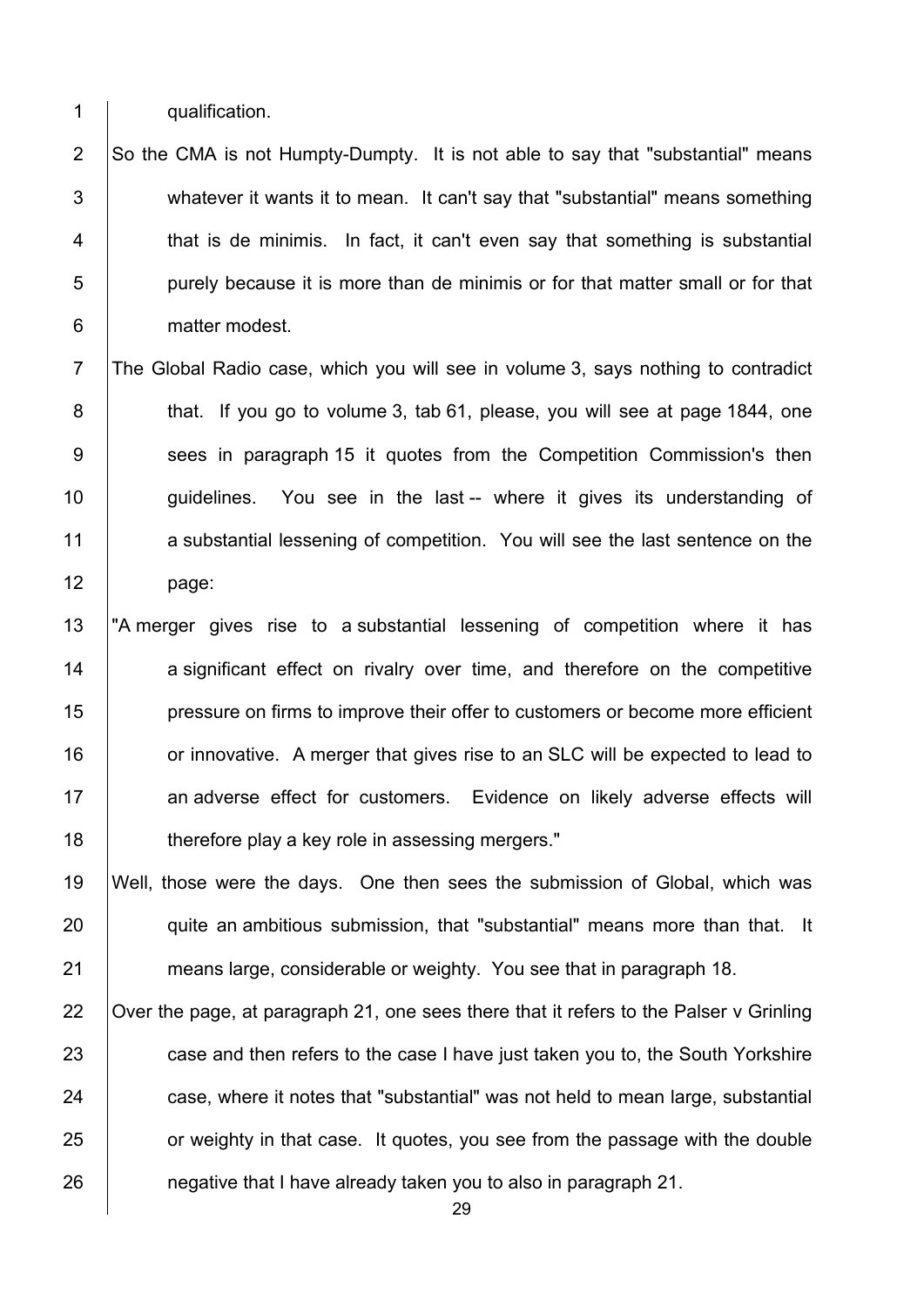1 Then one sees paragraph 23 Lord Pannick accepted that he needed to distinguish **that case, the South Yorkshire case, and he sought to do so. But we see over**   $\parallel$  the page, paragraph 24 (1) that that is rejected. Effectively, they accept that: 4 "When a word is used more than once in a piece of legislation, it is presumed to **have the same meaning throughout unless the contrary intention is shown."** 6 So they say "substantial" in "substantial lessening of competition" means the same **Fig. 2** as effectively "substantial" in "a substantial part of the UK", which is what was **in issue in the South Yorkshire case.** 

9 We see then in paragraph 24 (3) on page 1849, you will see the last two sentences:

 "It cannot be assumed that Parliament intended the Commission to be able to 11 intervene in merger situations satisfying these criteria only if there were 12 a large lessening of competition in absolute terms. To the contrary, **Parliament might be anticipated to have intended that a significant lessening of competition should suffice, regardless of whether the lessening of competition was large in absolute terms."** 

16 So Global Radio is really just following South Yorkshire. It uses the synonym of 17 | "significant" or "substantial" but nowhere does it cast any doubt on the point 18 **that is made very clearly in South Yorkshire that more than de minimis is not** 19 enough for something to be substantial. It does have to be of some 20 | significance, some real significance.

21 That is the second constraint.

22 Of course, insofar as the CMA is suggesting whether in its guidelines or in its report 23 that merely because Meta is itself a company which it finds to have significant 24 market power, that in those circumstances it is entitled to say, "Well, when  $25$   $\vert$  you have a company with significant market power, we can say that any 26 **lessening of competition is substantial**", we say that is an error of law.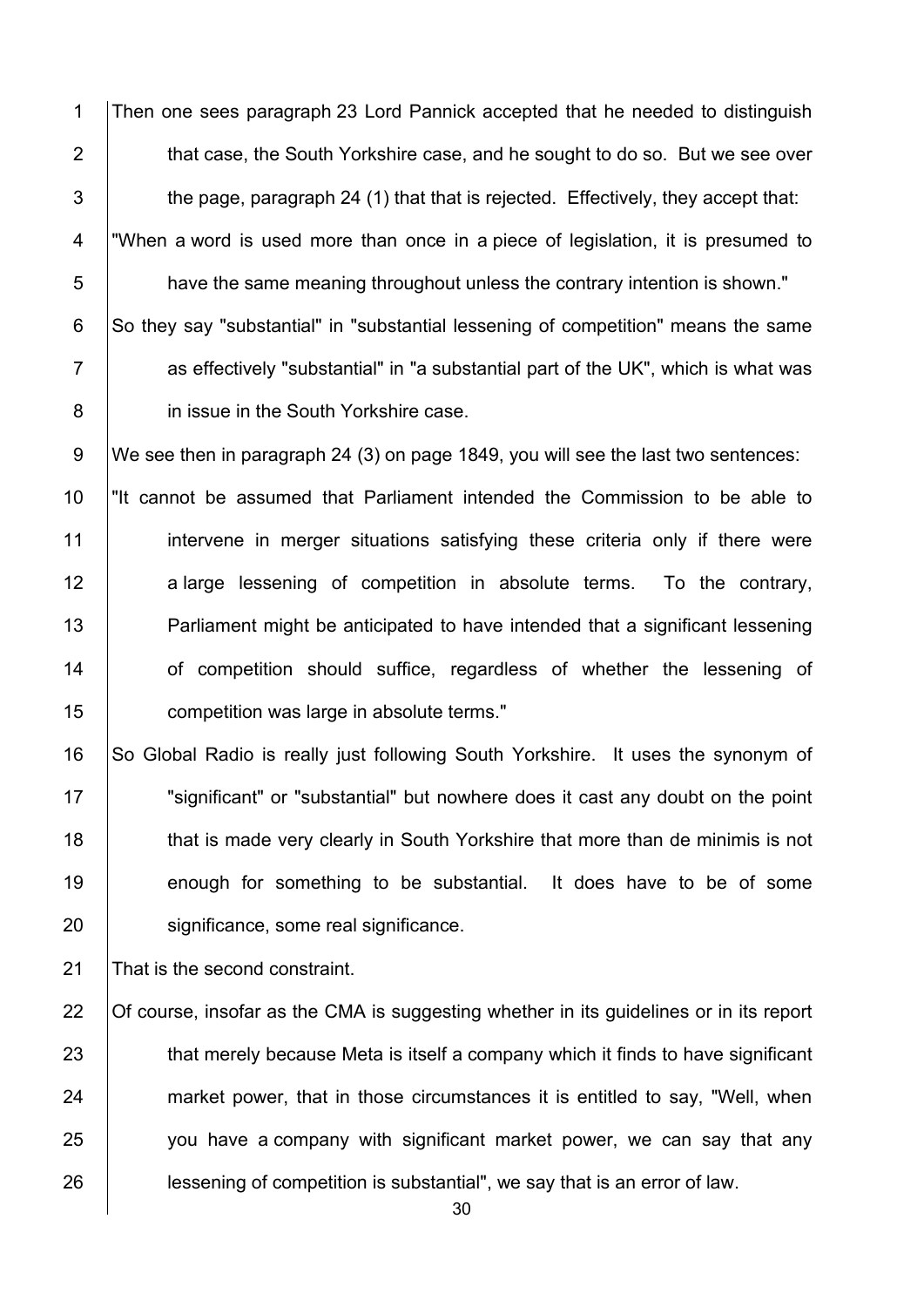1 On the current statute, there is not one test for companies with significant market 2 **power and another for other companies.** In all cases there must be  $3$   $\vert$  a substantial lessening of competition. It is not enough in any case for that to 4 be more than de minimis in order to satisfy that requirement. The 5 substantiality criterion applies to all mergers alike. There is not, under the 6 **current regime, some special rule for large digital tech companies where the** 7 Substantial criterion and requirement is removed.

8 The third constraint in the statute is provided by the words "within any market or 9 markets in the United Kingdom for goods or services". That means that the 10 Substantial lessening of competition must be established both on a relevant 11 market and also that the relevant market must be in the United Kingdom. 12 | Section 22 (6) of the Act provides that:

13 The market in the UK includes references to a market that operates in the UK or part 14 **14** of the UK and also in another country and/or in another territory."

15 So one can have, for example, a finding that the relevant market is supranational, 16 that it is global or European, as long as that also includes the UK within it or 17 a part of the UK within it. But in the present case it is not suggested in the 18 The report that the relevant market on which it is alleged there has been 19 **a** substantial lessening of competition is supranational.

 The relevant market is identified in the present report as being the UK display 21 advertising market and it is identified as being a national market. You will see  $\parallel$  that in the report at paragraph 5.185, for your note, which you will find in the **contact** volume 2, page 619.

24  $\vert$  So we have a national UK display advertising market, on which it is posited there is 25 **a** substantial lessening of competition.

26 What is not acceptable, what is outside the limit of the statute, is for the CMA to find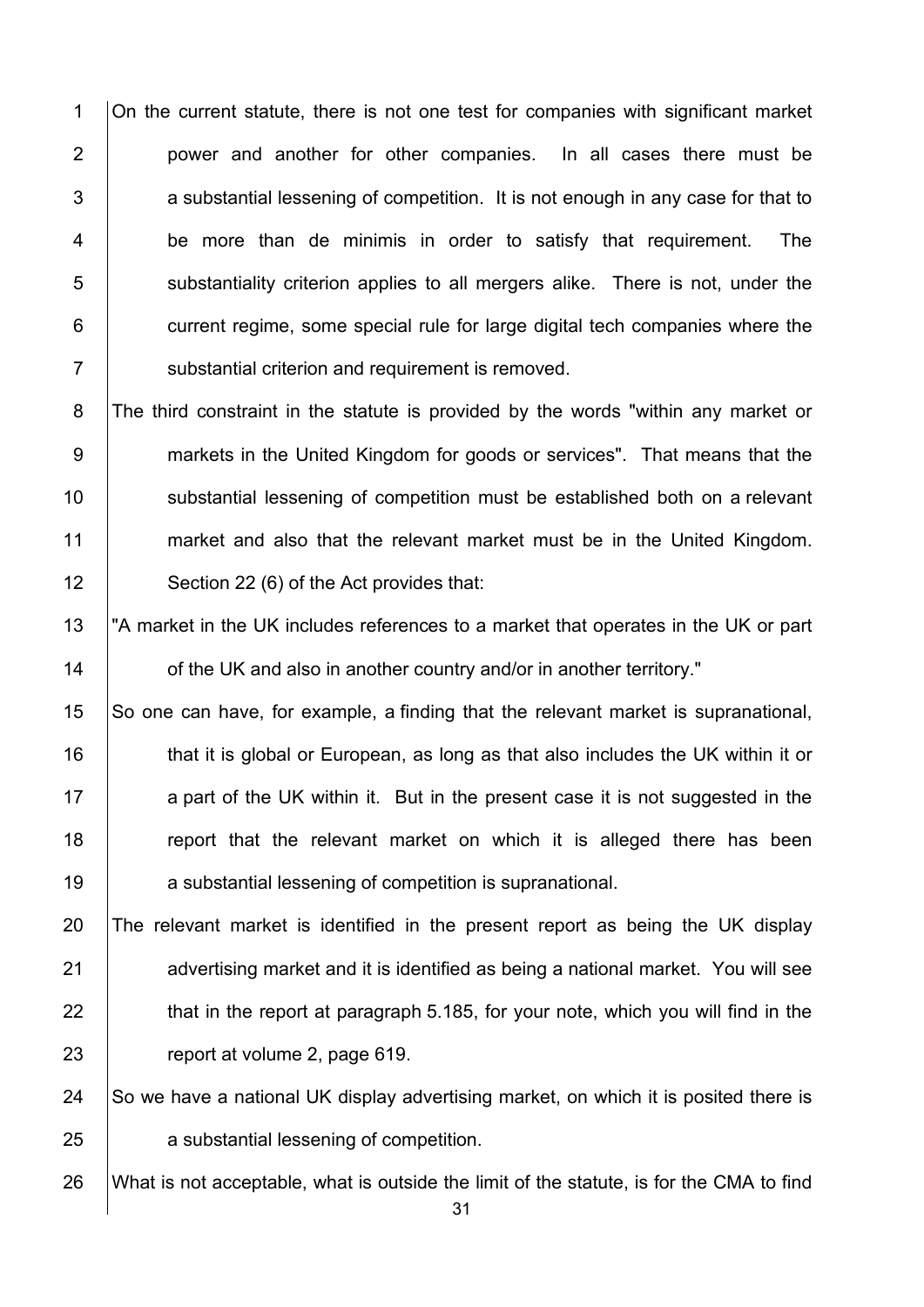a substantial lessening of competition in a different digital advertising market, **i** in a different jurisdiction. The substantial lessening of competition has to be in **the UK display advertising market.** 

4 We say these constraints, and particularly the last two I have mentioned, the 5 Substantiality requirement and the UK market requirement, are each fatal to **the CMA's primary case that there has been already an SLC caused by the** 7 T removal of GIPHY, as what it calls an "important dynamic competitor **pre-merger".** It is really not very difficult to see why. GIPHY has never sold **any advertising in the UK pre-merger.** 

 Now, one way to look at that is to say: "Well, if the CMA were approaching this in a conventional way, where you had a merger of possible horizontal **competitors, what would be the first thing that the CMA, as an authority, would** do?"

 Well, it would typically consider what are the market shares of the two merging **parties, and it would say: "Well, what is the increment when you merge them that is caused by the merger on the relevant market?"** 

 It might then also go further and make some calculations based on concentration 18 The ratios of all participants in the market. Well-known to the panel will be Hirschman-Herfindahl concentration ratios and so on.

20 If that had been done in this case, let's imagine what it would have said. It would **have said GIPHY's market share on the UK digital advertising market in the UK** is zero, and so it would follow that any increment would be zero.

 We don't say that that's necessarily the end of the matter. One can see that 24 theoretically, even when you have a company that's not operating at all on the **Fig. 25 relevant market, one could say, well, its mere existence somewhere else** 26 might conceivably have a substantial effect on competition in the UK market,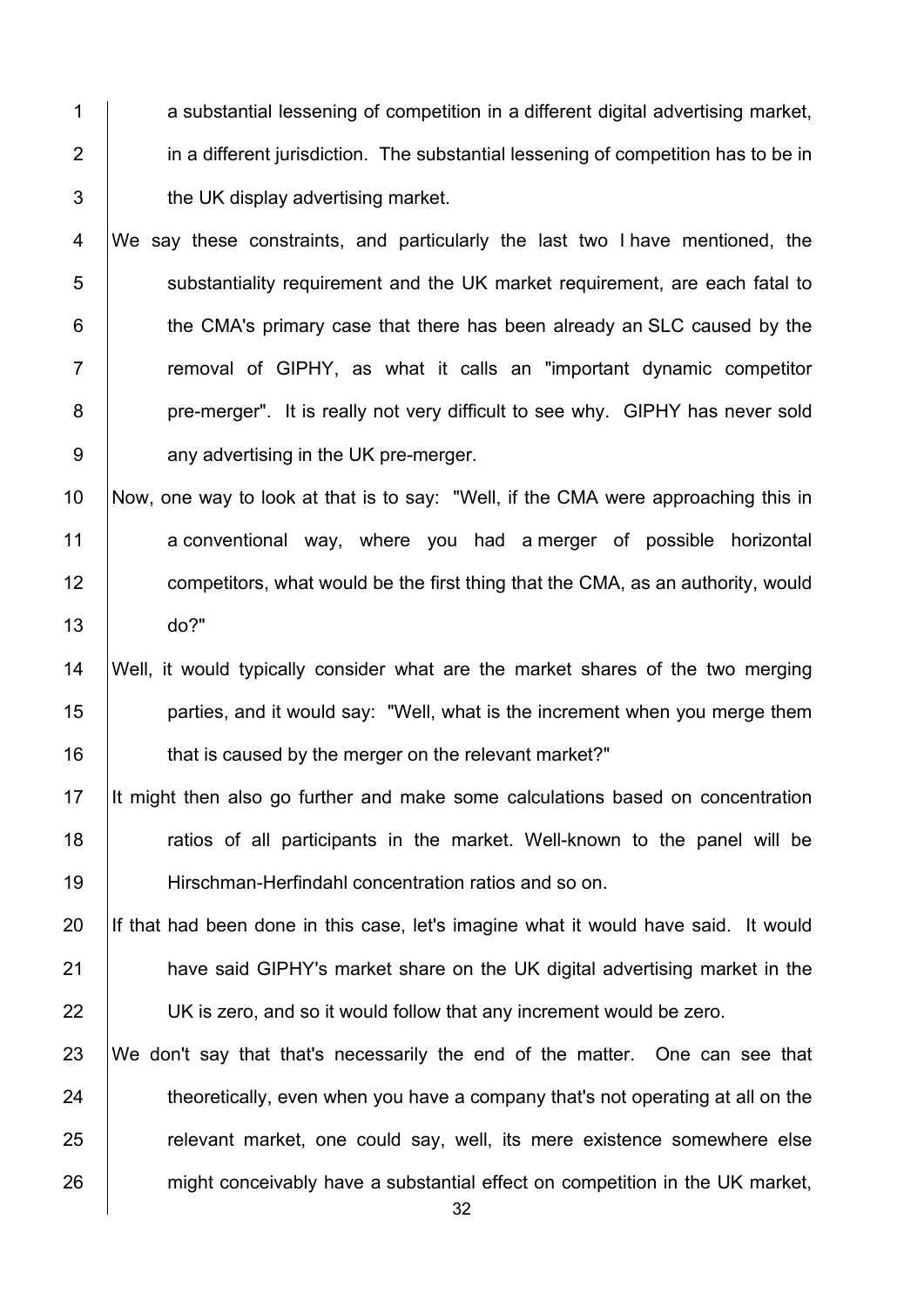1 but that could only be the case if the existence, in other words, the mere **presence of that competitor, as a potential entrant, significantly affects the 1** competitive behaviour of other firms that are operating on the market in the 4 present day.

 So, for example, if the incumbent firms perceive that the other company is liable to enter into the UK market, and if it did it would pose a material competitive  $\vert$  threat on that market, well, then one could see that they might be changing **their competitive conduct in the present day in response to that.** One can see 9 | that this is theoretically possible.

 The problem in this case for the CMA is, as I have shown you, they concede that 11 there is no evidence and there is no finding that Meta ever regarded GIPHY **12** as a potential competitive threat or that it responded to any threat of entry or 13 expansion by GIPHY. There is no evidence also, certainly no finding, that any **14** other competitor on the UK display advertising market did so either. In our **Fig. 3** respect ful submission, that is just logically an end to their primary case.

 GIPHY was entirely absent from the relevant market. The conduct of the existing **competitors was not affected.** It must follow that competition was not 18 substantially lessened pre-merger. In fact, it can't have been lessened at all, **and it really is that simple.** 

 Now, it is quite right to say that GIPHY was before the merger selling advertising in **the United States, but that was a separate geographic market. That was not**  the relevant market as found in report. There is a slightly concerning -- more 23 than a hint in the report that actually it is that competition in the United States 24 and the reduction of that competition in the United States that is really the true **focus of the concerns of the CMA.** 

26 If I could just show you that first in the report on page 679. You see paragraph 7.12: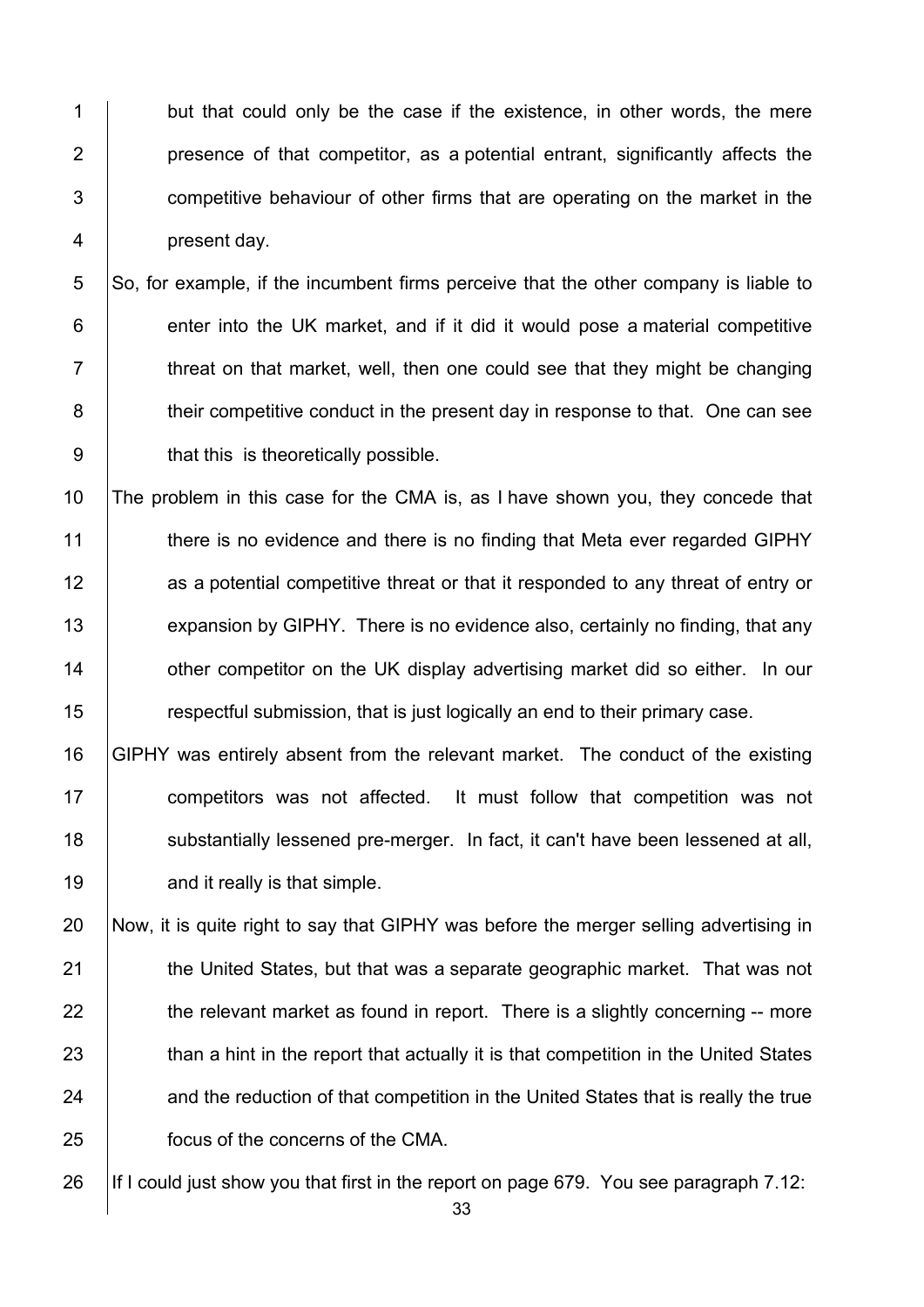1 "The importance of GIPHY as a potential competitor in display advertising and hence 2 its importance to dynamic competition depends on a range of factors, including the efforts it would have made to expand in the display advertising 4 market, the value of its efforts to innovate, the likelihood of the expansion of **iduble** its monetisation activities, the extent to which GIPHY may have stimulated **i** innovation and competition by third parties, the extent to which it may have 7 been a competitive threat to Facebook and Facebook's incentives to respond **b** to this threat."

9 Then you see it goes on:

 "While the competitive process of innovation and the development of products by 11 | global players such as GIPHY and Facebook take place at a global level, 12 Such that developments will also be reflected in the UK, sales to customers **Julie 20** occur at a national level."

 Then, if you go forward to page 739, please, you see paragraph 7.182. This is the **key paragraph for this point of view:** 

16 | "In addition, we note that the importance of GIPHY to the dynamic competitive **process includes any innovations or efforts by incumbent firms made in** 18 The suppose to GIPHY, and these would not necessarily be limited to the United States, even if GIPHY did not expand internationally. For example, Facebook **i** is already present in the UK display advertising market and efforts by Facebook to improve its services in response to GIPHY's efforts, for example, **in the United States, would potentially also benefit UK consumers."** 

 $\,$  So what it appears to be saying there is that the CMA is relying on a dampening of **innovation and competition outside the United Kingdom, in the United States, that is then reflected in the United Kingdom in the form of benefits to UK consumers**.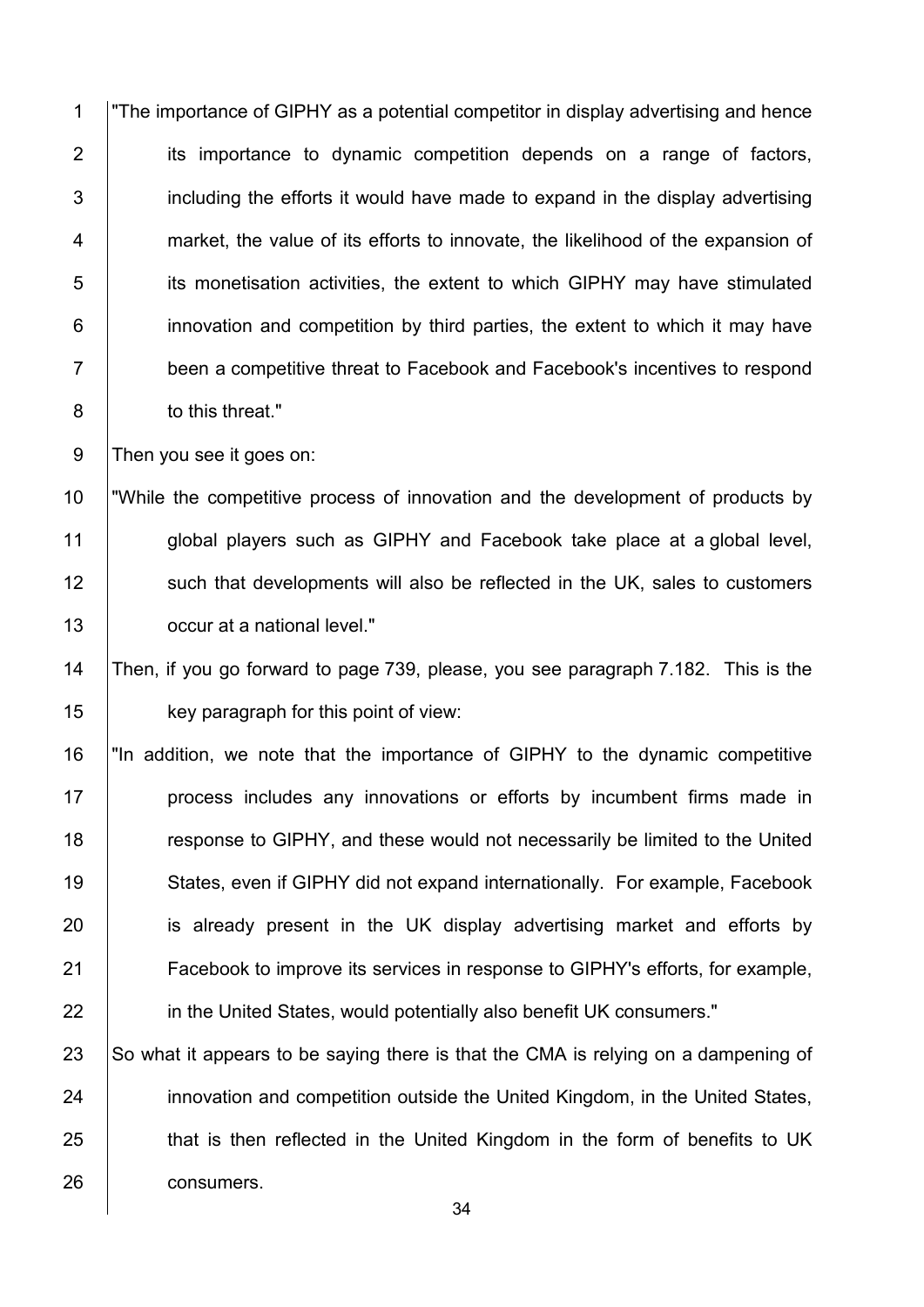1 There are two difficulties with that analysis. The first is that it falls outside the **territorial scope of the respondent's powers to consider or to rely on**  $3 \mid$  a lessening of competition in a non-UK market.

4 Unless there is a lessening of competition on the UK market, the statute is simply not **b** concerned with it. Indirect benefits to UK consumers from extraterritorial **competition on a foreign market are irrelevant.** 

7 My learned friend says in his skeleton argument I have no authority to support that, **but, with respect, I do. I have the authority of the statute.** 

9 The interveners have mentioned comity, but in my respectful submission one does **not require considerations of comity, because the territorial limitation is quite clear on the face of the Act.** If someone is a competitor in another market **overseas and lessens competition in a market, that is neither here nor there.** 13 That is a matter, the lessening of competition in that other market, that 14 | non-UK market, is a matter properly for another regulator in another 15 | jurisdiction.

 **MR JUSTICE MARCUS SMITH:** Is that dependent on how one defines dynamic competition? I mean, my understanding of your definition of dynamic **competition is it is focused on a potentiality, but a potentiality that needs to be established to a certain standard or level.** 

**MR JOWELL:** Yes.

 **MR JUSTICE MARCUS SMITH:** Now, granting for the moment that that potentiality 22 would have to be established in a UK market --

**MR JOWELL:** Yes.

 **MR JUSTICE MARCUS SMITH:** -- presumably you would accept that what is going **on in, let us say, the United States market, actually going on, might inform** 26 what would be the dynamic competition in the UK market in the future.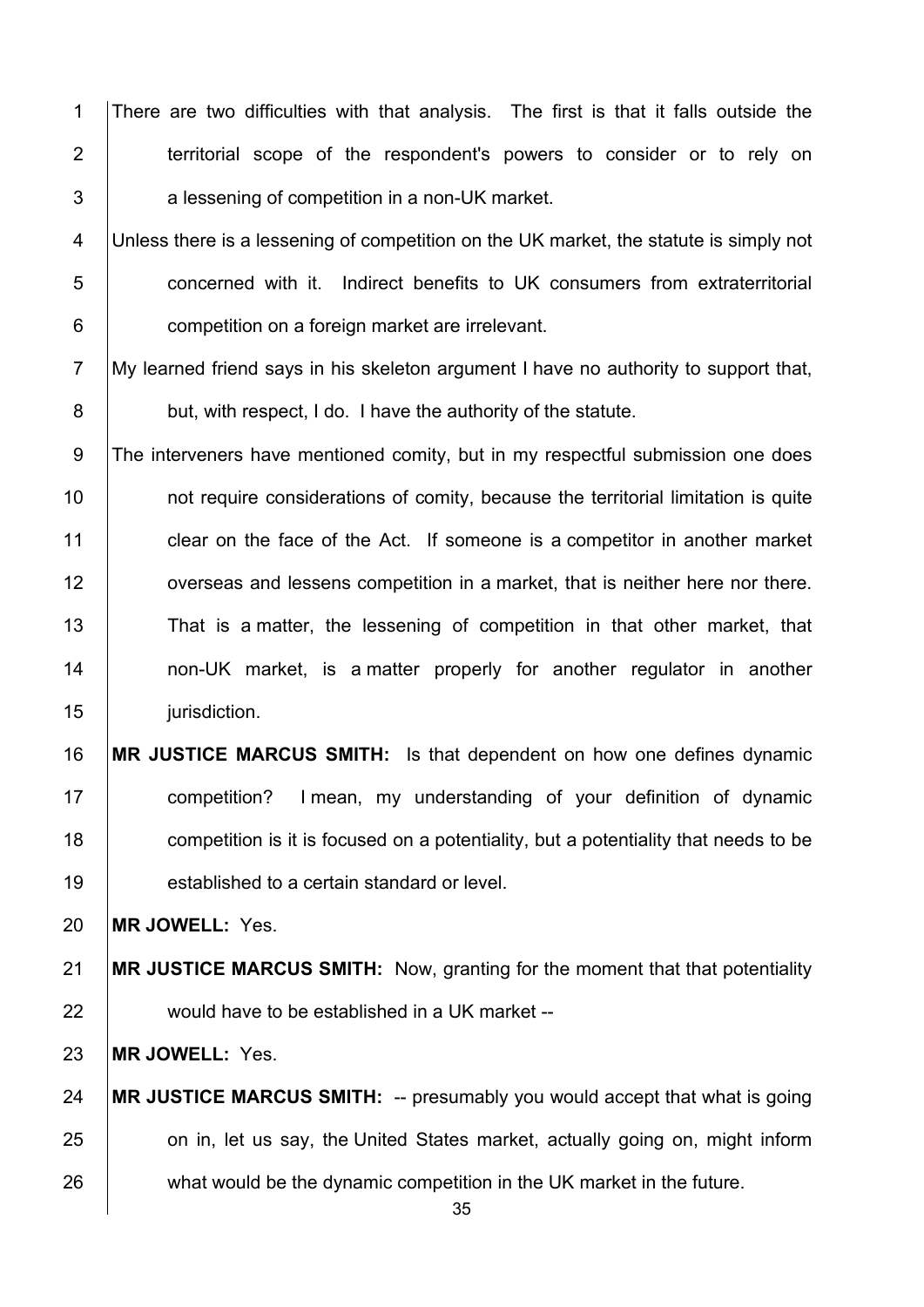1 **MR JOWELL:** Yes, but you need to establish the existence of the interaction.

2 **MR JUSTICE MARCUS SMITH:** Sure.

**MR JOWELL:** As I come on to, the problem is when one sees that finding, that Meta  $\vert$  didn't regard them as a potential competitor, that cuts the possibility of any such interaction. I am going to come on to dynamic competition, if I may, 6 when I come to their alternative case, their secondary case.

7 The other difficulty, of course, with this line of approaching matters, of saying: "Well, 8 **there's been a reduction of competition in the United States market and that** 9 **can feed through to benefits or lack of benefits to UK consumers", the other** 10 **problem, aside from the fundamental statutory problem, is that if they had** 11 wanted to go down that route, it requires a proper, full analysis of the United 12 States market for advertising, and they have not done that. They haven't 13 even sought to assert that there is a display advertising market in the United 14 States rather than a market that is a single advertising market for display and 15 Search advertising. Still less have they sought to establish the sort of role that 16 **GIPHY** plays in that United States market.

 It is not surprising that they have not done that, because it is not their role, but if they **had wished to go down this route, then it would have required a full and proper analysis of GIPHY's prospects of success and of the market definitions in that US advertising market, and that just is simply not done in the report.** 

21 So that is really our short answer to their primary case.

22  $\parallel$  am going on to come on next, if I may, to these two concepts of potential 23 **competition and dynamic competition.** 

24  $\parallel$  I see the time. I am about halfway through. If that's a convenient moment for the 25 | Tribunal.

26 **MR JUSTICE MARCUS SMITH:** That's very helpful. I make it 11.35. We will rise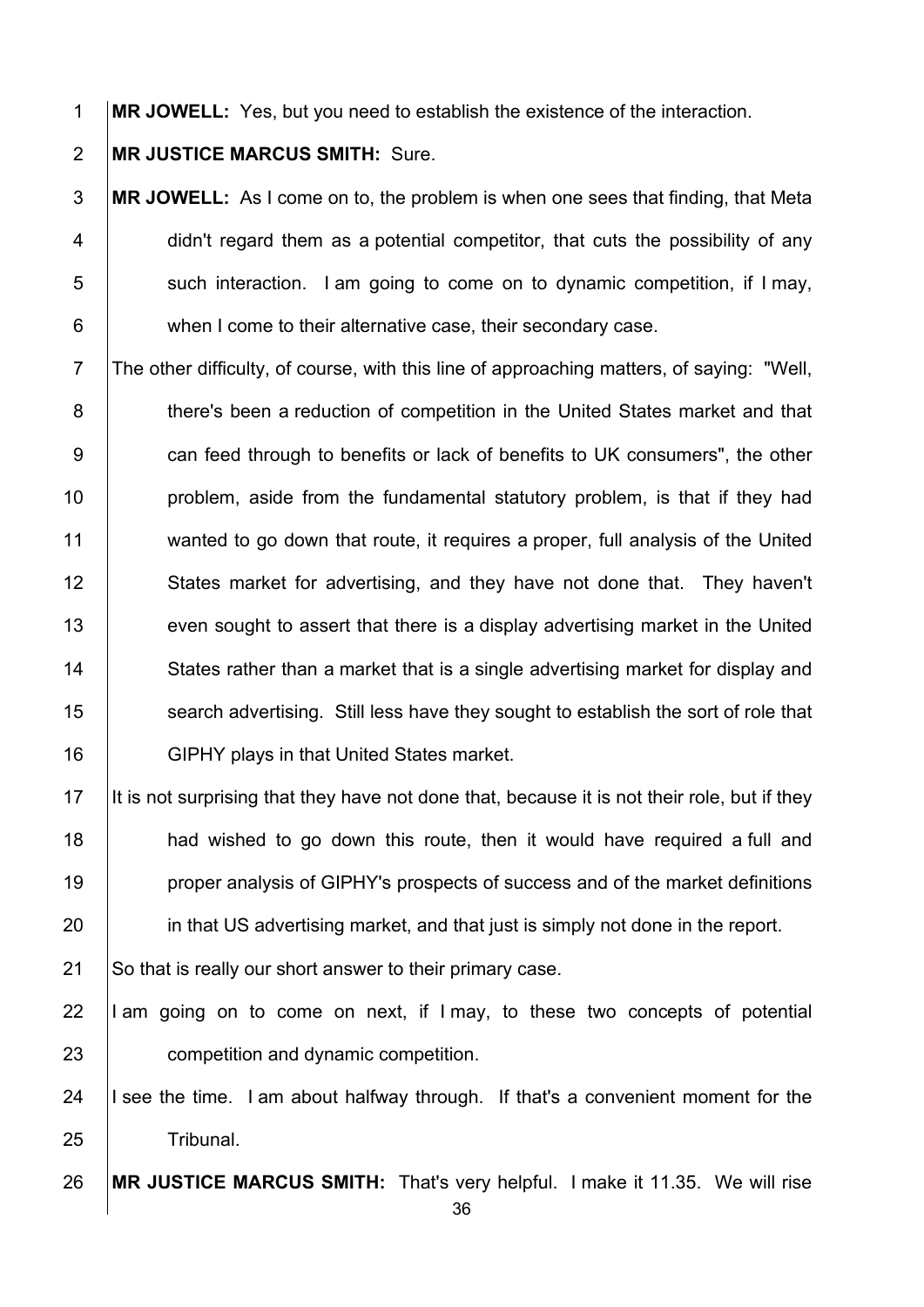**for ten minutes.** 

**(Short break)**

**MR JUSTICE MARCUS SMITH:** Mr Jowell.

**MR JOWELL:** May I turn next to the concept of dynamic competition, which is the **key concept that the CMA invokes for its analysis.** 

6 Dynamic competition, as a general matter, is a concept that is not easily defined or **Fig. 2** applied. At its highest level the term "dynamic competition" can be used to **8** refer, as the panel will be aware, to a whole way of thinking about industrial **economics, one that has its origins in the Austrian School of Economics of thinkers like Hayek and Schumpeter, emphasising the importance of rivalry, innovation, and entrepreneurship.** It may be contrasted with the neoclassical **12** or static approach with its emphasis on concepts of perfect competition and 13 market structure.

# 14 The attempt to integrate the scholarship of dynamic competition into merger control **and in relation to technology markets in particular are relatively recent and controversial.**

 The role that dynamic competition can play in UK merger control is, of course, **constrained by the statutory context and, in particular, absent an amendment** 19 to the legislation that I have shown you, it cannot depart from the statutory 20 test with the three constraints that I have shown you.

21 Now, whether the statutory test should be changed is, of course, an important policy **question for Parliament, and it is one that the Furman report recommended,** 23 as the Application Developers' Alliance Statement of Intervention has noted. 24 But the Tribunal's task is just to apply the existing law, by which I mean the 25 | statute.

26 Now, the CMA has sought in its recent guidelines to set out how it sees the concept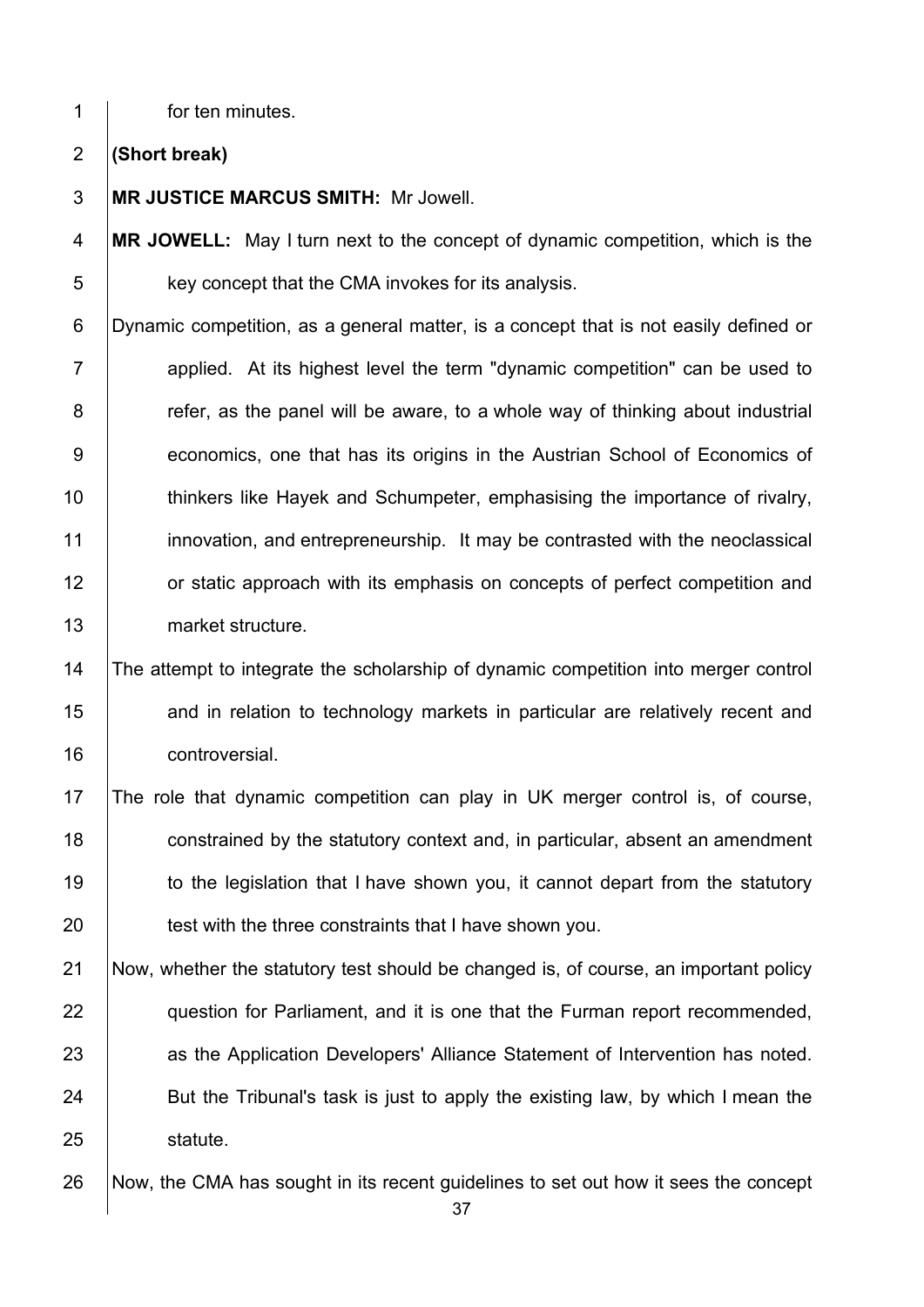- 1 **1** of dynamic competition, and it makes repeated reference and reliance on this 2 **in its skeleton argument and defence.**
- $3$  So if I could show you it, it is in volume 6 of the authorities bundle. I am just 4 **Searching for the reference.** Tab 106 at page 4120.
- 5 Now I do recommend that the Tribunal reads these paragraphs from 5.17 to 5.24 at 6 **its leisure, but because I am a little pressed for time, I think I what I may do** 7 | with your permission is to highlight certain features of these paragraphs that 8 we reply on.
- 9 We suggest that the heart of the concept, at least as described in these paragraphs, 10 and for present purposes, is the idea of an interaction that can arise between 11 an existing incumbent and an actual or potential entrant, particularly 12 **12** an entrant that is investing in a new product.

13 | One sees that in particular at paragraph 5.18. One sees:

- 14 "Where there is investment and innovation efforts that can lead to dynamic 15 competitive interactions between existing competitors and potential entrants 16 that are making efforts to enter or expand, i.e. dynamic competitors, existing 17 **firms may invest in the present in order to protect future sales from dynamic** 18 competitors."
- 19 So the notion is that the existing incumbent may perceive a competitive threat and 20 change its conduct now, in anticipation, effectively as an anticipatory 21 **Fig. 21** response now to that competitor, in order to protect its future profits.

22  $\Box$  One sees this expressed again in the next paragraph, 5.19 (a) over the page:

23 The merger involving an existing supplier and a dynamic competitor may lead the 24 existing supplier to reduce its efforts in the present to protect against the 25 **possible impact of the dynamic competitor**, as any future loss of sales to the 26 dynamic competitor would not reduce the profits of the merged entity."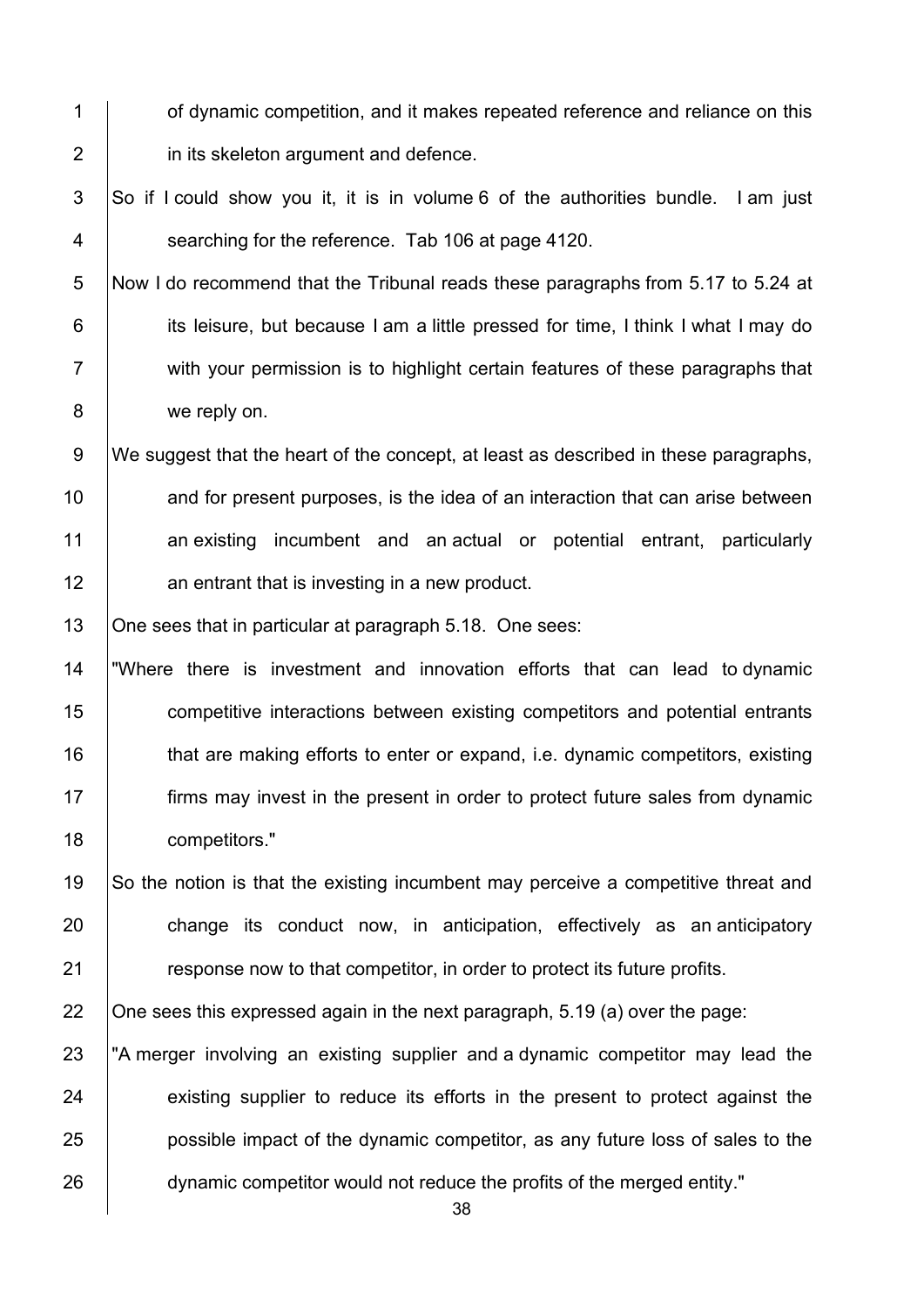1 Just pausing there, we see that the guidelines are quite careful in their language  $\parallel$  really at this stage and in every stage, to be saying they are not saying that  $\parallel$  this competitive interaction will always exist or even generally exist. They say **it can lead or may invest or may lead.** 

 It is clear that it implicitly also recognises that there are certain conditions that must **be met before this competitive interaction can arise. One of those conditions,** 7 we respectfully suggest, is that if the positive dynamic competitor is not **perceived as a competitive threat by the existing incumbent, then there Julie 20** logically can be no interaction.

 Similarly, if the future competitor is just too small or too weak to be a significant **competitive threat in the future, then the same will apply.** 

12 It is not always going to be rational for the incumbent to change its conduct now to 13 meet a future innovator or investor. It must depend on the existing **incumbent's assessment of the future impact of the new entrant.** 

If one continues in the guidelines, in 5.20, one sees it is noted that:

 "Uncertainty as to the outcome" -- this is the second sentence -- "of a dynamic **competitive process does not preclude the CMA from assessing the impact of the merger on that dynamic process."** 

 Now, we accept that, as far as it goes, a mere uncertainty does not preclude 20 an assessment. In fact, we positively rely on it. But at the same time that 21 Statement can't remove the statutory requirement to establish that there will be, on the balance of probabilities, a loss of substantial competition. So the **let in the substantial competition in the future may be uncertain, but it must still**  be more probable than not, if it is to be invoked as a basis for prohibiting the 25 | merger.

Now, in the present case, Meta is the existing supplied, of course, and GIPHY is said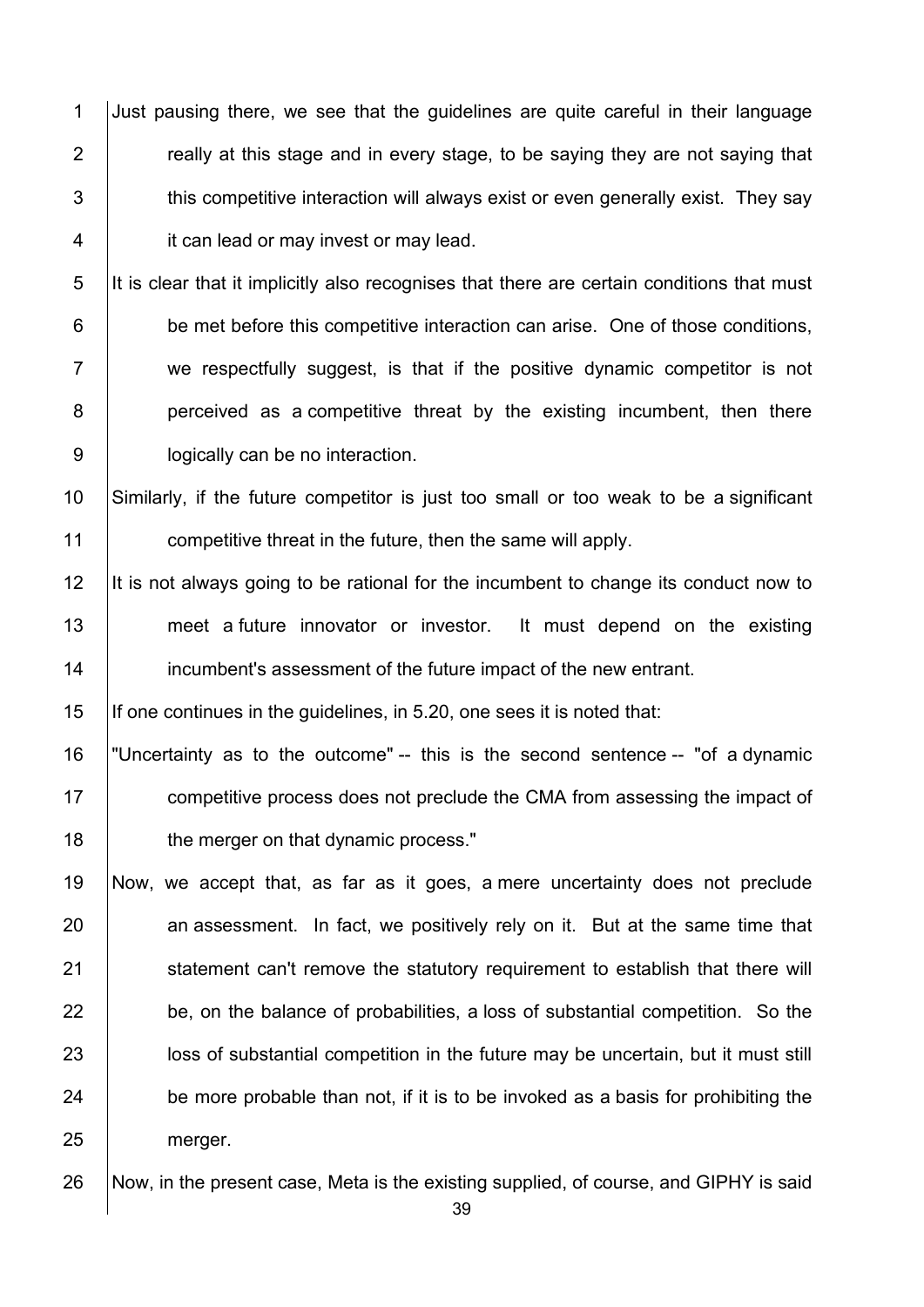1 by the CMA to play the role of an existing dynamic competitor. I have already 2 **pointed out the logical difficulties with that, given the undisputed facts.** It 3 Wasn't present on the UK display advertising market and GIPHY was not 4 **perceived or recognised as a competitive threat by Meta, and therefore had** 5 **1** not altered its conduct in any way. So there was no existing competitive 6 interaction.

7 If one uses the term as these quidelines intended, GIPHY cannot, in our submission, 8 be characterised as an existing dynamic competitor in the UK.

9 At best, it might be said to be a potential dynamic competitor in the UK, but if the 10 CMA wants to use "dynamic competitor" as a synonym for simply any 11 **company that it perceives as supplying any innovative product anywhere in** 12 the world, well, I can't stop it from doing that. But the point we would make for 13 **present purposes is simply there is just no evidence anywhere in the report** 14 That GIPHY was having a competitive interaction with Meta or stimulating any 15 **Fig. 2** competitive response from Meta on any advertising market anywhere.

16 So then, when you don't have an existing competitive interaction, how then does one 17 determine whether it is likely that a competitive interaction will arise in the 18 future, a competitive interaction that one has to bear in mind will have 19 **a** substantial effect on competition? The answer, in our submission, is that 20 the authority has to assess whether it is probable that the new entrant would 21 **Succeed and grow to a sufficient extent that it would be liable to elicit** 22 **a** substantial reaction from the existing incumbent.

23 That entails that the regulator had to make an assessment of the likely prospects of 24 the new entrant and the extent of its future expansion to see whether it would 25 **become or would be likely to become a credible competitive threat and** 26 whether it was likely that the incumbent would respond significantly to that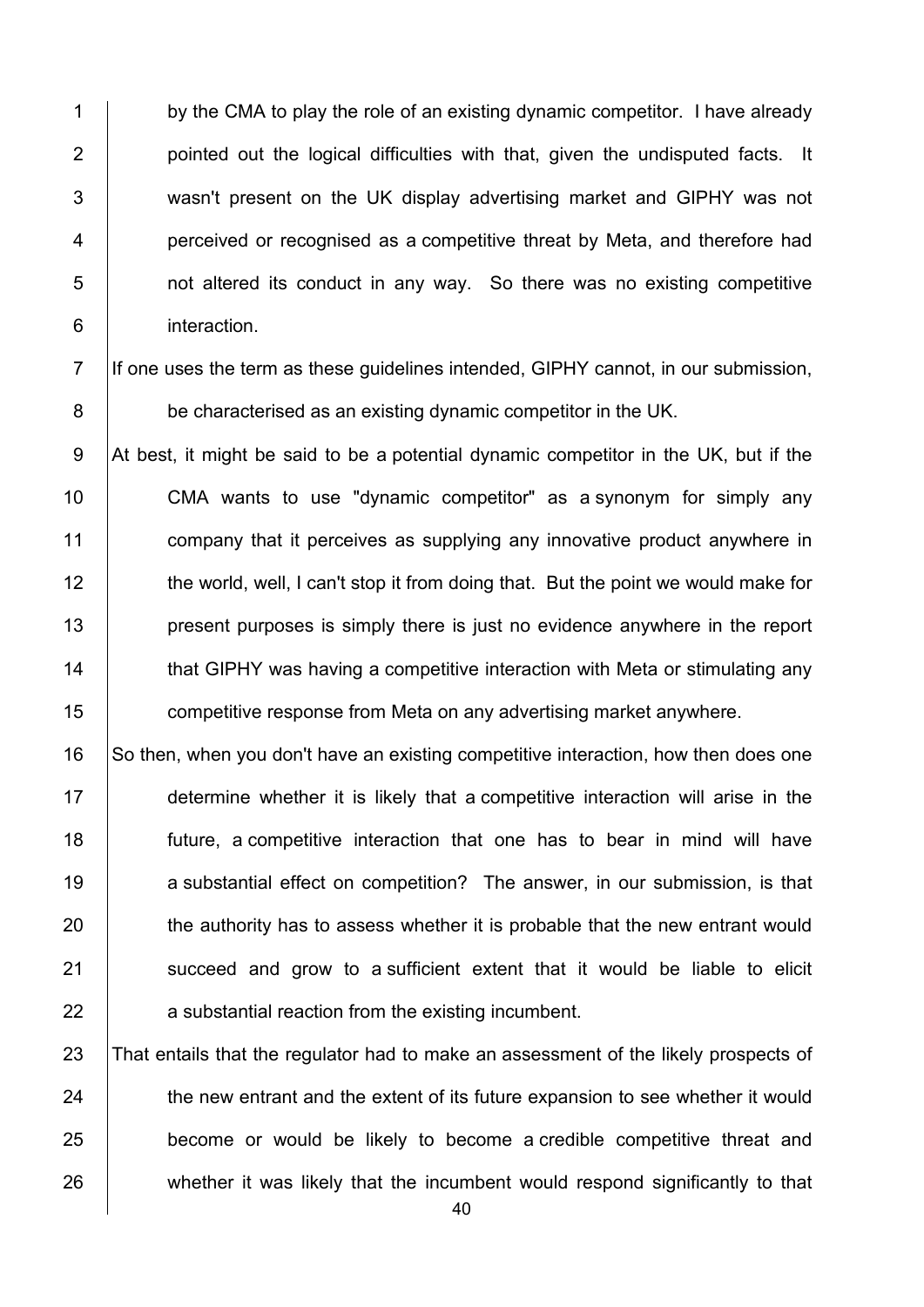1 **competitive threat.** 

2 Now, the report doesn't agree with that, and I will come back to its reasoning, but in  $3$   $\parallel$  the guidelines the key passages they rely on are paragraphs 5.22 and 5.23. 4 These bear some careful reading, because when you read them carefully, it  $\overline{5}$  becomes apparent, in our view, that the report has not faithfully applied them.

6 | If I could start with the first sentence of paragraph 5.23, it says this:

7 "The likelihood of successful entry by a dynamic competitor and the expected 8 **closeness of competition between a dynamic competitor and other firms are** 9 both relevant to the constraint exerted by a dynamic competitor on other firms 10 **Arror** and the CMA will take this into account."

11 Just pausing there, the CMA is saying it will take these two matters into account, not 12 may, but will. So it is saying, according to its own guidelines, it is mandatory 13 **to take them into account.** 

14 | One of the things that it says it will take into account is the likelihood of successful 15 entry. So not just entry per se, but successful entry. In order to determine 16 whether it is likely the entrant will be successful in the market, we say it is 17 Surely implicit, if it is not successful or present currently, one has to assess 18 the extent to which roughly its sales would be likely to grow in the future, and 19 **that is something that the report fails to do.** 

20 Next, the guidelines say this. They say:

21 "The elimination of a dynamic competitor that is making efforts towards entry or  $22$  expansion may lead to an SLC, even where entry by that entrant is unlikely 23 and may ultimately be unsuccessful. That may be the case if, for example, 24 There is evidence that the competitor's entry or expansion would have 25 a significant impact on the other firm's future profits. In such circumstances,  $26$  the removal of the threat of entry may lead to a significant reduction in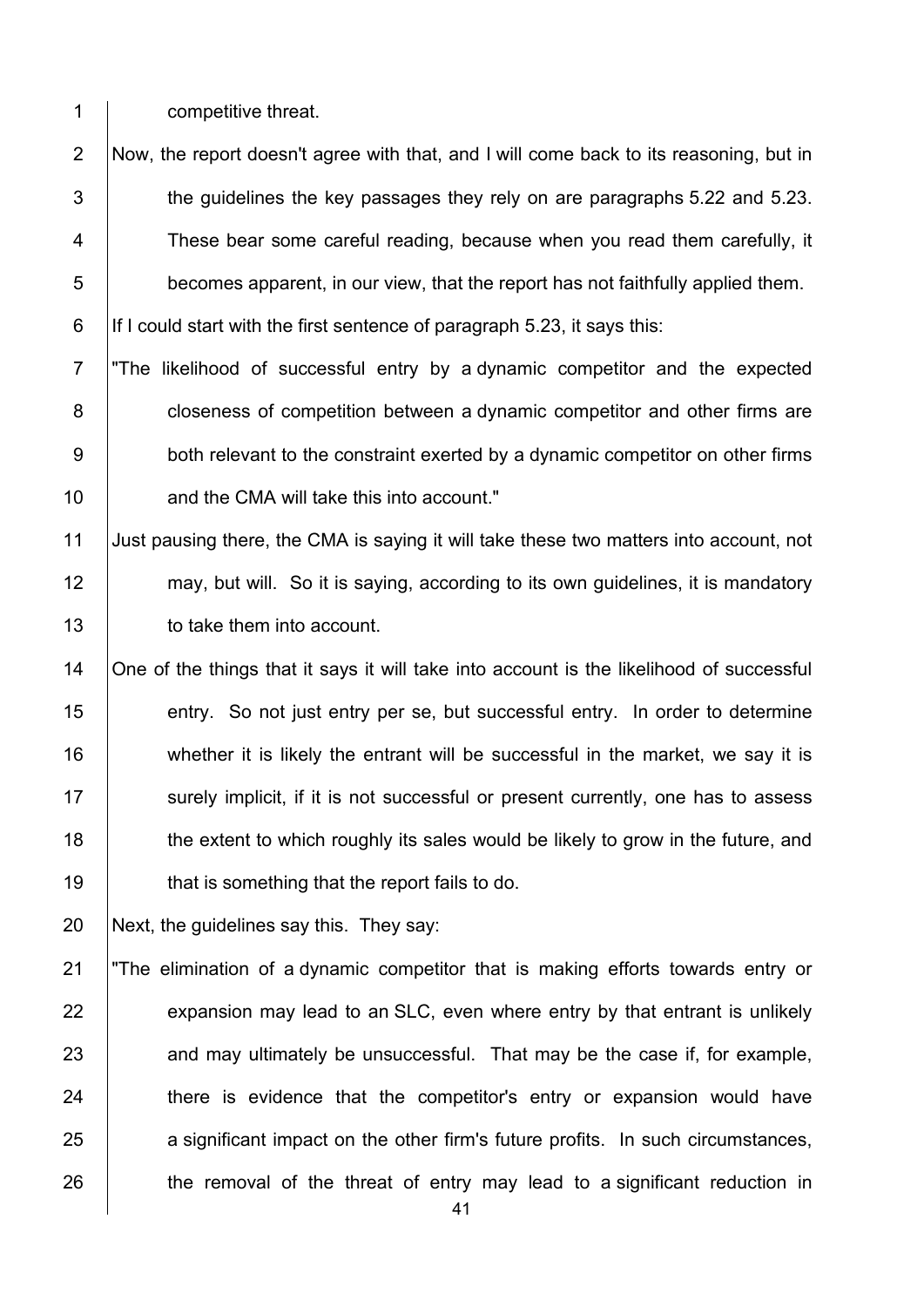1 **innovation or efforts by other firms to protect those future profits."** 2 This is the critical language relied on in the report, or at least what they do in the  $3$   $\parallel$  report is to take one sentence of that out of its full context and rely on that. 4 When you look at all of those sentences together, they actually don't detract from the  $\overline{5}$  | previous part, which says that you have to assess whether the entry would be  $6$  successful. It is just saying that even if the CMA reaches the conclusion that  $7$   $\parallel$  entry would ultimately be unsuccessful, that is not always determinative. But 8 it is tolerably clear from the context that the CMA is here describing a special 9 **case, not the general case. In the general case, the constraint will exist when** 10 | the entry is likely to be successful. It may be a constraint will exist in certain 11 circumstances when the entry is unlikely or the entry is ultimately 12 | unsuccessful.

13 If gives a particular instance on when that special case might arise, and that is when 14 **the entry or expansion would have a significant effect on existing firm's profits.** 15 So by removing that threat of entry one may find the existing firms act 16 differently.

17 To put it simply, it is saying: "Look, you might assess the extent of success of 18  $\parallel$  an innovative new entrant, and if you are an incumbent you might say, well, 19 they only have a 40% chance of success, so less than evens, but goodness 20 me, if they succeed, then they are going to take a huge amount of profits from 21 **us.** So, therefore, we must respond to them now."

22 That's really what the CMA in its quidelines is surely getting at here.

23 There's no other circumstances in which entry that is unlikely could plausibly prompt  $24$  a change in the conduct on the part of the existing competitor. It has to  $25$  | perceive that the size of the threat is sufficient that even if it is unlikely, it is 26 going to affect it. That makes economic sense. It makes common sense.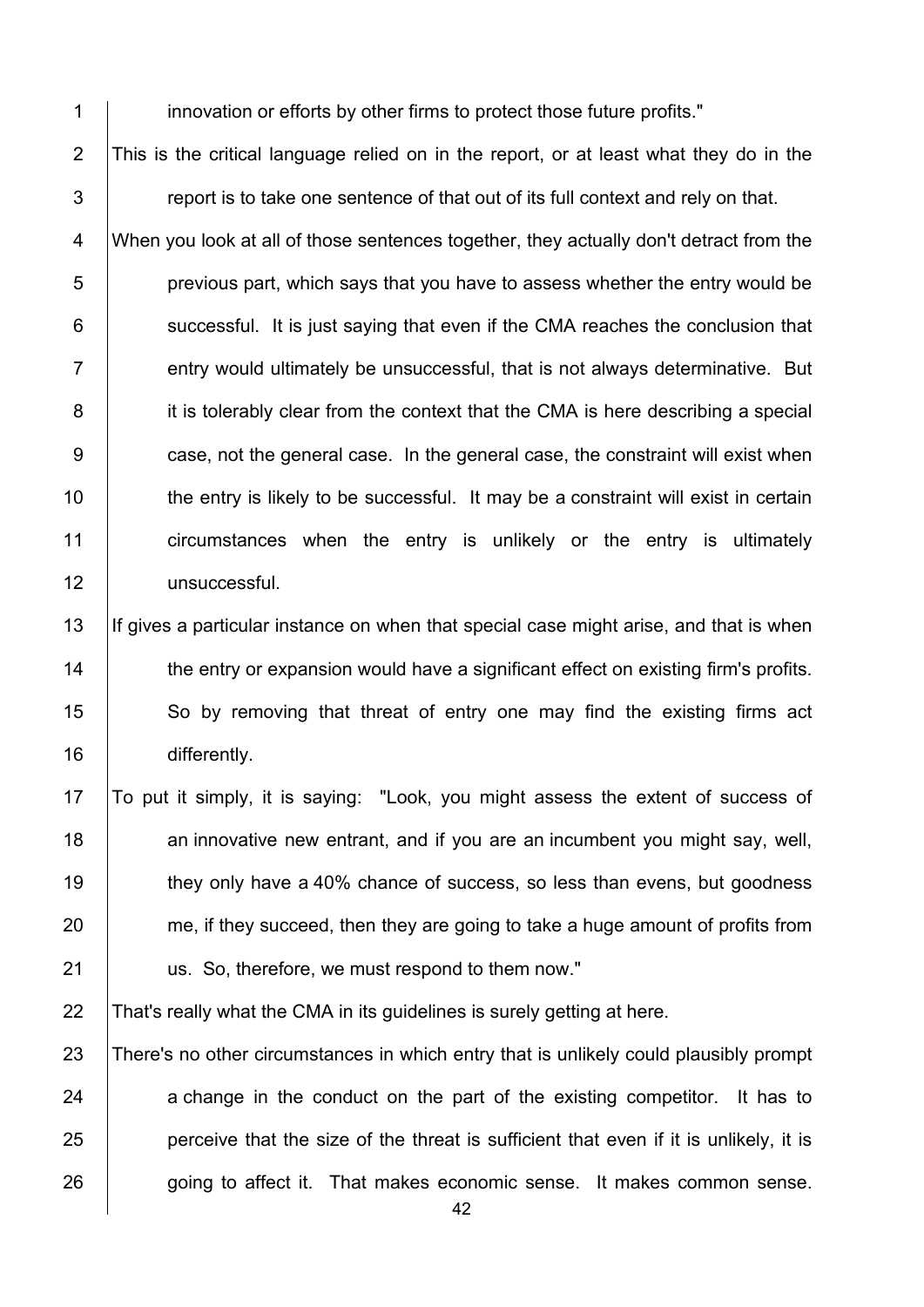1 This sort of approach that you have to look at, whether it would have 2  $\vert$  a significant effect on the existing firm's profits, is also mirrored in EU merger 3 control.

4 If I could just show you that very quickly, if you go to volume 8 of the authorities 5 bundle. Tab 123, at page 5728, one sees under the heading "Merger with  $6$  | a potential competitor", and you see paragraph 60:

7 For a merger with a potential competitor to have significant anti-competitive effect. 8 | two basic conditions must be fulfilled. First, the potential competitor must 9 already exert a significant constraining influence, or there must be 10 a significant likelihood that it would grow into an effective competitive force. 11 Evidence that a potential competitor has plans to enter a market in 12 **a** significant way could help the Commission to reach such a conclusion."

13 So on the EU's approach also the CMA was obliged to consider whether GIPHY 14 would grow into an effective competitive force, and that obviously requires 15 **an assessment of GIPHY's growth prospects.** 

16 If one turns to the report, one sees how the CMA looked at this. It is in the report at 17 | paragraph 7.14, which is on page 680. They say:

18 "As part of our assessment we are considering whether the merger, by removing 19 a potential competitor, has reduced the potential competitive pressure faced 20 by Facebook in the UK display advertising market, thereby affecting the 21 **b** ongoing dynamic competitive process."

22 Then look at footnote 825:

23 Ton that basis we disagree with the parties' submission that the CMA cannot find  $24$  an SLC in this context unless it is more likely than not that absent the merger, 25 GIPHY would within a reasonable timeframe have evolved into such a 26 meaningful advertising competitor in the UK that its acquisition could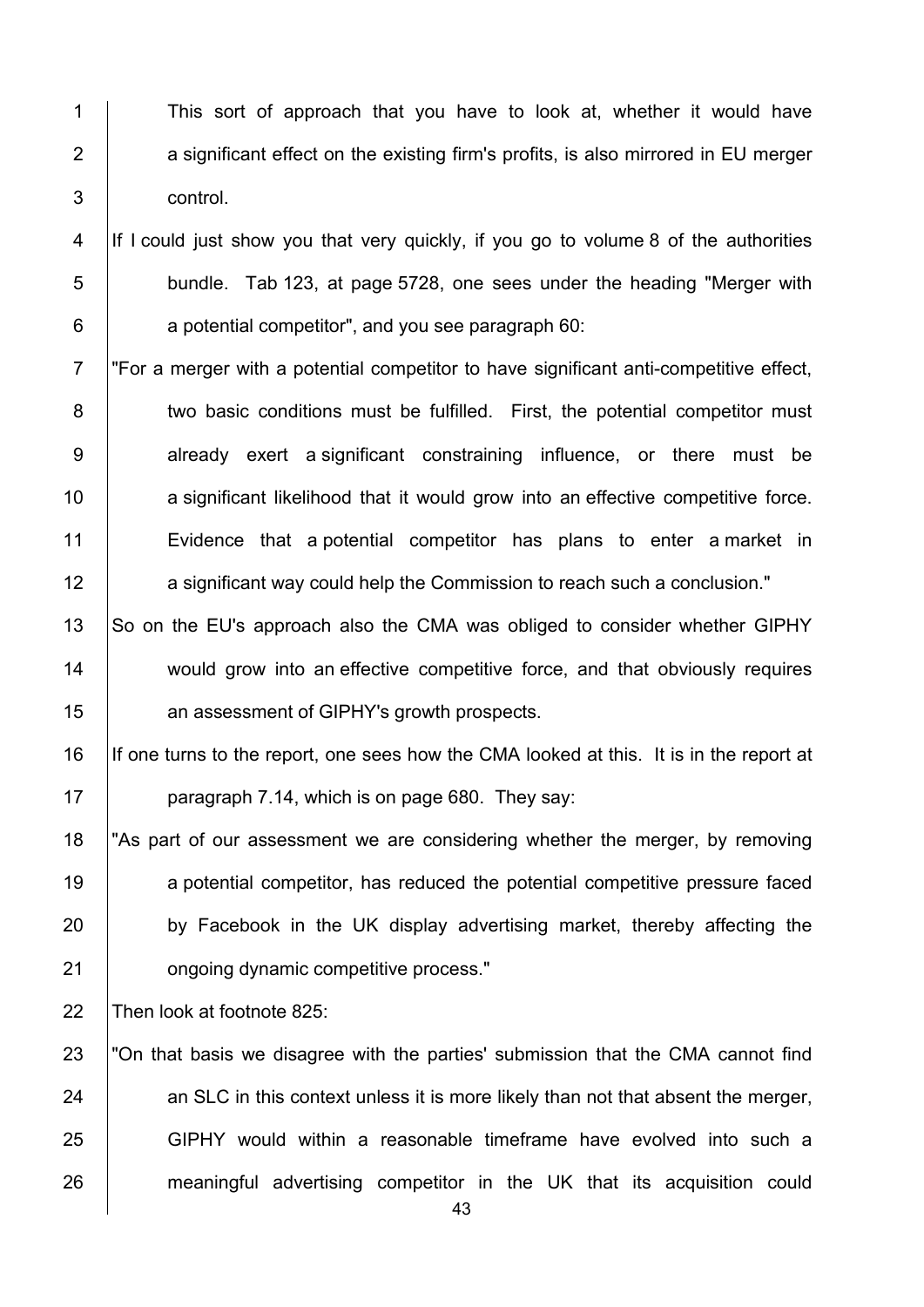1 Substantially lessen competition. There may be a loss of dynamic 2 **competition, even if such an outcome was uncertain.**"

 $3$  So they disagree with the assertion that they could only find an SLC if it was more 4 | likely than not that, absent the merger, GIPHY would within a reasonable 5 time-frame have evolved into a meaningful advertising competitor in the UK. 6 We say that's just simply contrary to the statute.

7 One can't invoke the concept of dynamic competition like a magic wand say 8 **No. 3** "Abracadabra. We have passed the statutory test".

9 In the main text you see what they do is to seize on that second sentence of 10 **paragraph 5.23 of the guidelines in isolation.** 

11 I invite you to read 7.15 to 7.17 to see their reasoning and again 7.27 to 7.29. I am 12 **12** not going to read it all out to you, but I am sure you will wish to read it.

13 We say what it does is to take that one sentence from the merger guideline about 14 | uncertainty and the possibility that in a special case an entrant may be 15 unsuccessful, and to use that to give itself a sort of carte blanche to make 16 a finding of an SLC, absent any assessment of the degree to which future 17 entry and expansion would be successful or whether such entry or expansion 18 would be likely to have a significant effect on Meta's profits.

 We say that's not in accordance with the guidelines. It is not in accordance with 20 common sense, and it doesn't accord with the statute, most importantly of all, **because it would denude the requirements of a substantial lessening of competition and the requirement that that should be established on the balance of probability of any content.** A critical step in the analysis has just 24 been skipped over.

25 It is important to note that we provided to the CMA evidence from frontier economics 26 based upon some very conservative assessments of the likely prospects of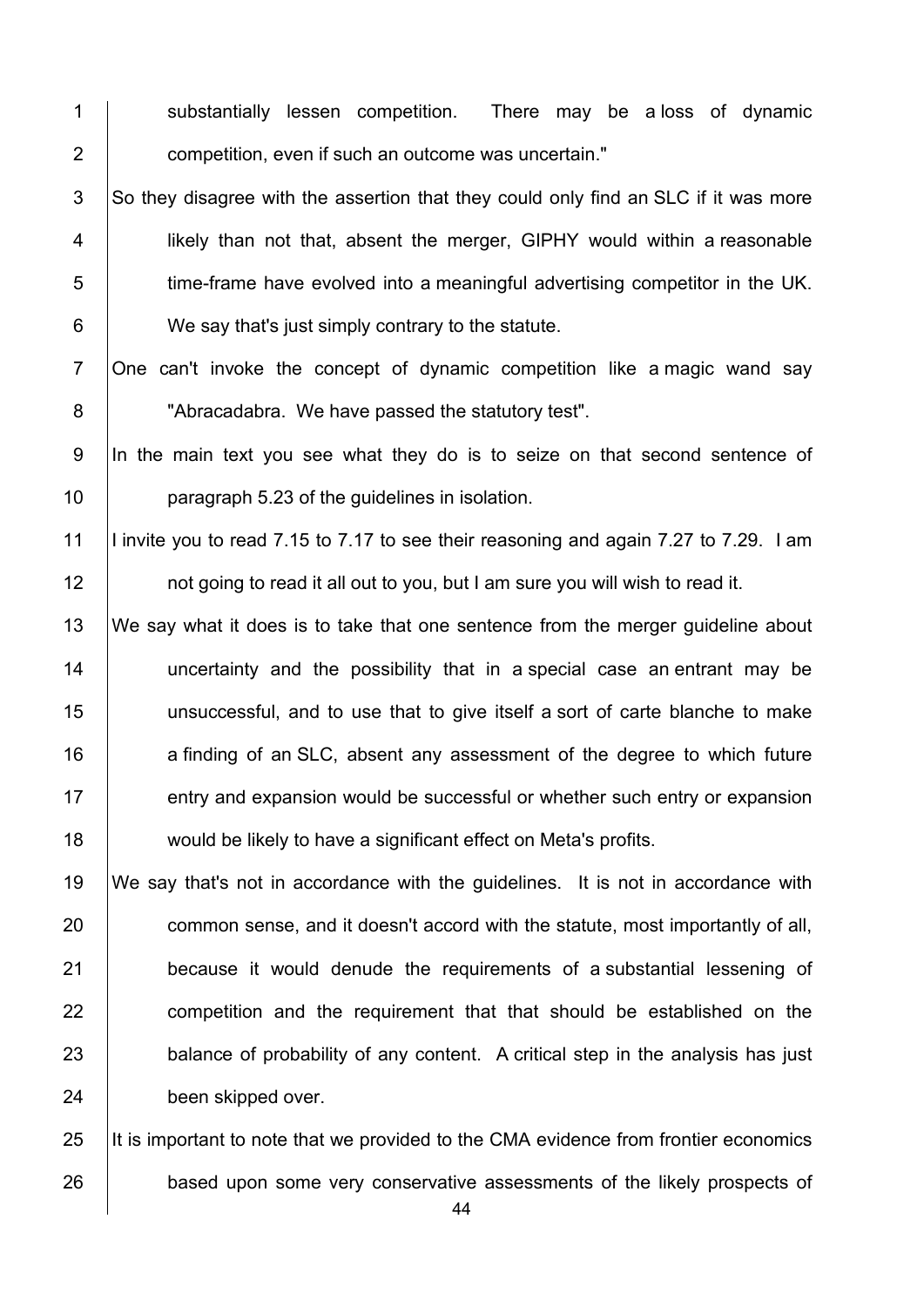1 GIPHY's future market share, based upon the United States projections, very 2 **1** optimistic, ambitious, United States projections for GIPHY's market share in 3 the United States, extrapolated to the United Kingdom. One sees those 4 **estimates in the report at paragraph 7.106 and 7.185 as well.** 

5 You will see there that the market shares that they calculate are absolutely 6 **6** miniscule. They are not in any way, shape or form substantial. What the  $7 \mid$  CMA do in the report in paragraph 7.185 (e) and following is effectively to say 8 **that:** "Well, we don't agree that those forecasts are robust", but what they 9 don't do is to make any kind of forecast themselves. They just say: "Well, 10 there would have to be a large range if we were to make an assessment", but, 11 with respect, that is just not good enough, because the fact that there is 12 a range, that they may have given rise to a range, is just intrinsic in the nature 13 **1** of the sort of forward-looking exercise that one is necessarily involved in when 14 asking whether a substantial lessening of competition may be expected to 15 result.

16 If they had, for example, concluded that in their range there was, say, a probability of GIPHY becoming, say, 0.2% of the display advertising market, but an outside  $\parallel$  chance that they might have got to as high as 0.6%, they would not then 19 Trationally have been able to come to the conclusion that the absence of that **player on the UK market would amount to a substantial lessening of competition.** They can't avoid that by simply ducking the issue and refusing to **make any kind of projections.** 

23  $\vert$  So that's what we say about the second way that they put their case. If I may, as it  $24$  were, use an aquatic metaphor, the presence of a large shark in the water 25 might be sufficient to change the direction of a whale. One can see that. But 26 the presence of a goldfish in the water is never going to change the direction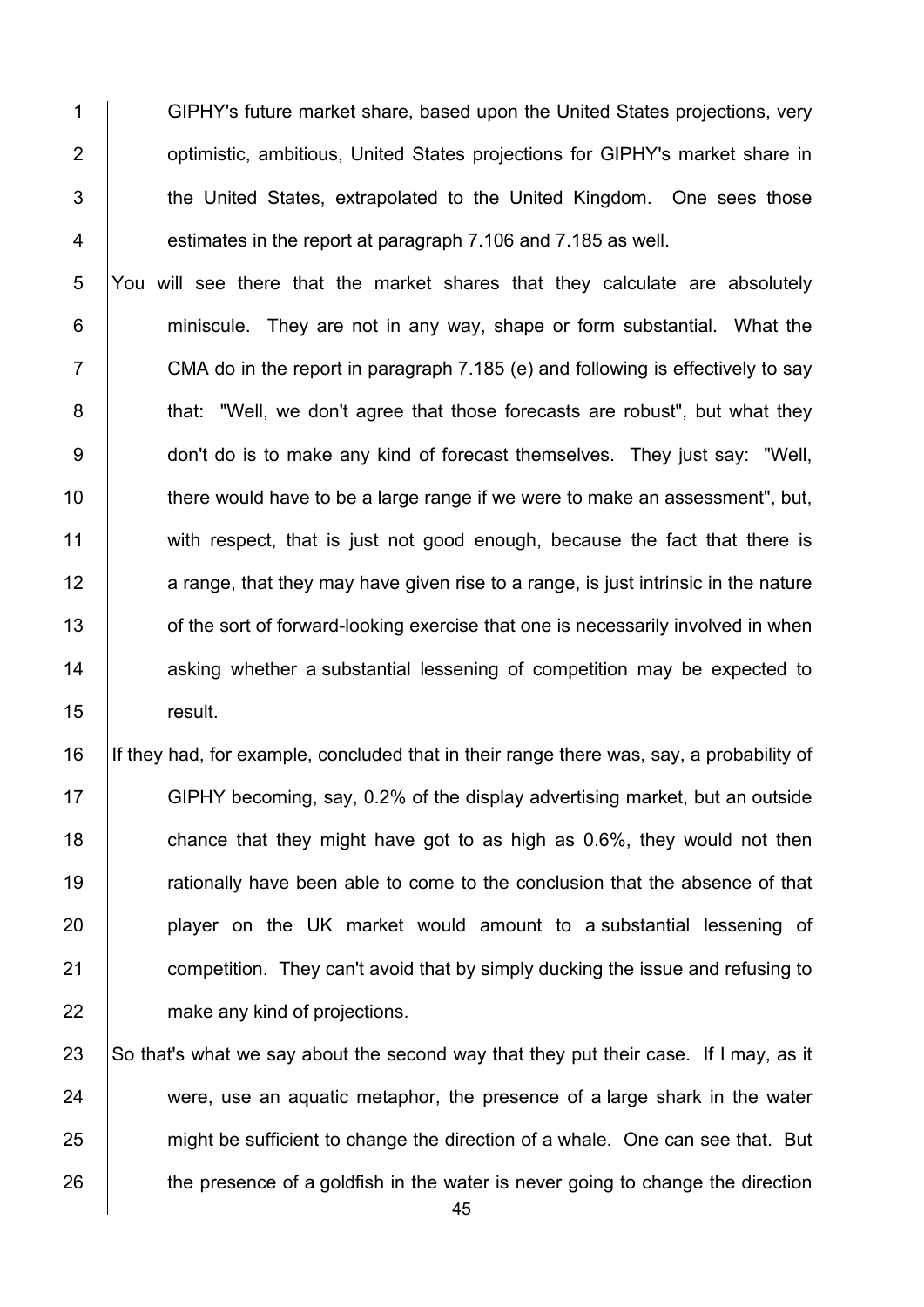1 | of a whale. It doesn't help if you say: "Well, that goldfish might have grown into the size of a trout". It still wouldn't change the direction of the whale.

3 That's effectively the difficulty that the report simply doesn't grapple with. They do 4 | not make any assessment of the growth prospects of GIPHY, and yet **b** an assessment of a forward-looking substantial effect on competitive cannot exist without that finding. There is an evidential hole in the finding.

7 Before I move on to the next ground --

**MR JUSTICE MARCUS SMITH:** Before you move on, just to articulate a few **propositions or thoughts so that I can gauge the extent to which you disagree** 10 | with them and can push back.

**MR JOWELL:** Yes.

 **MR JUSTICE MARCUS SMITH:** First of all, it seems to me that the guidelines, 13 whilst undoubtedly something to read with care, have got to be subordinate to 14 the proper reading of the Act. I am not getting very much pushback from you **15** on that. So we are really trying to work out what the Act means rather than **what the guidelines might say the Act means.** 

 The question I think is what one can read into the words "or may be expected to **The Step is result**", because "has resulted" is a much easier proposition, in terms of 19 gauging a substantial lessening of competition, because you are looking, as it were, at a concrete state of affairs.

**MR JOWELL:** Yes.

- **MR JUSTICE MARCUS SMITH:** My sense is that it is in the "may be expected to 23 Fig. 23 result" that the dynamic competition, if you want to call it, falls. It is not really a natural bedfellow to the case where the situation has resulted, because the **potentiality is there.**
- **MR JOWELL:** Yes.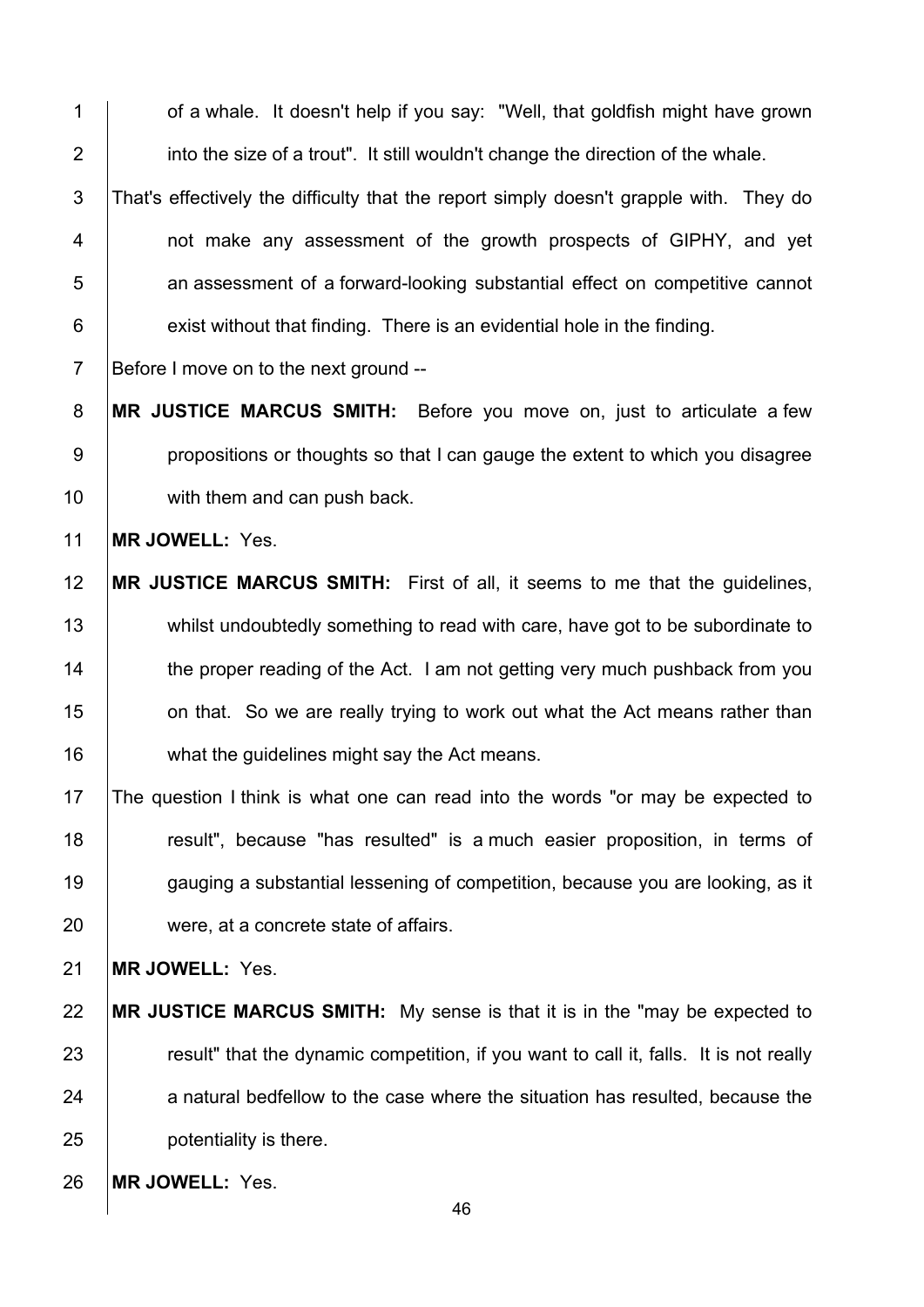**MR JUSTICE MARCUS SMITH:** So it is those words that I think are of particular **2** concern and importance. Following on from that, you say that the balance of | probabilities test applies with equal force to the "may be expected to result" as 4 well as "has resulted".

**MR JOWELL:** Yes, I have to confess it is not me, it is the Court of Appeal in IBA 6 Health. It is common ground. I can take you to the passage. It is tab 41 of  $\parallel$  the second authorities bundle at paragraph 46. I think the report itself 8 acknowledges that it has to show on the balance of probabilities. So it is **common ground.** I can see if one were coming at it afresh, one could interpret 10 that provision differently, but there is binding Court of Appeal authority that it 11 does mean balance of probabilities. More than 50% is what they say.

 **MR JUSTICE MARCUS SMITH:** The trouble with applying that sort of test to 13 a future situation and to a past situation is that one is applying entirely 14 different criteria. I mean, if you look at the "has it resulted", you will look at **15** actual market shares, you will look at what has happened and you will reach **a** view on the evidence, which may go in multiple directions, but that's fine. Of **course, we are very used to that.** 

**MR JOWELL:** Yes.

 **MR JUSTICE MARCUS SMITH:** The potentiality is something which is altogether 20 much more difficult. You have adverted to one example already, where you **have a small risk of a large effect.** 

**MR JOWELL:** Yes.

 **MR JUSTICE MARCUS SMITH:** Now, how does one weigh that in the balance of **probabilities?** If you say there's a 2% chance that a goldfish or a minnow is going to turn into a whale, but it is only 2%, but it is going to be a very big 26 whale if that 2% eventuates, how does one feed that into the balance of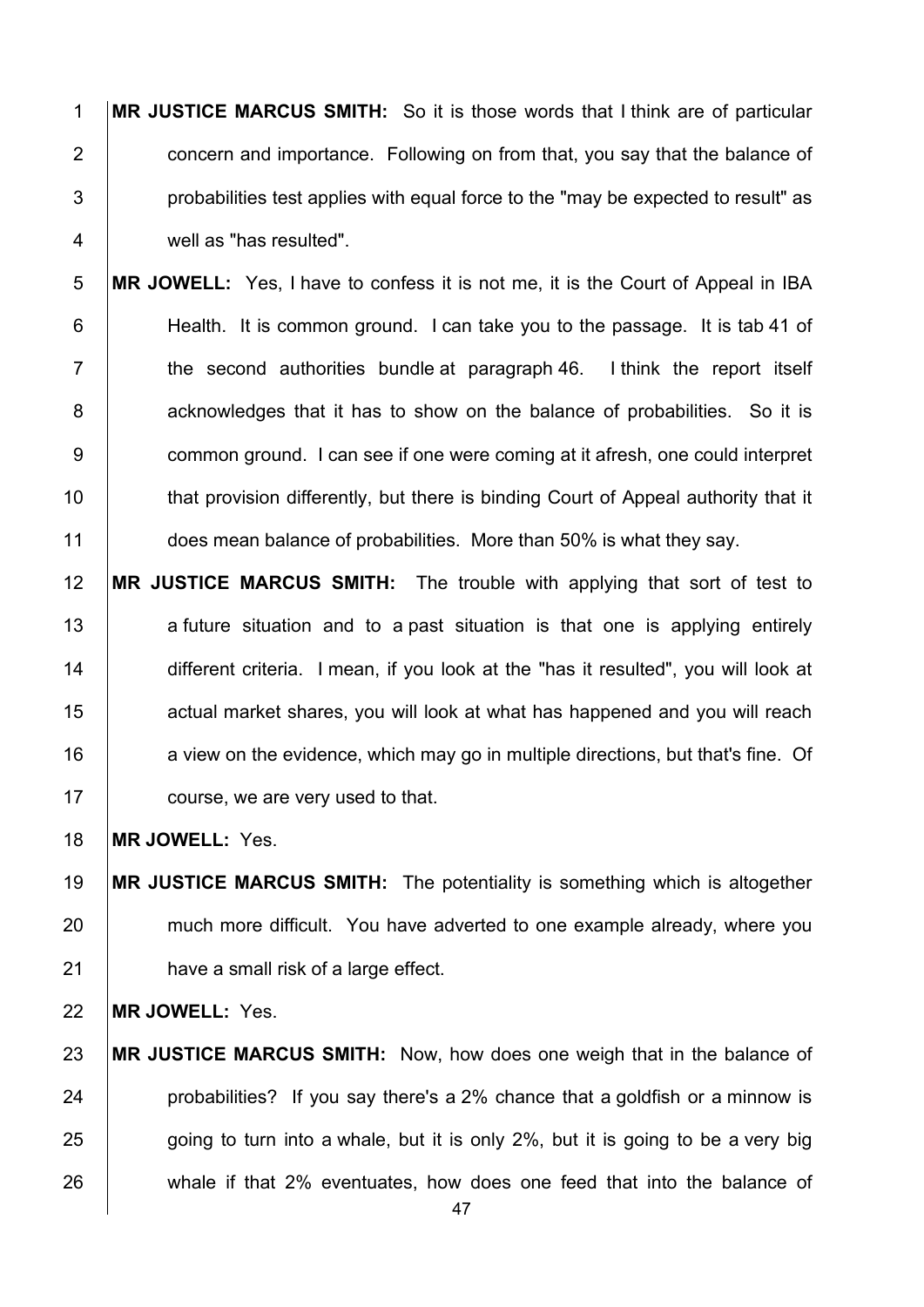1 **probabilities?** On the balance of probabilities, 2% is tiny.

2 **MR JOWELL:** I think the way to look at it is this. Ultimately, where they need to get 3 to for this dynamic competition to work is that you have to take it from the 4 | point of view of the incumbent, Meta. Meta has to perceive it is going to  $5$   $\vert$  become -- that it will be a competitive threat. So you have to be convinced,  $6$   $\vert$  on the balance of probabilities, that it will become a competitive threat.

7 Now, it doesn't have to be bound to succeed, likely -- necessarily, in all case, 8 | ultimately successful, to become that competitive threat, but it does have to 9 be likely to grow to a sufficient size. When you look at the sort of market 10 Share figure, on any view a relevant consideration that you have to take into 11 account is what is the projection that you are making of what this new entrant 12 **is going to grow into within a reasonable time-frame.** 

13 If, for example, the truth is that the only possibility was that GIPHY might have sold 14 a tiny bit of advertising in the United Kingdom within any reasonable period, 15 **then** you cannot conclude that Meta would have regarded that as 16 **a** competitive threat in the UK market.

 Our basic point is you have to make some sort of assessment of that. Even if it's 18 a very vague range, you have to make some sort of assessment. What you **can't do is just say, as effectively they do is say "We say they would have** 20 entered the UK market, but we are not making any assessment at all of the **Size**", because that cannot get you on a balance of probabilities to the position where Meta regards them as a competitive threat.

23 We say, on the evidence that we supplied them, drawing very conservatively on the 24 US estimates, because after all the US is GIPHY's home market. It has got 25 **no presence in the UK so extrapolating those US figures to the UK was a very** 26 conservative approach actually. You just don't get anywhere near the sort of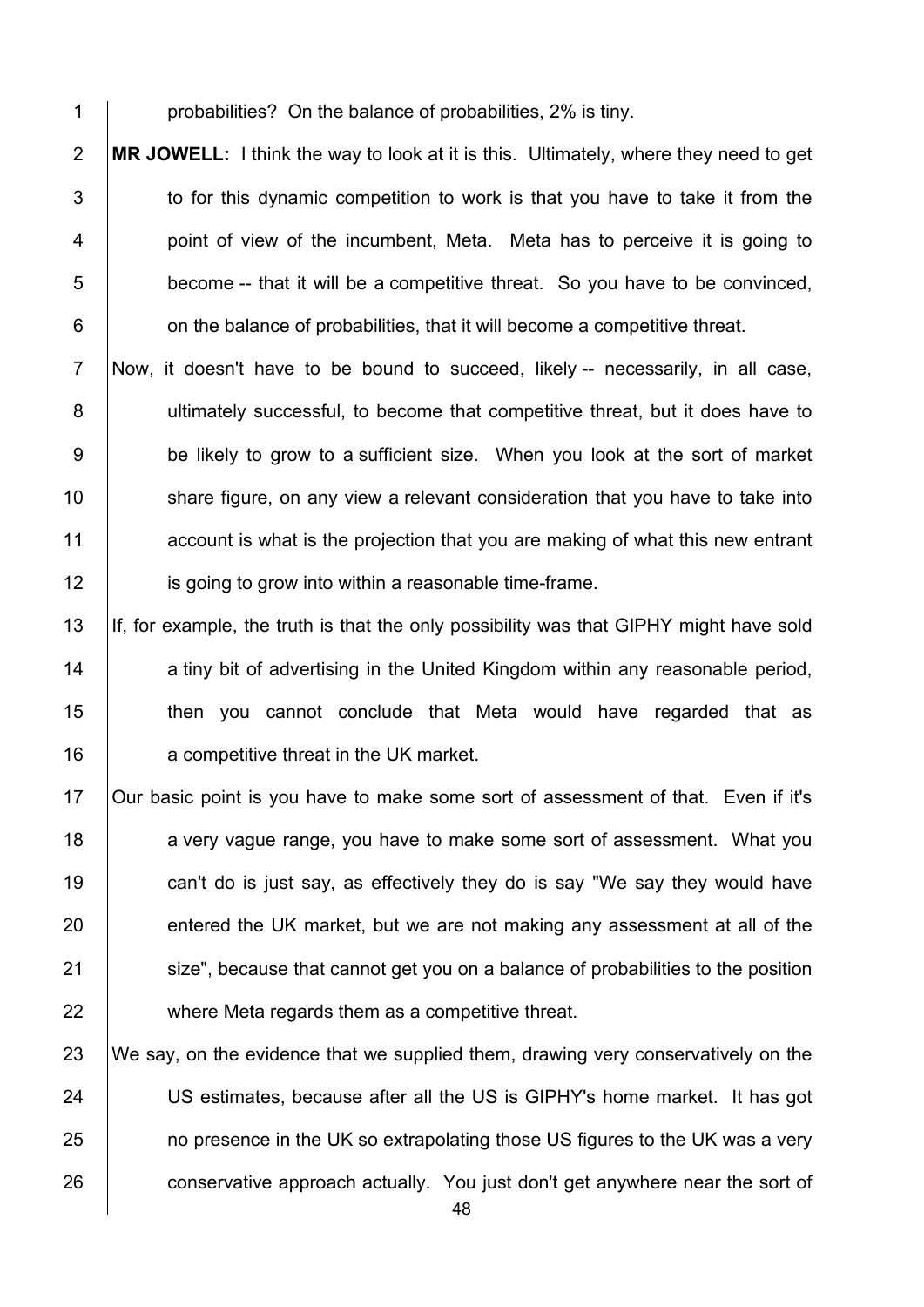1 Size that you can say that Meta would have been competitively affected.

2 Ultimately, what we say is there's a missing step here. it is just not good enough. Of  $3$   $\vert$  course, one cannot leave out of the picture that there is this lobbying that is  $4$   $\parallel$  adverted to reduce the balance of probabilities test, to get rid of it. But what 5 you cannot do is just effectively finesse it in this way by the selective use of 6 **your guidelines, which is what the CMA do, in our submission.** 

7 **MR JUSTICE MARCUS SMITH:** Hang on. Let me be clear. I don't think any of us 8 **here are inclined to create a carte blanche or a blank cheque. Really what** 9 | I am tilting at is the articulation of a framework, such that the approach of the 10 **CMA** can be tested and either accepted or rejected, according to the JR 11 standard, on clear rational quidelines. One of the things we are really not very 12 interested in is the creation of carte blanches. So you can take that as --13 | unless Mr Holmes is very persuasive, you can take that for the moment.

14 **MR JOWELL:** In our submission, what we say is what they need to do is to make 15 15 an assessment of the prospects of success, just as they say, the prospects of 16 successful entry, not just entry, but successful entry, which entails looking at 17 **their growth prospects, such that they would become likely to become** 18 a competitive threat to the incumbent, so that there would be likely to be some 19 | significant reaction. We say that's the proper test that they need to apply.

 **MR JUSTICE MARCUS SMITH:** You are saying, and I quite understand why you are saying it and, with respect, it is right, that however one approaches this **question of dynamic competition, it needs to be properly articulated and set J** out in the decision that so it can be challenged. That's really part of a due **process reasoning argument. You are saying it is not. That's fine. Let's park**  $25$  that.

26 **MR JOWELL:** Yes.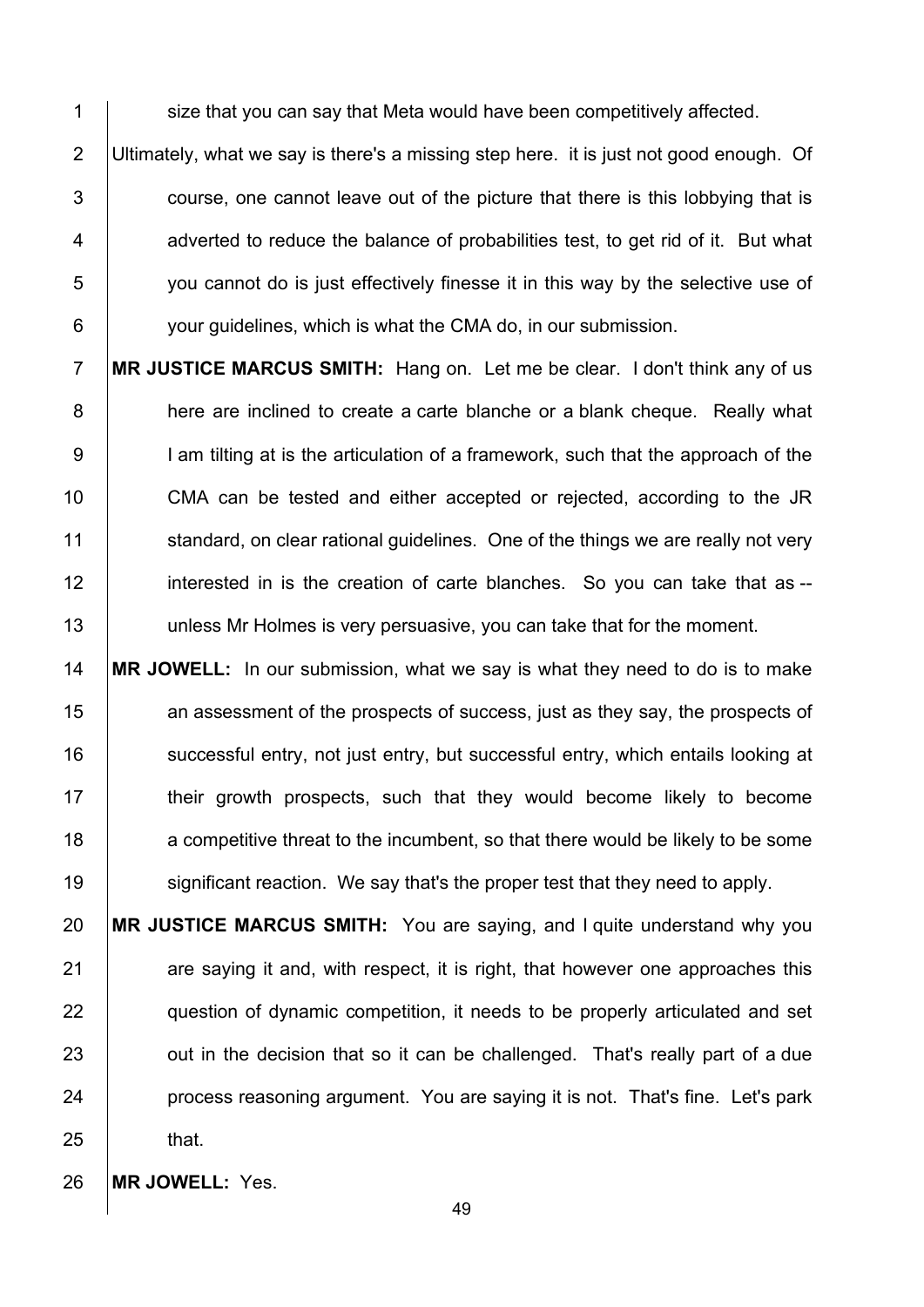**MR JUSTICE MARCUS SMITH:** I am at the moment trying, in an altogether more **2** abstract way, to work out how one controls this somewhat unruly horse of 3 dynamic competition in the statutory test. I think we are already coming close  $\vert$  to an acceptance by you, but I will frame it so that you can tell me that you **have not accepted it, that the balance of probabilities test is being used in b** a somewhat unusual way at least, in "may be expected to result". I think you  $7 \mid$  are accepting -- you are not saving it is factually the case here, but I think you | are accepting that if there is a 2% chance that a competitor can turn itself from 9 | nothing, or tiny or de minimis into dominant, that is something which actually might be enough to satisfy the "may be expected to result" position in 11 | section 35 (1) (b).

 **MR JOWELL:** I am not sure whether 2% would do, but if one said, say, 20%, then 13 | I would certainly be with you.

**MR JUSTICE MARCUS SMITH:** Right.

 **MR JOWELL:** That could be, if it could become dominant. My point, and this is the **missing step, is you then have to be prepared to posit that there was that** 17 chance that it would become dominant, and the notion that GIPHY would **become dominant is beyond ridiculous, and not even the CMA suggest that.** So what one can't do is say a less than evens chance of a very, very, on any view,

20 tiny increment is going to competitively affect the incumbent. That you cannot do.

 **MR JUSTICE MARCUS SMITH:** Sure. But the thing is normally when one is 23 applying a balance of probabilities test, if the outcome is massive, if the **chances of it occurring are below 51%, it doesn't matter, and that's where --**

 **MR JOWELL:** Yes, but I think, just coming back to what I said earlier, I think where 26 the balance of probabilities has to arise, if you are looking at the reaction of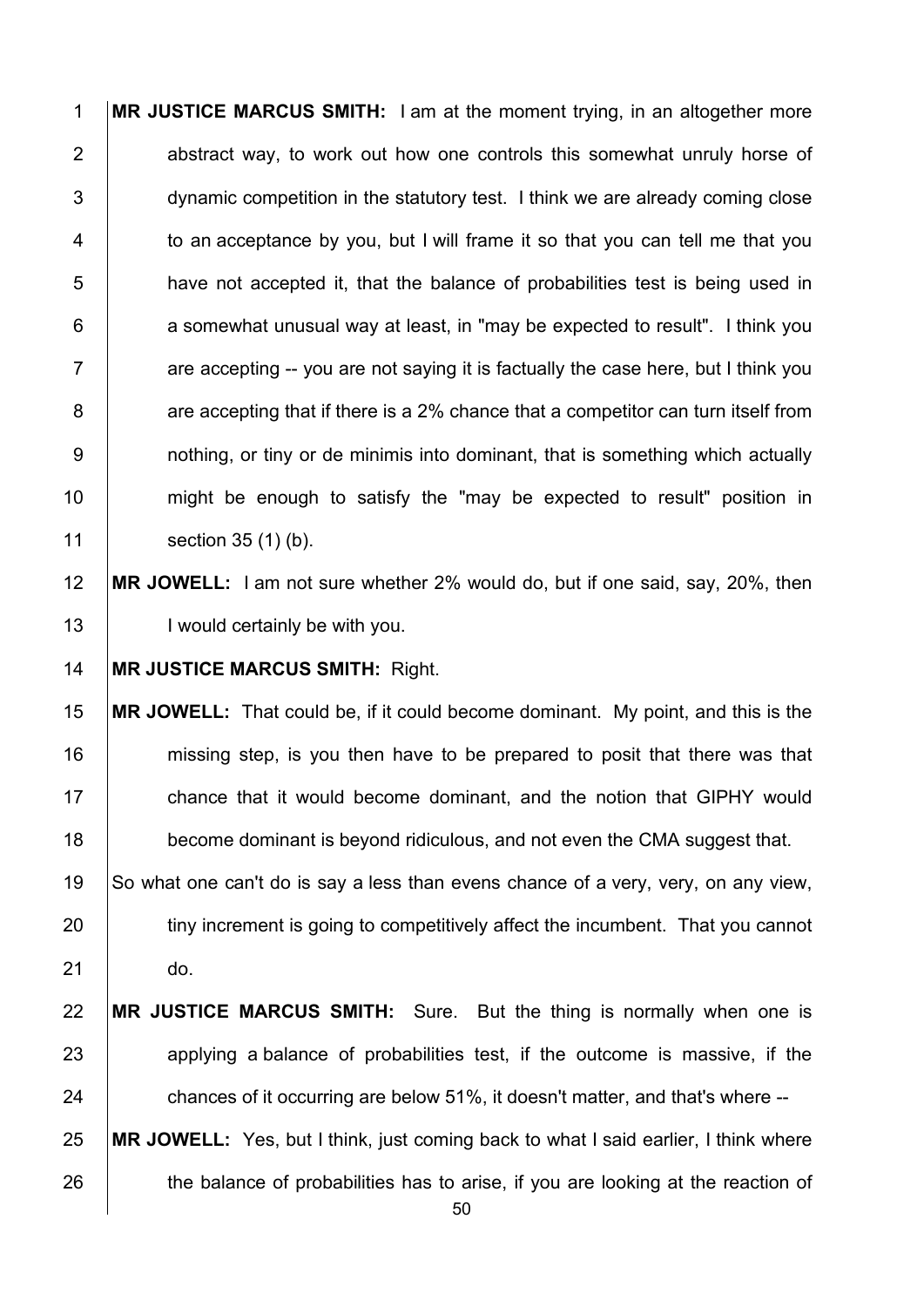1 the incumbent as the competitive effect that's being lessened, then you have  $\parallel$  to show that there is a more than 50% chance that the incumbent will react.

**MR JUSTICE MARCUS SMITH:** Okay.

**MR JOWELL:** That's why the guidelines talk about the importance of measuring the effect on the incumbent's profits, because the incumbent makes a calculation. **They say:** "Well, there's a 40% chance of losing this amount of profit. 7 Therefore I should react now and lower my prices". But there's got to be, on 8 the balance of probabilities, a likely reaction by the incumbent. If there is only 9 the prospect of a reaction by the incumbent, which is really what the report finds, or potential incentives on behalf of the incumbent to respond, which **they also refer to, that isn't enough.** 

**MR JUSTICE MARCUS SMITH:** That's helpful.

 **MR SIMON HOLMES:** Just to clarify, the balance of probabilities, as I understand it, 14 you are looking at the probability of the incumbent responding. Does that not leave it open as to -- we have been going to these examples of the 2% **chance of this and 20% chance of that, that makes it fairly fact-specific, because different incumbents could assess that in different ways.** 

**MR JOWELL:** Yes, they could. I accept that.

 **MR SIMON HOLMES:** That's something which the CMA in turn can or should **b** assess, is what you are saying to us?

 **MR JOWELL:** Yes. What you have to do as a prior step is to say: "How important, 22 how big is this new entrant likely to be?" Effectively, you have to make some **assessment of that.** 

 **MR SIMON HOLMES:** Of course you have to make some assessment and that the **a**ssessment has to have some basis in fact and rationale.

**MR JOWELL:** Indeed, it does. Just to finally state on this, there's a lot said in the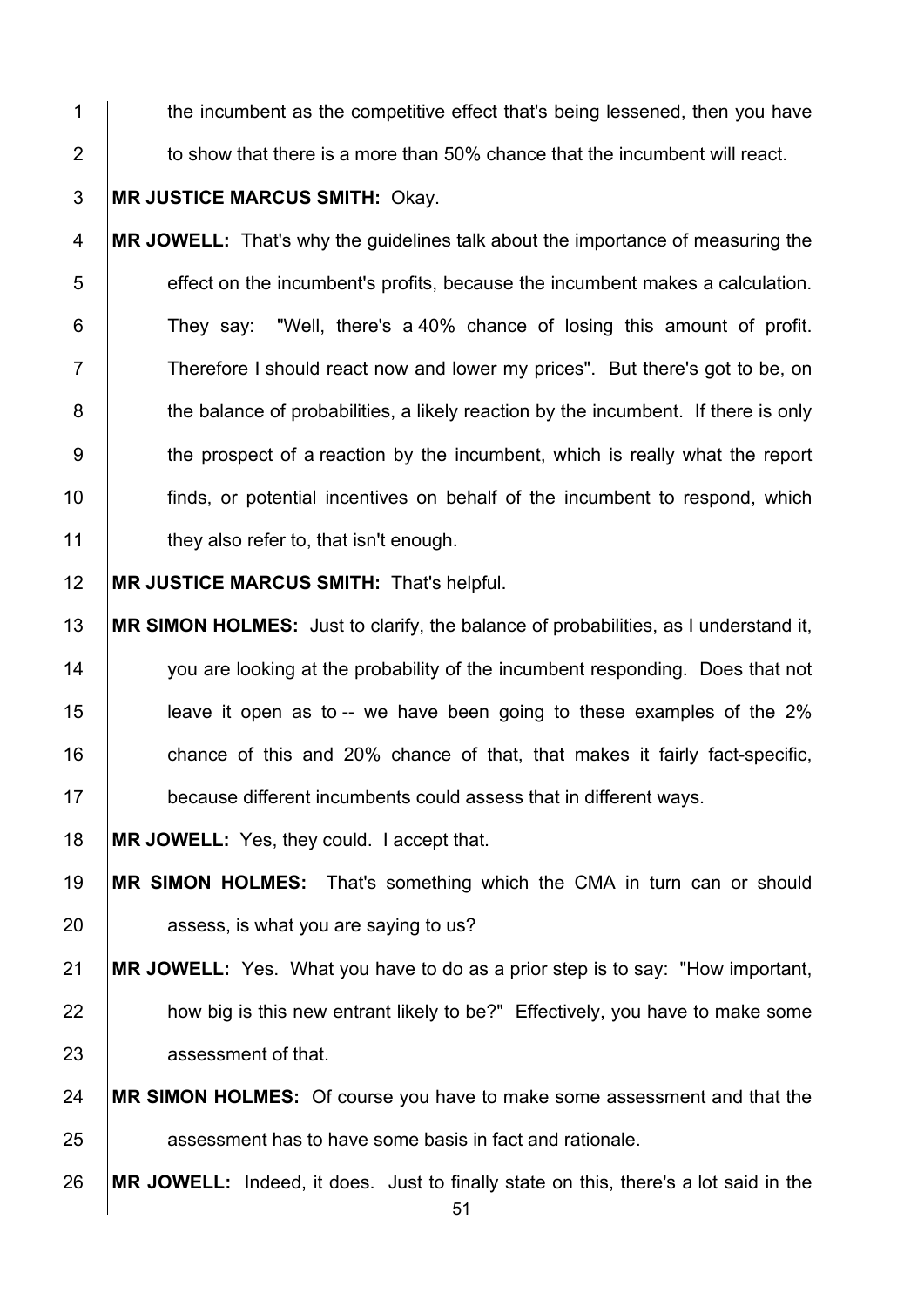1 Skeleton argument about GIPHY being an innovator, but it can't be that it's 2 Simply enough to say: "Ah, well, it was an innovator in the US market." For a start. Paid Alignment is not exactly the invention of the steamship. It is a relatively rudimentary invention that is not even protected by any patent, as **face is a far as I am aware.** The idea that merely because you introduce an innovation | of that type in a non-UK market, therefore that means you pass the balance of **Fig. 2** probabilities for substantial lessening of competition, it just cannot possibly be 8 adequate. Nor can the mere existence of potential incentives on the part of 9 Meta to respond if it did become a particular size. You have to make some **assessment of the likely future size.** That is what we say on the first ground, 11 Unless you have any --

 **MR JUSTICE MARCUS SMITH:** I can see that if there is a subjective assessment 13 on the part of an incumbent that a minnow is going to be a threat in the future, such that it needs to be squished, that would be something that ought to be **taken** into account when determining whether there is a potential for 16 a substantial lessening of competition, to paraphrase the statute, but does the **reverse hold true?** Let us suppose, as you say the case is here, the incumbent has no sense of a threat and subjectively is just not bothered at all. 19 | All it sees is the minnow.

**MR JOWELL:** Yes.

 **MR JUSTICE MARCUS SMITH:** But, objectively speaking, the position is that the minnow is going to grow into a shark, it is just that the incumbent has not spotted it, that surely can be enough to generate a conclusion that 24 a substantial lessening in competition may be expected to result.

 **MR JOWELL:** Theoretically, it can be. Any rational regulator will be very careful about making an assumption that a company is going to grow enormously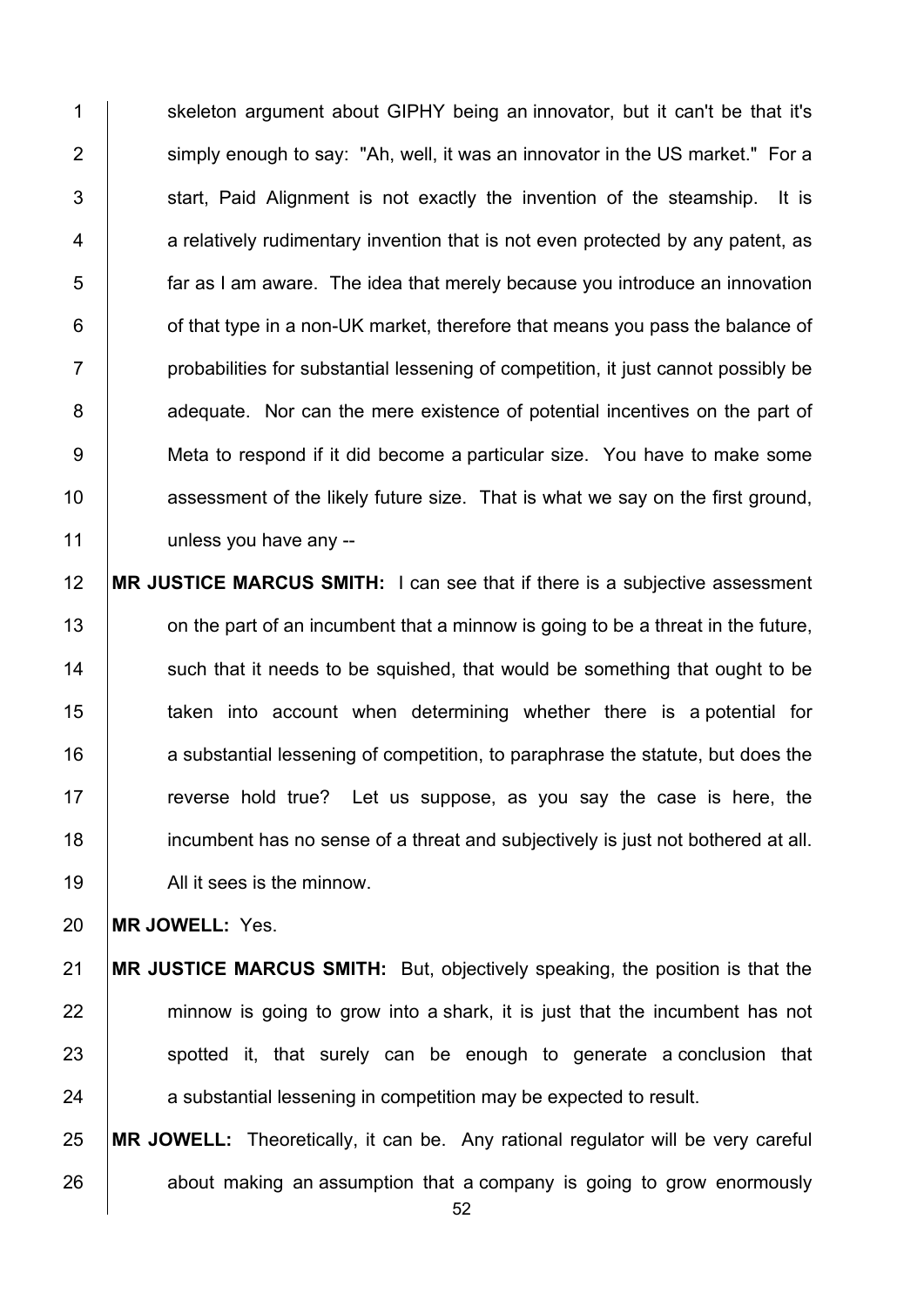1 **Fig. 2** rapidly, particularly in the circumstances of this case, where nobody else bid 2  $\parallel$  for it. What is required, we say, for that unusual process where the incumbent 3 doesn't see the threat, but objectively there is a threat or will be a threat, is 4 You require some assessment of how it's going to grow. You can't say: "The  $\overline{5}$  | goldfish may become a trout, maybe a modest trout, but it is an innovative 6 **trout**". That doesn't work. You have to say it is likely to be a shark at least or  $7$  a whale, or at least that there's a very substantial chance of that happening.

8 **MR JUSTICE MARCUS SMITH:** No, I completely take the need for an evidential 9 founding. What you are saying is that oftentimes the incumbent will be aware  $10$  of --

## 11 **MR JOWELL:** One would expect that to be the usual position. For a regulator to 12 come in and say "Well, we know the market better than the people in the 13 market do", it can be done, but one should be very cautious of it.

14 **MR JUSTICE MARCUS SMITH:** One needs a strong underpinning. That I would 15 expect. The extent to which incumbents are aware of threats themselves, we 16 **can cite Blockbusters and Kodak and all sorts of people who have been** 17 **blindsided by developments. Your first point I think is well made. The second** 18 point we might debate.

19 That leads me on to the third area of questioning, which is: is potential market share  $20$   $\Box$  of the relevant market the only parameter that one needs to get a grip on, in 21 **terms of the potentiality of a substantial lessening of competition.** 

22 **MR JOWELL:** I accept it is not the only parameter, but I do say it must be an 23 essential parameter in all cases. One can't just completely duck that central 24 **ignor** issue, because it is so central to the subsequent question, which is how much 25 **of a threat the incumbent is going to see it as being, because it all depends on** 26 how much of its future profits it may lose. That is simply the other side of the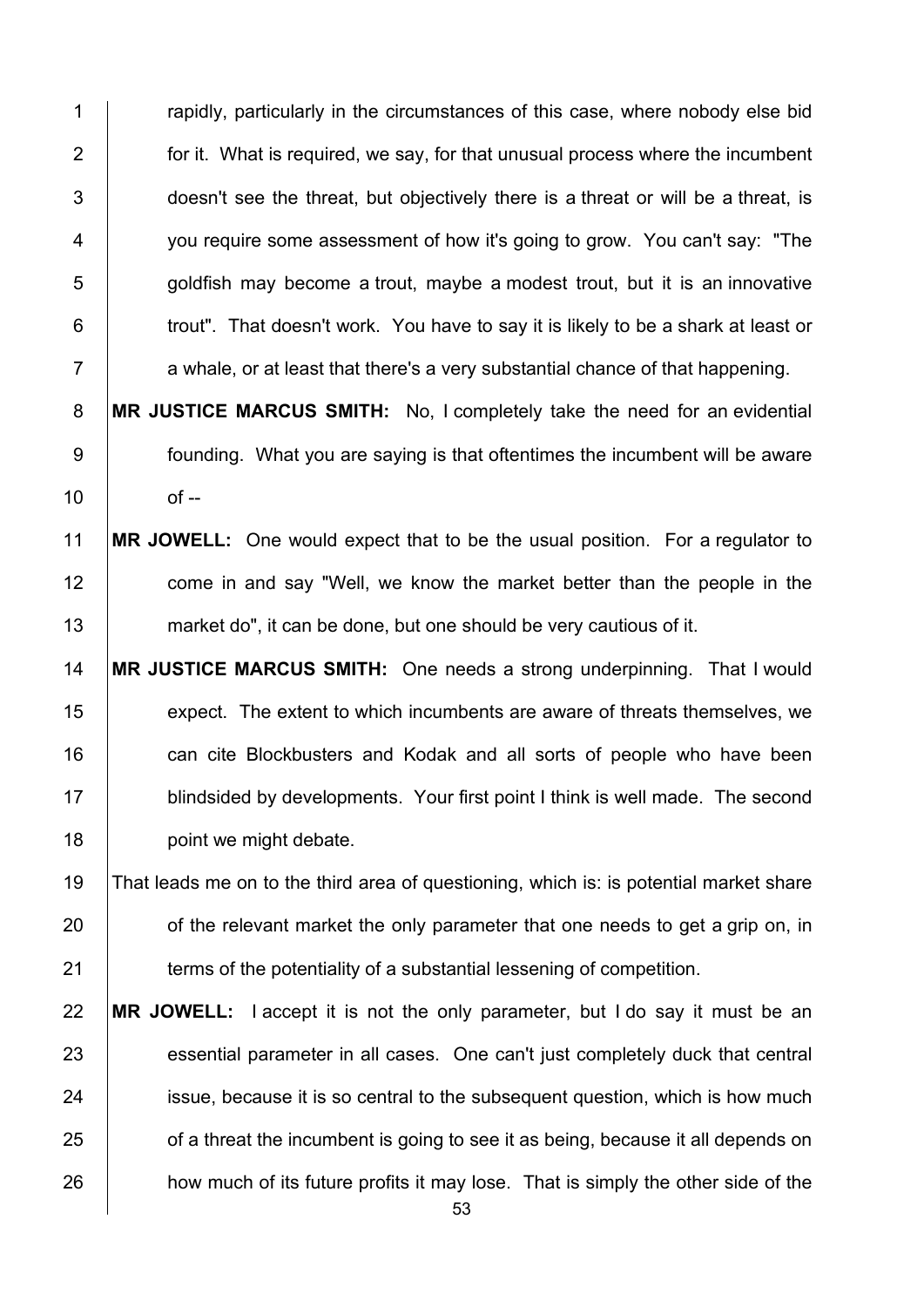**coin of the entrant's market share.** 

**MR JUSTICE MARCUS SMITH:** The reason I ask is the only reason GIPHY was  $\vert$  able to push its Paid Alignment was because it had established a library of 4 GIFs to attract users on social media, WhatsApp, or whatever it might be, to  $\vert$  go to their library and search. So you need that side of the market, the eyeballs, as it were, to look through the library that GIPHY have or whichever 7 | library there is.

**MR JOWELL:** Yes.

**MR JUSTICE MARCUS SMITH:** Only then, with the eyeballs firmly in play, will the **Paid Alignment pay off, because if you have no-one looking, then no-one is** 11 going to want to pay to be having their particular GIFs put up with no-one **looking**.

**MR JOWELL:** Yes.

 **MR JUSTICE MARCUS SMITH:** Does that mean that one ought to have regard to 15 the fact that a certain amount of work had been done by GIPHY in order to 16 create that side of the market, the eyeball side of the market, which **constituted the platform for the Paid Alignment to develop?** 

 **MR JOWELL:** Well, certainly one can see that that would be a sine qua non for **Saying that they were a potential competitor, because if they were too small, their library was too small, it would be more difficult to develop a Paid** 21 Alignment business, or a profitable one. But that can't be enough. That **Simply gets you off the starting blocks, as it were, with the business.** 

23 It is also important to appreciate  $-$  I come back to the point  $-$  that when one talks 24 about GIPHY having eyeballs, more than 95% I think of the GIFs are viewed 25 through others' platforms, of which Meta's platforms were by far the largest. 26 So whether it is really eyeballs on GIPHY's GIFs or eyeballs on Meta's GIFs is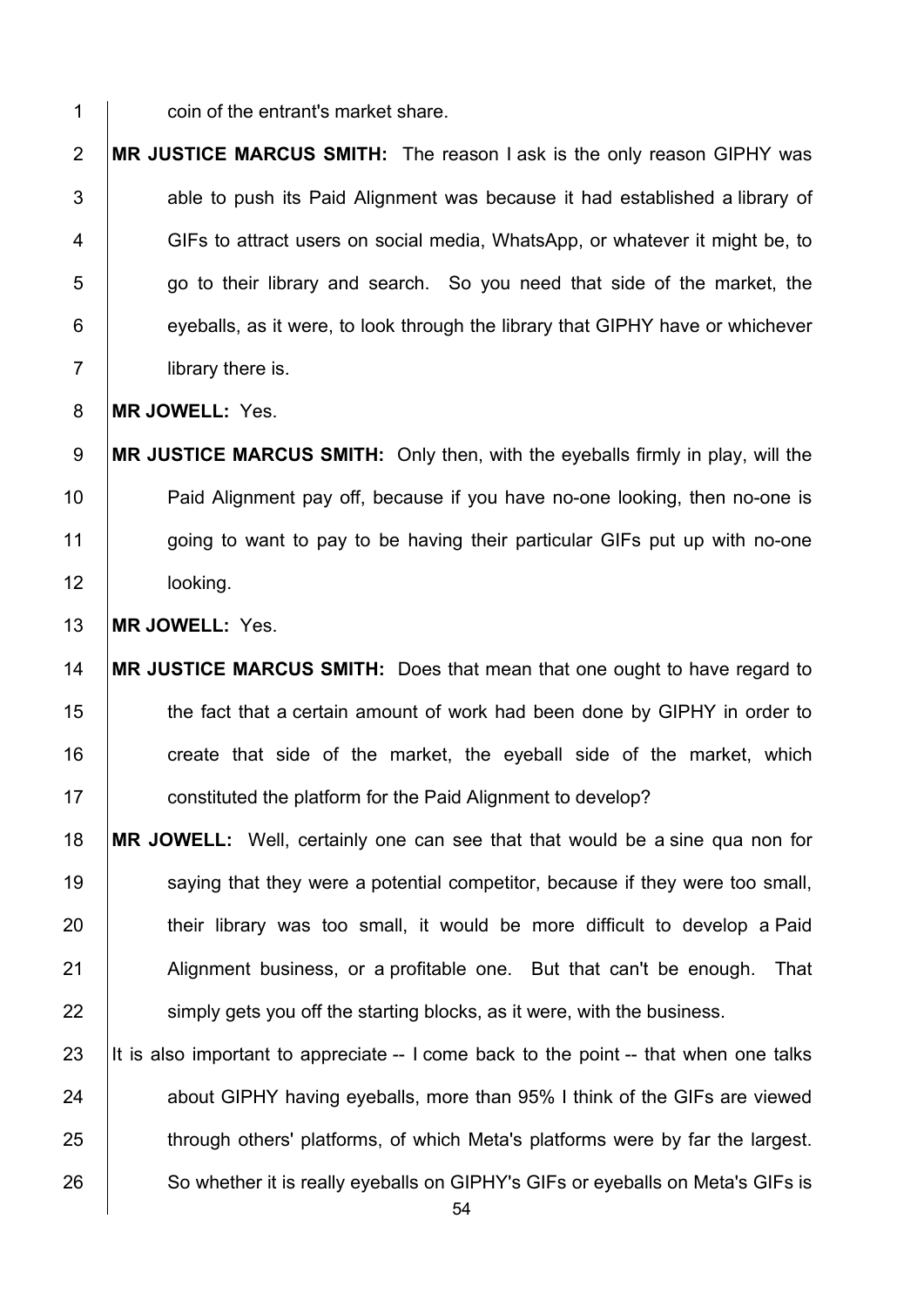1 a rather debatable proposition. One of the difficulties that their business had 2 was that they didn't have any or sufficient data to give to advertisers. We are  $3 \mid$  getting into details really that are --

**MR JUSTICE MARCUS SMITH:** No, but these details may matter. I entirely take 5 your point that we probably need to have a better understanding of how it is  $\parallel$  that the GIPHY offering nests within the social media in which the GIFs are 7 | used, because my point about eyeballs mattering and GIPHY's efforts really 8 does depend in significant part on the extent to which there is a choice, when **b** one is using social media, to look to the GIPHY platform rather than anyone of  $\parallel$  the rivals that might exist on the market at any given time or in the future. We **have got, as you mentioned, Gfycat and Tenor.** I had better put this on the **table so we know what we are doing.** When I use my WhatsApp, I am 13 compelled -- it may be there is an option on my phone to change it -- but I am **compelled to use the GIPHY library of GIFs, but oddly enough, when other people are using WhatsApp on their device, they seem to get a choice between, in that example, Tenor and GIPHY.** 

- 17 Now, that choice may well matter if one has the ability to say "I would like to select 18 my GIFs from (a) only, (a) and (b), or (a), (b) and (c)", then suddenly the work 19  $\parallel$  that is done by (a) or (b) or (c) actually matters. If, on the other hand, Meta, or 20 whoever is providing the social media platform is incorporating one of multiple 21 **I** libraries without a choice, then the point has significantly less force.
- 22 I certainly don't want any response on this technical question now, but it does seem 23 to me that it matters in terms of assessing what it is that GIPHY is bringing in 24 **terms of its established position in the market.**

25 **MR JOWELL:** Yes. On the technical question, I have been told WhatsApp actually 26 **has both Tenor and GIPHY integration, but it depends on the user and what is**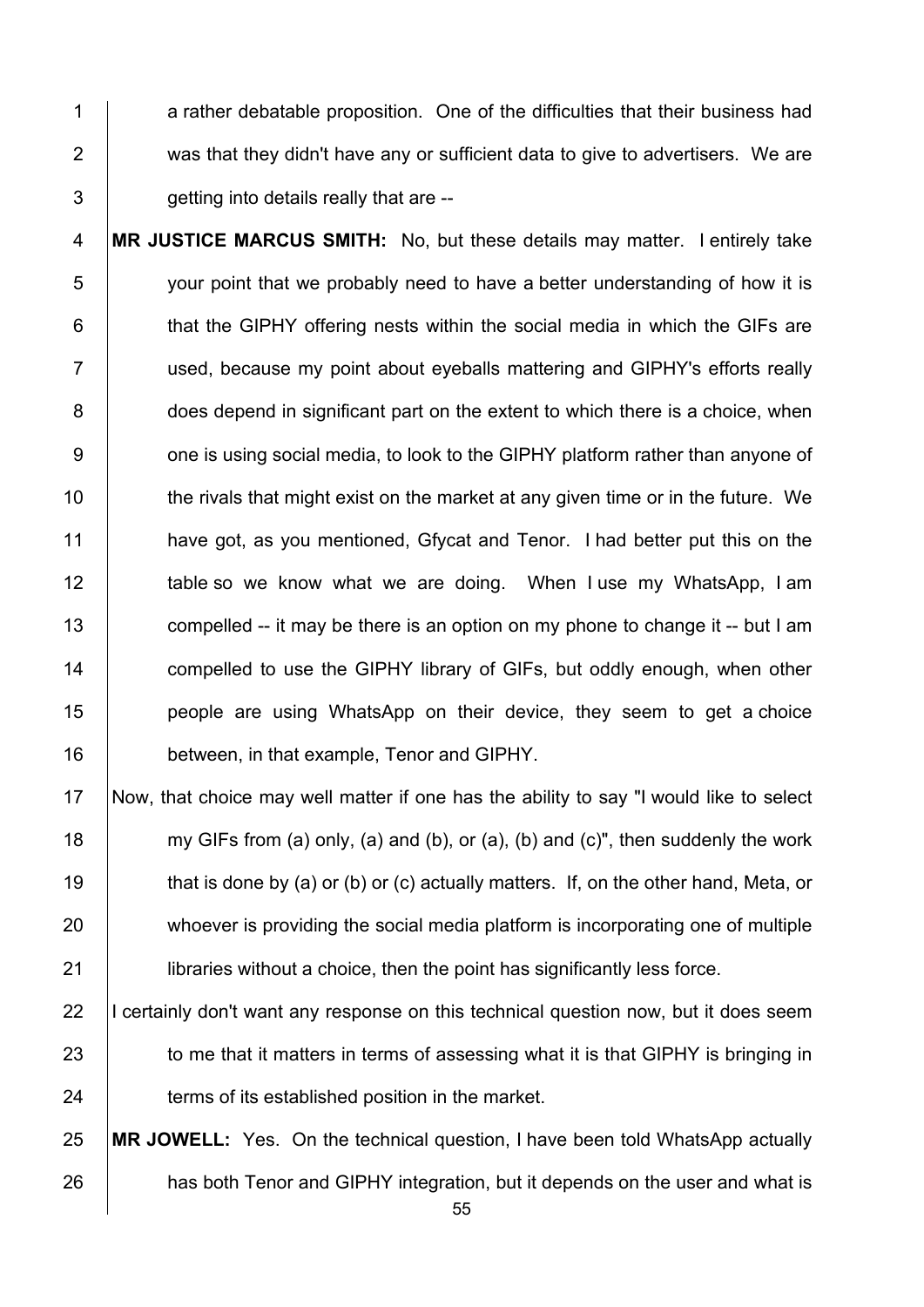1 the operating system that is used. So it may depend.

2 **MR JUSTICE MARCUS SMITH:** It may depend. It may matter, because you are 3 focusing, and I quite understand why you are, on the development of the 4  $\parallel$  advertising position in the market, and you are saying (a) nothing in the UK,  $5 \mid$  and (b), very little in the US.

6 **MR JOWELL:** Yes.

7 **MR JUSTICE MARCUS SMITH:** What I am really putting to you for your comment is 8 if and to the extent that there's a level of work which has been done by GIPHY 9 which has not yet generated the advertising profile, because you need to get 10 the library and the buy-in of the eyeballs into this library as being something 11 they care about, it is that that leads to the monetisation of the advertising, 12 because we are talking about your usual two-sided market. To go back to old 13 technology, if I am talking about a free newspaper that I am picking up at the 14 Station, if everyone on the 6.45 to Cambridge is picking up the Evening 15 Standard, then the advertising is more valuable than if no-one is picking it up 16 **and they are going past and picking up the free Metro newspaper instead. So** 17 **that work matters.** 

18 Really, where I am getting to is to what extent has GIPHY done a great deal of work 19 in establishing those precursor steps to implant itself in the advertising 20 market?

 **MR JOWELL:** In some senses, the very tiny revenue figures that you see in the first  $\vert$  confidential passage in a way gives you the answer, that they have not got 23 very far. We will not be able to reach agreement on this, because of the **profound disagreements over the true prospects of GIPHY's advertising Service.** What is I think common ground is certainly it faces a number of **fundamental challenges, which arise not least from the fact that its access to**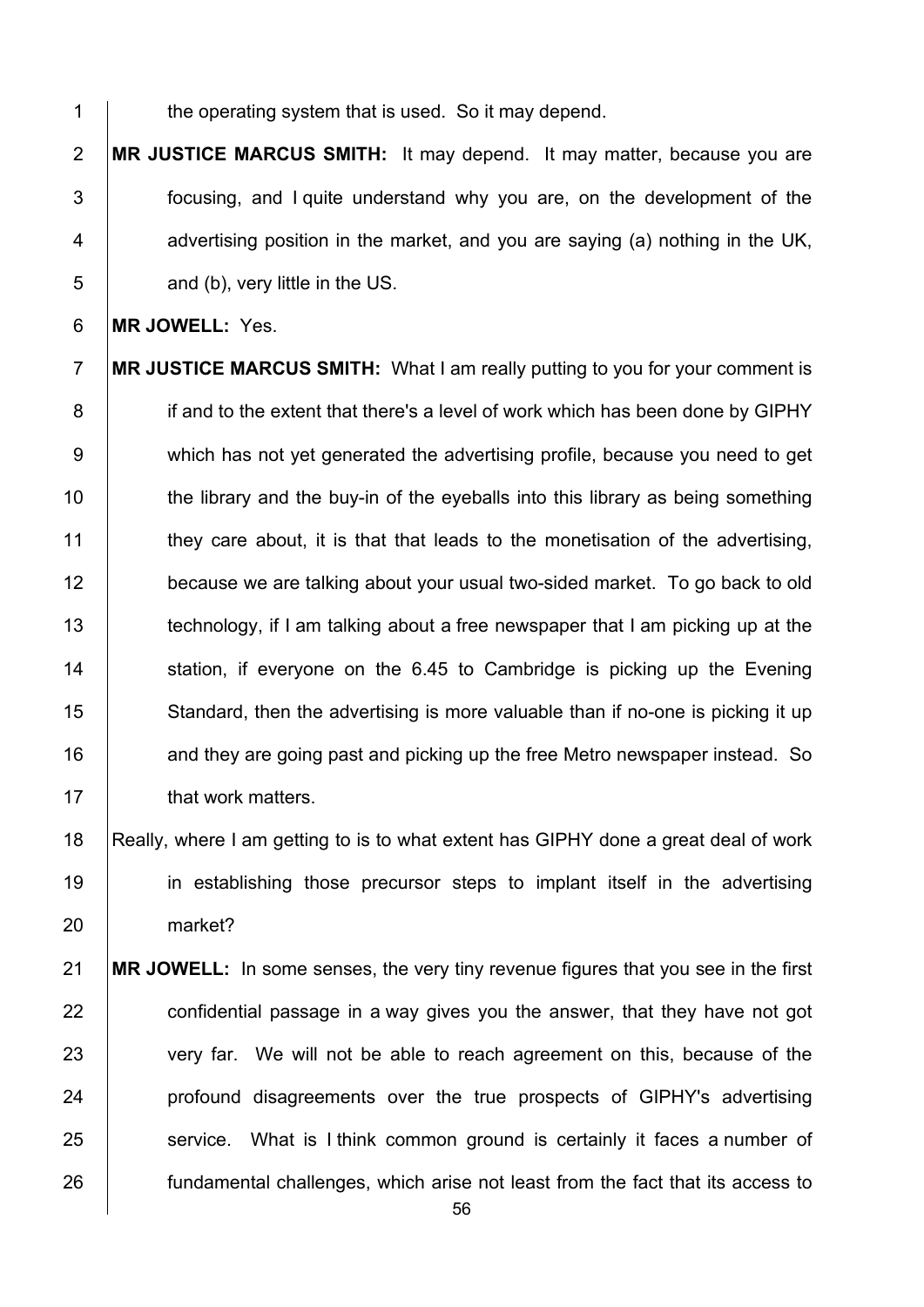1 end-users is mediated via other apps that have control over access to the  $\parallel$  end-users. So it does not have access to the data that the advertisers so  $\vert$  critically need. There are many other issues with its ability to launch  $\parallel$  advertising products, some of which are adverted to in the decision. We don't say necessarily that our view is the better one as to its prospects. **Fundamentally, what we say is the CMA had to form a view on its prospects**  $7 \mid$  and the extent of its prospects before it could make the finding of a likelihood **of a substantial lessening of competition in the form of some reaction from the** 9 incumbent, or even if they would prefer from the presence of that company 10 itself on the market. Either way, it is not enough to say: "Oh, it is 11 an innovator". You have to look at some estimate of market size. Otherwise 12 the doors are open to anyone effectively to say: "Well, we can prohibit, unwind the foreign merger between two entirely foreign companies, provided **14** only we can say the purchase has got significant market power and the **purchase company is an innovator in some foreign market".** And that simply **can't be a proper application of the statute as it stands.** 

 **MR JUSTICE MARCUS SMITH:** Yes. I mean, if I can summarise your position, the 18 debates we have been having on the more abstract points, the minnows and all that --

**MR JOWELL:** Yes.

**MR JUSTICE MARCUS SMITH:** -- you say is really in the realm of the academic, because if you had got from the decision an articulated process along those **let in the lines, then you would attack it in a different way.** 

**MR JOWELL:** That's right. That's right.

 **MR JUSTICE MARCUS SMITH:** As it is, you have got what you are saying, and 26 I am sure Mr Holmes will label it differently, but you are saying you have just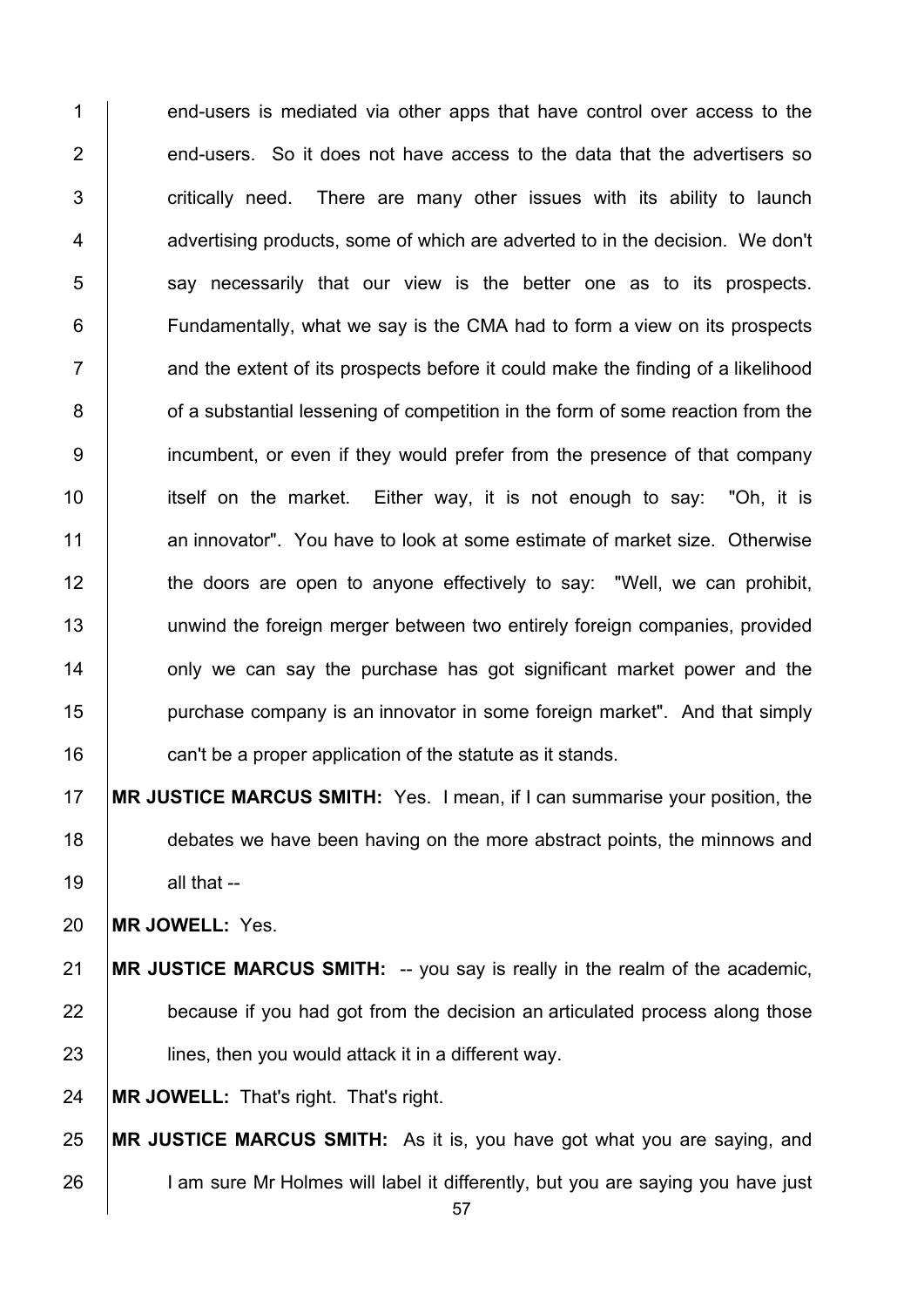1 | got the carte blanche approach where there is mere assertion without any 2 beef.

3 **MR JOWELL:** Yes, that's right.

4 **MR JUSTICE MARCUS SMITH:** It is the absence of beef that is the problem.

**MR JOWELL:** Yes. Effectively, supposing they had said in the decision: "We | assess they are going to do three times as well in the United Kingdom as they  $7 \mid$  are in the United States, and that will get them to 1% in the UK market within **five years", we would be saying (a), that is taking leave of your senses to think b** they are going to do that, and (b) 1% itself is not enough.

10  $\vert$  As it is, they simply duck the issue. They say: "That's all very messy. We are not 11 going to do it". It may be messy, but you have to make a projection under the 12 **Statute.** That's effectively what we say.

13 If I may quickly try to deal with ground 2, the report defines various markets for digital 14 advertising. You will see those in the report at page 608, which I think 15 | I should just invite you to take up. The ones that matter are search 16 **a**dvertising and display advertising. Search advertising is defined as:

17 TWhere advertisers pay online companies to link their company website to a specific 18 search ..."

19 **MR SIMON HOLMES:** Which paragraph?

20 **MR JOWELL:** Paragraph 156 on page 608:

21 The Tadvertisers pay online companies to link their company website to a specific search 22 word or phrase so that it appears in relevant search engine results."

 $23$  I am sure we are all familiar with putting in a search into Google and along with your 24 various general search results you will get some advertisements.

25 In response to the Tribunal's request in the letter of Friday, we have got some visual 26 aids, which I think you should have in front of you. I think the CMA have done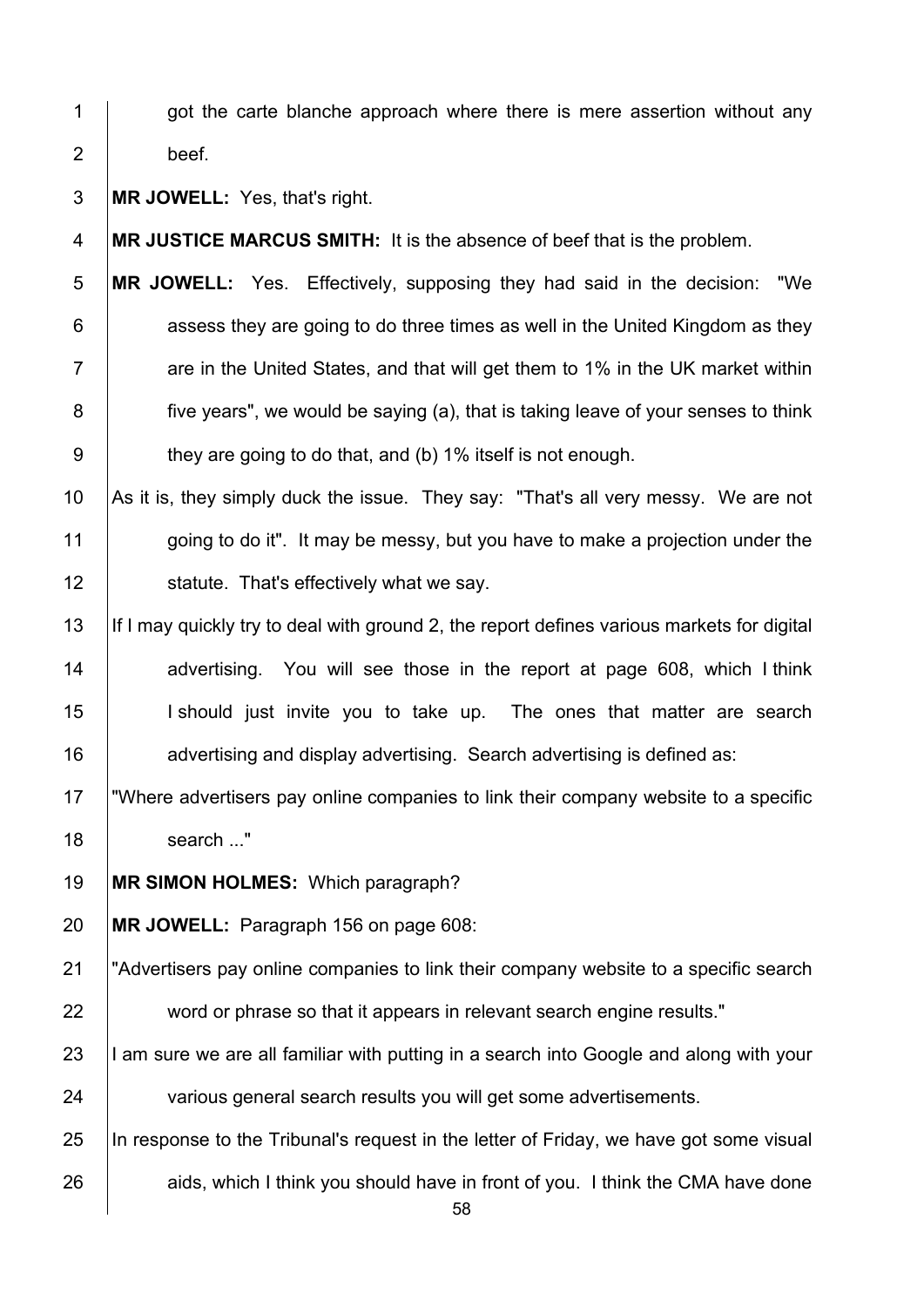$\parallel$  their own, which they may take you to in due course. In search advertising,  $\parallel$  the third sheet, you see the user enters the search term and then you see the  $\vert$  result. If you say "Let's type in doughnuts" and you see the results, which **i** include a Wikipedia definition of doughnuts but also various advertisements 5 for doughnuts.

6 Then one has display advertising. That's something very different, where advertisers  $7$  | pay online companies to display advertising using a range of advertising 8 **content types shown within defined ad units on web pages or mobile apps.** 9 We have given some examples of effectively ads that appear in a block when 10 you are looking at a particular website. I think the CMA has an example of 11 The Guardian newspaper where you see again just adverts appearing in 12 a block.

13 **MR JUSTICE MARCUS SMITH:** That is really in each case matching content, but it 14 is a different way. So in the search advertising, as it were, it is the search 15 Term that triggers the paid search responses that are laid as ads in Google, 16 whereas in display advertising you are looking at something for some other 17 **Figure 2** reason. You are reading your Guardian article or looking at something else, 18 and there's space on the screen where related or content that might be 19 thought to be of interest to that particular reader comes up in the form of 20 advertising.

21 **MR JOWELL:** That's exactly right. The point to observe for present purposes,  $22$  effectively, the division of the digital advertising market in this way is based 23 entirely on the operational or functional characteristics of the advertising 24 concerned. So it is the superficial form of the advertising. It is not based on 25 **its purpose.** It is just its superficial form.

26 There is underlying that division, based on superficial form, is a belief on the part of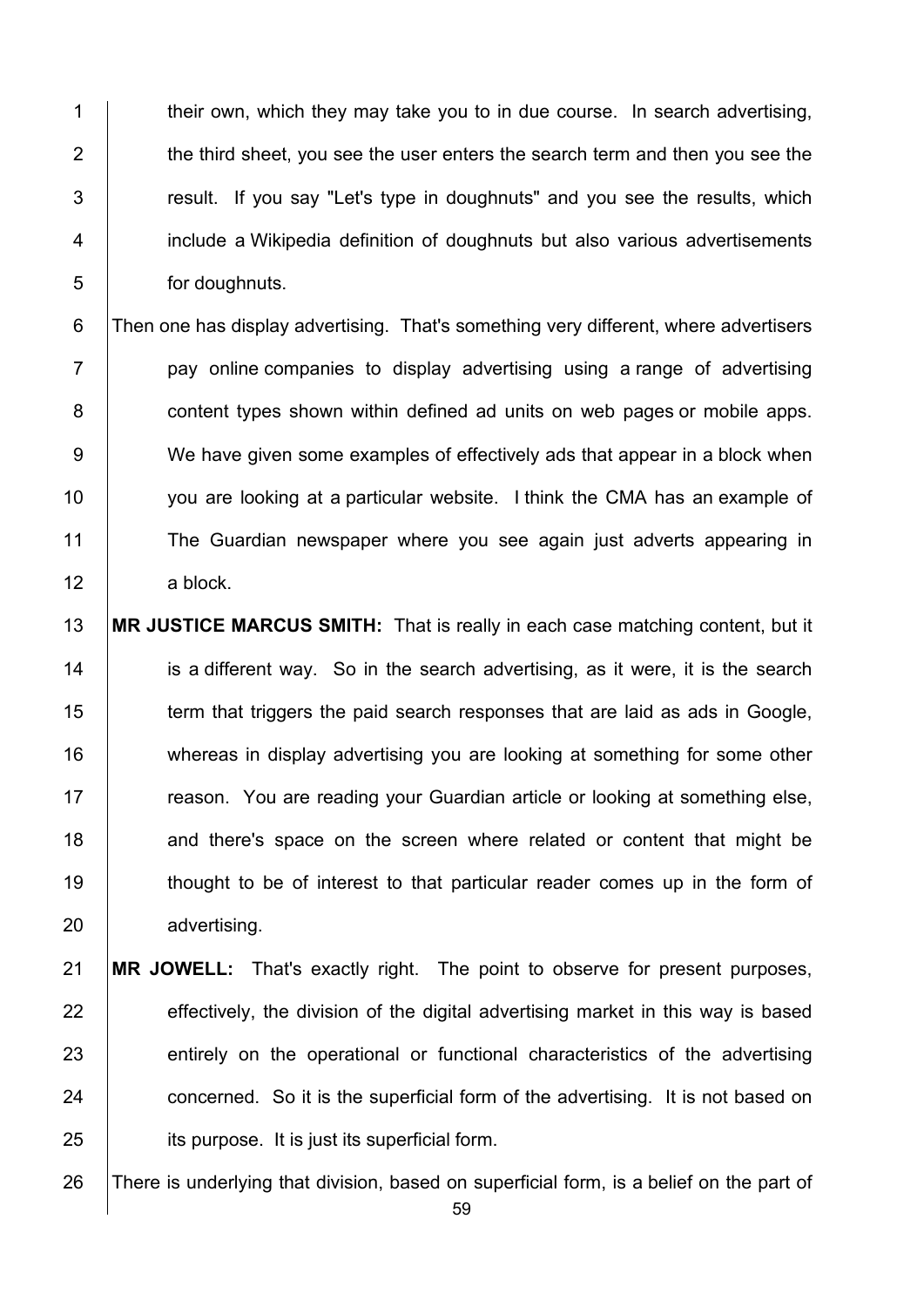1 the CMA, that one also sees that it has carried over from its report into digital 2 **a**dvertising, that search advertising is correlated with an immediate intent to  $3$  | purchase, whereas display advertising is correlated with trying to raise brand 4 awareness.

5 In other words, if you are trying to sell something to somebody who is about to buy,  $6$  in the market to buy, then you use search advertising, but if you are just trying 7 **to build brand awareness then you use display advertising.** 

8 The actual definition isn't based on that underlying difference. It is just based on the 9 | superficial form.

10 **MR JUSTICE MARCUS SMITH:** Yes.

 **MR JOWELL:** The second point to observe is that Meta strongly contested this division and contended that there's a single advertising market, certainly 13 a single digital advertising market. You will see that, if I could just show you  $\parallel$  that -- it is recorded on page 609 at paragraph 5.159.

15 The state of the party submitted that the CMA is required to carry out a robust 16 market definition exercise, based on empirical evidence, in circumstances 17 where its conclusion of market power is based solely or primarily on the level 18 **18** of market share, and that CMA has failed to undertake a proper market 19 definition exercise based on economic substitutability. The parties submitted 20 **that Facebook strongly disagrees with the conclusion of the market study,** 21 which considered display advertising to be distinct from other forms of 22 advertising. It considers all forms of advertising to be substitutable. They 23 characterised the CMA's approach to delineating between different types of 24 advertising, as based on arbitrary functional characteristics and hinging on 25 an unsupported assumption that search advertising is relevant for targeting 26 consumers with an intent to purchase, whilst display advertising is about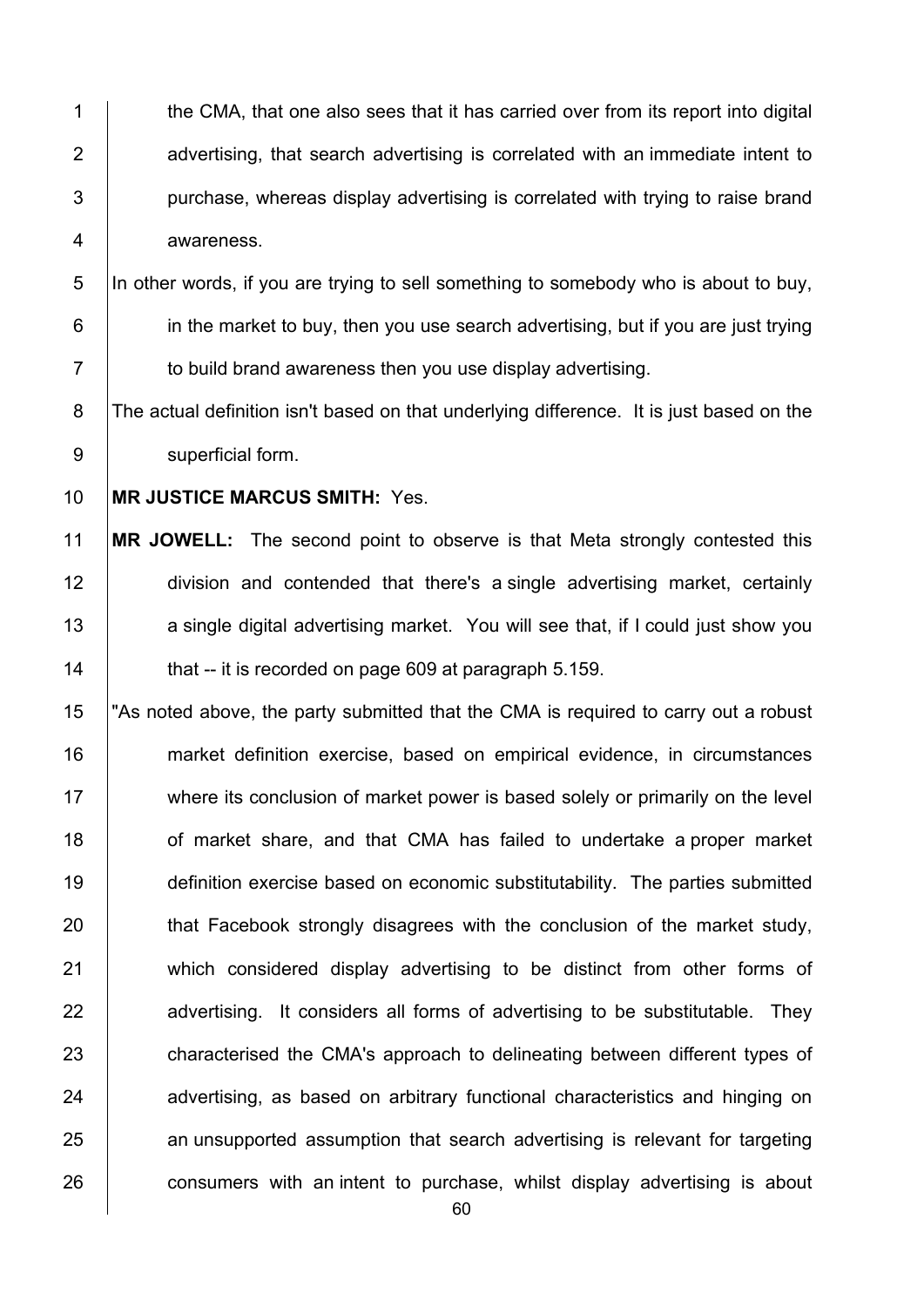1 brand awareness. The parties argue that advertisers allocate their budgets | across all different advertising channels with a goal to maximise their return  $\vert$  on investments and that the characteristics and purpose of search and display **have significantly converged over the past years."** 

 $5$  So those are the arguments that the parties made.

6 The third point I would just observe is that this way of dividing the digital advertising  $7 \mid$  market between search and display is the basis on which the CMA arrived at 8 its conclusion that Facebook, as it then was, had market power. One sees 9 that finding of market power then becomes an essential building block in the 10 **conclusion that there's a horizontal SLC.** 

 So that's the background. One then comes to Paid Alignment. You will see some 12 examples on the slide or the printed out slide of Paid Alignment. As you see, 13 the customer might put in a search term again, as with search advertising,  $\parallel$  searching, but this time searching for a GIF with doughnut, say, to give the **example, and the result will be a featured sponsored GIF ad, say, for example, from a doughnut selling company.** 

 Now, Paid Alignment you can see from this, is plainly not display advertising, as **defined by the CMA.** By no stretch of the imagination does it constitute **advertising in which payment is made to show adverts within defined ad units b** on web pages or mobile applications.

21 It is superficially much closer to search based advertising, because the sponsored 22 GIF appears in response to a search term. This, of course, presents a bit of 23 a conundrum for the Authority, because if the CMA sticks with its functional 24 | operational definition of display advertising, then it would have to 25 acknowledge that Paid Alignment doesn't compete in the same advertising 26 market as Meta. That poses a serious difficulty for the horizontal SLC,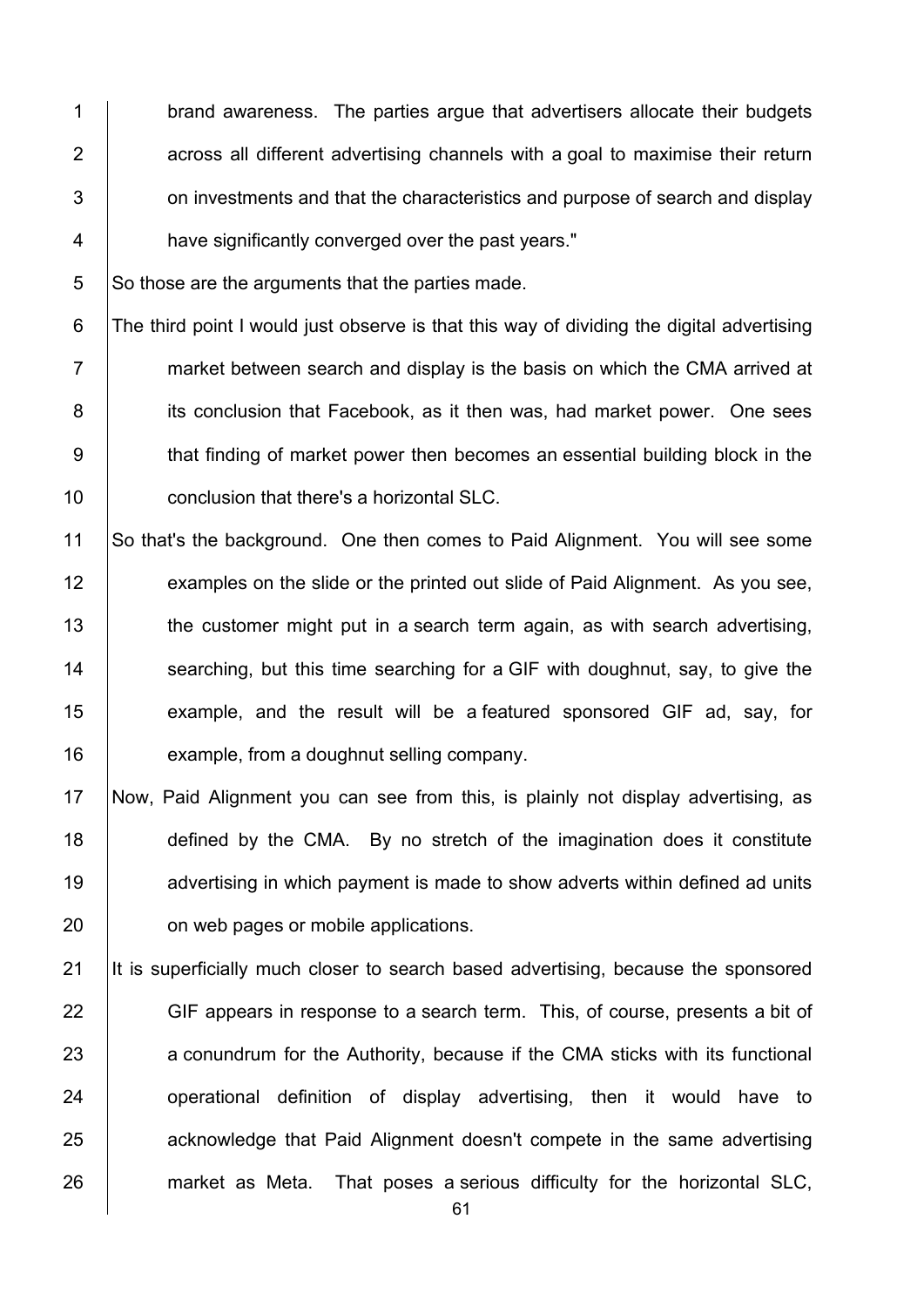1 because how can you say that the elimination of this tiny potential advertising 2 **2** competitor would be expected to lead to a substantial lessening of competition 3 **b** on the relevant market if it doesn't even compete in the relevant market on 4 which the incumbent competes?

5 On the other hand, if GIPHY's Paid Alignment does compete in the same market as 6 **Meta, then you obviously have to change the definition of the relevant market.** 7 **One possibility is you say: "Well, all right, we agree with you. There is** 8 actually a single digital advertising market". Another possibility is they might 9 | say: "Well, no, we can no longer look at the functional superficial form. We 10 do have to look at the underlying, and then we have to subdivide the market in 11 a more profound way". But however you cut it, it would have necessitated 12 a re-evaluation of the relevant market, because you are putting something into 13 the relevant market which is not on your current definition within it, because it 14 **is just simply not display advertising as defined.** 

15 Instead of doing one of these two things, however, the report seeks to finesse the 16 **position.** What it decides to do is to profess agnosticism, and say: "Well, we 17 **are not going to reach a view on whether GIPHY competes in the same** 18 market as Meta. We are not going to do that. But instead at the same time 19 we are going to make a series of very clear and very trenchant findings, 20 **according to which we are going to say that GIPHY's Paid Alignment** 21 Advertising constitutes what it calls a close substitute and a close competitor 22 to Meta's advertising".

23 We say: "Well, I am afraid you can't just duck the issue in this way. They were 24 **b** obliged to come off the fence."

25 Let me show you those findings where they say that it's a close competitor.

26 If you look in the report at page 765. This is 7.254 (c) (i). They say: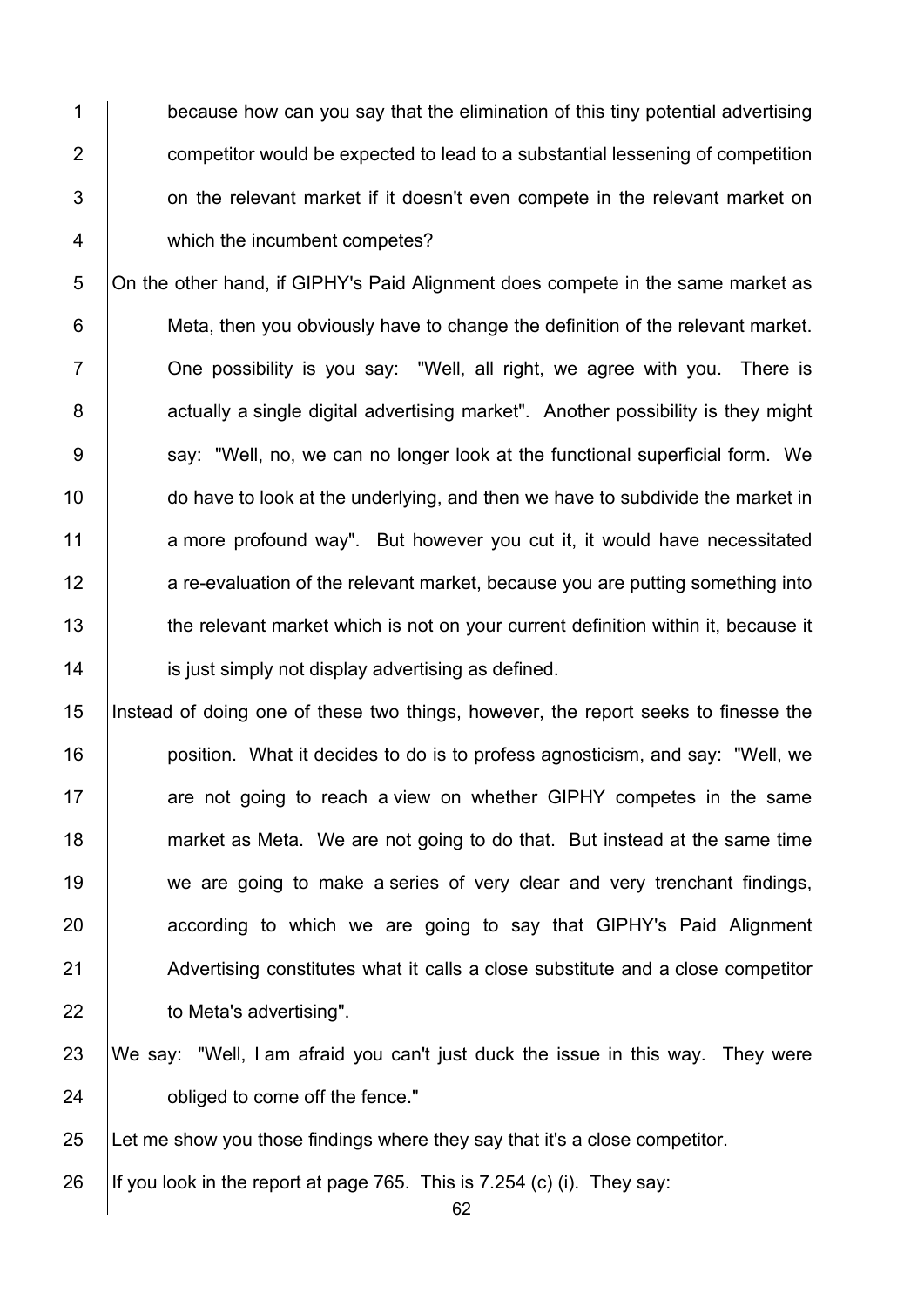1 "GIPHY's Paid Alignment would have been a close competitor to Facebook ..."

2 | It goes on: "A close competitor".

3 I And it would have become an important alternative to Facebook for at least some 4 advertisers' display advertising budgets."

 $5$  In C2 you say we say at the end:

- 6 "The evidence supports the view that GIPHY was an important player in a potentially 7 | growing segment of the display advertising market."
- 8 So, with respect, the professed agnosticism as to the relevant market in which this 9 would compete is just bogus. We find in terms findings that it's a close 10 **competition** a close substitute, and competing in a segment of the display 11 advertising market.
- 12 We say that, therefore, if the report is tacitly making that finding, then you have to 13 **adjust your market definition.** Had the CMA reconsidered that market 14 **definition, it would have had wider implications, or at least it might have done.** 15 It can't be said that it was in any way inevitable that a reconsideration would 16 have left intact the findings of Meta's market power.
- 17 We refer in this regard to a good deal of evidence in the public domain that shows 18 that there are other types of search advertising that at least arguably could be 19 | used for brand promotion.
- 20 The CMA's answer to this is really they refer to their merger guidance again, and 21 **they say: "Well, we don't need to have a precise definition of the relevant** 22 markets. We live in effectively a post-modern competition law world, where 23 we no longer have the nuisance of defining a relevant market".
- 24  $\parallel$  The problem with that I am afraid is two-fold. First, the statute requires you to define 25 a relevant market, because you have to find a substantial lessening of 26 **competition within it.**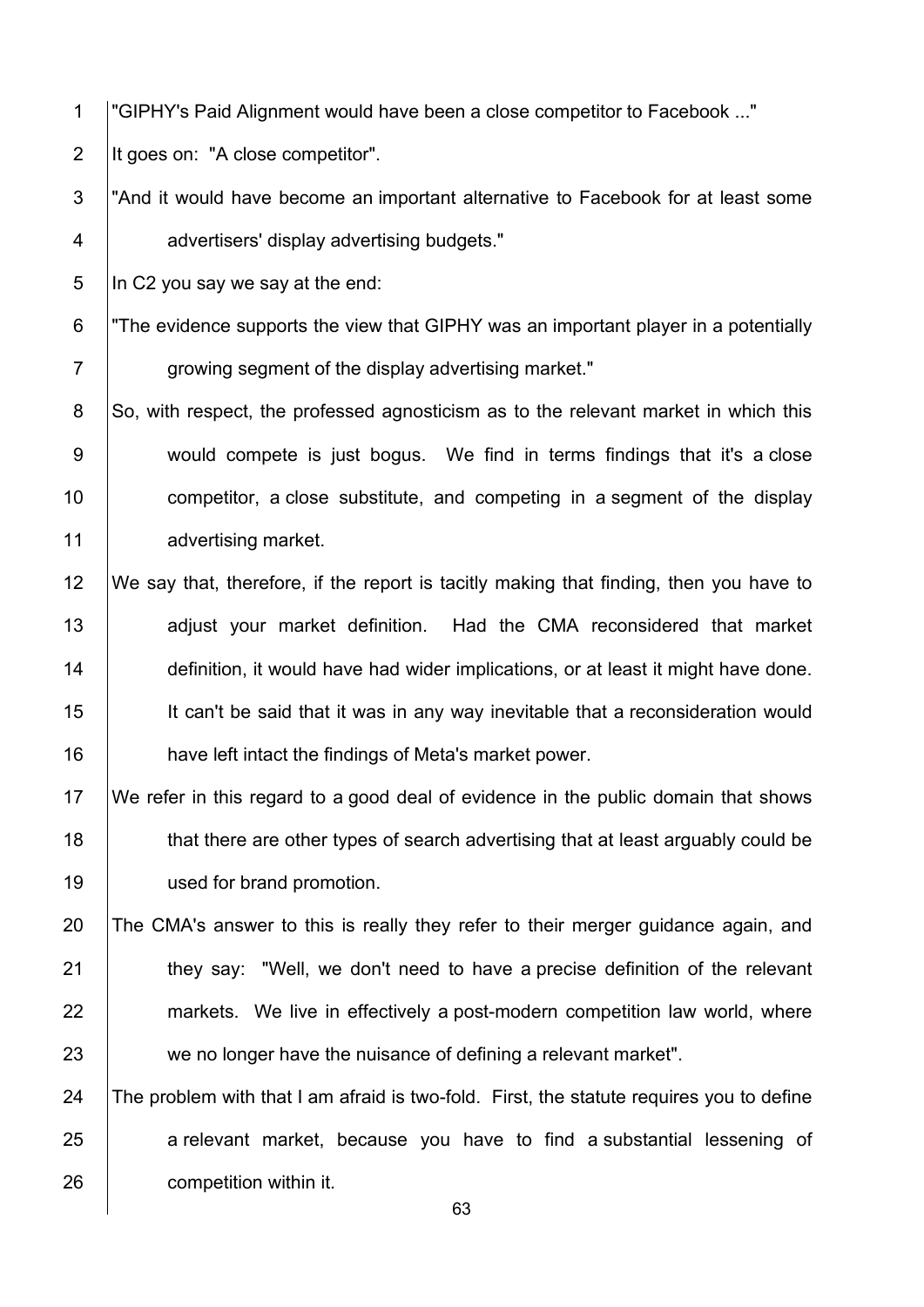1 Secondly, they do define a relevant market. They define the display advertising **market, and it uses that market definition to hang around Meta's neck a** finding of significant market power.

4 Having done that, you can't then, when you come to the same market, say that 5 S im somehow everything is all loosey goosey. You have to apply it with the same 6 vigour, with consistency, or you have to change it. So those are our **Submissions on 2A.** 

8 | If I may skip over 2B and come back after lunch to the counterfactual, which will take 9 me a little time to go through.

 **MR JUSTICE MARCUS SMITH:** Thank you, Mr Jowell. I am conscious that you will 11 have allocated time without reference to unpredictable, dynamic interventions **from the Tribunal. Would it assist if we started at 1.45.** 

**MR JOWELL:** Very greatly assist.

 **MR JUSTICE MARCUS SMITH:** We will do that in that case. I don't want either of 15 you -- it is you bearing the brunt, Mr Jowell -- either of you to feel that our **interventions are eating unduly into your time.** 

**MR JOWELL:** Not at all. They are very helpful.

 **MR JUSTICE MARCUS SMITH:** They may or may not be. We find it important to 19 get it off our chest just so we can be told how wrong we are or how we have 20 misunderstood things, but we really don't want to cause either of you to cut **your cloth excessively short.** So we will start again at 1.45 in that case.

**MR JOWELL:** Thank you very much.

**(1.00 pm)** 

**(Lunch break)**

**(1.45 pm)** 

**MR JOWELL:** I come next, if I may, Mr Chairman, to the third ground, which relates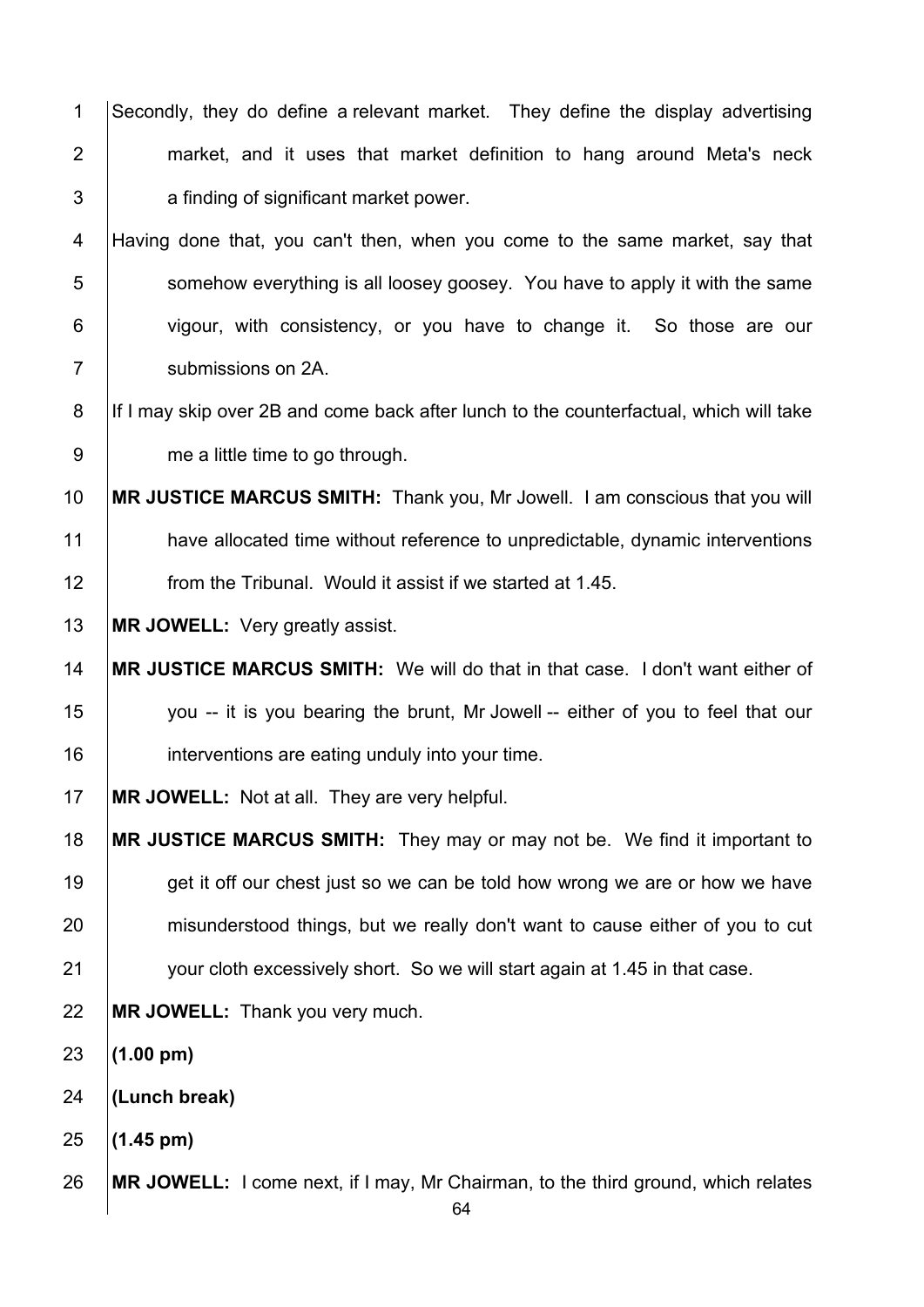1 to the appropriate counterfactual. The counterfactual is identified in the report 2  $\parallel$  at 6.169. If I could invite you to look at it, it is on page 675, paragraph 6.169. 3 | Would observe a few points about it.

4 First of all, it posits that GIPHY would have continued not just to supply GIFs, but **b** also to innovate, develop its products and services, generate revenue and **explore, with the financial and commercial support of investors, various b** options to further monetise its products.

8 |In short, on the counterfactual, GIPHY would have not only continued to survive, but 9 it would also have continued to develop and expand, particularly in the sphere 10 **1** of revenue and monetisation. That's important, because it is the critical 11 **premise for the next step in the CMA's analysis, which posits that GIPHY** 12 would have been likely to expand in the near future internationally, and indeed 13 into the United Kingdom. We see that, for your note, at paragraph 7.145 of 14 | the report.

15 Now, if the true counterfactual is that GIPHY would have survived and continued to 16 Supply GIFs but its revenue and monetisation would either have stalled or 17 been cut back, then there would be no proper basis for positing the likelihood 18 **Fig. 3** of international expansion or therefore the horizontal SLC more generally.

19 The other point we observe about the way the counterfactual is formulated is that it is **posed on at least two alternative bases.** It is said to prevail regardless of 21 GIPHY's ownership. We see there are two possible forms of counterfactual **ownership.** The one is the existing ownership structure, so receiving more **financial support from the existing investors, and the other is the possibility of** a sale to an alternative purchaser, possibly another social media platform.

25 The report declines to choose between the two, doesn't say which one is more 26 **probable.** To be clear, we don't dispute their entitlement to do that, at least at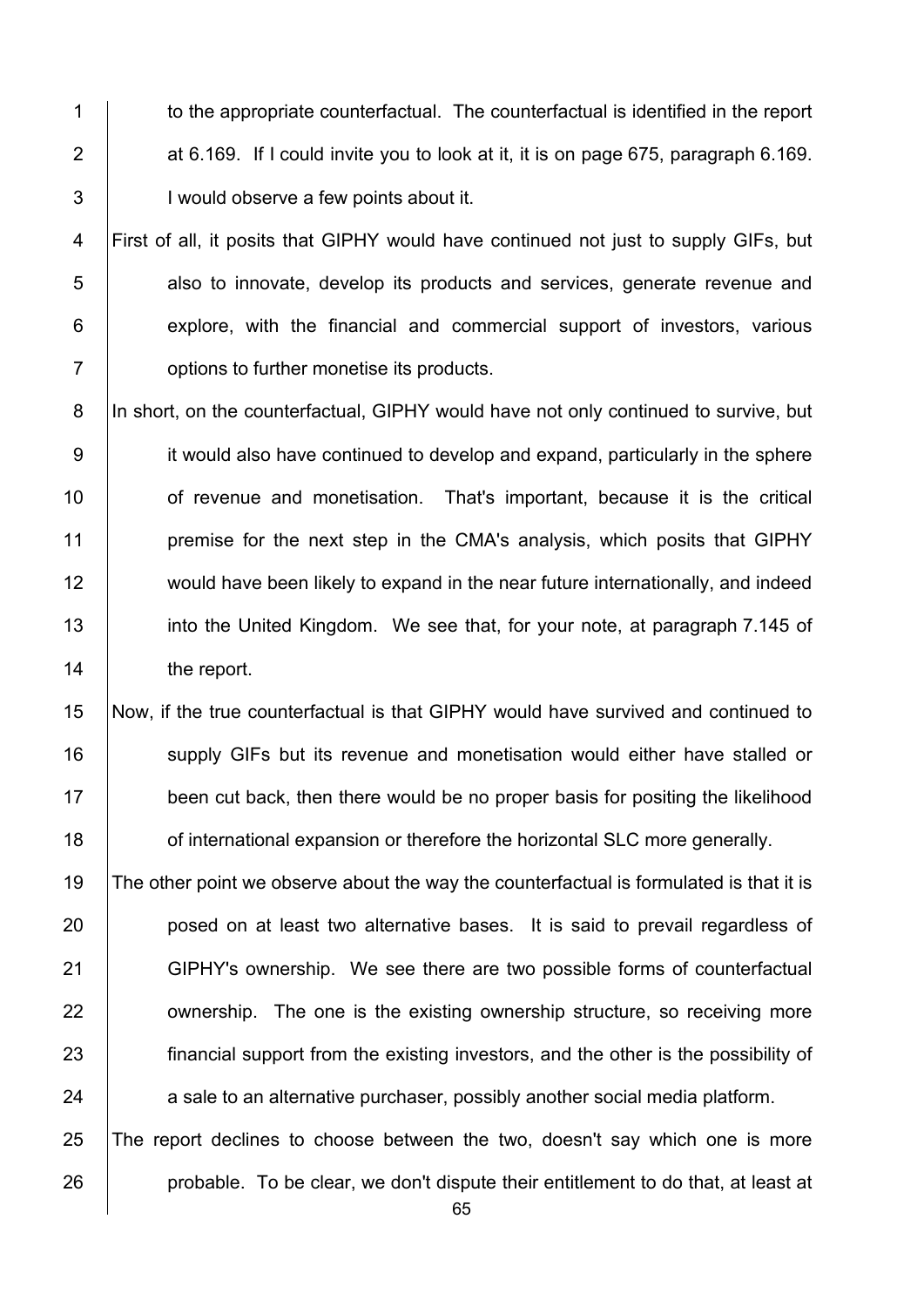1 a theoretical level. If the report finds two different possible permutations have 2 | substantially the same likely outcome, then we accept that they don't  $3$  | necessarily need to choose between them and say which one is more likely, 4 but if, on the other hand, one of the two possible permutations lead to  $\overline{5}$  a different outcome, then we do say that then it becomes necessary to make  $6$  | a choice. If one of the two does not support the posited counterfactual, then  $7 \mid$  they do have to make a choice.

8 I mean, if, for example, to give a basic example, if the counterfactual is that you 9 would have reached Rome by road and all roads lead to Rome, then we 10 **10** accept it is not necessary to stipulate which specific road would probably have 11 been taken, but if on the other hand one of the roads that you posited leads to 12 Naples or leads to the middle of nowhere, then you do have to assess which 13 **orable 13** of the various posited roads was the more probable road.

 The problem for the CMA in the present case is that when one looks at the two **permutations that they posit, whether it be a sale to an alternative purchaser**  or the existing investors continuing to invest, we say that actually when you look at the evidence, neither of those permutations is rationally supportable. 18 That is even granting them a wide margin of appreciation.

19 We do say that in order to succeed on the point we should not actually have to show 20 that neither of the possibilities lead to a counterfactual. It should actually be 21 Sufficient to show that either of them does not lead to the counterfactual, but,  $22$  as I say, we do actually say that in this case neither road leads to Rome.

23 I should before I deal with these two main possibilities that one sees identified, the 24 existing investors and sale to alternative purchaser, I should just briefly deal 25 with two other possibilities that are vaguely floated in the report. One of these 26 is the possibility of GIPHY charging a platform fee to obtain funds and the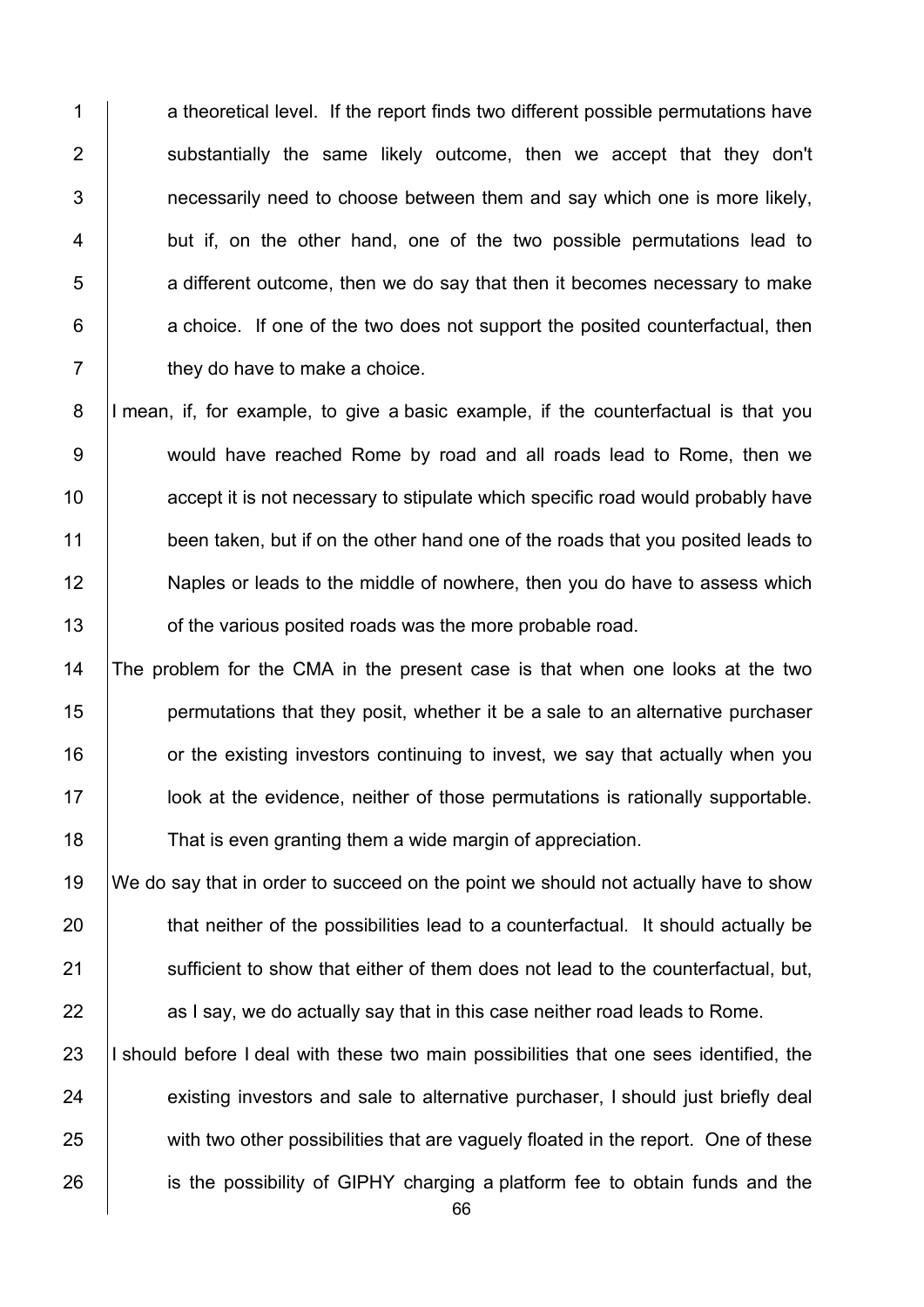**deciry 1** other is the existence of an external investor.

2 It seems to me that it is common ground, and I will be corrected if I am wrong, that  $\vert$  the platform fee is not posited actually as a true alternative. It is at best a survival strategy. You will see that if you go in the report to page 645,  $\overline{5}$  | please, at paragraph 6.62. They say:

6 "As explained, the platform fee option represented a potential short-term solution to **Fig. 2** ensure its continued survival during the Coronavirus pandemic. The 8 introduction of a platform fee was not likely a long-term strategy of GIPHY."

9 So that can't be the basis for a counterfactual in which there is expansion. The **counterfactual must be based on other sources of funding.** 

 Now, when it comes to external investors, the report only identifies two potential 12 external investors. One of them I believe whose name remains confidential is **clear that it would not have been interested in acquiring a significant percentage of GIPHY and would at best have been interested in a modest minority investment.** You will see that at 6.119, which is on page 659. **Forgive me.** The name is not confidential. It is ByteDance. You see there:

 "When the investment opportunity was presented to ByteDance by GIPHY, ByteDance had no intention of acquiring a significant percentage of GIPHY, **and noted that it only entertained a modest minority investment."** 

The other, which is Playtika, one sees that they didn't perform any due diligence.

You see in 6.116, on the previous page, the conclusion:

22 F Given that Playtika did not perform any due diligence, it is not clear whether Playtika **would have ultimately proceeded with an investment."** 

24  $\vert$  So the mere possibility of something occurring can't be sufficient to support a robust **counterfactual.** 

26  $\vert$  So what we are left with are the existing investors and a new investor. Certainly we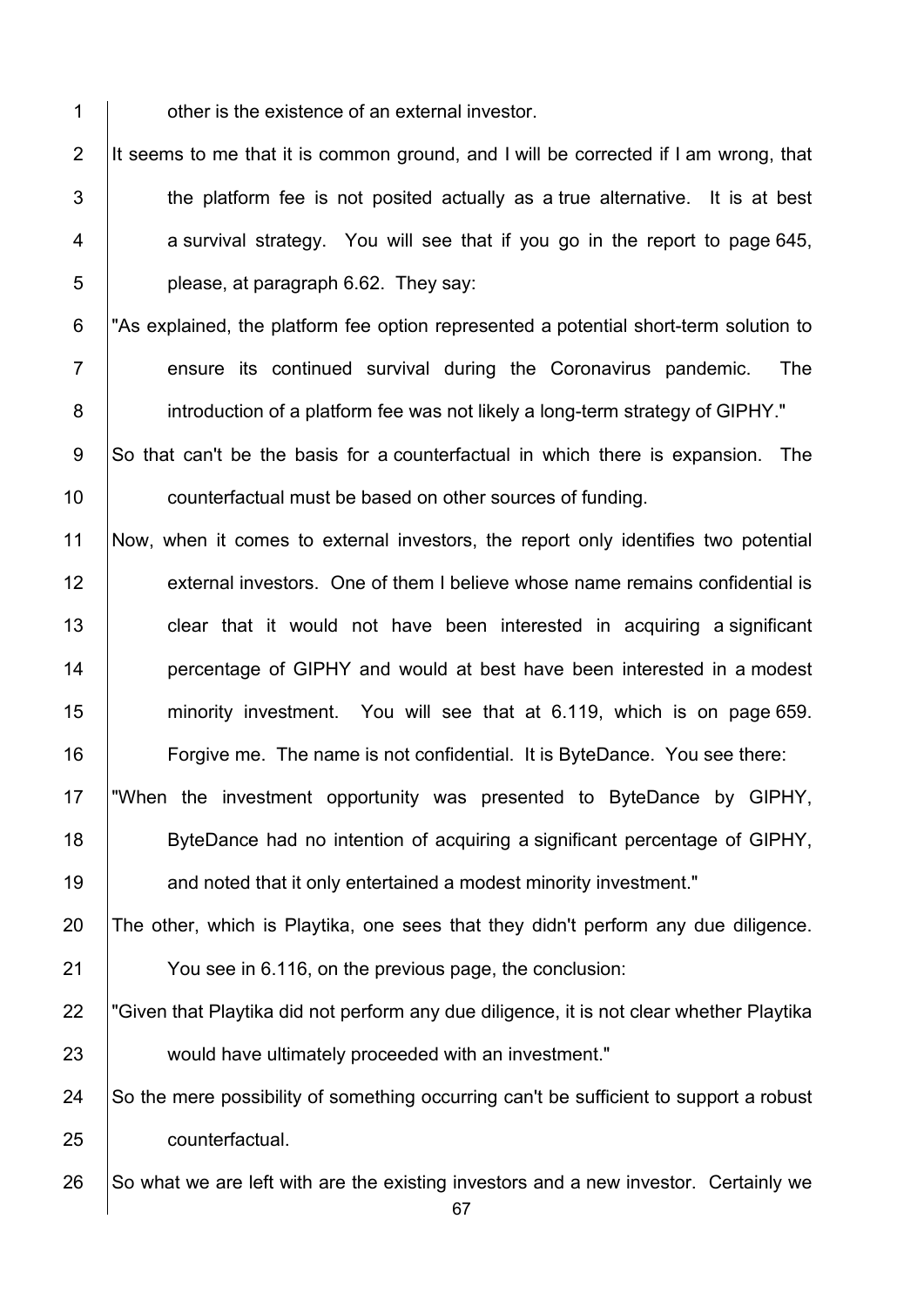$1$  say that the external investor is not floated as more than a mere possibility.

2  $\vert$ So if could I start then with the possibility of an alternative purchaser, we find that 3 CMA's approach here is very difficult, with great respect, to understand how  $4$   $\parallel$  they arrive at the conclusion that there was an alternative purchaser.

5 The starting point is that JP Morgan made considerable efforts to approach 6 **a** number of different potential purchasers. One sees that at 6.129 to 6.130. 7 In 6.130 you see the names mentioned.

8 It started its efforts in November 2019 without -- you see there it is recorded that it 9 had a number of meetings in November and December 2019. Now at this  $10$  point I am afraid I am going to have to request that we go into private so that 11 | I can start to discuss the information with more liberty.

12 **MR JUSTICE MARCUS SMITH:** Of course. Logistically how is that best to be done. 13 We can switch off the live stream I think. Let's do that now. Then anybody 14 who is not within the relevant confidentiality ring I am afraid you will have to 15 **leave.** We will invite you back in at the appropriate moment. I should say 16 **before you do leave, this was the subject matter of an argument last week** 17 before me, in terms of how we would deal with matters, and there will be 18 a ruling which I have made but not published, for reasons that were obvious, 19 there will be a ruling published justifying this course at the end of the day, so 20 those who are being excluded at least know why that is happening. But I am  $21$  afraid anyone who is not in the ring for the reasons that I will be handing down 22 **a**t the end of today should leave the room now.

23

25

24 **(COURT IN PRIVATE SESSION)** 

### 26 **(COURT RETURNED TO OPEN SESSION)**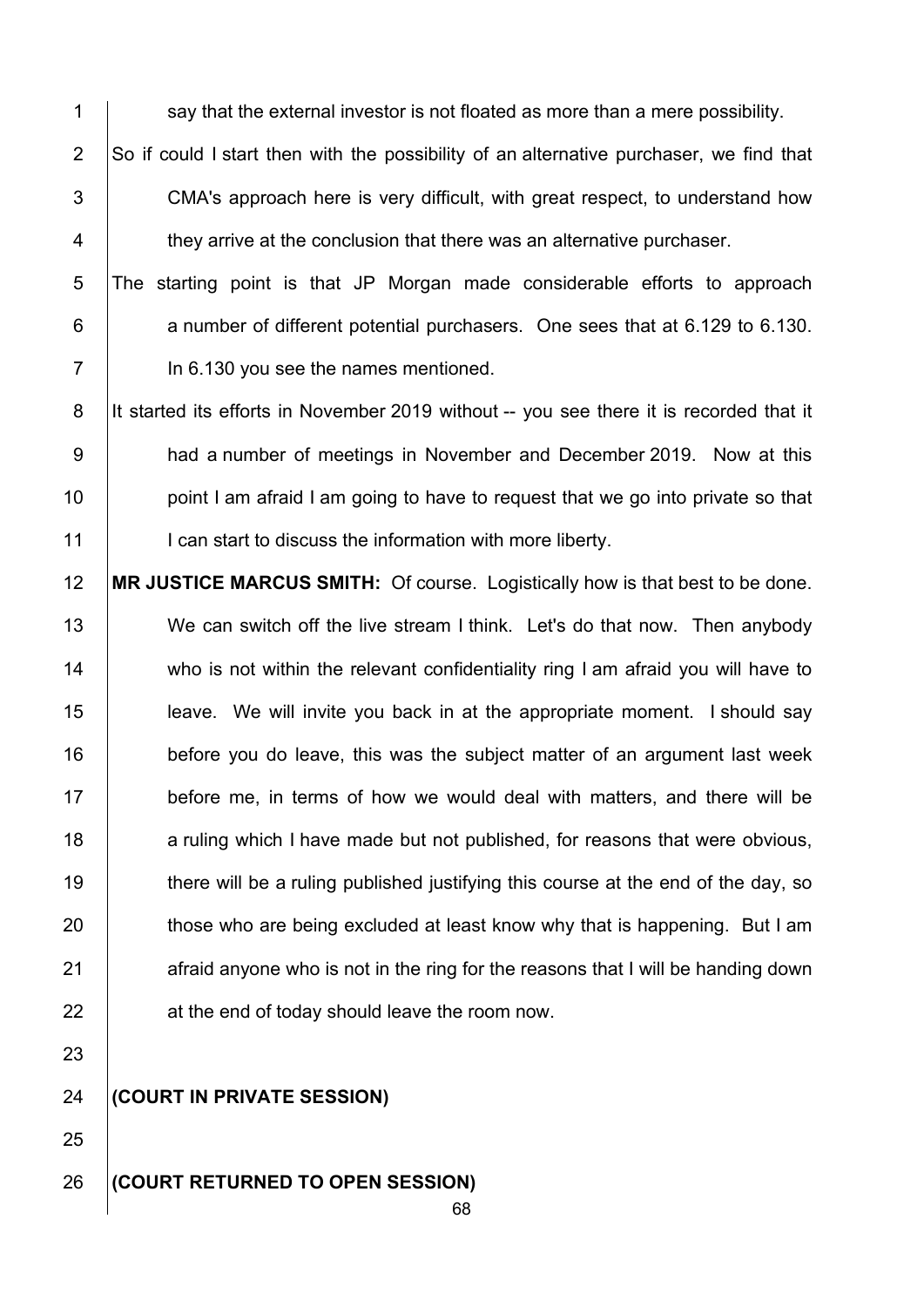1

2

#### 3 **Submissions by RESPONDENT**

#### 4 **MR JUSTICE MARCUS SMITH:** Mr Holmes.

5 **MR HOLMES:** Good afternoon, sir. I will be addressing you on the first three 6 **grounds of Meta's application for judicial review.** Mr Jones will present the 7 CMA's case on grounds 4 to 6. I should just say at the outset that regrettably 8 | I have another engagement as a result of a listing at short notice in 9 | Luxembourg and as a result with the Tribunal's leave I will therefore depart at 10 the conclusion of tomorrow's business. I mean no disrespect to the Tribunal.

 As the Tribunal has heard from Mr Jowell, the first three grounds are primarily 12 directed at the horizontal SLC finding. The only exception, as was briefly **canvassed this morning, is ground 2B, which concerned the CMA's assessment of GIPHY's market position in the supply of searchable GIF**  libraries, and that is relevant to the CMA's vertical SLC finding, which is based **16** on input foreclosure and the CMA's findings as to the existence of a vertical 17 | SLC are otherwise unchallenged.

18 The complaints made under grounds 1 and 3 are addressed to the substance of the 19 CMA's analysis. It is said that the particular conclusions arrived at by the 20 CMA are irrational or that they disregard relevant considerations or that 21 | they're based on a lack of reasonable enquiries or that they are not 22 adequately supported by the evidence. The approach to be taken to 23 **challenges of this kind on a judicial review is well-established.** 

24  $\parallel$  We have summarised the key principles in paragraphs 7 to 12 of the defence. They 25 are also conveniently set out in a couple of recent Tribunal judgments on 26 **b** applications to review merger decisions.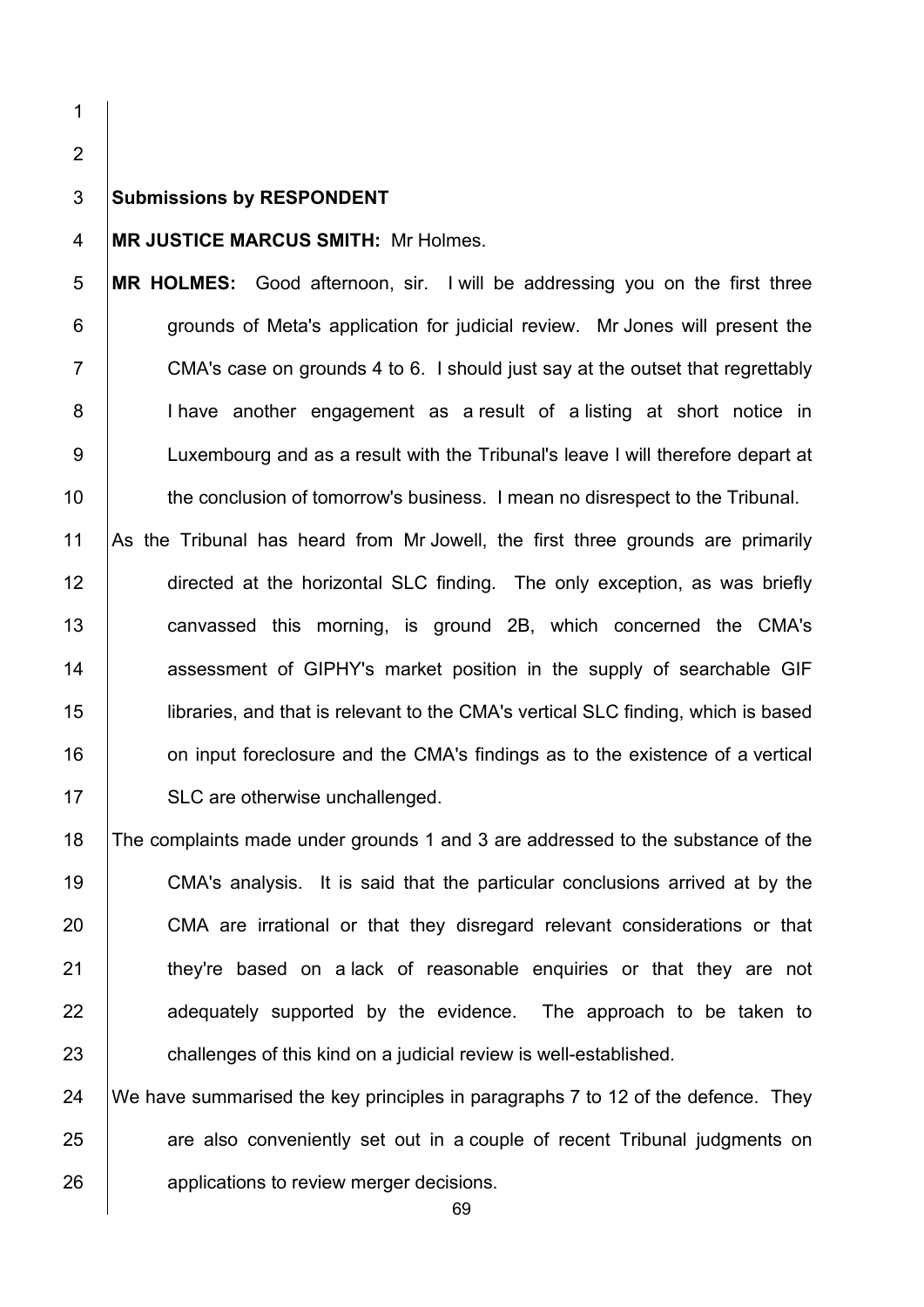1 The firth of those is the Sabre Corporation case, which might be worth opening up. It 2 is in authorities bundle 5 at tab 100. The relevant discussion begins on  $3$  | page 3671, using the rolling numbering. I can take this quickly, because 4 | I know that you will be familiar with these materials. First point, 5 well-established following the Court of Appeal's judgment in IBA, that 6 **1** notwithstanding the Tribunal's expert composition, the review is not to take the 7 form of an appeal on the merits, but is limited to ordinary principles of judicial 8 **b** review.

9 The second point at paragraph 58, which is taken from the judgment of a Tribunal 10 **panel chaired by Mr Justice Sales, as he then was, is set out at the top of** 11 **page 3762.** As stated in the quotation:

12 "The CC must take reasonable steps to acquaint itself with the relevant information 13 to enable it to answer each statutory question posed for it, but the extent to 14 which it is necessary", slipping down to the middle of the paragraph, "to carry 15 **15** out investigations to achieve this objective will require evaluative assessments  $16$  to be made by the decision maker, as to which it has a wide margin of 17 **a**ppreciation, as it does in relation to other assessments to be made by it. In 18 the present context, the Tribunal therefore accepted the CC's primary 19 Submission that the standard to be applied in judging the steps taken by the 20 decision maker in carrying forward its investigations to put itself into a position 21 **properly to decide the statutory questions is a rationality test."** 

## 22 What Mr Justice Sales means by the rationality test is explained in the inset 23 quotation. We saw the formulation also the Law Society judgment this 24 morning.

25 The court should not intervene merely because it considers that further enquiries 26 would have been desirable or sensible. It should intervene only if no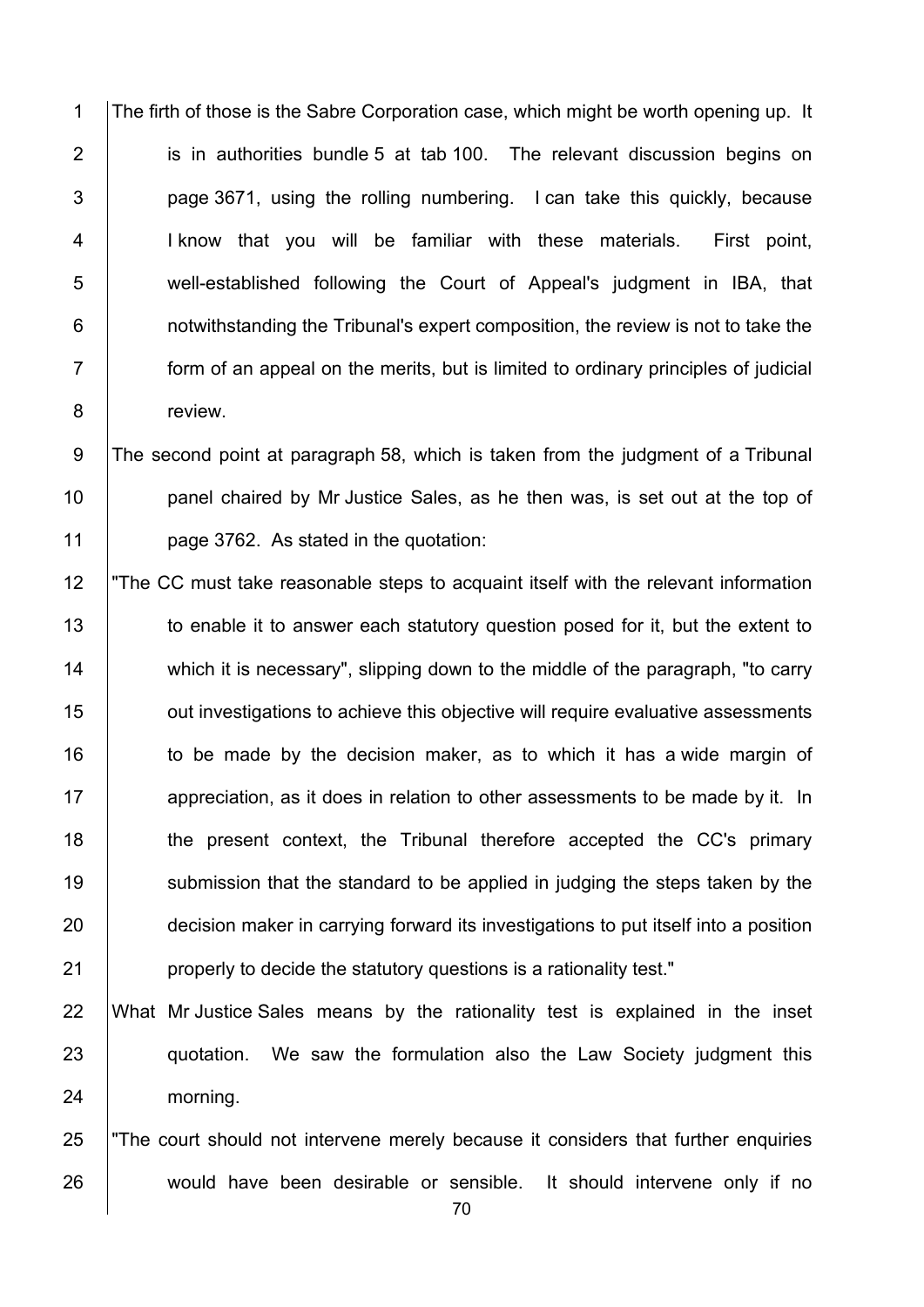1 **Figure 2** reasonable public authority could have been satisfied on the basis of the 2 enquiries made."

3 Turning briefly on to page 3674, the same point emerges from the Court of Appeal  $4$  | authority cited in paragraph 61 on the duty to make reasonable enquiries. 5 You see that in particular from the underlined text in the middle of the 6 paragraph:

7 The court should intervene only if no reasonable authority could have been satisfied 8 on the basis of the enquiries made that it possessed the information 9 **paints** necessary for its decision."

10 Returning to page 3672, the third point is captured in the final paragraph of the BAA 11 **quotation above paragraph 59:** 

12 "As set out there, it is a rationality test which is properly to be applied in judging 13 whether the decision maker had a sufficient basis, in light of the totality of the 14 evidence available to it, for making the assessment and in reaching the 15 decisions it did. There must be evidence of some probative value on the 16 basis of which the decision maker could rationally reach the conclusion it did." 17 That we say is the test to be applied to Meta's allegations that certain of the CMA's

18 **conclusions were not sustained by the evidence before it.** 

19 The fourth and final point is at paragraph 60, and is made by reference to the 20 Tribunal's judgment in the Stagecoach case, where the Panel was chaired by 21 **Ms Vivien Rose, as she then was. That statement stated that:** 

22  $\degree$  Ton a rationality challenge the hurdle which the applicant had to overcome was 23 a high one."

 $24$  In the quotation that follows you see that it is explained that:

25 "Where the applicant asserts that there is no or no sufficient evidence to support one 26 **on** of the Commission's key findings, the applicant must show either that there is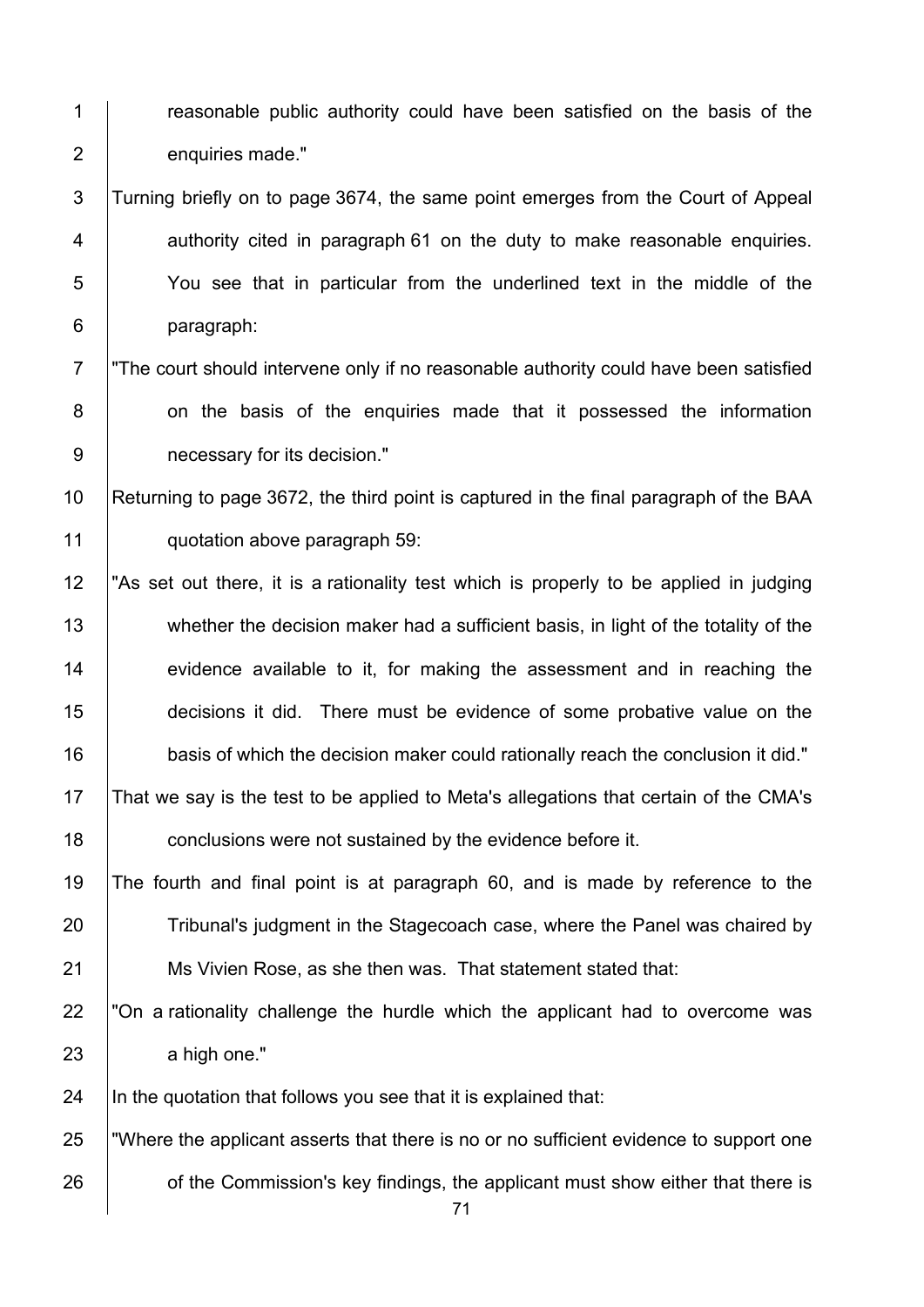1 Simply no evidence at all to support the Commission's conclusions or that, on 2 the basis of the evidence, the Commission could not reasonably have come to  $3$   $\parallel$  the conclusions that it did. The fact that the evidence might have supported 4 alternative conclusions, whether or not more favourable to the applicant, is not 5 determinative of unreasonableness in respect of the conclusion actually  $6$  | reached by the Commission. We must be wary of a challenge which is in  $7 \mid$  reality an attempt to pursue a challenge to the merits of the decision under the 8 | guise of a judicial review. It is important to consider the evidence relied on 9 <br>9 and the decision taken as a whole and the decision should not be analysed as 10 **i** if it were a statute. The Tribunal must consider the materiality of any fact 11 found by the Commission which the Tribunal determines has no evidential 12 foundation. Not every failure in fact finding and analysis by a decision-making 13 body requires or permits its finding or decision to be quashed."

14 While we are in this bundle it may be worth turning back a few tabs to the judgment 15 **15** at tab 91 to pick up a couple more points. Another merger review case, the 16 | Ecolab case, again from 2020.

17 Picking it up at page 3313, you see the heading "Rationality". It recites the passage 18 we have already seen from the BAA case.

19 Over the page, there are two additional points that are just worth noting.

20  $\vert$  The first is the point made at the top of the page in the BAA judgment.

21 "Even in a case which involves divestment and which, therefore, engages protocol 1 22 **of the European Convention on Human Rights, the test is still manifestly** 

23 | without reasonable foundation."

24 You see that at the end of the inset quotation. So effectively the same standard.

25  $\vert$  The second point, in the middle quotation, picking it up halfway through:

26 The Tribunal, like any court exercising judicial review functions, should show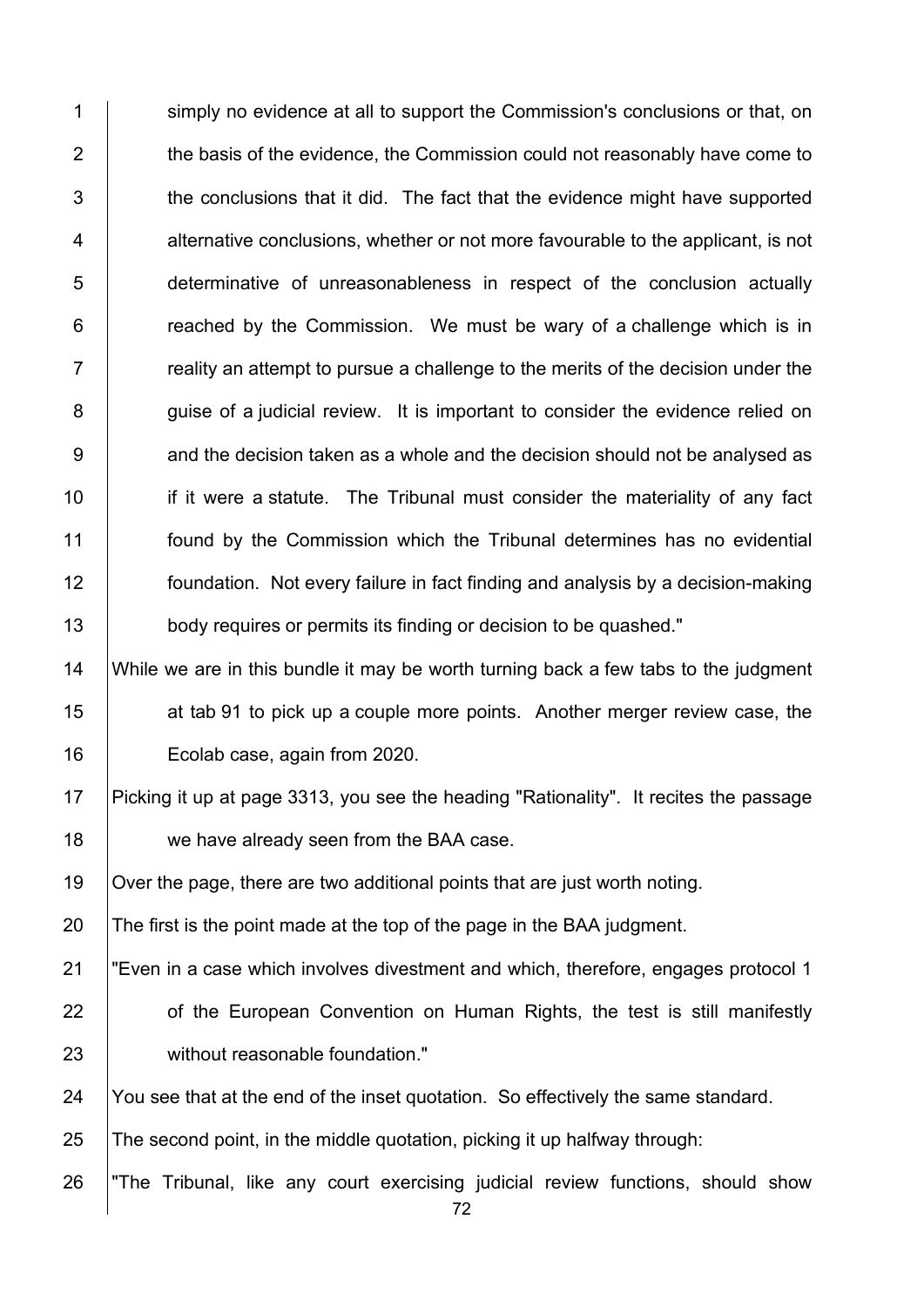**particular restraint in second-quessing the educated predictions for the future**  $\parallel$  that have been made by an expert or experienced decision maker such as [in **b** that casel the CC."

4 | In my submission, that is relevant to all three of Meta's substantive grounds of review 5 which challenge assessments that are partly predictive of how matters would **have evolved absent the merger.** 

7 We say that, when considered against the judicial review standard, Meta's grounds **don't show any error in the CMA's assessment.** 

9 On the contrary, the CMA, as I hope to show you, conducted a careful and extensive 10 investigation. Its reasons for finding a horizontal SLC are coherent and **1** adequately supported. Meta has not provided a good reason to quash them.

 With that brief introduction, by reference to the case law, if I could turn to Meta's **grounds beginning with ground 1.** 

 This ground challenges the SLC finding on the basis that the CMA should have but did not assess the extent of the market share and revenues that GIPHY would **16** achieve post-entry or the co-relative loss in Meta's profits which would follow. 17 That's how it is put in the skeleton. It is said that the CMA has thereby failed **to show that any lessening of competition would be substantial.** 

19 In order to assess this we will need to go into the decision and I will need to show 20 you passages that did not feature in my learned friend's submissions this 21 morning which we say are important in understanding the overall conclusion. 22 Just briefly to show the conclusion. It is at page 858 of the decision in volume 2. You see there:

"The conclusion that the creation of this relevant merger situation has resulted ..."

**MR SIMON HOLMES:** Which paragraph are you at?

**MR HOLMES:** Paragraph 10.2 on page 858. It is showing you the horizontal SLC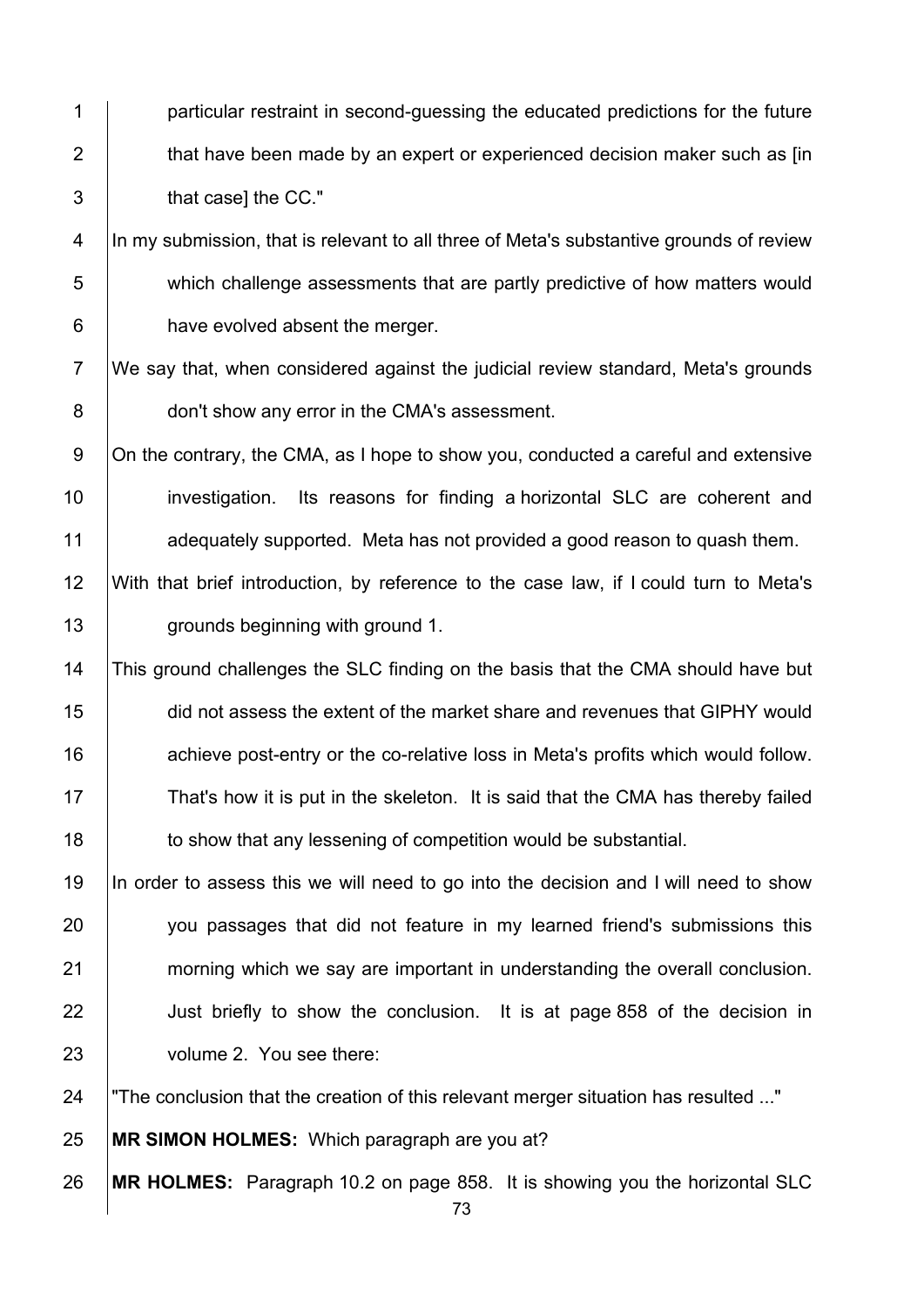1 **conclusion.** Do you have that? You see there:

2 The conclusion that the creation of the relevant merger situation has resulted or  $3$   $\parallel$  may be expected to result in a substantial lessening of competition."

4 Then you see from (a), that "the relevant market is the supply of display advertising 5 **i** in the UK and the horizontal effects that are alleged to result arise from a loss 6 **of dynamic competition".** 

7 The CMA's approach to dynamic competition is explained in the recent merger 8 assessment guidelines which Mr Jowell took you to. We will return to the 9 **decision, but I do just need to pick up a couple of points on the guidelines.** 10 They are in authorities bundle 6, tab 106, beginning at page 4076. I should 11 say immediately we, of course, accept the point you made, sir, that the 12 guidelines can't displace or amend the obligations that arise under the statute, 13 but they are informative, in my submission, in explaining the approach that the 14 CMA took in the decision and it is for that reason that I take you to them.

 Paragraph 5.1, beginning on page 4117, chapter 5. You see that this chapter is **headed "Potential and dynamic competition".** This is really where you find the 17 CMA's understanding of the concept. At paragraph 5.1 it begins with **a** reference to unilateral effects and it notes that:

19 "Such effects may arise from the elimination of potential or dynamic competition."

20  $\vert$  It then explains that:

- 21 "Potential competition is used to refer to competitive interactions involving at least 22 **one firm that has the potential to enter or expand in competition with other** 23 firms."
- 24  $\parallel$  In 5.2 and 5.3 the quidelines then identified two separate ways in which mergers 25 involving a potential entrant can lessen competition. The first, at 26 **paragraph 5.2** is that: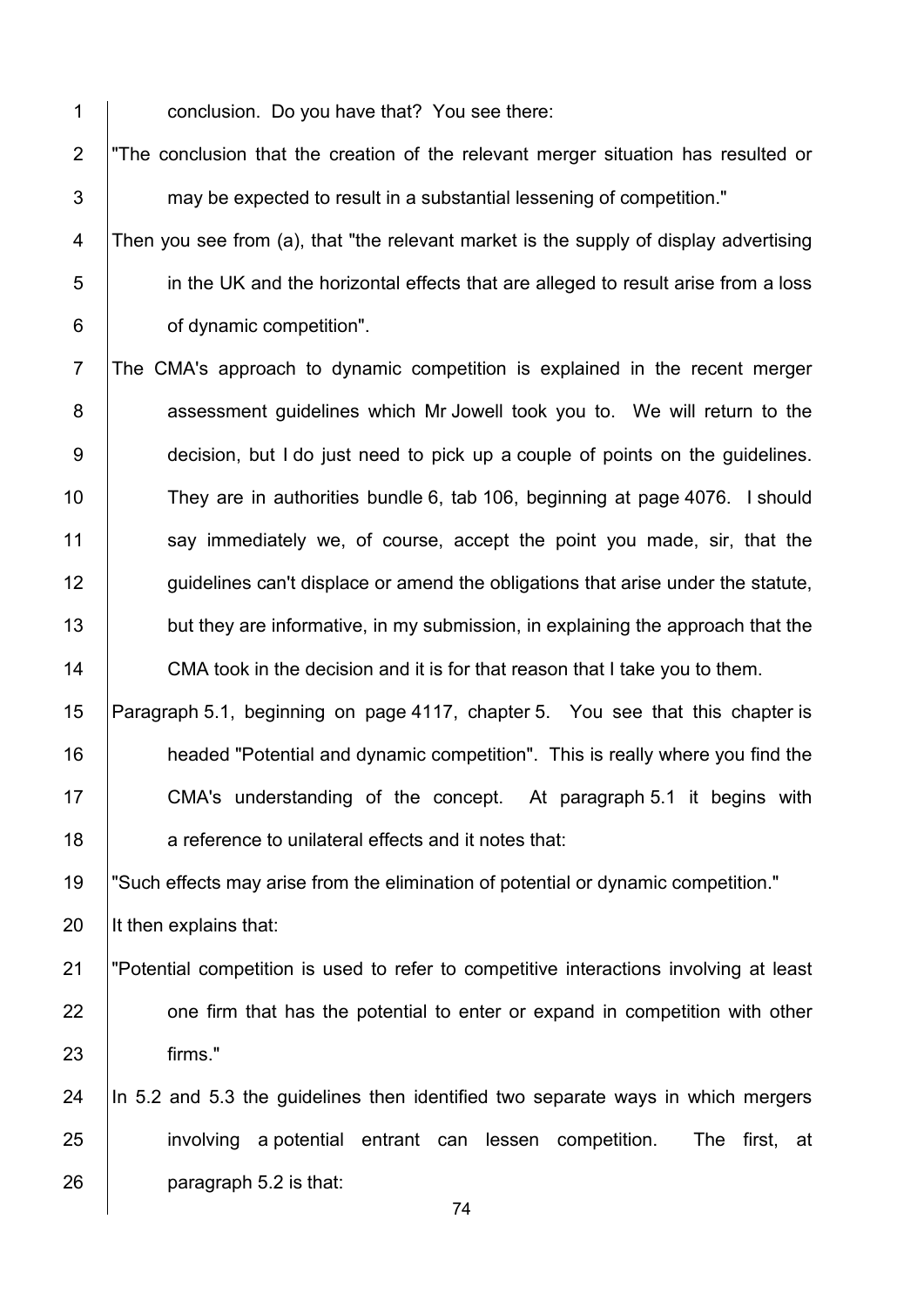1 "A merger involving a potential entrant may imply a loss of the future competition 2 **between the merger firms after the potential entrant would have entered or** 3 expanded."

4 So here the effect is that the potential entrant will not as a result of the merger sell 5 **their own goods or services in competition with established suppliers on** 6 **an independent basis.** It is that loss of competition following entry which this 7 explains.

8 Then a second and distinct additional competition concern is then identified in 5.3. 9 As that explains:

10 "Existing firms and potential competitors can interact in an ongoing dynamic 11 competitive process and a merger can lead to a loss of dynamic competition."

12 If I could just ask the Tribunal to read the remainder of that paragraph, please. 13 (Pause.)

14 **PROFESSOR CUBBIN:** Could I ask you if this means there are two finds of 15 competitors, ordinary competitors and dynamic competitors?

16 **MR HOLMES:** I don't think so, sir. I mean, you are the economist and not me. So 17 **I** defer to your view, but I think what's being suggested is that a competitor, 18 once they enter, can, of course, be involved in competition in the sense of 19 Selling and buying goods in the market with benefits in terms of price from 20 their presence and the competition that they bring to bear. But there's also 21 **the competition that arises from firms both once they have entered through** 22 **their efforts to enter.** That's part of a sort of dynamic competitive process.

23 I suppose, in answer to your question, a firm that has entered post-entry could be 24 involved in both types of competition. But as I read the guidelines, the CMA's 25 view is that before entry a potential entrant is already involved in a competitive 26 **process** in trying to bring a new product to the market, or can be involved in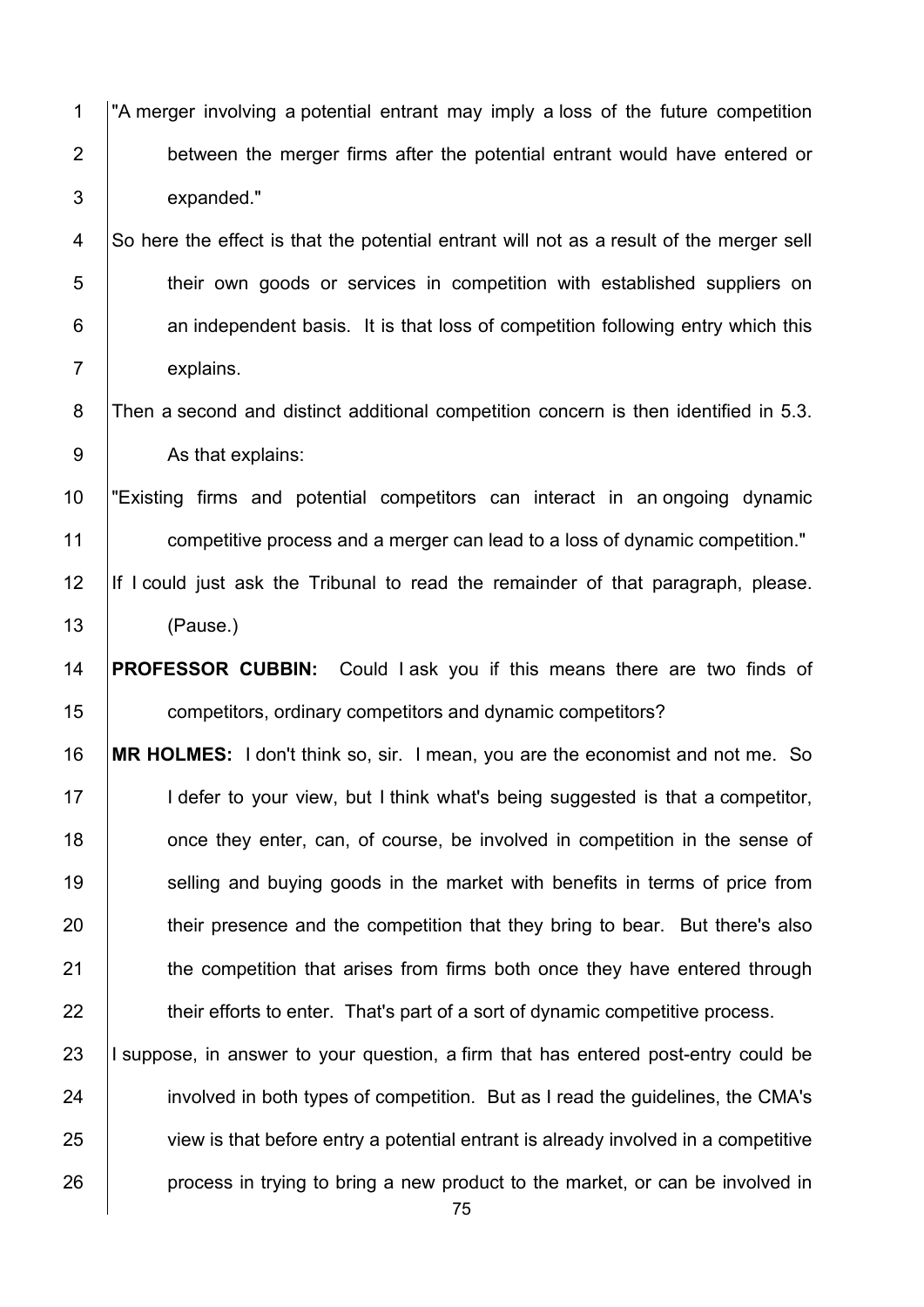1 the process of dynamic competition if they are trying to launch something 2 which is innovative and will be of benefit to consumers. Does that answer 3 your question?

4 **PROFESSOR CUBBIN:** I am trying to understand what the CMA's understanding is 5 **1** and whether the CMA is making the assumption that most competitors don't 6 involve dynamic competition or are unlikely to involve dynamic competition  $7$  and only can identify a particular sector or set of firms where you can give 8 a slightly different treatment perhaps, because these are actually dynamic 9 competitors as opposed to ordinary, undynamic competitors. I am seeking 10 | clarification.

- 11 **MR HOLMES:** Of course. I shall take instruction on that. I think the point that's 12 being made here is that even before a firm actually enters and starts selling in 13 the market, it might be involved in a process of dynamic competition, by 14 The reason of its efforts to enter with new products that push the state of progress 15 in the market forward.
- 16 **PROFESSOR CUBBIN:** Okay. Thank you.

 **MR HOLMES:** Two points on paragraph 5.3. First of all, dynamic competition is **clearly articulated as a separate and distinct concern from the loss of future competition as a result of the potential entrant actually starting or increasing** 20 supply of a product or service, and, secondly, such dynamic competition may **operate before a potential entrant ever launches a product or service or does** 22 so at scale.

- 23 The mere fact of its efforts to enter constitutes a contribution to the competitive 24 **process**, and that contribution may in turn stoke efforts on the part of those 25 **already in the market.**
- 26 It follows, if that's right, that a merger which puts paid to a potential entrant's efforts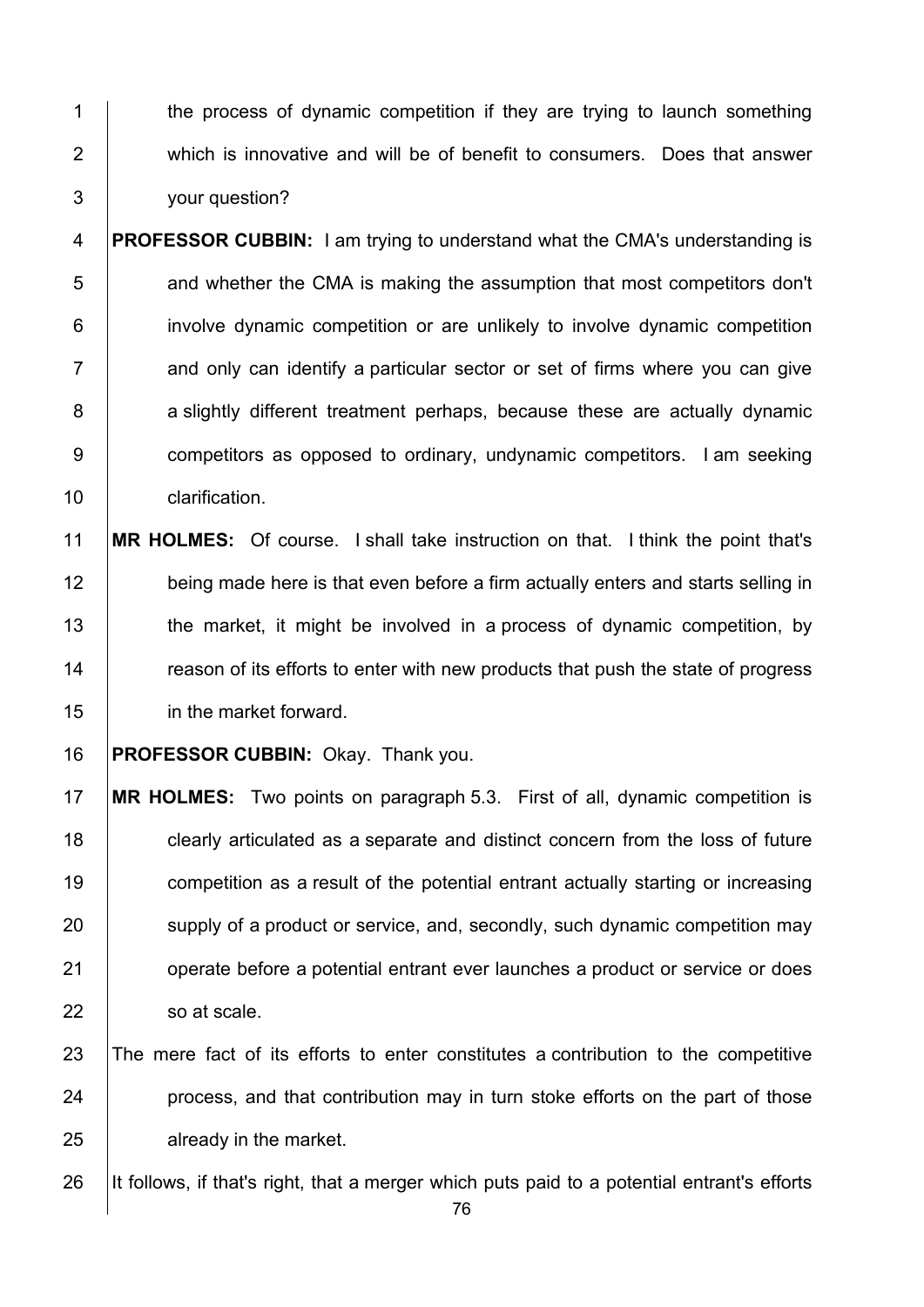1 at independent entry may end the process of dynamic competition which is  $\parallel$  already eventuating, and which would, in the absence of the merger, have **1** continued, whether or not the potential entrant ever in fact succeeded in **bringing a product to the market.** 

5 You see that from the reference to potential entrants even before they effectively 6 **enter and begin supplying customers.** The merger might reduce their 7 **i** incentives to continue with efforts to enter or expand or the incentive of 8 incumbent firms to mitigate the threat of future rival entry or expansion with 9 **b** their own efforts.

10 Paragraph 5.4 then identifies particular market features which may make losses of 11 **dynamic competition more relevant, and this perhaps goes to the question** 12 **that Professor Cubbin raised, that there are some market contexts where this** 13 dynamic competition may be particularly important. It explains that they may 14 arise in particular when the investments involved in entering or expanding 15 The represent an important part of the competitive process in industries where the 16 **process of entering markets takes place over a long period of time and** 17 involves significant costs or risks, or where key aspects of the competitive 18 **offering, during the investment stage, rather than flexed on an ongoing basis.** 

19 Then examples are given, the first of which is of digital platforms where the cost and 20 time required to build up a significant user base and achieve network 21 efficiencies might involve years of losses with ongoing uncertainty about 22 whether the platform would eventually be successful.

23 You, sir, raised the question of whether GIPHY's user base was a relevant aspect of 24 the CMA's competition assessment in this case. As we will see, it is indeed,  $25$  and that ties in I think with the point that is being made in this paragraph of the 26 guidance. The risk of losing dynamic competition would be particularly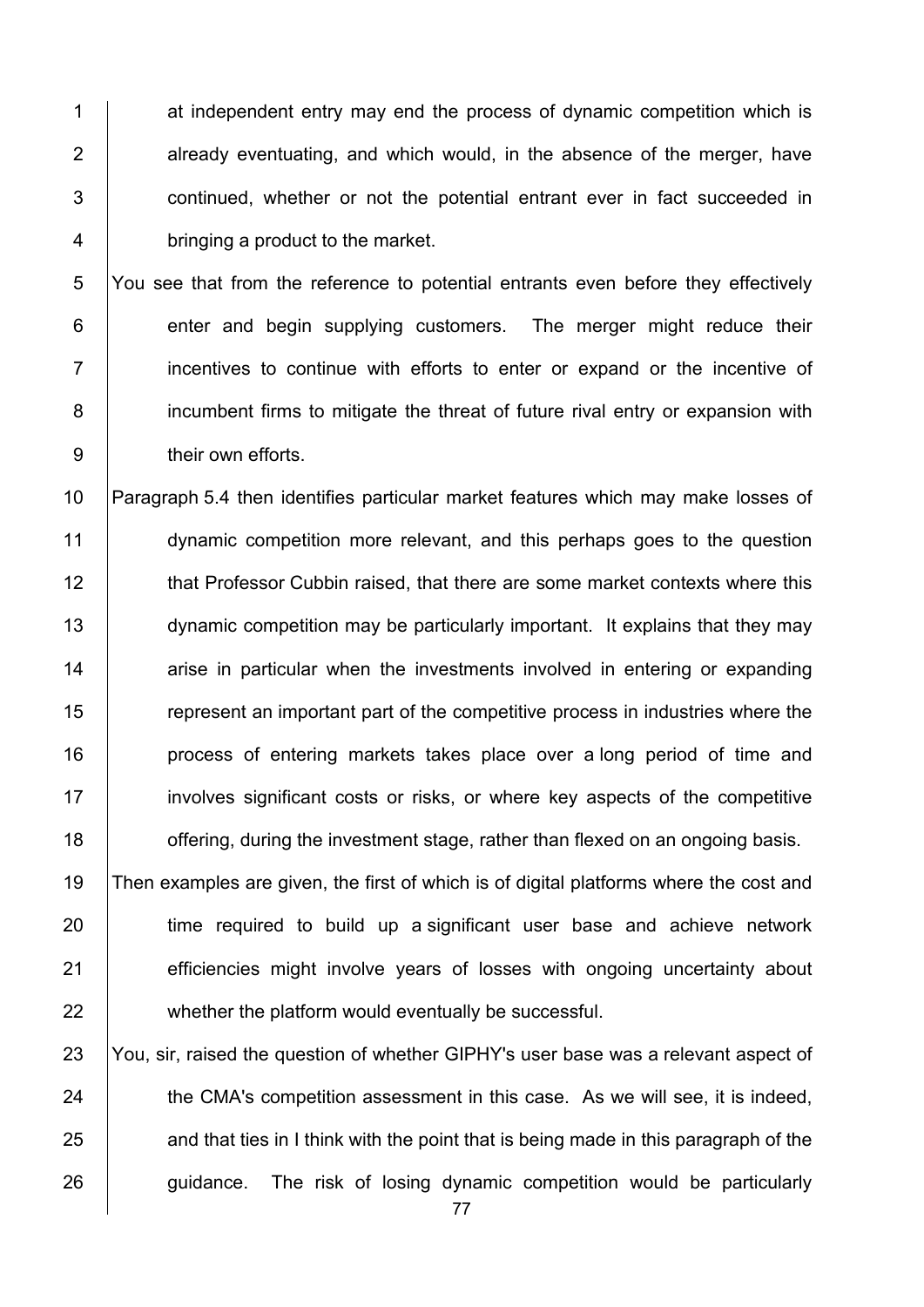**pronounced, the quidelines suggest, in markets of this kind, so that if entry generally requires intensive innovation and sustained effort, that process will**   $\vert$  be particularly important to protect so as to maintain both the dynamic **Fig. 2** competition from the potential entrants and the responsive efforts that that can 5 be expected to generate from the incumbents.

6 The guidelines then proceed to discuss these two different ways in which a merger **i** involving a potential entrant might lessen competition, that's to say future **competition and dynamic competition.** 

9 Starting with future competition, in paragraph 5.7, the focus, as one would expect, is **10** on the prospects of entry or expansion in fact eventuating.

 Thus, at paragraph 5.7, the CMA explains that in assessing whether a merger involving a potential entrant leads to a loss of future competition between the 13 merger firms, the CMA will consider evidence on whether either merger firm 14 would have entered or expanded absent the merger, and whether the loss of future competition brought about by the merger would give rise to an SLC, 16 taking into account other constraints and potential entrants. So focus on entry 17 and expansion.

 The discussion on dynamic competition begins a couple of pages on, at page 4120, under the heading "Loss of dynamic competition". There are a number of points to note here.

 The first, at paragraph 5.17, is that the guidelines identify the dynamic competition **Fig.** represented by the potential entrant's efforts to come into the market. So, as explained there:

24 Th some sectors an important aspect of how firms complete involves efforts or 25 investments aimed at protecting or expanding their profits in the future. This 26 includes efforts that may give firms the ability to compete in entirely new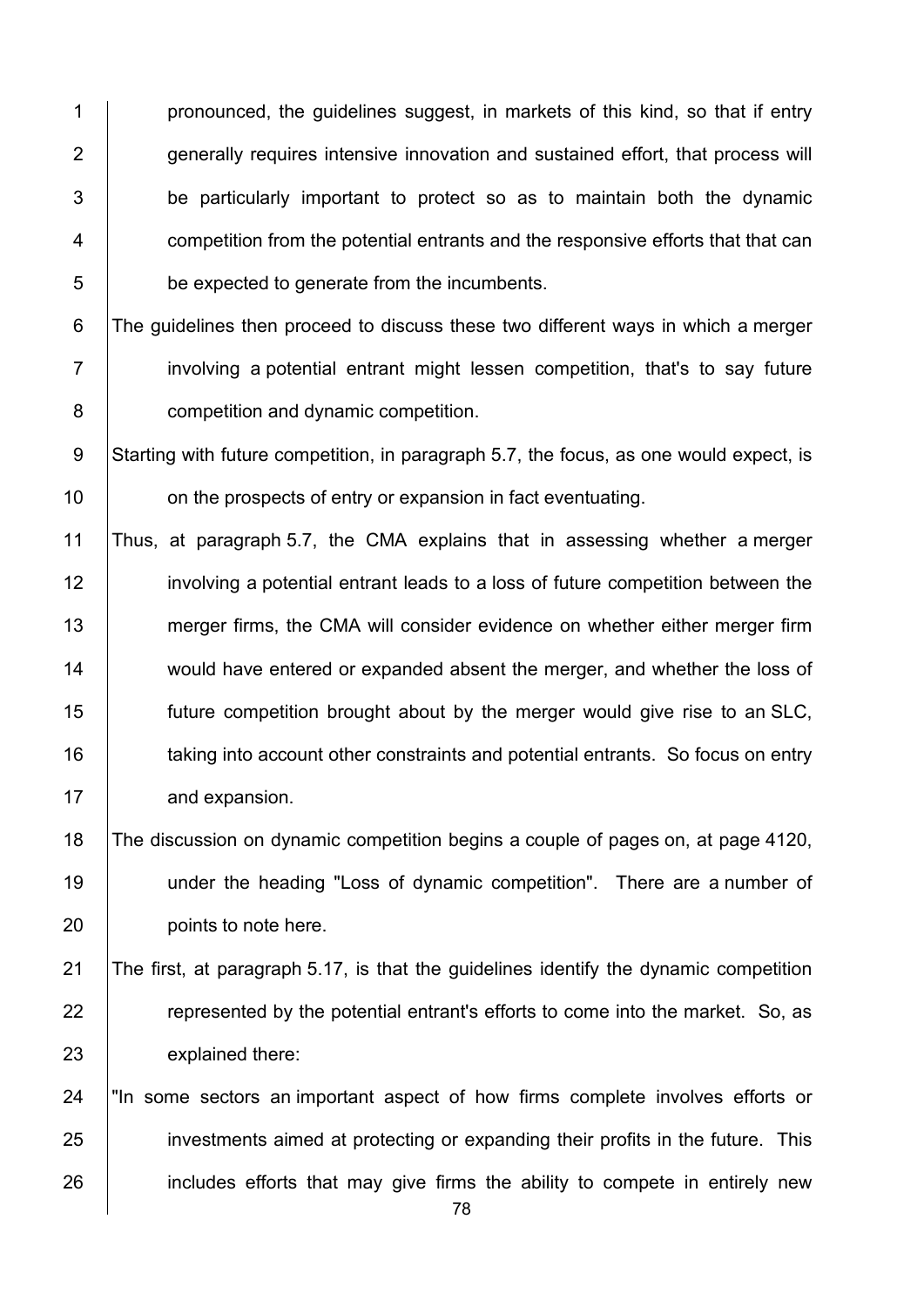- 1  $\parallel$  areas, i.e. to enter, or the ability to compete more effectively in areas where  $2 \mid$  they are already active, that's to say to expand."
- $3$  So this is the dynamic competitor, the potential competitor, who is seeking to 4 innovate as a means of entry.
- 5 The second point, at 5.18, identifies another way in which dynamic competition can 6 **play out.** Specifically, you see that this identifies the scope for responsive 7 **i** interactions to which such entry efforts can give rise as incumbents seek to 8 **protect their position.** So you see there the reference to:
- 9 "Dynamic competitive interactions between existing competitors and potential 10 **entrants that are making efforts to enter and expand.** Existing firms may 11 invest in the present in order to protect future sales from dynamic 12 **competitors.**"
- 13 So another potential feature of dynamic competition, a response to the efforts of the 14 **entrant to come in.**
- 15 Thirdly, at paragraph 5.19, the guidelines explain that the mergers can reduce this 16 dynamic competition in one or both of two ways, which are set out at the top 17 of 1421.
- 18 "On the one hand, (a), a merger may lead the existing supplier, the incumbent, to 19 The reduce its efforts to protect against the possible impact of the dynamic 20  $\vert$  competitor, one potential adverse effect. On the other, at (b) a merger may 21 **lead the merged entity to reduce those efforts by suppressing the independent** 22 **incentive to enter on the part of that dynamic competitor.**"
- 23 So it follows that dynamic competition concerns can arise in circumstances where 24 the incumbent has not yet recognised or responded to the competitive threat 25 **Fig.** represented by the potential entrant. There may still be harm to dynamic 26 competition as a result of the potential entrant itself ceasing its efforts,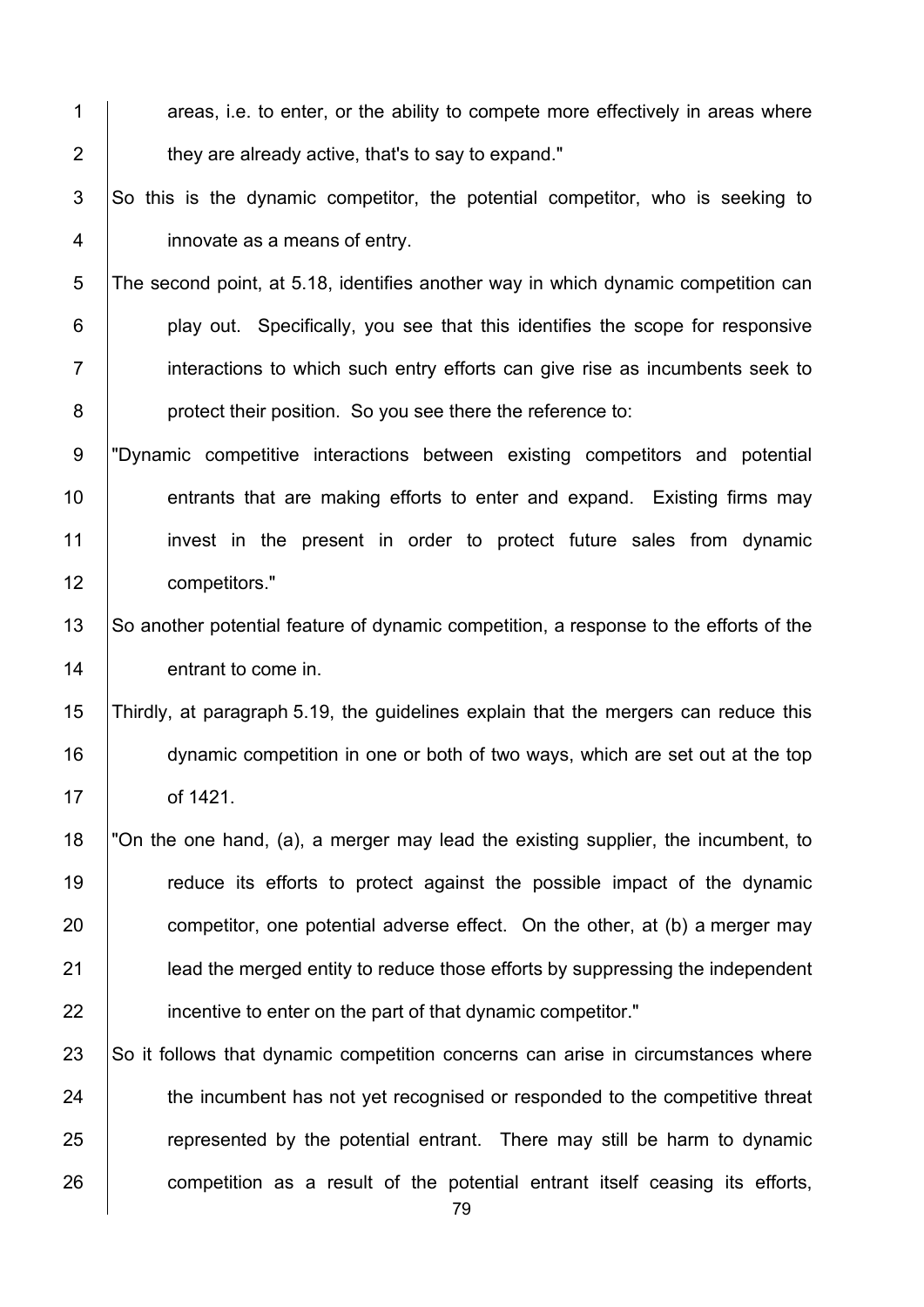**the multiple of the state of dynamic competition, and there may also be harm to dynamic competition as a result of the response that the incumbent 1** could have been expected to make subsequently if the potential entrant's | efforts had not been ended by the merger, even if that response had yet to **S** 

6 The fourth point appears at paragraph 5.20. This recognises that:

7 "There may be some uncertainty about the outcome of investments and innovation 8 efforts absent the merger, including whether the investments being made by 9 merger firms would ultimately result in products or services being made **Audio available to customers.** However, uncertainty about the outcome of a 11 dynamic competitive process does not preclude the CMA from assessing the 12 impact of the merger on that dynamic process. A process of dynamic **competition can increase the likelihood of new innovations or products being** 14 made available and therefore has economic value in the present."

 So a loss of dynamic competition may arise from a merger whether or not the **potential entrant would ultimately have succeeded in entering. That may be** 17 a present loss of competition or one that would arise from a competitive **Figure 18** response even prior to entry.

19 A detailed consideration of the degree of likelihood of successful entry is obviously of relevance to future competition, the first of these ways in which a potential **competitor merger might have an effect on competition, but if the concern is**   $\parallel$  about a loss of dynamic competition, there may be such a loss even if the **potential entrant's prospects of entry are speculative and uncertain.** The **competition that is being harmed is already present in the market as a result orable 25** of the potential entrant's efforts to develop its new offer.

26  $\parallel$  The fifth point is in paragraph 5.22. It concerns the evidence that may be relevant in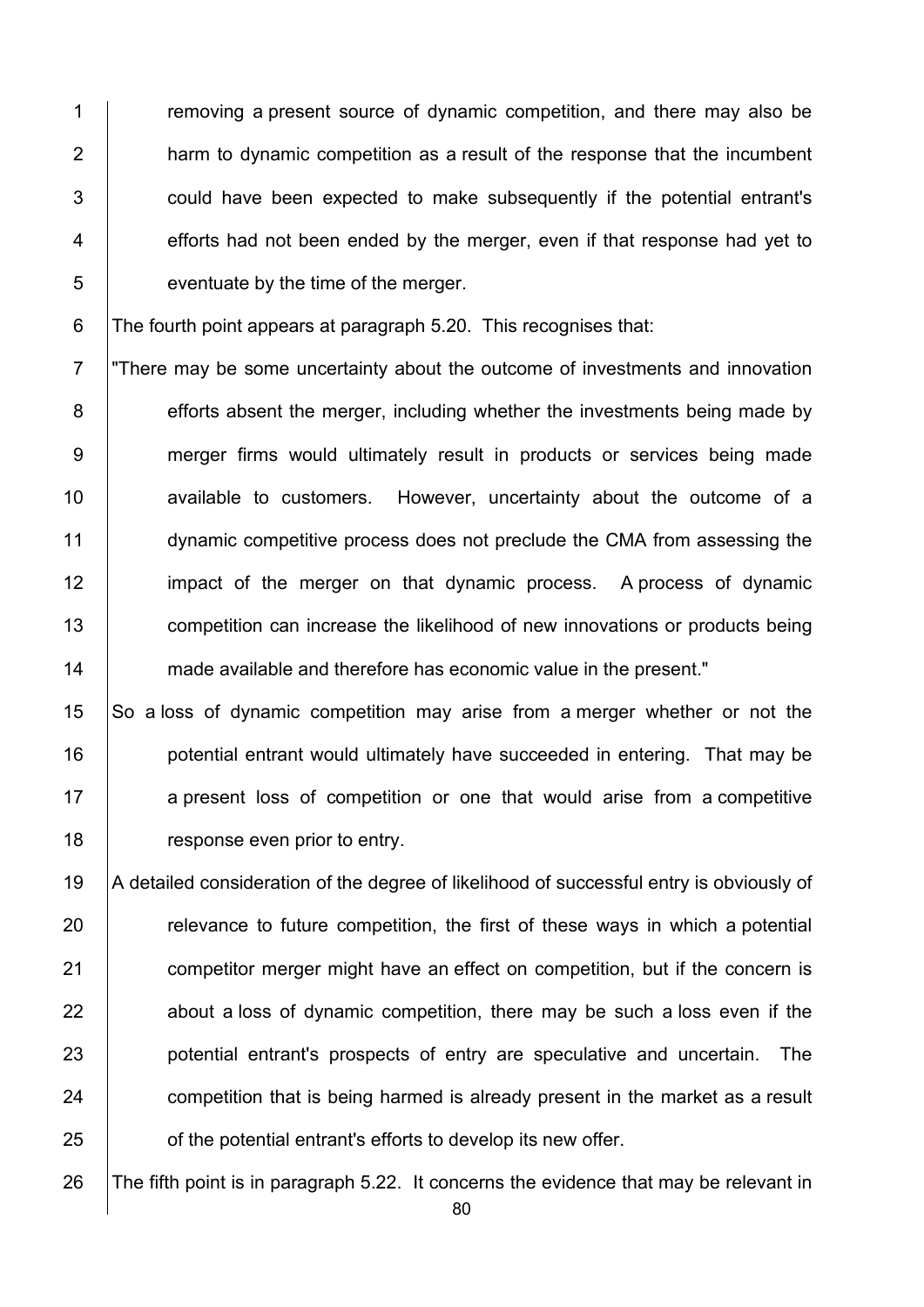1 assessing whether a problem arises by reason of the suppression of  $\parallel$  responsive efforts on the part of the incumbent. The paragraph notes that: 3 "When assessing losses of dynamic competition, the CMA may consider evidence **1** on any direct response of an incumbent merger firm to the threat of entry or **EXPERS** 6 Expansion by the other merger firm, or may consider evidence on the **incumbent's incentive to respond to any such threat."** 

7 So, on the approach set out in the quidelines, evidence of responsive action or 8 internal documents showing an awareness that the potential competitor poses 9 a threat would obviously be relevant, but there may be other ways in which 10 **that dynamic competition is harmed.** For example, the CMA may consider 11 evidence on the incumbent's incentive to respond to such a threat.

 That makes sense, bearing in mind that by the time of the merger the dynamic 13 competition in the market may be confined to the potential entrant's efforts to **enter, but a consideration of the incumbent's incentives may indicate that the ignor** incumbent could have been expected to respond subsequently in the absence **of a merger.** 

17 The fifth and final point at paragraph 5.23, to which Mr Jowell took you. You see that 18 **paragraph identifies a need to assess the prospects of successful entry and** 19 the expected closeness of competition between the dynamic competitor and 20 the other firms.

21 As we will see when we come to the decision, the CMA did assess both of those 22 matters in the decision, and I will show you the relevant elements of the 23 CMA's reasoning.

24 So that's how the CMA's quidance addresses the concept of dynamic competition, 25 with the aim of showing that the concept is not a novel or unorthodox one. It 26 is established as a feature of merger control in the UK and in other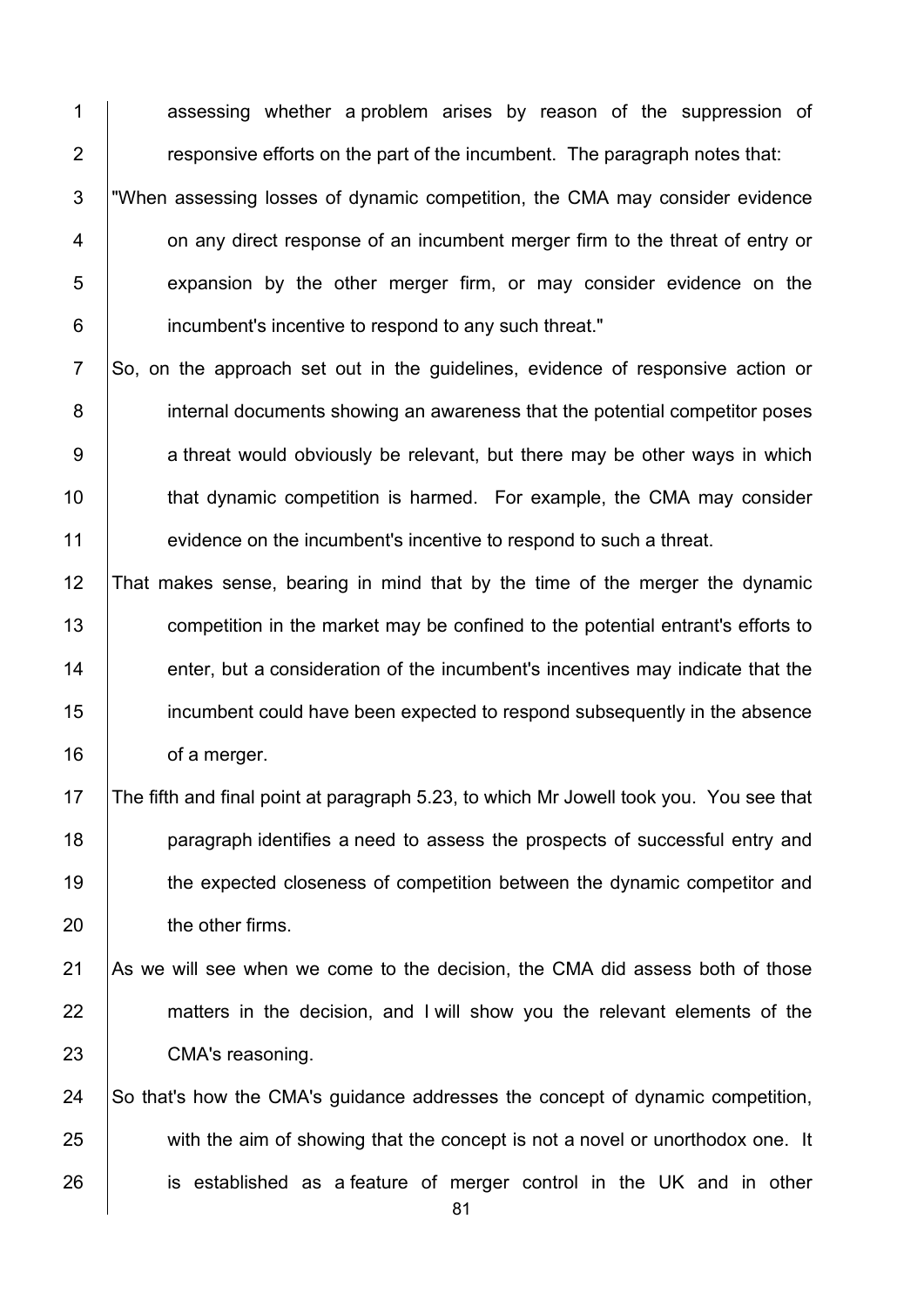| $\mathbf 1$    | jurisdictions. We also give references to recent academic literature about it.           |
|----------------|------------------------------------------------------------------------------------------|
| $\overline{2}$ | I don't propose to take you to them, but they are set out in paragraph 16 of our         |
| 3              | skeleton argument and the accompanying footnotes. Those we say provide                   |
| 4              | an answer to the suggestion by Mr Jowell that this is a novel and unorthodox             |
| 5              | feature of UK merger control.                                                            |
| $\,6$          | Returning then to the decision, the reasoning which underpins the CMA's                  |
| $\overline{7}$ | conclusions on the horizontal SLC are set out in Section 7 in bundle 2, tab 19,          |
| 8              | starting at page 676.                                                                    |
| $\overline{9}$ | Paragraph 7.1 frames the discussion, explaining that:                                    |
| 10             | "The CMA is assessing whether the merger has or may be expected to lead to a loss        |
| 11             | of potential competition in display advertising in the UK."                              |
| 12             | That reference to potential competition is, of course, to competition from a potential   |
| 13             | competitor drawing on the framework we have just seen in the merger                      |
| 14             | guidelines.                                                                              |
| 15             | Looking down the page at 7.4, we see that the CMA is specifically concerned with         |
| 16             | the second of the two types of competition from a potential competitor, not              |
| 17             | future competition, but dynamic competition.                                             |
| 18             | Paragraph 7.2 identifies GIPHY's contribution to dynamic competition which lay at        |
| 19             | the root of the CMA's concern. The paragraph starts by noting that:                      |
| 20             | "GIPHY is a leading provider of video GIFs and GIF stickers accounting for the           |
| 21             | majority of the GIF searches globally, and that GIFs are popular amongst                 |
| 22             | social media users and an important engagement tool for social media and                 |
| 23             | other platforms."                                                                        |
| 24             | It is perhaps worth recalling at this point the scale of GIPHY's activities, as they are |
| 25             | relevant to the competition assessment. If you can turn back -- we will come             |
| 26             | back to 7.2, but if we could glance back at page 502. You see at 2.4 that                |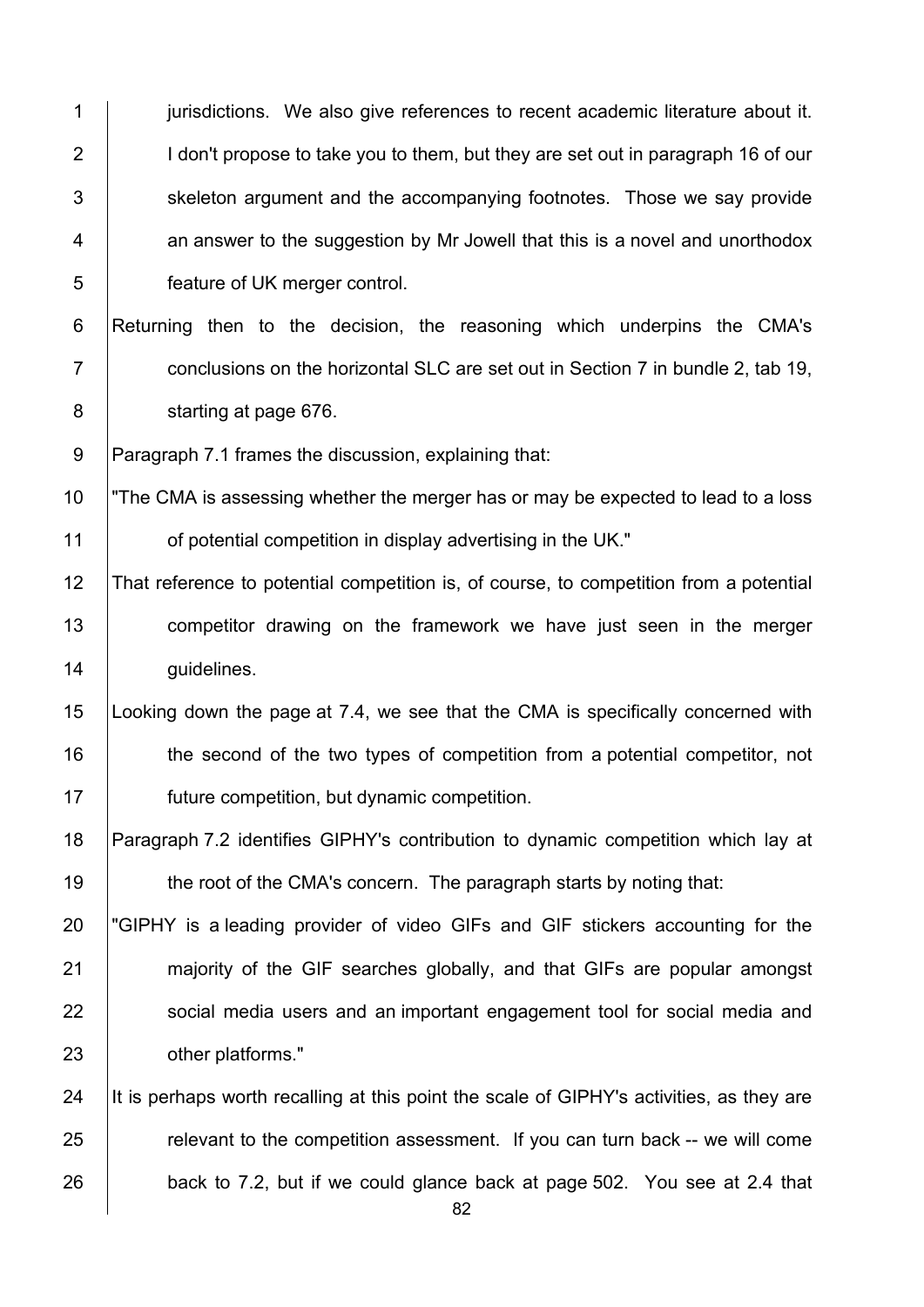- 1 GIPHY has over 800 million users globally, counted both owned and operated 2 O&O channels and distribution partners.
- 3 You can see in the green text, in 2.4, the average monthly searches that are 4 generated through its third party distribution channels worldwide, using 5 GIPHY's platform.
- 6 Looking down at the green text in paragraph 2.5, you see the number of monthly 7 Searches delivered by GIPHY in the UK alone across its entire distribution 8 | network.
- 9 | Over the page at 2.6 you see that GIPHY identified over 10 million UK IP addresses 10 **that were served with its content during the course of a single week in** 11 March 2021.
- 12 Turning on to page 548, you see GIPHY's comparative success in serving GIFs to 13 users. Figure 9, in the centre of the page, sets out a comparison of the global 14 **monthly searches of GIFs by GIPHY, Tenor, which is owned by Google, and** 15 Gfycat. The green line is the combined total. The dark blue line is the GIPHY 16 **total.** So a formidable scale of activity in the supply of GIF content, and a very 17 | significant established user base.
- 18 As you put it before the short adjournment, sir, GIPHY had the eyeballs in very large 19 numbers. The strength of GIPHY's business position is attributable to their 20 success in a number of aspects of the activity of providing searchable GIF 21 | libraries to users.
- 22 To make that good, going back to page 534, you see that there are a number of 23 activities involved in GIF supply, which are then set out over the page at 535.
- 24 **MR SIMON HOLMES:** Could you please give us the paragraph reference?
- 25 **MR HOLMES:** Page 534 at paragraph 10. You see there that there are various  $26$  activities identified which are involved in the process of GIF supply. They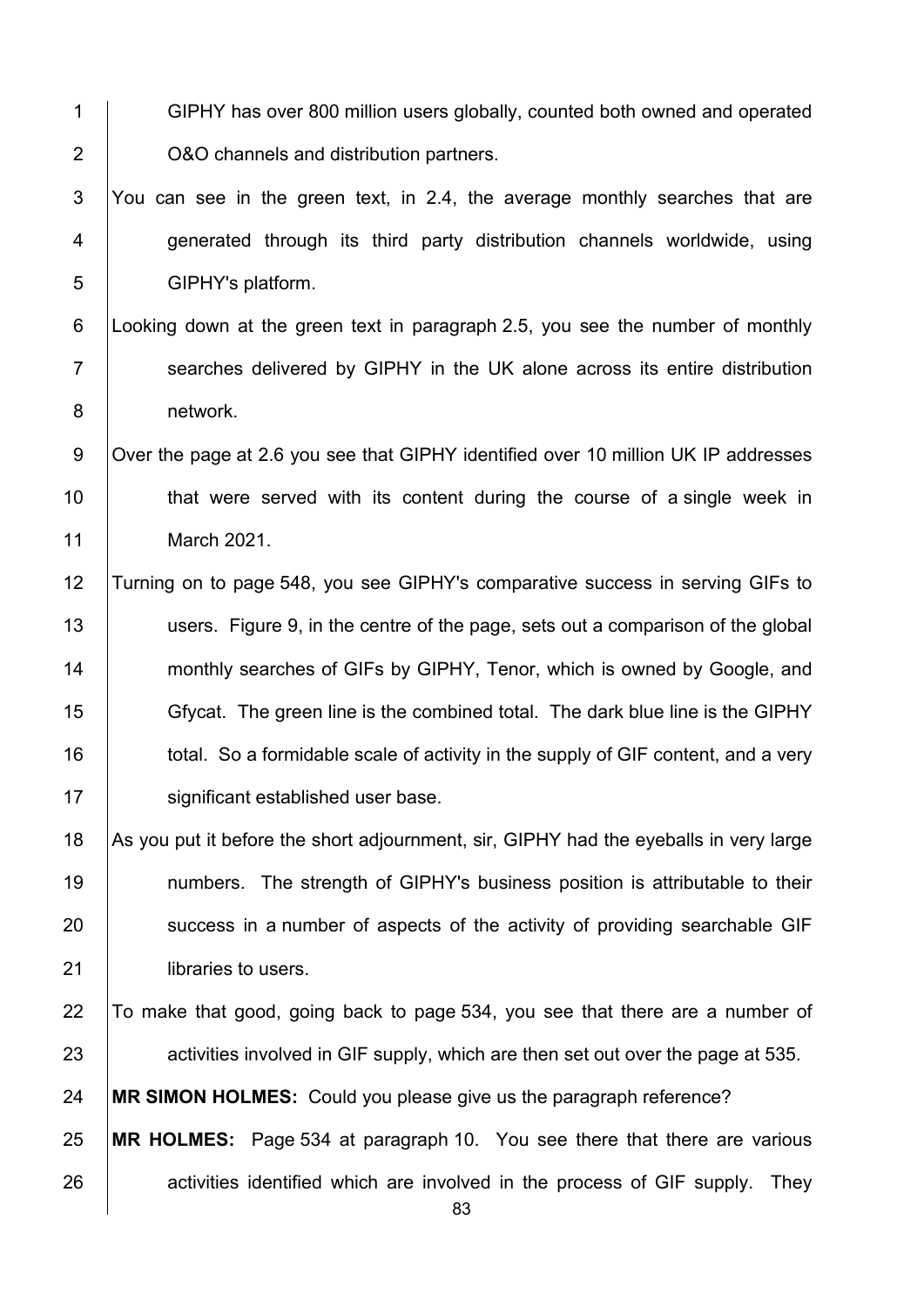1 include sourcing, moderating and hosting a library, search algorithms and **distribution.** Those are expanded upon in the following paragraphs.

3 You see at paragraph 4.18 the idea that high quality, professional content is **perceived as important is also supported by GIPHY's internal documents. So b** one feature of what makes a successful GIF provider on the market GIPHY **competes on is high quality, professional content.** You see in the text how 7 GIPHY describes its selling points.

8 You see at 4.20, licensing rights to content. You see that GIPHY has created 9 a purpose built licensing agreement enabling it to secure legal permission **from the owner of the intellectual property for that content.** 

11 At 4.25 you see that well-moderated content is important to social media platforms, **as offensive content can degrade the user experience.** 

 In the final sentence on that page you see a statement about Facebook's **Aulter** assessment of the GIF provider landscape.

Chapter 5 assesses GIPHY by reference to these various attributes. At 5.89 --

 **MR JUSTICE MARCUS SMITH:** Just before you go to chapter 5, distribution. 17 | Where one distributes GIFs to third party platforms.

**MR HOLMES:** Yes.

 **MR JUSTICE MARCUS SMITH:** I assume there is some sort of -- it may not **necessarily be legally contractual.** There will be some sort of protocol 21 whereby the content is implanted into the message that is sent. Is there some **Sort of contractual arrangement or licence or understanding that explains how that works?** 

**MR HOLMES:** If you'll give me one moment, I'll just take instructions.

**MR JUSTICE MARCUS SMITH:** Of course.

**MR HOLMES:** My understanding is there are contractual arrangements with the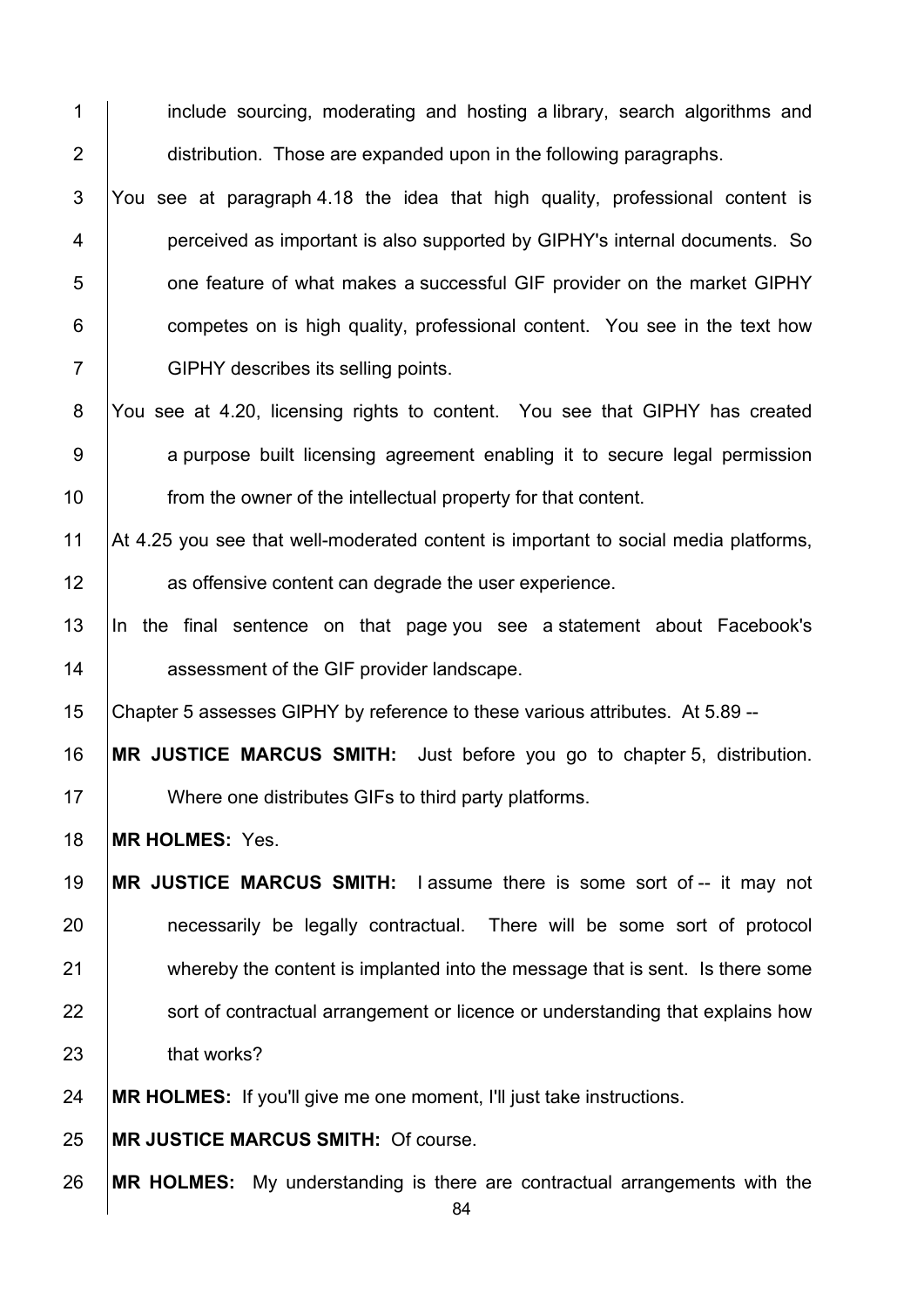| $\mathbf 1$      | various distribution partners when GIPHY distributes GIFs other than via its              |
|------------------|-------------------------------------------------------------------------------------------|
| $\overline{2}$   | owned and operated channel.                                                               |
| $\mathfrak{S}$   | MR JUSTICE MARCUS SMITH: But no payment is involved in that?                              |
| 4                | MR HOLMES: That's correct, yes. I am told that it depends, sir. So that may be a          |
| $\sqrt{5}$       | point to come back to.                                                                    |
| 6                | The short point that I was just about to develop --                                       |
| $\overline{7}$   | MR JUSTICE MARCUS SMITH: Of course.                                                       |
| $\bf 8$          | <b>MR HOLMES:</b> -- is that there's an assessment in the decision of GIPHY's position in |
| $\boldsymbol{9}$ | relation to all of these various activities and -- sorry. I have a wrong reference        |
| 10               | here.                                                                                     |
| 11               | At the top of page 587 you see the finding that:                                          |
| 12               | "The social media platforms have very limited close alternatives to GIPHY, for the        |
| 13               | following reasons. The distinctive quality of GIPHY's content and search                  |
| 14               | algorithm and its sizeable reach among the major distribution partners and the            |
| 15               | fact that Tenor is GIPHY's only sizeable and close competitor, as it offers               |
| 16               | a service of broadly similar quality", and you will see the confidential text that        |
| 17               | follows.                                                                                  |
| 18               | The point is that GIPHY was a powerful presence on account of the quality of its          |
| 19               | offer, which was assessed in the decision.                                                |
| 20               | There's also evidence, of course, about Meta's assessment of the quality of GIPHY's       |
| 21               | offer.                                                                                    |
| 22               | You see at paragraph 7.33 or 7.34 that Facebook recognised GIPHY's role as                |
| 23               | an innovator and saw the creativity of its team as an important driver in its             |
| 24               | decision to acquire GIPHY. There's then a quotation from a Facebook                       |
| 25               | employee.                                                                                 |
| 26               | "It is easier to find engineers that can write code. What's hard to find is those who     |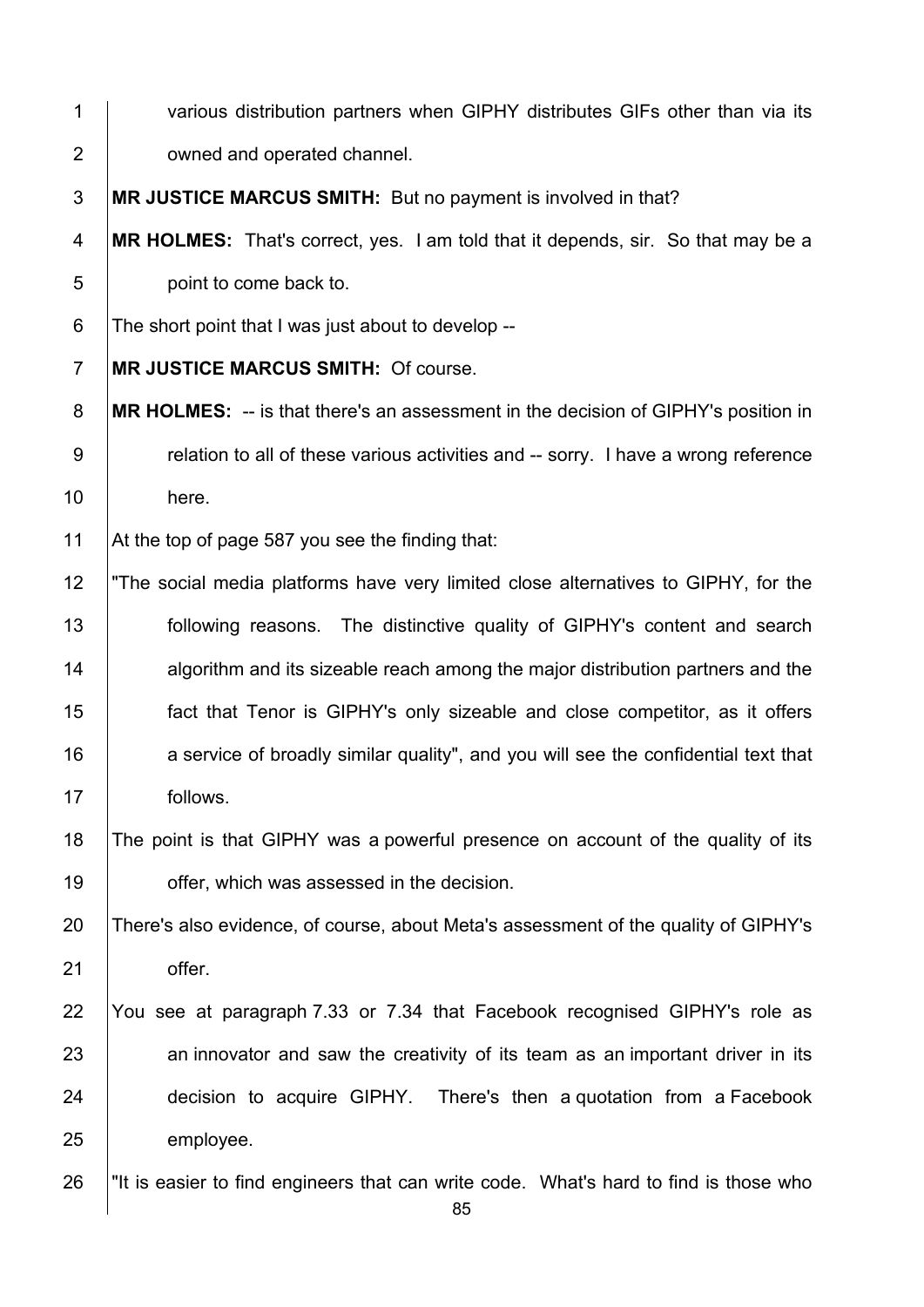1 can do that with creative mindset, who understand how consumers think and 2 **can build products that are meaningfully important to consumers. GIPHY had** 3 those products. They just weren't some of the core parts of their business. 4 You know, they had this GIF search engine but they also had, you know, 5 **creative effects and they had a camera tool.**"

6 So a positive assessment from Facebook of GIPHY's role as an innovator.

7 Investors also identified the importance of the user base that GIPHY had acquired in 8 **conversations with the CMA.** 

9 Just to pick up a couple of those references, at 6.109, you see this reference to 10 **a** document prepared by JP Morgan in connection with GIPHY's options for 11 external fundraising, in which JP Morgan noted that it has high confidence 12 that a GIPHY -- and you can see confidential text -- "to fuel near term organic 13 | growth will be broadly well received. JP Morgan explained it made this 14 Statement on the basis of its extensive experience of fund raising in the tech 15 industry. Its view was reached on the basis that GIPHY was a well-known 16 **brand that was used by circa 800 million people daily."** 

17 Then, looking over the page, you see the views of one particular investor, Playtika, 18 a large digital entertainment company, one potential new investor, with whom 19 **the CMA discussed.** 

20 At 6.112 you see that Playtika's interest in GIPHY was driven by the fact that GIPHY 21 **had a high number of active users and was building an ad product which** 22 **could be significant if executed well.** 

 $23 \mid 6.113$ :

24 "Playtika compared the potential of GIPHY to the likes of Google and Facebook, 25 **noting that it had a very high number of active daily users and its daily search** 26 volume was equivalent to 15% of Google's. In Playtika's view this effectively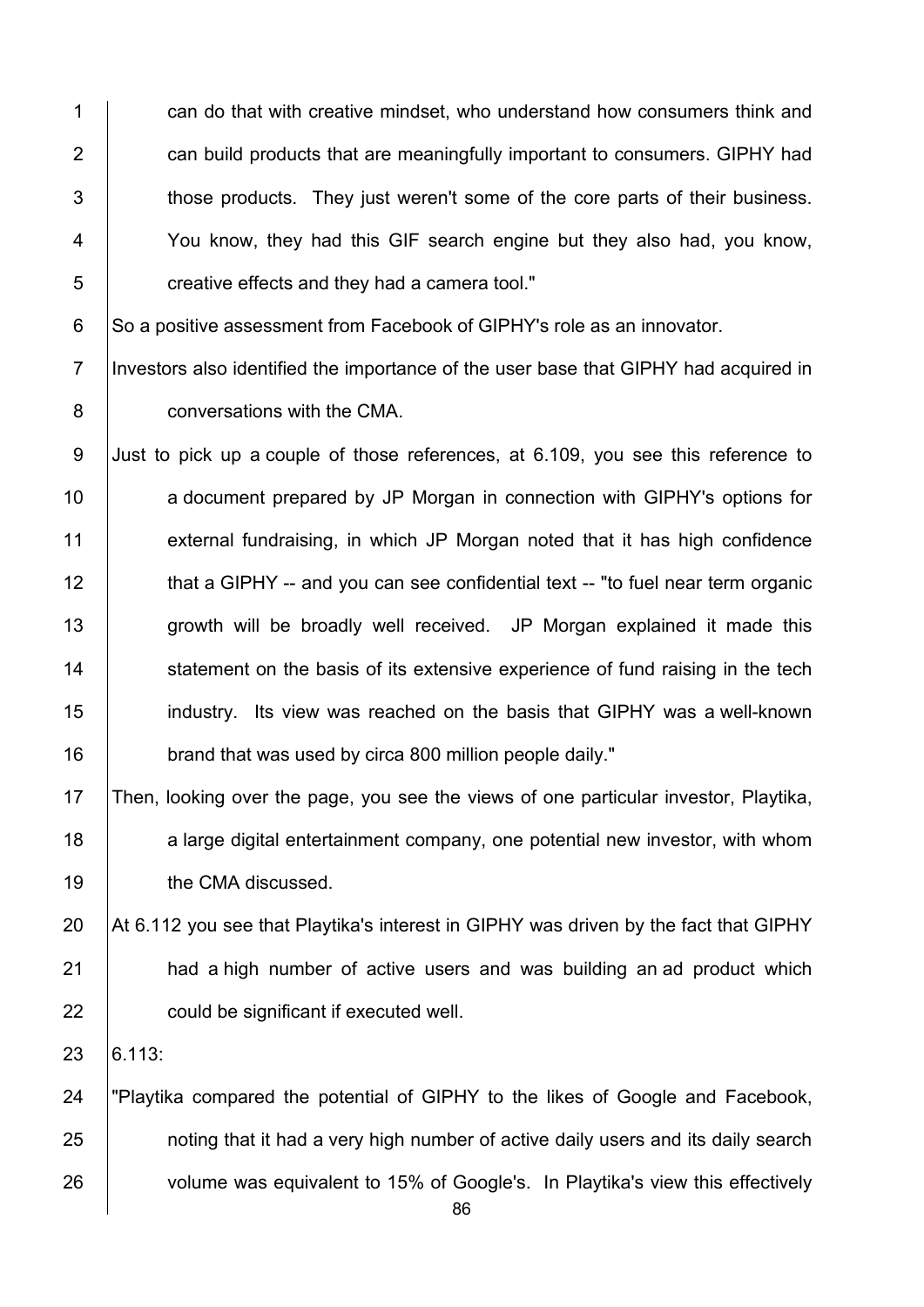1 made GIPHY the third largest search engine in the world."

2 Then there's confidential text, which I would ask you, please, to read in 6.114. 3 (Pause.)

4 In summary, GIPHY had a large and established user base. It transacted very large 5 volumes in supplying GIFs in the UK and internationally, and that user base 6 was a significant feature of its position in the market.

7 With those points in mind, if we could just go back to 7.2 at 676. We have looked at 8 **the first point, GIPHY's position as a leading provider of GIFs.** There is then 9 in the sixth line down a discussion of GIPHY's entry efforts in relation to 10 advertising.

11 | "Prior to the merger, GIPHY was seeking to build on its success as a GIF provider by 12 monetising through its innovative Paid Alignment service ..."

13 Paid Alignment is the new offering, the innovative product that GIPHY was seeking 14 **to roll out.** As the CMA goes on to explain:

15 "Before the merger, GIPHY had made some progress in attracting advisers, 16 **a**dvertisers and third party platforms to this service in the US but hadn't yet 17 entered the UK market, and was continuing to develop and extend its Paid 18 | Alignment offer."

19 The final point in the paragraph:

20 The type of advertising that GIPHY was developing prior to the merger through its 21 **Paid Alignment services would have been a close substitute for display** 22 **Alter 20** advertising services of the type offered by Facebook."

23  $\vert$  So, as explained in 7.2, GIPHY was seeking to develop and extend an innovative 24 **product in the form of its Paid Alignment offer, which on the CMA's analysis** 25 would compete closely with Facebook's services.

26 The Paid Alignment product is further explained in paragraph 7.35 on page 687.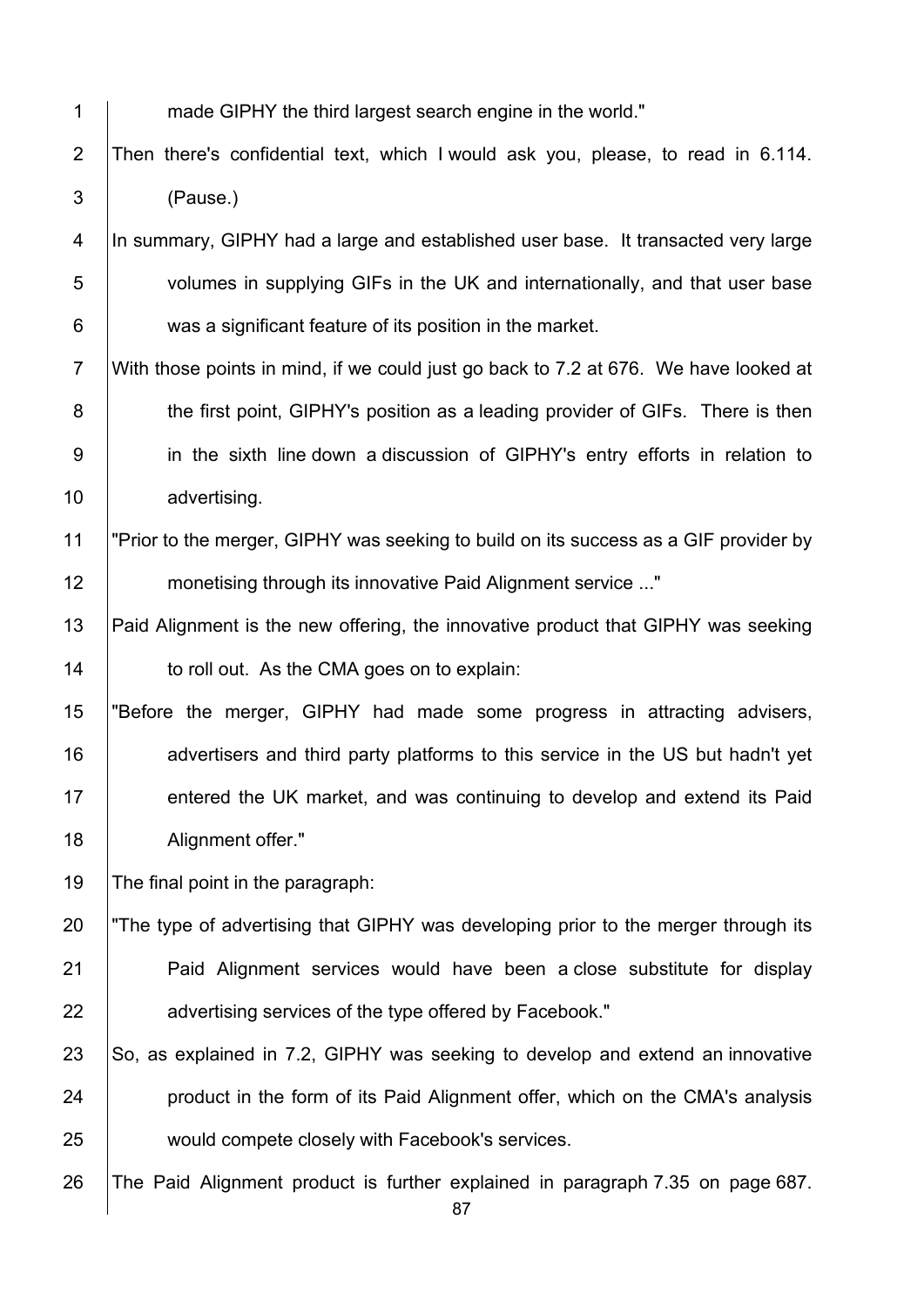1 You see that it was a novel form of digital advertising, which allowed 2 **2** advertisers to ensure the prominence of GIFs which promoted their brands on 3 GIPHY's services. The GIF could include product placement within the GIF,  $4 \mid$  celebrity endorsement, the inclusion of a brand logo, and these GIFs could be  $5$  aligned with specific search terms, so that when a user searched for that term, 6 **the branded GIF would be first or prominent among the search results. Paid** 7 Alignment also allowed advertisers to insert their GIFs into GIPHY's trending 8 **feed on its O&O site.** 

9 **PROFESSOR CUBBIN:** Could you just explain, would these be searches for GIFs 10 **compared** or just general searches.

11 **MR HOLMES:** For GIFs.

12 **PROFESSOR CUBBIN:** At present at any rate.

13 **MR HOLMES:** At present at any rate, exactly, yes. that's a point that distinguishes 14 Them from a general search engine like Google. You will have seen in the 15 market definition section, the reason why the CMA finds that this form of 16 | advertising is not like search advertising is because users who go on 17 a website and search on Google or Bing and search for a product name are 18 quite likely to be out to buy that product or may very well be. So search 19 **Arror** advertising is then targeted at capturing those in-market consumers, whereas 20 here the search is for a GIF. It is for a particular type of message you want to 21 Send to a friend to convey a particular emotion or to capture, you know,  $22$  a particular idea. The advertising that is embedded in that is more in the 23 **Fig. 23 nature of a promotion of a brand.** So if you search for doughnuts, you might 24 See a sign for Dunkin' Donuts. You couldn't click on the Dunkin' Donut logo 25 and go through to the Dunkin' Donut website, at least as the proposition is 26 currently planned. It would just be included in the message which is currently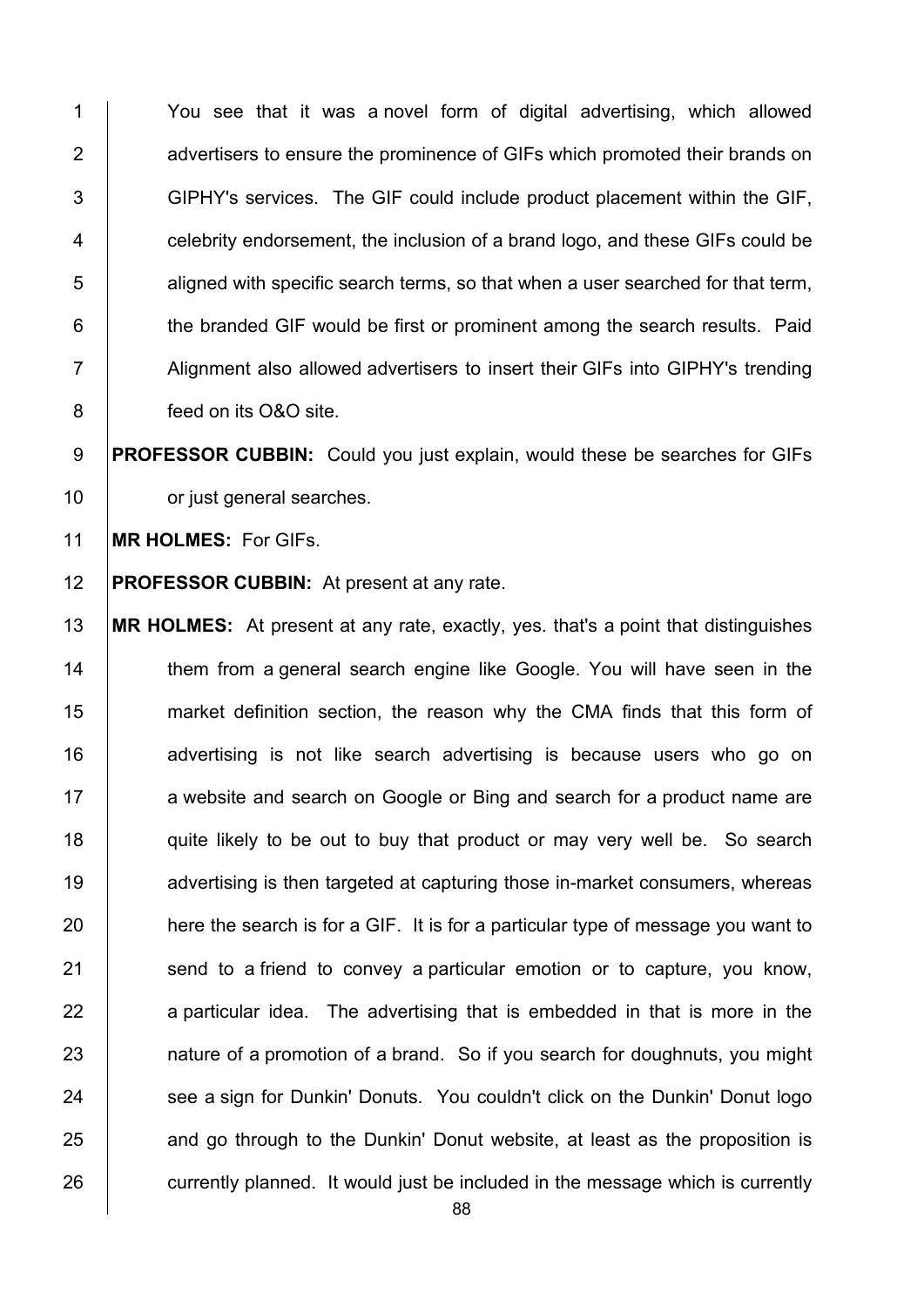1 Sent. Does that answer your question? 2 You see from 7.40 that the effect of the merger was to terminate GIPHY's efforts at 3 developing this product which the CMA considered to be an innovation. As 4 explained there: 5 "Following the merger, Facebook required the termination of all GIPHY's existing 6 **Paid Alignment arrangements and the cessation of all GIPHY's revenue** 7 **generating activities."** 8 Against that background, the CMA sets out to analyse whether, by reason of this 9 termination, the merger would give rise to a loss of dynamic competition, 10 **Fig. 2** amounting to a substantial lessening of competition in the UK. The CMA's 11 analysis of that competition is quite involved. It rests on a large volume of 12 evidence, which I will not go through in detail. It is really not necessary to do 13 | so, because I don't think that's central to Meta's case on ground 1, but I will 14 The recapitulate the main conclusions which led the CMA to find that there was 15 | a horizontal SLC. 16 There were four components to that. 17 First, the CMA assessed the importance of GIPHY's efforts to innovate and expand. 18 Secondly, it considered the likelihood of expansion and of UK entry by GIPHY. 19 Thirdly, it examined the closeness of competition between Paid Alignment 20 Facebook's display advertising. 21 Fourthly, it assessed the likely response by Facebook, and others, absent the 22 merger, to GIPHY's continuing efforts to continue and expand. 23 Taking those points in turn, on the importance of GIPHY's efforts to dynamic 24 competition, the CMA's analysis is contained in paragraphs 7.30 to 7.49. It is

25 worth pausing over 7.42, where the CMA notes that:

26 "GIPHY's efforts through Paid Alignment to build and monetise its services were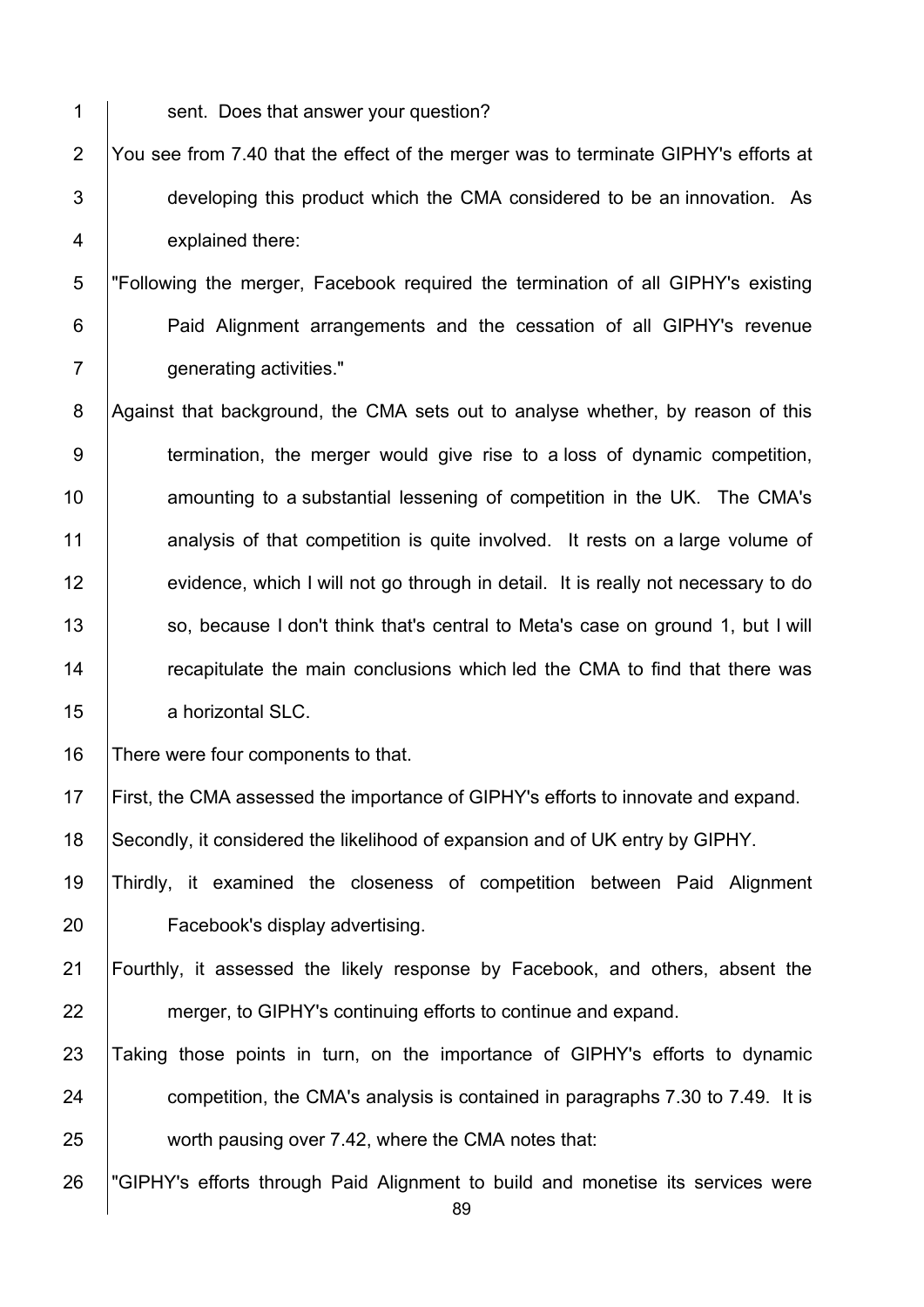1 | particularly relevant because", first point, "this is a market in which 2 investments in entering and expanding represent an important part of the 3 competitive process.

4 Secondly, digital platforms operate in an industry where the process of entering and **EXPERD** expanding takes place over a long period of time and involves significant  $\vert$  costs and risks. Commercial success in digital markets can typically involve  $\parallel$  building an audience" -- the eveballs to which you referred, sir -- "and then **developing a way to monetise that audience.**"

9 Third point:

 "Following the merger, we do not consider that any other potential player is playing 11 or is likely to play a similarly important role in the dynamic competitive **process.** GIPHY has succeeded in building a global and UK audience for its 13 GIFs. No other supplier had reached a material market share in the supply of 14 GIFs, apart from Tenor. GIPHY have made substantial progress towards **establishing its monetisation model, and any business seeking to enter the market for searchable GIF libraries faces significant barriers to entry in both** GIF provision and ability to monetise through display advertising."

18 So, in other words, GIPHY was in a unique position, as the CMA found, in part 19 **because of its very large installed base of users.** 

20 Then the conclusions are summarised on this point at 7.45 and 7.46. You see:

 "GIPHY had achieved significant success in developing its GIF services. Widely **Fig.** 7 recognised as an innovator and was continuing to innovate to develop this **product and to offer Paid Alignment.** As such, GIPHY was making important **contributions the CMA found to dynamic competition, particularly as** 25 a potentially close competitor to Facebook, a point which we will return to, 26 | which currently faces limited competition."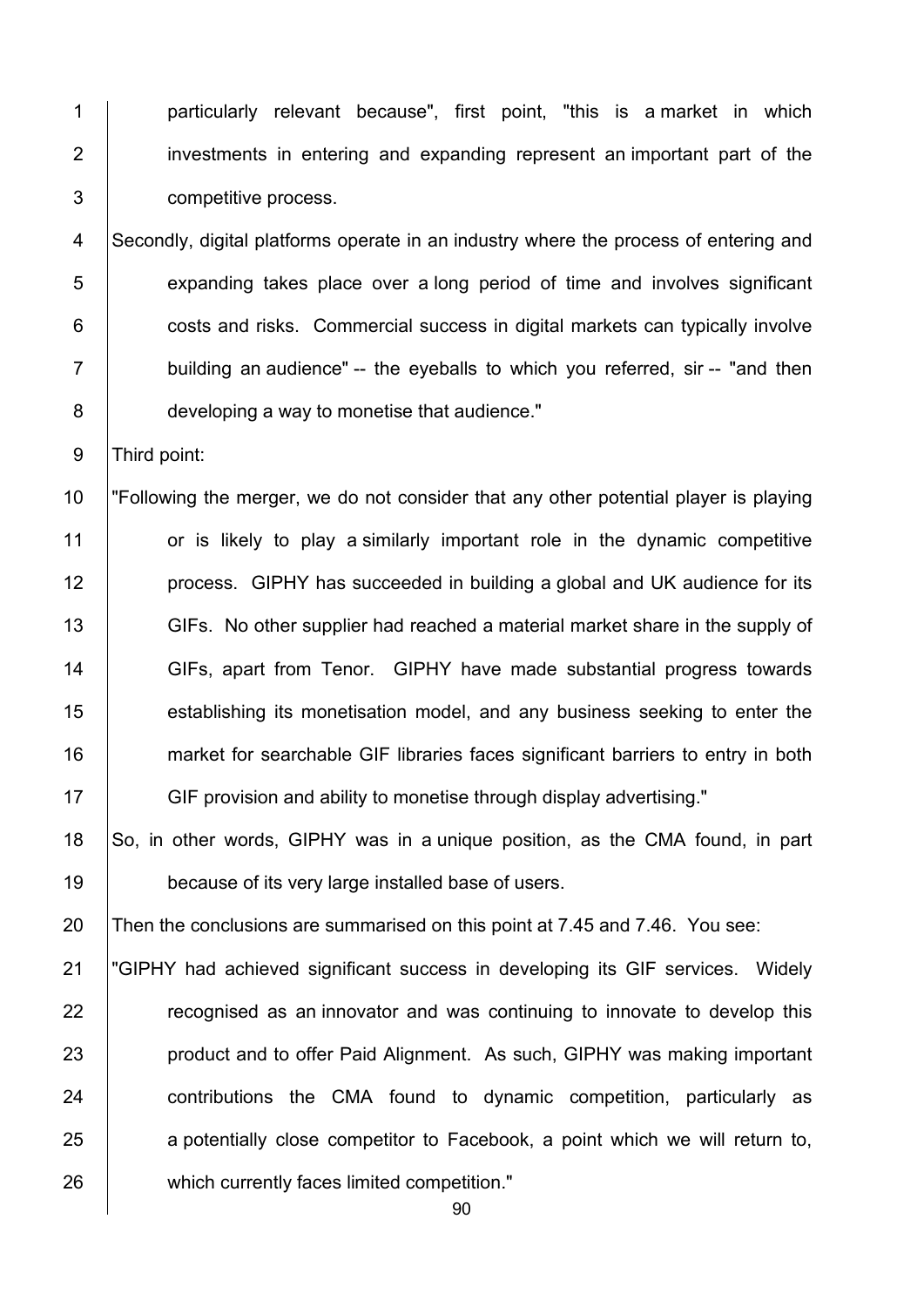1 Then, at 7.46:

2 "We consider that GIPHY's efforts prior to the merger increased the likelihood of new 3 **i** innovations or products being made available in future, whether by GIPHY or 4 by stimulating wider innovation by others responding to this competitive  $5$  | pressure. This would give customers the chance to benefit from a wider 6 variety of products and increase competition."

7 The second question concerns the likelihood of GIPHY expanding its provision of the 8 **Paid Alignment offering in the market and of launching that product in the UK.** 9 That's addressed in paragraph 7.50 to 7.188.

10 As to the first part, the findings are summarised on page 731 at paragraph 7.168. If

11 | I could ask you just briefly to review that paragraph, please.

12 **MR JUSTICE MARCUS SMITH:** Of course. (Pause.)

- 13 **MR HOLMES:** So uncertainty as to whether entry and expansion efforts would 14 Succeed, but had they continued, they would have driven dynamic 15 competition.
- 16 As regards the UK, the CMA summarised its finding on page 738, paragraphs 7.181 17 **Arror** and 7.182. If I could ask you, please, to review those paragraphs.

18 **MR JUSTICE MARCUS SMITH:** Of course. (Pause.)

19 **MR HOLMES:** So a finding by the CMA based on the evidence before it that GIPHY 20 was likely to have launched Paid Alignment into the UK. The key point at 21 7.181.

22  $\vert$  At 7.182, a secondary point.

- 23 "Innovation or efforts by incumbent firms in response to GIPHY would potentially also 24 benefit UK consumers, whether or not GIPHY expanded internationally."
- 25 The third question concerned the closeness of competition between Paid Alignment

26 and Facebook's display advertising. This is addressed in paragraph 7.189 to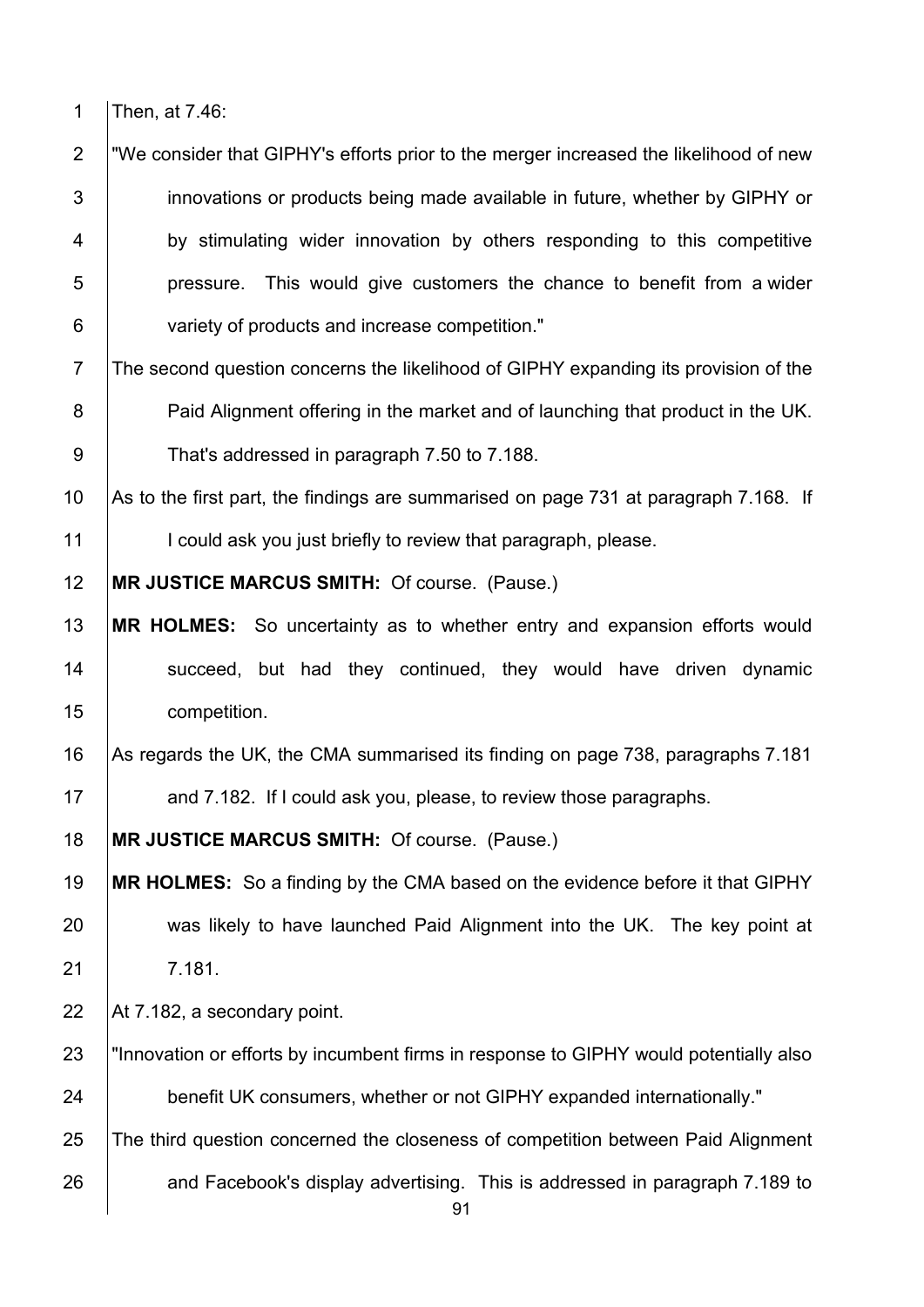1 | 7.195. You see why the enguiry was considered relevant at page 743 at 2 7.189: 3 The constraint exerted by a dynamic competitor on other firms depends in part on 4 the expected closeness of competition between those other firms and the 5 dynamic competitor." 6 There are then reasons and evidence set out. They included an assessment of 7 Meta's views on GIPHY's monetisation product at the time of the merger, and 8 you see that at 7.203 and 7.204. 9 I would ask you -- we need not pause on it now, but it would be worth reading that at 10 | your leisure. What it shows is that Meta's rationale for the merger did include 11 an assessment of the possible upside of monetising GIFs or stickers. 12 At page 745, you see at 7.195 the conclusion: 13 "We consider that GIPHY's Paid Alignment service would have been in close 14 **14** competition with Facebook's current display advertising offering in the UK." 15 The fourth and final question relates to Facebook's and others' likely response to 16 **potential competition from GIPHY**, absent the merger.

17 The conclusion at paragraph 7.248 on page 762 is that:

18 "Facebook and others have shown interest in developing monetisation of messages 19 **and stories, an area of potential revenue growth for display advertising on** 20 which GIPHY's efforts were also focused. Absent the merger, as GIPHY 21 **continued to develop its GIF advertising products, Facebook would have had** 22 an incentive to respond to a dynamic threat of competition from GIPHY, and 23 we consider this evidence supports the view that GIPHY was an important  $24$  | player in a potentially growing segment of the display advertising market."

25 **PROFESSOR CUBBIN:** Mr Holmes, could you perhaps explain in a little bit more 26 detail the nature of the threat that GIPHY posed? Is it the threat -- maybe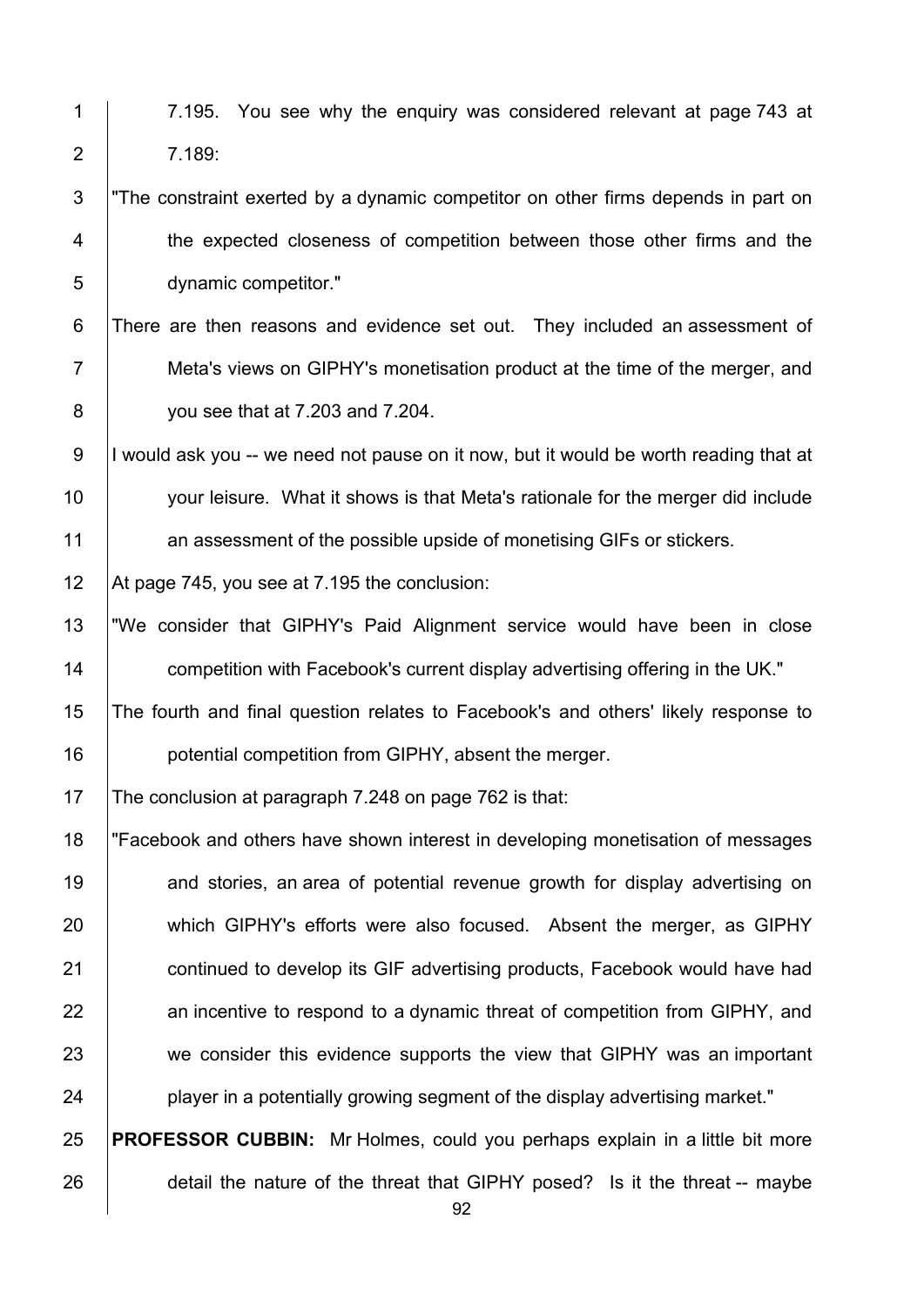1 | I will let you expand on that?

**MR HOLMES:** The threat was that GIPHY would continue to develop its product  $\vert$  and that that would take some portion of display advertising in competition 4 With Facebook's offer. So Facebook provides display advertising. This is **b** a close substitute for display advertising. Therefore Facebook would have an **i** incentive to respond to the product, GIPHY's Paid Alignment product, with **innovations of its own in the same space.** 

**PROFESSOR CUBBIN:** So the threat is that it would displace some of Facebook's 9 existing display advertising?

 **MR HOLMES:** It would win a portion of display advertising, which is the core **business of Facebook.** 

 **PROFESSOR CUBBIN:** Which therefore would make Facebook have to innovate in 13 Some other way, maybe by developing its own library or some other way that 14 we can only guess at perhaps.

## **MR HOLMES:** Yes. It would incentivise them to develop a product that would **b** operate in the same or broadly similar space.

- **PROFESSOR CUBBIN:** Okay, thank you. I just wanted to understand what picture **the CMA had in mind of that threat.**
- **MR HOLMES:** Finally, in paragraph 7.254, you see that the CMA summarise its 20 conclusions on substantiality based on all of the previous analysis and **evidence.** You see at (a):
- "Display advertising market in the UK is one with limited competition, given 23 Facebook's significant market power. That makes GIPHY's impact more 24 | significant."

25  $\vert$ Then at (b):

26 "GIPHY's pre-merger activities were valuable to the dynamic competitive process in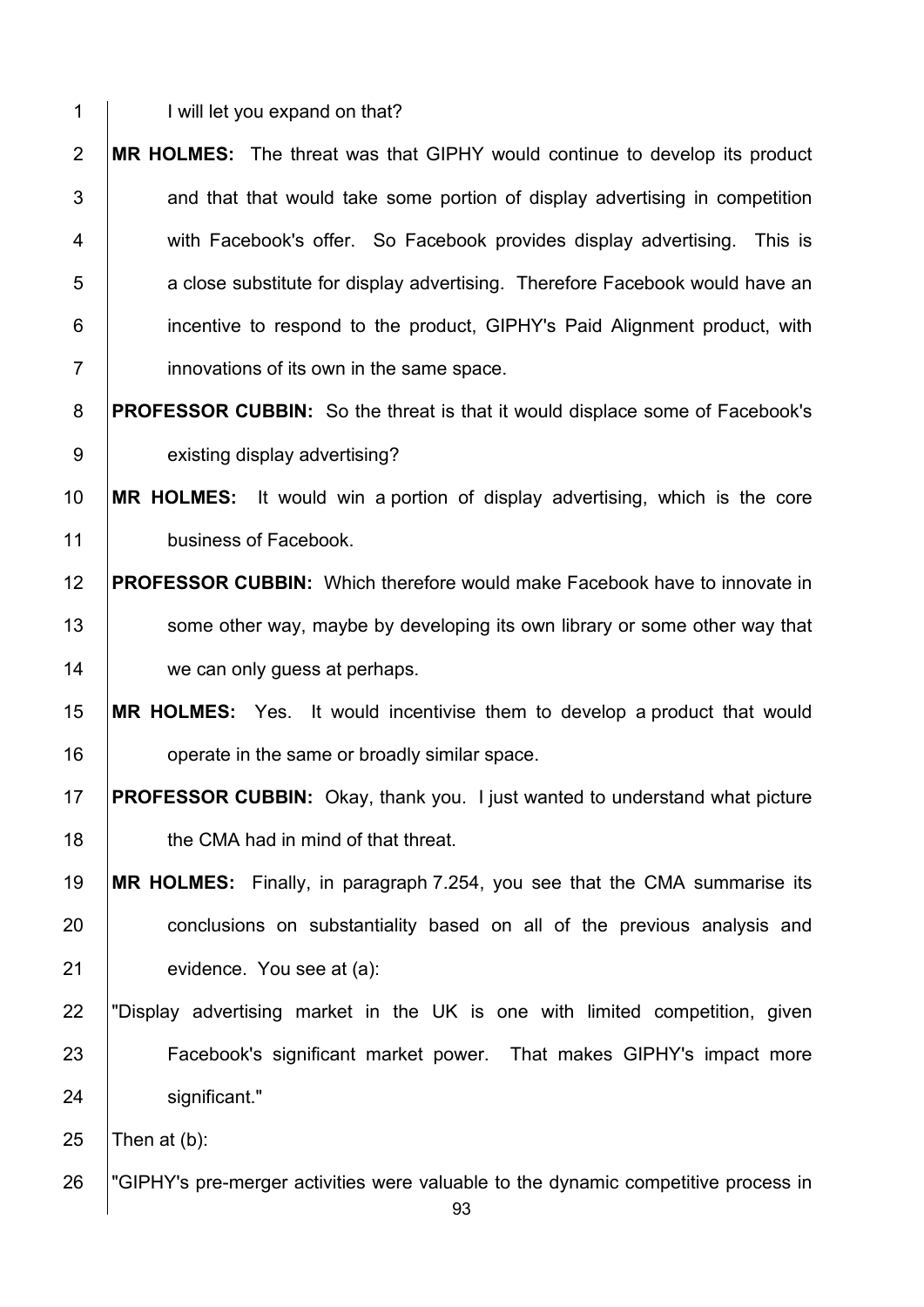94 1 themselves and in driving other competitors' efforts. Given that GIPHY is  $2$   $\vert$  an innovative and leading provider of GIFs and building on its existing 3 Strength, GIPHY had made concerted efforts to monetise its services by 4 **Fig. 2** means of an innovative advertising model." The point at 2.  $5$  | At 3: 6 "If GIPHY had extended its presence on third party platforms, those platforms would 7 **have had an incentive to collaborate with GIPHY, to further develop GIF** 8 monetisation." 9 | Fourthly: 10 | "GIPHY was seeking to enter a market with significant entry barriers on the basis of 11 an innovative business model. GIPHY's efforts to monetize GIFs increased 12 the likelihood of new innovations or products being made available and of 13 existing providers of display advertising, including Facebook, making efforts to 14 **protect their future sales from increased competition".** 15 That is the point we were just discussing. 16 Finally: 17 "Absent the merger, GIPHY was likely to have entered into the supply of Paid 18 | Alignment services in the UK." 19 Sir, those are just a very whistle-stop tour of the reasoning and analysis in the 20 decision. 21 If I could now turn to consider the first ground of Meta's application for review. The 22 | underlying complaint is identified as the absence from the report of any 23 assessment of the extent to which GIPHY would, in the counterfactual, have 24 expanded and/or succeeded in the relevant UK advertising market, and 25 absent such assessment, it is said that the CMA lacked grounds for 26 supposing that GIPHY would be likely to become a significant competitive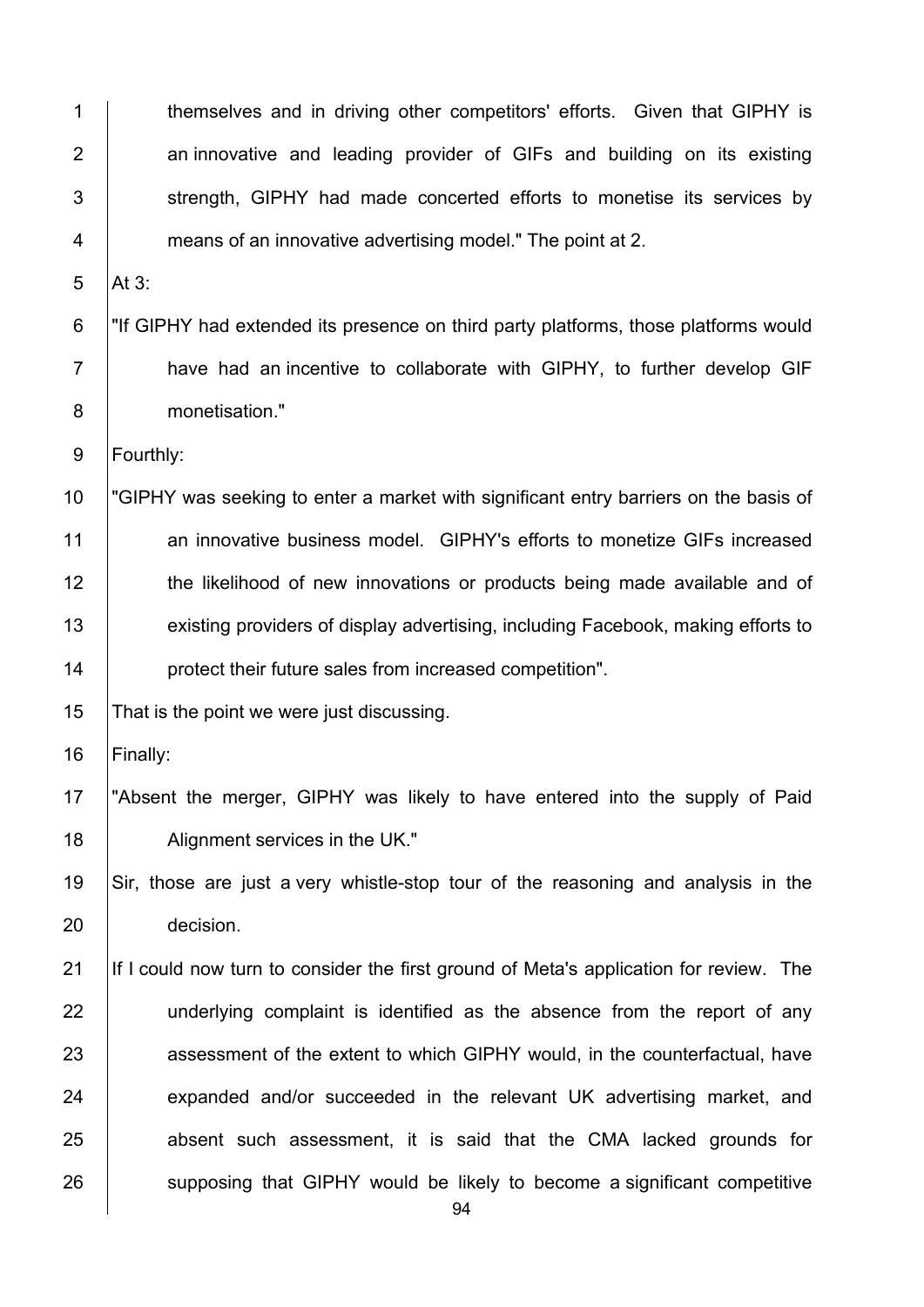1 threat to Meta. What is said is that the CMA ought to have assessed the likely 2 **future market share or revenues of GIPHY and the likely co-relative loss of**  $3$  | profit or likely potential loss of profit on the part of the incumbent, Meta.

4 This argument focuses on the extent of GIPHY's expansion post-entry in the UK, in  $5$  terms of market share that it could be expected to capture, or the revenue that 6 **iduble** it would generate, or the profits its expansion would lead Meta to lose. But, as  $7$   $\parallel$  the Tribunal has seen, the CMA's concern rested on a loss of dynamic 8 **competition resulting from the merger.** It was not a case based on the loss of 9 future competition, the other category of competition identified in the 10 | guidelines in relation to mergers involving potential competitors.

 That dynamic competition, as it is set out in the decision, doesn't turn on whether Meta was likely to achieve any particular scale of activity in the UK market. **On the CMA's case, dynamic competition was already occurring by reason of** 14 | Meta's efforts to develop its Paid Alignment product, and absent the merger, **as the CMA found, that dynamic competition would have continued,**  generating a consumer benefit in the UK as a result of the chance of **innovative products being launched.** 

18 The CMA's case had been evidence base relating to that finding of dynamic 19 | competition.

20 As the guidelines observe:

21 "Harm may result to dynamic competition where a potential competitor's efforts are 22 terminated, although the prospects of those efforts succeeding are uncertain." 23 So, in my submission, the CMA did not need to reach conclusions as to the extent of 24 GIPHY's likely expansion or success in the UK market or of the profits it would 25 make. There was nothing unreasonable in the CMA's line of analysis of harm 26 to dynamic competition.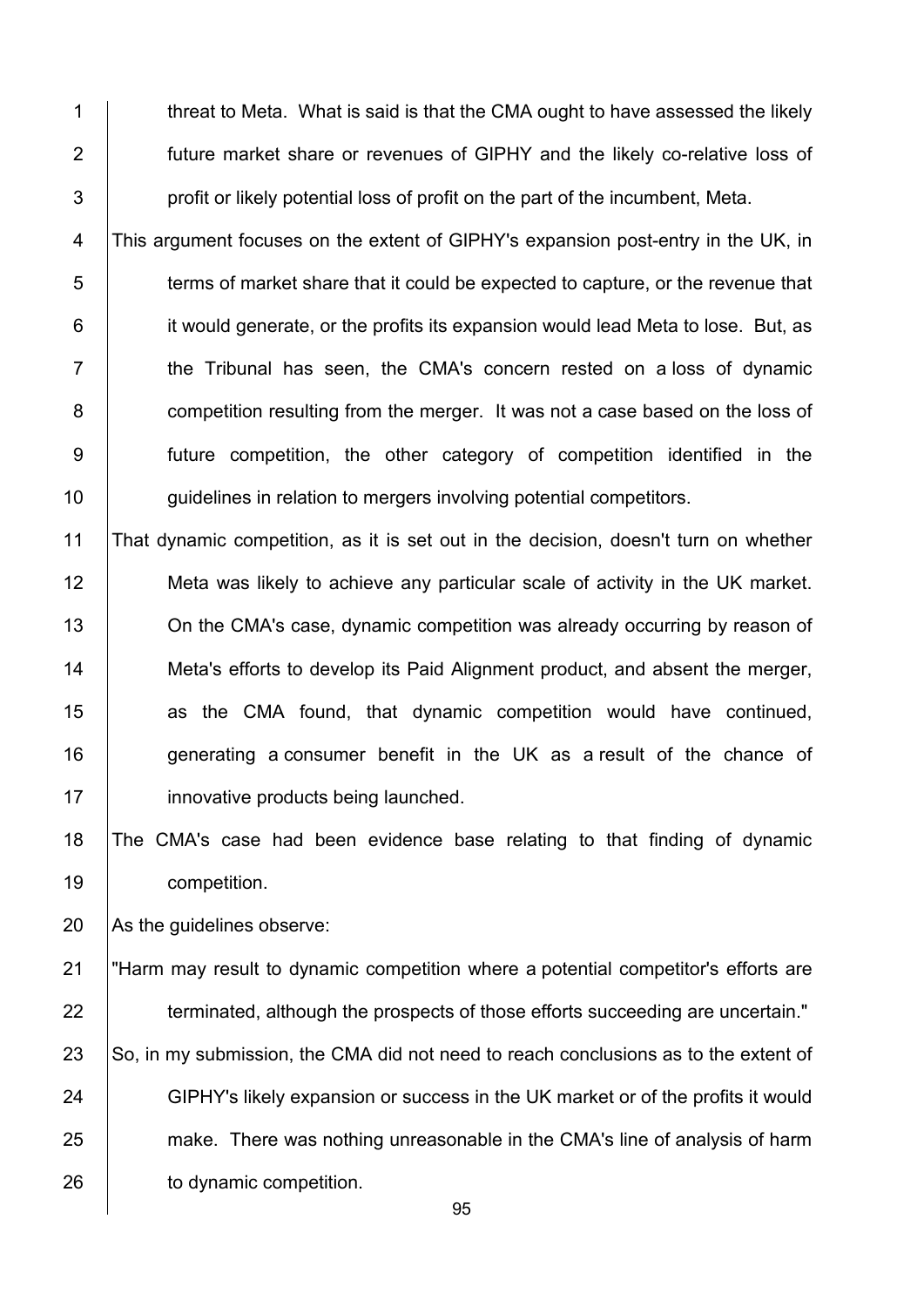1 So my first submission is that ground 1 rests on a misconception. The metrics 2 | identified would be of relevance if the CMA's case rested on GIPHY's 3 **Fig. 2** contribution to future competition post-entry, but they make little sense when 4 directed to a case where the case is about GIPHY's contribution to current 5 **1** and ongoing dynamic contribution which the merger will remove as 6 **b** an independent source of competitive interaction in the market.

7 Looking further at the two limbs of the ground, ground 1A alleges that the CMA is 8 misinterpreting the statutory test under section 35 (1) (b) of the Enterprise Act. 9 Meta's argument is that there must be an assessment of the extent of the 10 lessening of competition, in order to show that it is substantial and that this 11 | required assessing whether GIPHY would have become a significant 12 **competitive threat.** 

13 In my submission that's not really a debate about the construction of the statute. The 14 disagreement between the CMA and Meta is about whether the CMA has 15 **adequately** justified its finding of substantiality based on the competition 16 **concern** which it identifies relating to dynamic competition already in the 17 market, and that may have been expected to continue whether or not Meta's 18 **product was ultimately successful.** 

 The case law makes clear that the assessment of what amounts to a substantial **lessening of competition will depend on the context and the nature of the** 21 CMA's competition concern. We say that's the true import of the Global Radio **case and of the South Yorkshire Transport case.** 

23 If we could just go to Global Radio again. That's in authorities bundle 3 at tab 61. 24 So this was a merger case in which the applicant contended that the CC had 25 misinterpreted the meaning of "substantial" in the context of "substantial 26 **lessening of competition".**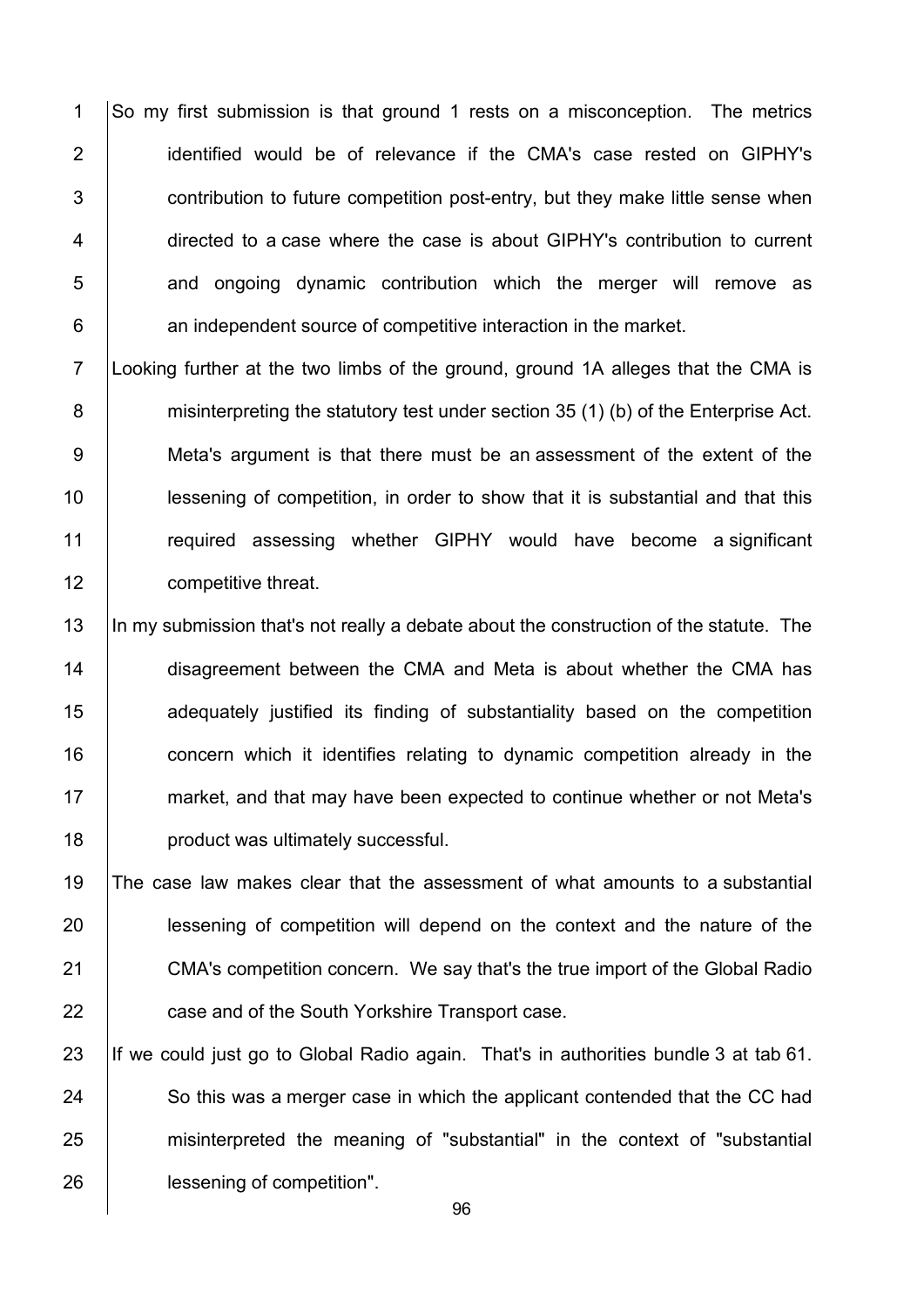| $\mathbf 1$      | Picking it up at page 1845, paragraph 18 sets out the applicant's case:                  |
|------------------|------------------------------------------------------------------------------------------|
| $\overline{2}$   | "In this context 'substantial' means large, considerable or weighty."                    |
| $\sqrt{3}$       | The CC's position is at paragraph 19:                                                    |
| 4                | "The Commission accepts that it did not specifically ask itself whether the lessening    |
| 5                | was large, considerable or weighty but maintains it was under no obligation to           |
| 6                | do so. According to the Commission, it correctly directs itself to consider              |
| $\overline{7}$   | whether the lessening competition was substantial, applying its published                |
| 8                | guidelines."                                                                             |
| $\boldsymbol{9}$ | The Tribunal's analysis begins at 20:                                                    |
| 10               | "The word 'substantial' is certainly capable of signifying large, considerable or        |
| 11               | weighty, confirmed by the House of Lords in Palser v Grinling. One of the                |
| 12               | issues in that case "                                                                    |
| 13               | I don't think we need trouble ourselves with that. Then, at paragraph 21:                |
| 14               | "Substantial' was not, however, held to mean large, considerable or weighty in the       |
| 15               | South Yorks Transport case."                                                             |
| 16               | You see that that case concerned section 64 of the Fair Trading Act. The House of        |
| 17               | Lords had to consider the meaning of a substantial part of the United                    |
| 18               | Kingdom. Lord Mustill, with whom the other members of the House of Lords                 |
| 19               | expressed agreement, noted that the word "substantial' is protean in nature,             |
| 20               | "capable of meaning not trifling at one extreme and nearly complete at the               |
| 21               | other".                                                                                  |
| 22               | Then in the quotation from that:                                                         |
| 23               | "It is sufficient to say that although I do not accept that 'substantial' can never mean |
| 24               | more than de minimis" -- the point that Mr Jowell focused on -- "I am satisfied          |
| 25               | that the word does indeed lie further up the spectrum. How far up is another             |
| 26               | The courts have repeatedly warned against the dangers of taking<br>matter.<br>97         |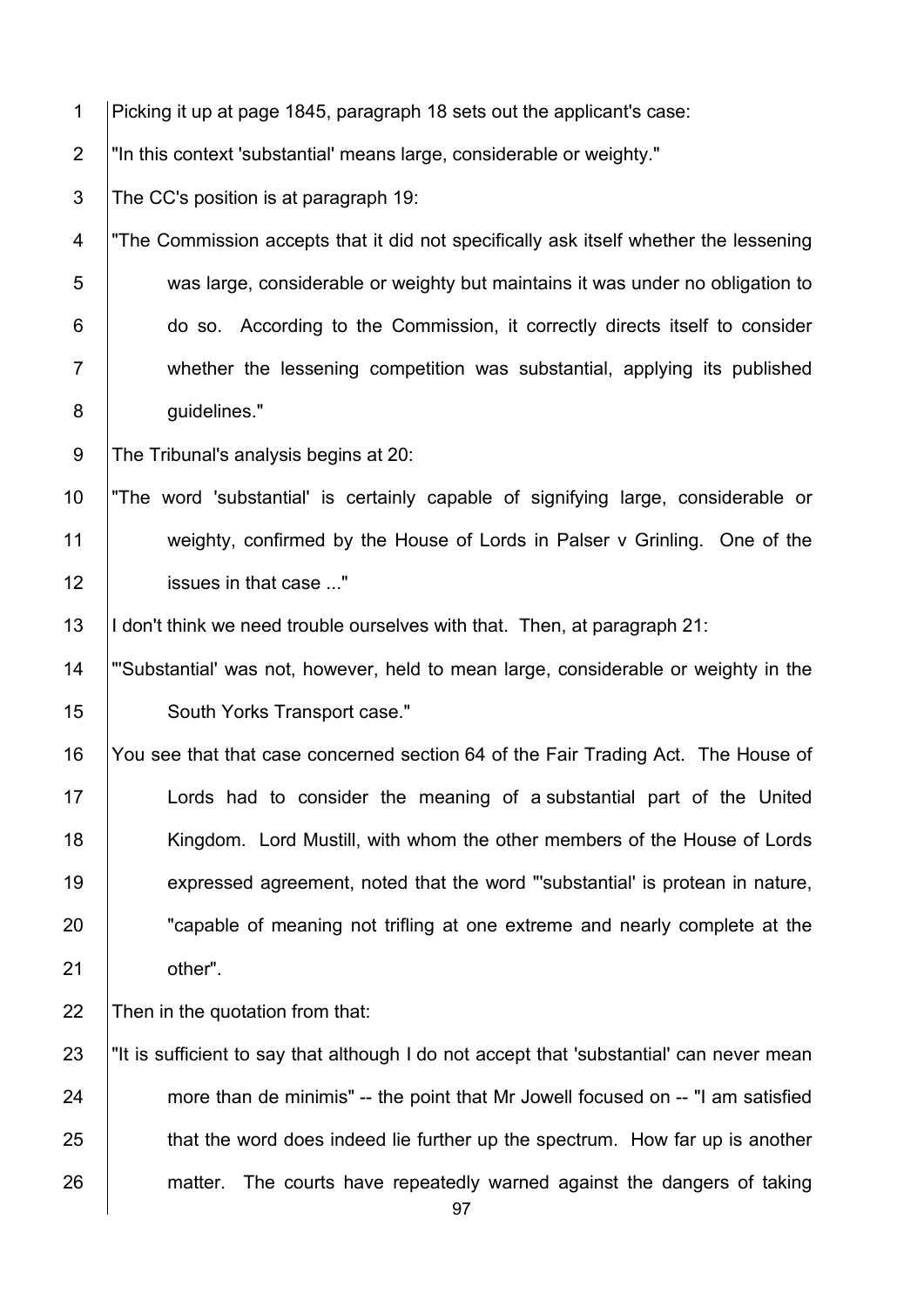1 an inherently imprecise word and, by redefining it, thrusting on it a spurious 2 degree of precision. I will try to avoid such an error. Nevertheless, I am glad  $3$   $\vert$  to adopt, as a means of giving a general indication of where the meaning of 4 the word lies within the range of possible meanings, the expression of Norse 5 LJ 'worthy of consideration for the purposes of the Act'."

## 6 Then, at paragraph 22, a further point that emerges from Lord Mustill's speech in 7 | South Yorkshire Transport:

8 | "Views could potentially differ as to whether a part of the United Kingdom was 9 substantial."

10 Picking it up towards the foot of the quotation:

11 "Even after eliminating inappropriate senses of 'substantial', one is still left with 12 a meaning broad enough to call for the exercise of judgment rather than 13 an exact quantitative measurement. Approaching the matter in this light, I am 14 quite satisfied that there is no ground for interference by this court, since the 15 **conclusion at which the Commission arrived was well within the permissible** 16 **field of judgment.**"

 Now, I take from this case both -- I should say that this interpretation was held to **18** apply in Global Radio equally in the context of substantial lessening of **competition.** I take from this case that the meaning of "substantial" will 20 depend on the circumstances and will also depend on why the authority **Figure 21** regards a particular merger as worthy of consideration for the purposes of the 22 Act, taking the formulation that Lord Mustill endorsed from Norse LJ.

 "One should not thrust on the word a spurious degree of precision. The CMA's 24 assessment of substantiality calls for the exercise of judgment rather than any **quantitative measurement, and the judgment should only be impugned on** a judicial review if it is outside the permissible field of judgment, in other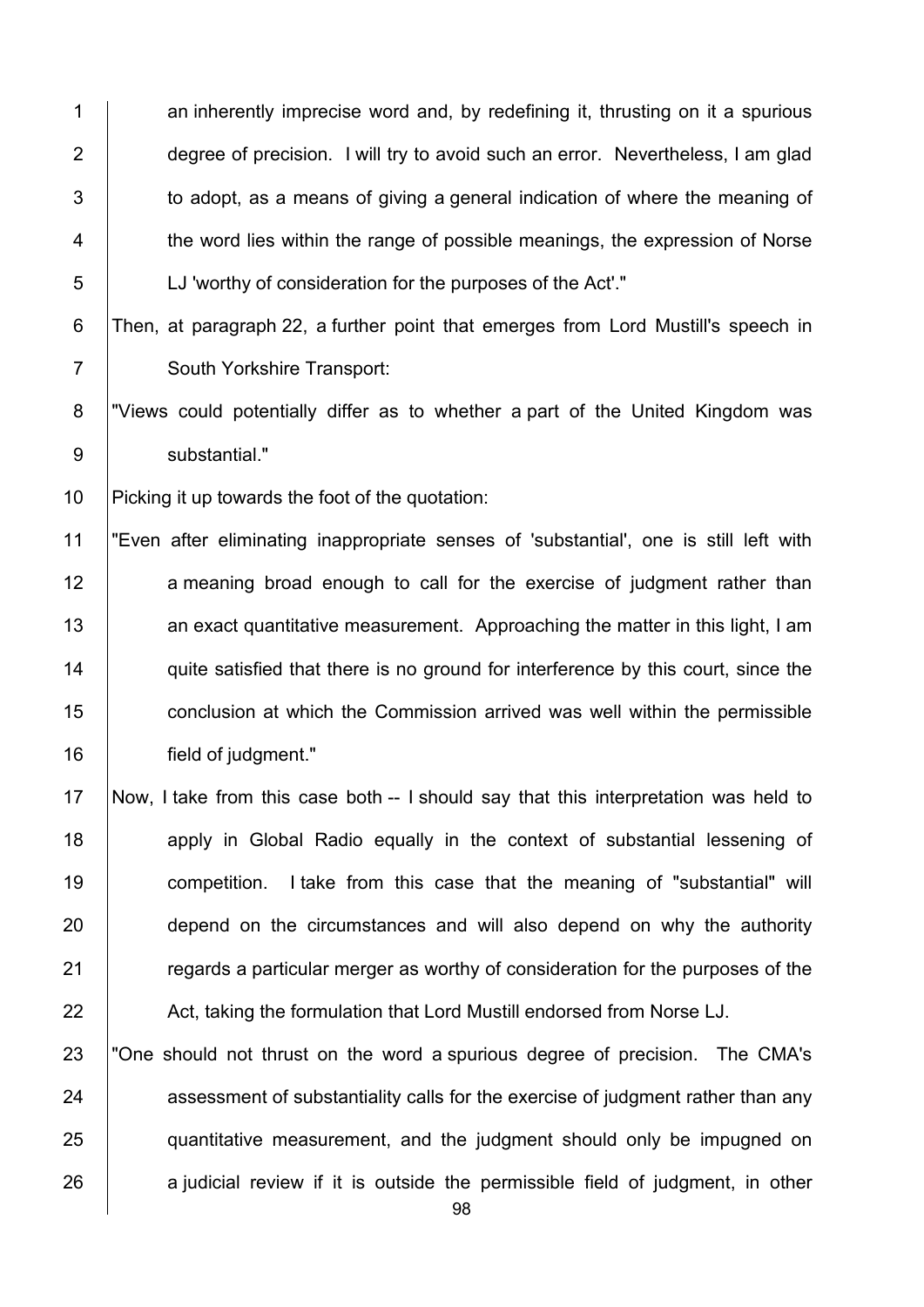1 words, by a reasonableness standard."

2  $\vert$ So no general requirement to engage in any quantification of effects by reference to 3 **J** any particular or universal metrics.

4 That's confirmed in another subsequent merger review judgment in the case of Toby. 5 That is in the authorities bundle 4 at tab 86. We shall just have time to look at  $6 \mid$  that case before you need to rise, sir.

7 If we could start at page 3058, you see at paragraph 338 at the end of the 8 **paragraph that the applicant in that case, Toby, was alleging that the CMA** 9 erred by not establishing that the SLC was substantial.

10 Looking down the page at 340, reference is made to Global Radio and the Tribunal 11 notes Global Radio's submission that substantial lessening of competition 12 **meant large, considerable or weighty and that this was rejected.** 

13 Turning on to page 3074, you see from the heading at the top of the page the 14 | submission which the Tribunal was turning to address, namely:

15 "Did the CMA err in law in failing to identify the extent of any lessening of competition 16 **16** and thus whether it was substantial?"

17 That, of course, bears similarity to the point that Meta makes in its skeleton 18 **Fig.** argument at paragraph 13. It says there that:

19 "It is clear that there must be an assessment of the extent of the lessening of 20 **competition to meet the substantiality test.**"

21 As the Tribunal held in Toby, that line of argument is inconsistent with South Yorks 22 Transport and with Global Radio. If you could turn on in the judgment to page 23 3076, you see at paragraph 392 that:

24 | "Global Radio makes it clear that the authority is not required to show that the SLC is 25 **large, considerable or weighty."** 

26 | On that basis the Tribunal rejected Toby's contention that the CMA was required to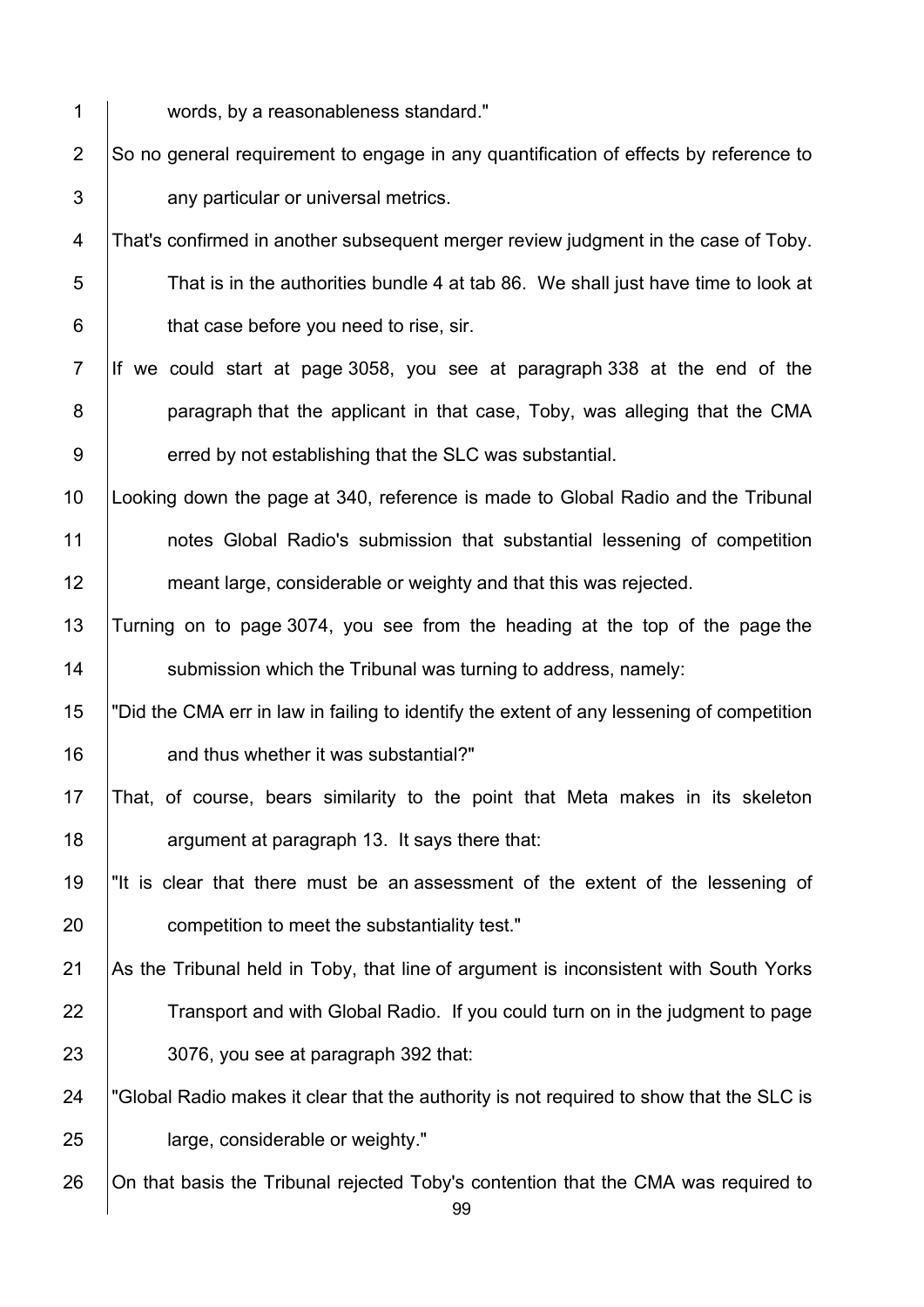| $\mathbf 1$    | quantify the SLC.                                                                      |
|----------------|----------------------------------------------------------------------------------------|
| $\overline{2}$ | It then turns to examine Toby's argument that any price increase post-merger would     |
| $\sqrt{3}$     | be de minimis in the same paragraph, and the Tribunal                                  |
| 4              | Just pausing there, Meta makes a very similar claim at paragraph 11 of its skeleton    |
| 5              | argument, where it alleges that:                                                       |
| $\,6$          | "GIPHY would have gained only a minute proportion of the relevant market within        |
| $\overline{7}$ | any reasonable period."                                                                |
| $\bf 8$        | But the Tribunal rejected the de minimis point that was advanced in 393 -- that was    |
| 9              | advanced by Toby in this case.                                                         |
| 10             | "Having regard to the nature of the competition authority's concerns", as you see at   |
| 11             | the top of page 3077, "those concerns were not confined to price but included          |
| 12             | other non-price terms, including fewer new products being developed. Even if           |
| 13             | the price increases would, in fact, be de minimis, Toby had not shown that the         |
| 14             | SLC conclusion as regards the non-price effects was unreasonable or                    |
| 15             | irrational."                                                                           |
| 16             | In my submission that ties in with Lord Mustill's characterisation of "substantial" as |
| 17             | meaning "worthy of consideration for the purpose of the Act". On that                  |
| 18             | approach what is required will depend on the reason why -- what's considered           |
| 19             | substantial will depend on the reason why it was regarded as worthy of                 |
| 20             | consideration, what the competition concern is which motivates the authority's         |
| 21             | investigation.                                                                         |
| 22             | You have my submission that in this case the CMA was concerned with a loss of          |
| 23             | dynamic competition, including the competition that GIPHY's efforts already            |
| 24             | represented. Such competition can play out regardless of whether a potential           |
| 25             | competitor's efforts lead eventually to successful entry or expansion. In my           |

submission it is therefore not a fair or reasonable objection to the CMA's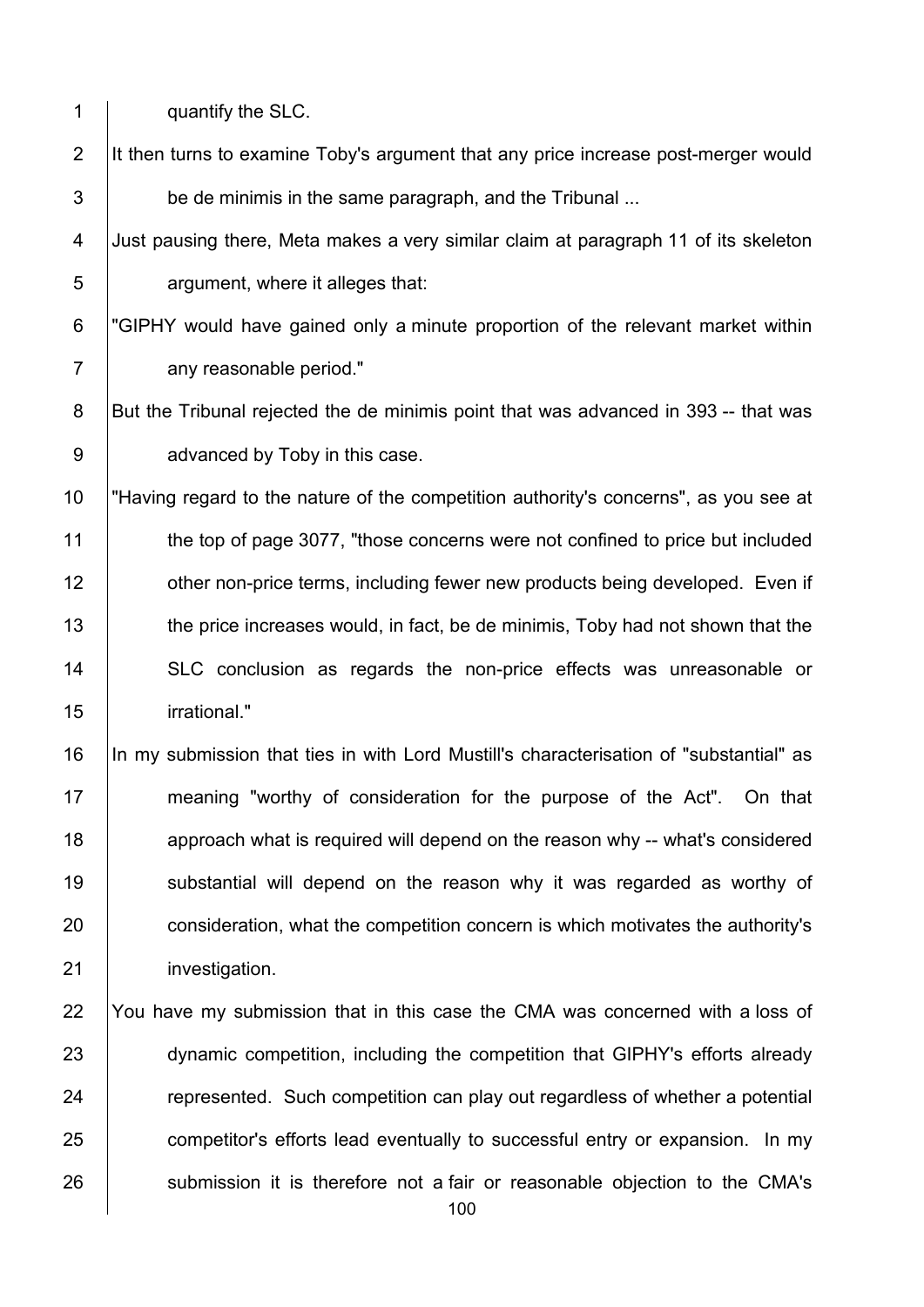1 **Fig. 1** report that it did not quantify the share of the market that GIPHY could expect 2  $\parallel$  to achieve following entry. That just does not go to the concern that the CMA 3 had identified.

4 Sir, if that's a convenient moment.

5 **MR JUSTICE MARCUS SMITH:** Yes. Thank you very much, Mr Holmes.

6 I just have one question. I don't want an answer to it now. It really arises out of 7 GIPHY's business model, which I think I need better to understand in order to 8 **8 really understand the questions we are being asked.** 

9 **MR HOLMES:** Yes.

10 **MR JUSTICE MARCUS SMITH:** It seems to me that GIPHY was somewhat 11 awkwardly placed as what I might call an independent complement to social 12 media communication, and please excuse any sort of technical errors about 13 that, because that's an area I think I am going to have to educate myself in as 14 well, but an independent complement is quite an awkward position for 15 **a** company to sit in.

16 So it seems to me GIPHY was a complement, because actually the GIFs was 17 | providing a library to and the search functions to was part of the 18 **communication provided by others, whether that be WhatsApp or anything** 19 else, but it is an independent complement, because it provides the service to 20 those communication providers as a third party. So we have that contract 21 **between GIPHY and WhatsApp or whatever it is that we mentioned earlier.** 

22  $\vert$  So given that's the sort of position that GIPHY is at -- I know that there are direct 23 Searches in the library and one can make a direct search if one goes to 24 GIPHY's app or to the website, but that's not really why one uses GIPHY 25 **I** I don't think. So what does GIPHY do if it wants to monetise its offering?

26 Now it could do so by simply charging those who are providing the messaging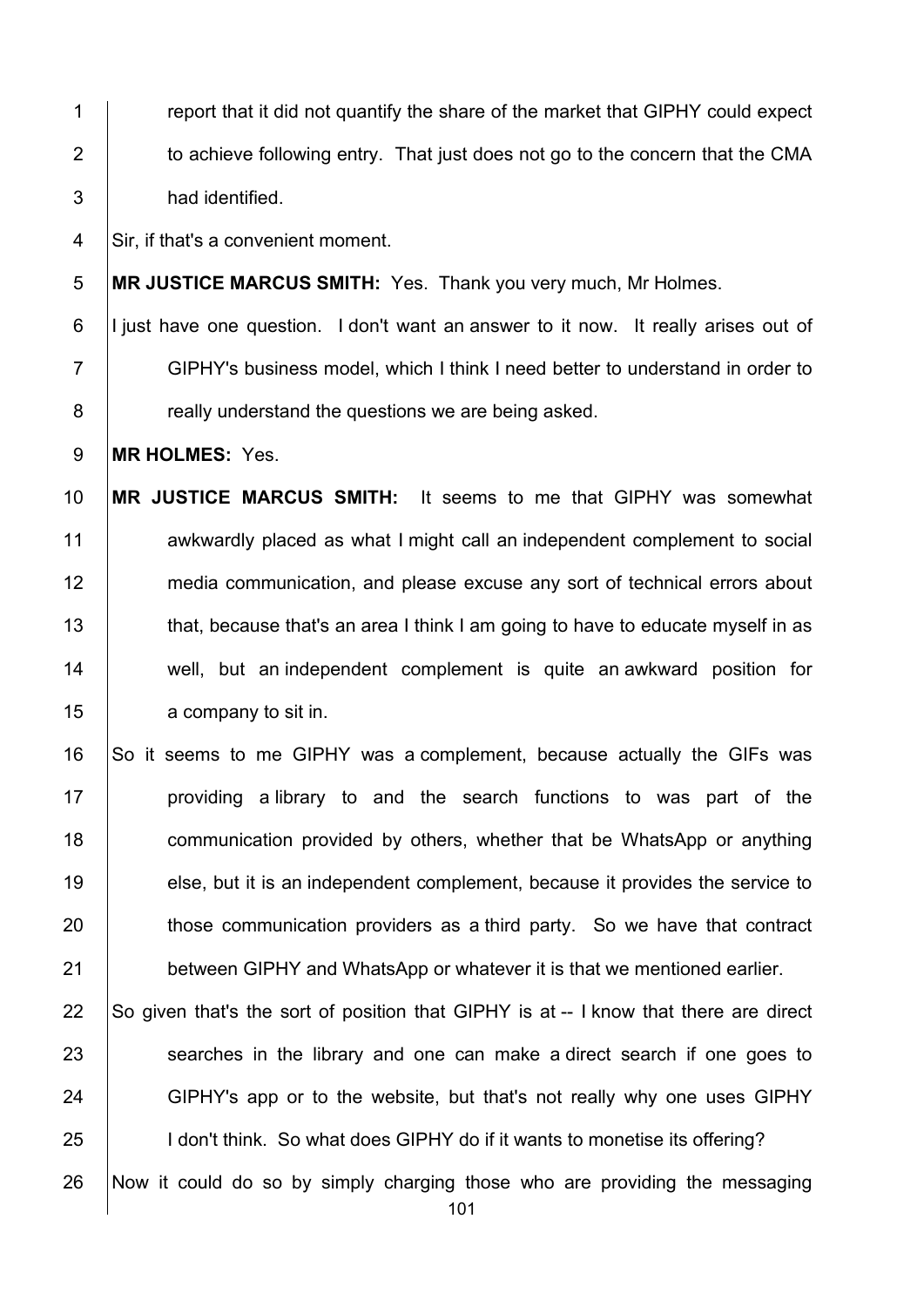1 Service. So for every GIF that's included WhatsApp would pay a certain | amount, but that's not the route that was gone down and one can understand | perhaps why. So they have gone down the route of what we call Paid | Alignment, but it is really a form of charging for the advertising, the eyeballs **b** that we discussed earlier.

6 My question really is how exactly was GIPHY going to do that, because you've either  $7 \mid$  got a search engine which operates within a message  $-$  in other words, I am 8 WhatsApping away. I decide to include a GIF. I then within WhatsApp or 9 whatever other message I am using use the search facility to the GIPHY 10 **let is unifyrically in the message, and then I identify the GIF that I want and plug**  $11$  it in.

12 Now that implies a rather more limited universe of eyeballs in terms of advertising 13 advantage than perhaps through let us say other forms of advertising, but 14 | that's one way; in other words, the GIPHY library is accessed almost 15 parasitically through the message one is compiling.

16 The alternative is, looking at the example that I think was provided by Meta of Paid 17 Alignment, that you enter a search term and get ads coming up in response, 18 and that is much more like the Google model of entering a search term and 19 getting a series of hits back, the top few of which are paid for ads and the rest 20 **are what you actually want. Sorry. I am being tendentious.** 

21 But my question there is: what platform would GIPHY be using to provide that? 22 I mean, would they do a deal with Google so that you could search for GIFs 23 **Fig.** responsive to a particular term or would they set up their own independent 24 Search ...? I suppose what I am really grasping for is I understand how 25 **a**ccess to the library operates through a message.

26 **MR HOLMES:** Yes.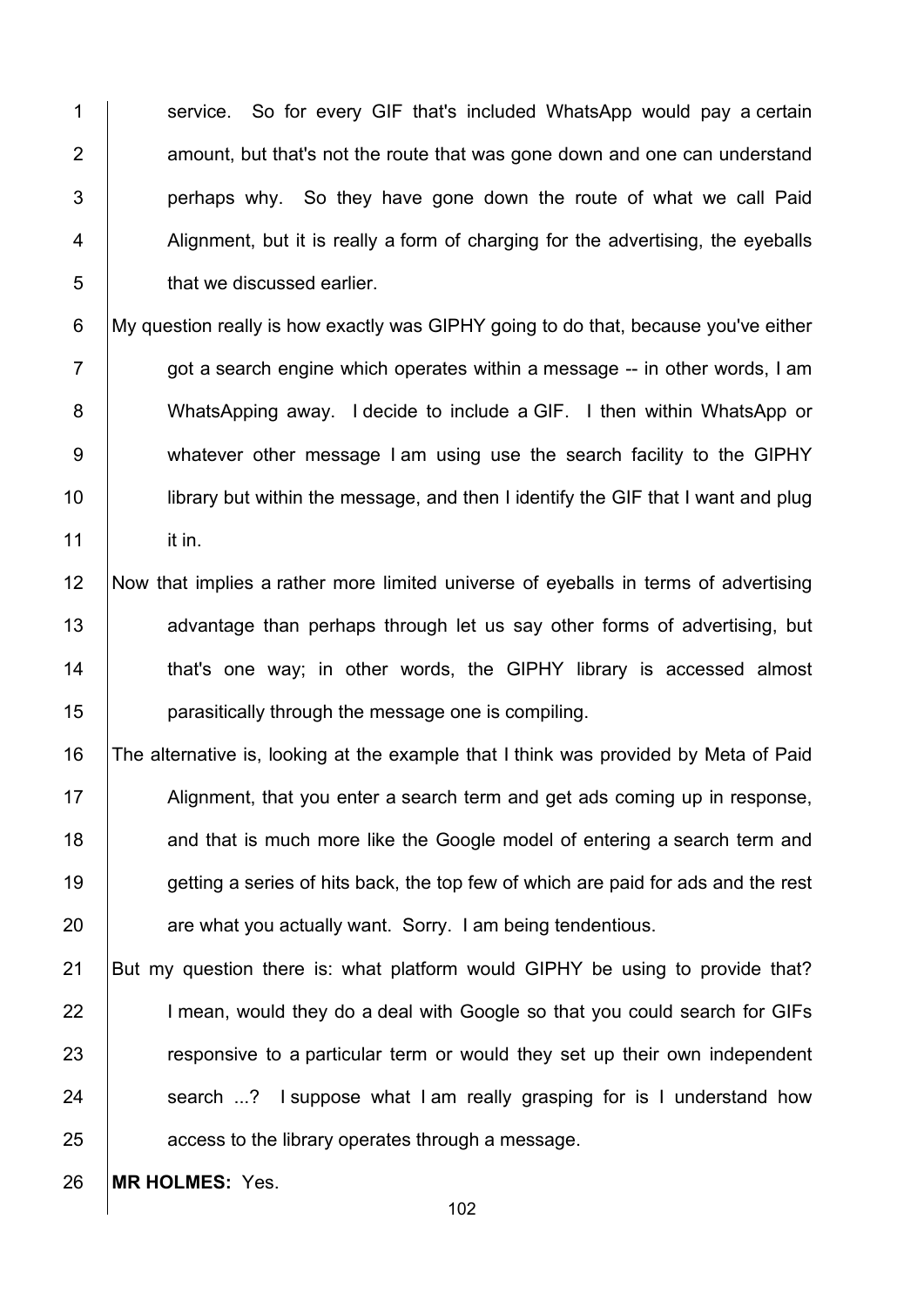**MR JUSTICE MARCUS SMITH:** I don't really understand how Paid Alignment **operates independently of that.** I don't know whether I should in order to 3 I understand the competitive dynamics that are going forward. So there's a sort **1** of lack of clarity about how it is that GIPHY are going to monetise this, and 5 I I think it is important to understand that. I am sure it is here and it is just my **failure to grasp it.** I think understanding how they are going to monetise it 7 does or may provide an insight into the competitive forces that are here at 8 work, because at the end of the day we are talking about how one gets 9 a profit out of these services --

**MR HOLMES:** Yes.

 **MR JUSTICE MARCUS SMITH:** -- and the profit that we are talking about on both 12 the Facebook/Meta and the GIPHY side is advertisers paying and they will **only pay if they are assured that the right people are going to be looking at their products.** 

**MR HOLMES:** Yes.

 **MR JUSTICE MARCUS SMITH:** I am sorry. That was a rather long way of **articulating I think a confession of considerable technical ignorance, but I think i** if either of you could alleviate my technical ignorance, that would be much 19 | appreciated.

 **MR HOLMES:** I am sure we will both take that question away and come back with **Fig. 21** our own answers. Whether they will align I can't quarantee.

 **MR JUSTICE MARCUS SMITH:** Well, constructive tension is always a good thing in 23 | these things. So that would be very helpful. Thank you very much. 24 | 10 o'clock tomorrow morning or 10.30?

**MR HOLMES:** Perhaps we should say 10 o'clock to be on the safe side.

**MR JUSTICE MARCUS SMITH:** Very grateful. 10 o'clock it will be. Thank you very